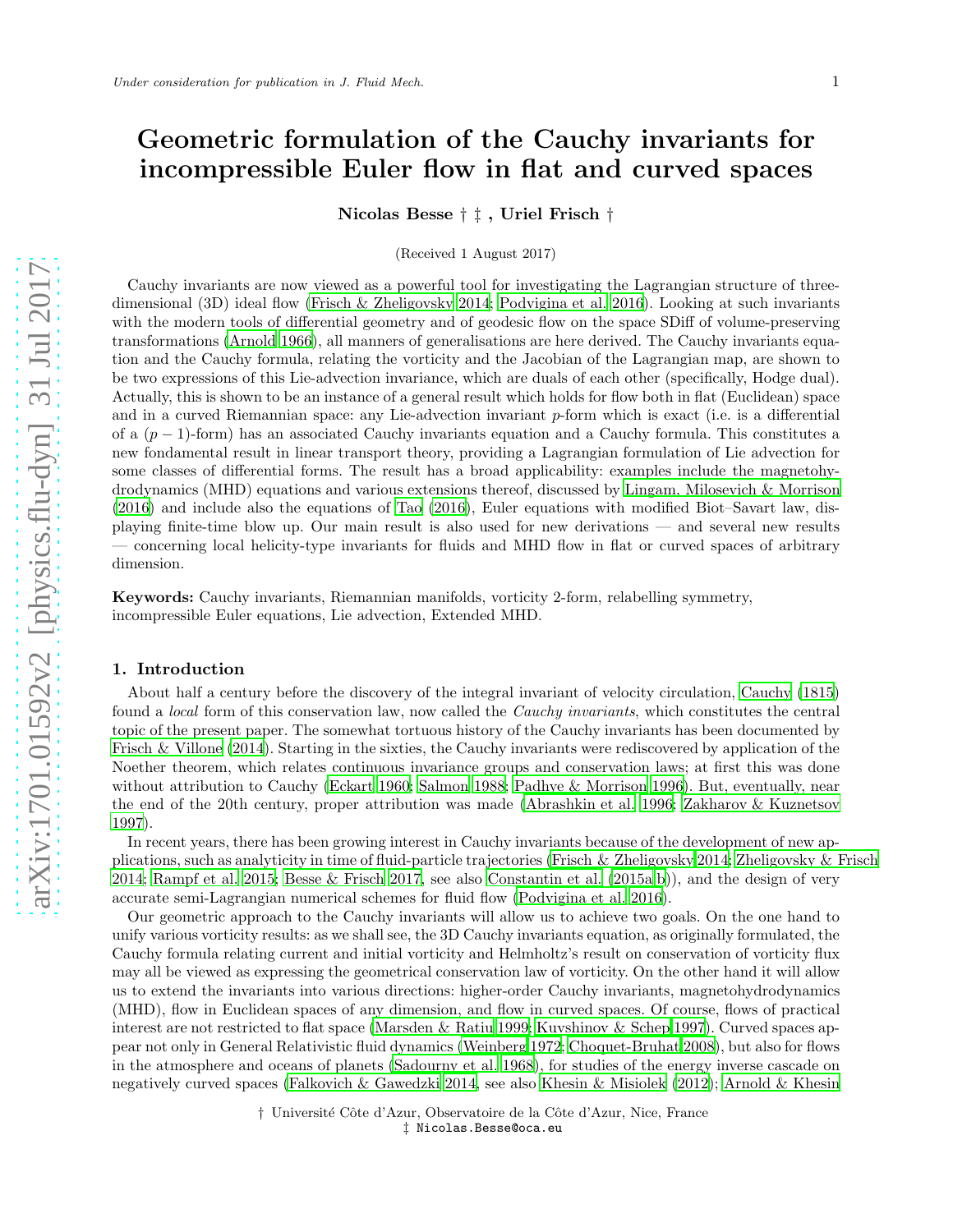[\(1998\)](#page-47-10)), and also for flows on curved biological membranes [\(Seifert 1991;](#page-49-6) [Ricca & Nipoti 2011;](#page-48-7) [Liu & Ricca](#page-48-8) [2015\)](#page-48-8). Moreover, recently, [Gilbert & Vanneste \(2016\)](#page-47-11) have used differential geometry tools such as pullback transport to extend the generalised Lagrangian theory (GLM) of [Andrews & McIntyre \(1978](#page-46-1)) to curved spaces. Hereafter, the notation 1D, 2D and 3D will refer to the usual one, two and three-dimensional flat (Euclidean) spaces.

For carrying out this program our key tools will be differential geometry and, to a lesser extent, variational methods.

In differential geometry we shall make use of Lie's generalisation of advection (transport). The Lie advection of a scalar quantity is just its invariance along fluid-particle trajectories. But, here, we consider more general objects, such as vectors, p-forms and tensors. For example, for our purpose, it is more convenient to consider the vorticity as a 2-form (roughly an antisymmetric second-order tensor), rather than as a vector field. These non-scalar objects live in vector spaces spanned by some basis, and Lie advection requires taking into account the distortion of the underlying vector space structure, which moves and deforms with the flow. The generalisation of the particular (material) derivative to tensors is thus the Lie derivative.

As to variational (least-action) methods, an important advantage is that they are applicable with very little change to both flat and curved spaces, provided one uses Arnold's formulation of ideal incompressible fluid flow as geodesics on the space SDiff of volume preserving smooth maps [\(Arnold 1966](#page-47-1); [Arnold & Khesin 1998](#page-47-10)). Since the 1950s, to derive or rediscover the Cauchy invariants equation, a frequently used approach has been via Noether's theorem with the appropriate continuous invariance group, namely the relabelling invariance in Lagrangian coordinates. The latter can be viewed as a continuous counterpart of the permutation of Lagrangian labels if the fluids were constituted of a finite number of fluid elements; note that continuous volume-preserving transformations may be approached by such permutations [\(Lax 1971;](#page-48-9) [Shnirelman 1985](#page-49-7)).

The outline of the paper is as follows. Sec. [2](#page-1-0) is about Lie derivatives, an extension to flow on manifolds of what is called in fluid mechanics the Lagrangian or material derivative. We then prove a very general result about Lie-advection invariance for exact p-forms of order  $p \geq 2$ , namely that there are generalised Cauchy invariants equations (see Theorem [1\)](#page-5-0), a very concrete Lagrangian expression of Lie-advection invariance. This theorem is applicable both to linear transport theory, when the advecting velocity is prescribed, and to nonlinear (or selfconsistent) transport, when the Lie-advected quantity (e.g. the vorticity) is coupled back to the velocity (e.g. through the Biot–Savart law). Contrary to most modern derivations of Cauchy invariants, our proof does not make use of Noether's theorem. Actually, for the case of linear transport, there may not even be a suitable continuous symmetry group to ensure the existence of a Noether theorem. Sec. [2.4.1](#page-8-0) is about generalised Cauchy formulas, which are actually the Hodge duals of the Cauchy invariants equations. Theorem [1](#page-5-0) has a broad applicability, as exemplified in the subsequent sections. Sec. [2.5.1](#page-10-0) is about ideal incompressible MHD. Sec. [2.5.2](#page-11-0) is about adiabatic and barotropic compressible fluids. Sec[.2.5.3](#page-11-1) is about barotropic ideal compressible MHD. Sec. [2.5.4](#page-12-0) is about extended ideal compressible MHD. Finally, Sec. [2.5.5](#page-13-0) is about Tao's recent modification of the 3D Euler equation allowing finite-time blowup and its geometric interpretation.

Then, in Secs. [3,](#page-14-0) we turn to various applications in ordinary hydrodynamics. Problems of helicities for hydrodynamics and MHD and their little-studied local variants are presented in Sec. [4.](#page-18-0) Concluding remarks and a discussion of various open problems are found in Sec. [5.](#page-23-0) There are two sets of Appendices. Appendix [A](#page-24-0) gives proofs of certain technical questions, not found in the existing literature. Appendix [B,](#page-33-0) "Differential Geometry in a Nutshell," has a different purpose: it is meant to provide an interface between the fluid mechanics reader and the sometimes rather difficult literature on differential geometry. Specifically, whenever we use a concept from differential geometry that the reader may not be familiar with, e.g., a "pullback," we give a soft definition in simple language in the body of the text and we refer to a suitable subsection of Appendix [B.](#page-33-0) There, the reader will find more precise definitions and, whenever possible, short proofs of key results, together with precise references (including sections or page numbers) to what, we believe, is particularly readable specialised literature on the topic.

# <span id="page-1-0"></span>2. A general result about Lie advection and Cauchy invariants

#### 2.1. A few words about differential geometry

In the present paper we prefer not starting with a barrage of mathematical definitions and we rather appeal to the reader's intuition. For those hungry of precise definitions, more elaborate – but still quite elementary – material and guides to the literature are found in Appendix [B](#page-33-0) and its various subsections. For reasons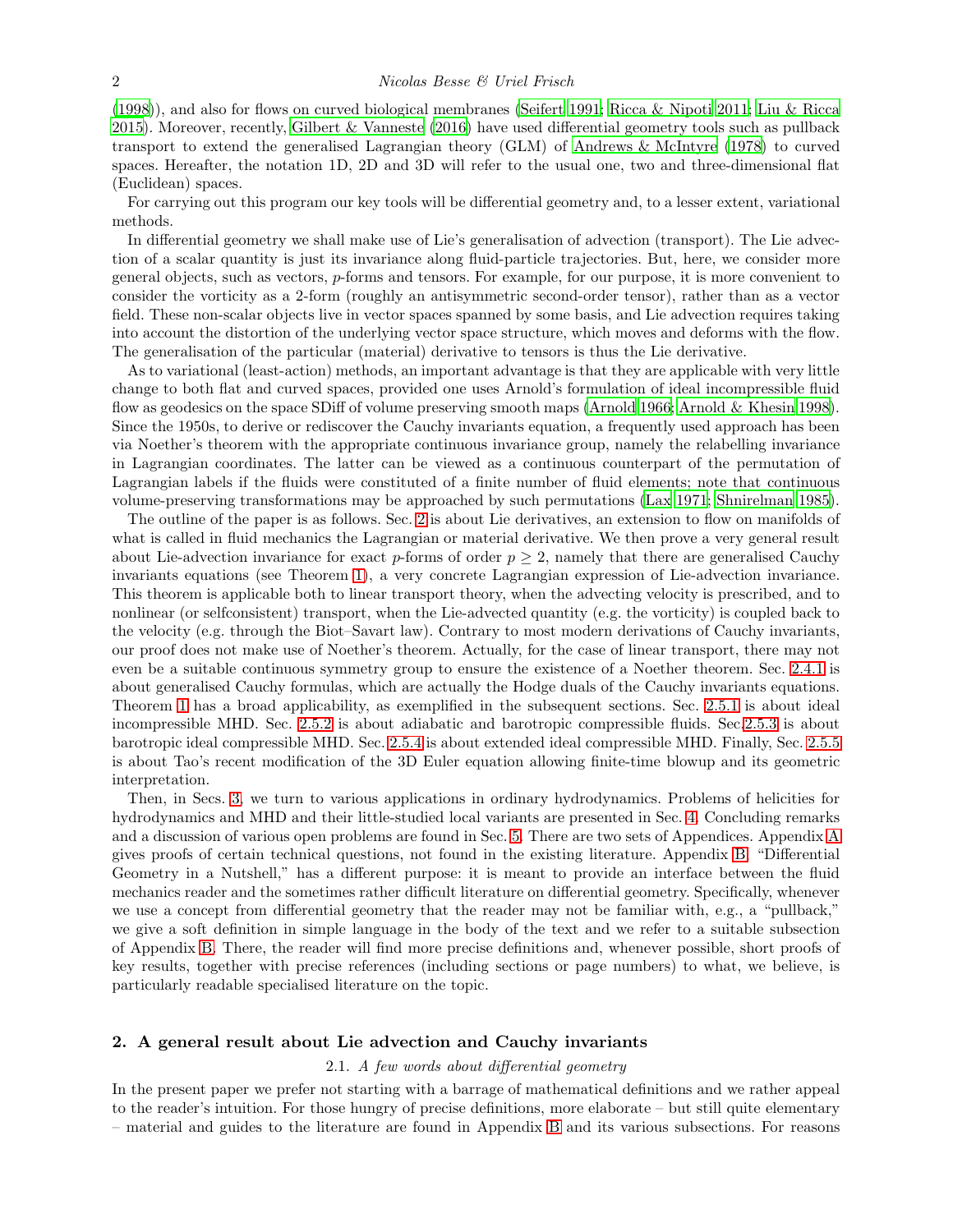explained in the Introduction, we feel that it is essential not to restrict our discussion to flat spaces. Otherwise we would have used a 'half-way house' approach where all the differential geometry is expressed in the standard language of vector operations, as done, for example in the paper of [Larsson \(1996\)](#page-48-10).

The concept of a differentiable manifold  $M$  generalises to an arbitrary dimension  $d$  that of a curve or a surface embedded in the 3D Euclidean space  $\mathbb{R}^3$ . To achieve this in an intrinsic fashion without directly using Cartesian coordinates, the most common procedure makes use of collections of local charts, which are smooth bijections (one-to-one correspondences) with pieces of  $\mathbb{R}^d$ .

By taking infinitesimal increments near a point  $a \in M$ , one obtains tangent vectors, which are in the d-dimensional tangent space  $TM_a$ , a generalisation of the tangent line to a curve and the tangent plane to a surface. The union of all these tangent vectors  $\cup_{a \in M} TM_a$ , denoted TM, is called the tangent bundle.

As for ordinary vector spaces, one can define the dual of the tangent bundle, noted  $T^*M$ , which can be constructed through linear forms, called 1-forms or cotangent vectors, acting on vectors of the tangent bundle TM. The set of all these cotangent vectors is called the cotangent bundle, noted  $T^*M$ . Similarly, p-forms, where  $p$  is an integer, are skew symmetric p-linear forms over the tangent bundle  $TM$ . Note that in a flat (Euclidean) space  $\mathbb{R}^d$  with coordinates  $x = \{x_i\}$ , where  $i = 1, \ldots, d$ , a 1-form is simply an expression  $\sum_i a_i(x)dx_i$ , which depends linearly on the infinitesimal increments  $dx_i$ . It is also interesting to note that 1-forms were in common use in fluid mechanics in the works of D'Alembert, Euler and Lagrange more than a century before vectors were commonly used, say, in the lectures of Gibbs.

An important operator on p-forms is the exterior derivative, d, which linearly maps p-forms to  $(p+1)$ -forms (see Appendix [B.8\)](#page-39-0). An explicit definition of d is not very helpful to build an intuitive feeling, but it is worth pointing out that the square of d is zero or, in words, an exact form (a form that is the exterior derivative of another one) is closed (its exterior derivative vanishes). Under certain conditions, to which we shall come back, the converse is true.

# 2.2. Lie advection: an extension of the Lagrangian (material) derivative

<span id="page-2-0"></span>In this section we present some standard mathematical concepts needed to introduce our theorem on generalised Cauchy invariants, stated in the next section. For this, we need to generalise the fluid mechanics concept of Lagrangian invariant, which applies to a scalar quantity that does not change along fluid particle trajectories. The generalisation is called Lie-advection invariance (alternative terminologies found in the literature are "Lie-transport" and "Lie-dragging").

First we introduce the *pullback* and *pushforward* operations, which arise naturally when applying a change of variable, here, between Lagrangian and Eulerian coordinates at a fixed time  $t$  (later, we shall let this *dynamical time* vary). The Lagrangian variable (initial position of the fluid particle), denoted by  $a$ , is on a manifold M (called here for concreteness Lagrangian), while the Eulerian variable (current position of the fluid particle), denoted by x, is on a manifold N (called here Eulerian). The sets M and N may or may not coincide. The Lagrangian map linking  $a \in M$  to  $x \in N$  is defined as follows

$$
\varphi: M \to N \n a \mapsto x = \varphi(a).
$$
\n(2.1)

The change of variable  $a \to x = \varphi(a)$  induces two operations that connect objects (such as functions, vectors, forms and tensors), defined on M to corresponding ones, defined on N. They are the pushforward operator, which sends objects defined on  $M$  to ones defined on  $N$  and its inverse, the *pullback* operator. To define these transformations precisely, it is convenient to consider successively the cases where these operators act on real-valued functions (scalars), then on vectors, then on 1-forms, and finally on more involved objects such as p-forms, obtainable from the former ones by linear combinations of tensor products (see Appendix [B.2\)](#page-34-0).

For the case of scalars, namely elements of  $\mathcal{F}(M)$ , the set of real-valued smooth functions defined on M, the pullback is simply a change of variable from Eulerian to Lagrangian variables and the pushforward is the converse. Specifically, the pushforward of a function  $f : M \to \mathbb{R}$  on M is  $\varphi_* f = f \circ \varphi^{-1}$ , where the symbol  $\circ$  denotes the usual composition of maps. Conversely, the pullback of a function  $f : N \to \mathbb{R}$  on N is  $\varphi^* f = f \circ \varphi.$ 

Now, we turn to vector fields, denoted  $\mathcal{T}_0^1(M)$  on M, a subset of the tangent bundle TM. (Why we use the notation  $\mathcal{T}_0^1(M)$  will become clear later.) At this point we cannot just make a change of variable, because the Lagrangian and the Eulerian vectors take values in different tangent spaces. But we can reinterpret tangent vectors to a manifold in terms of differentials of scalar functions defined on that manifold. To implement this, it is useful to consider a vector field  $X(a)$  on M as the generator of a suitable flow on M. For this, we need an auxiliary time variable, denoted s, to parametrise a family of smooth maps  $\gamma_s : M \to M$ . Observe that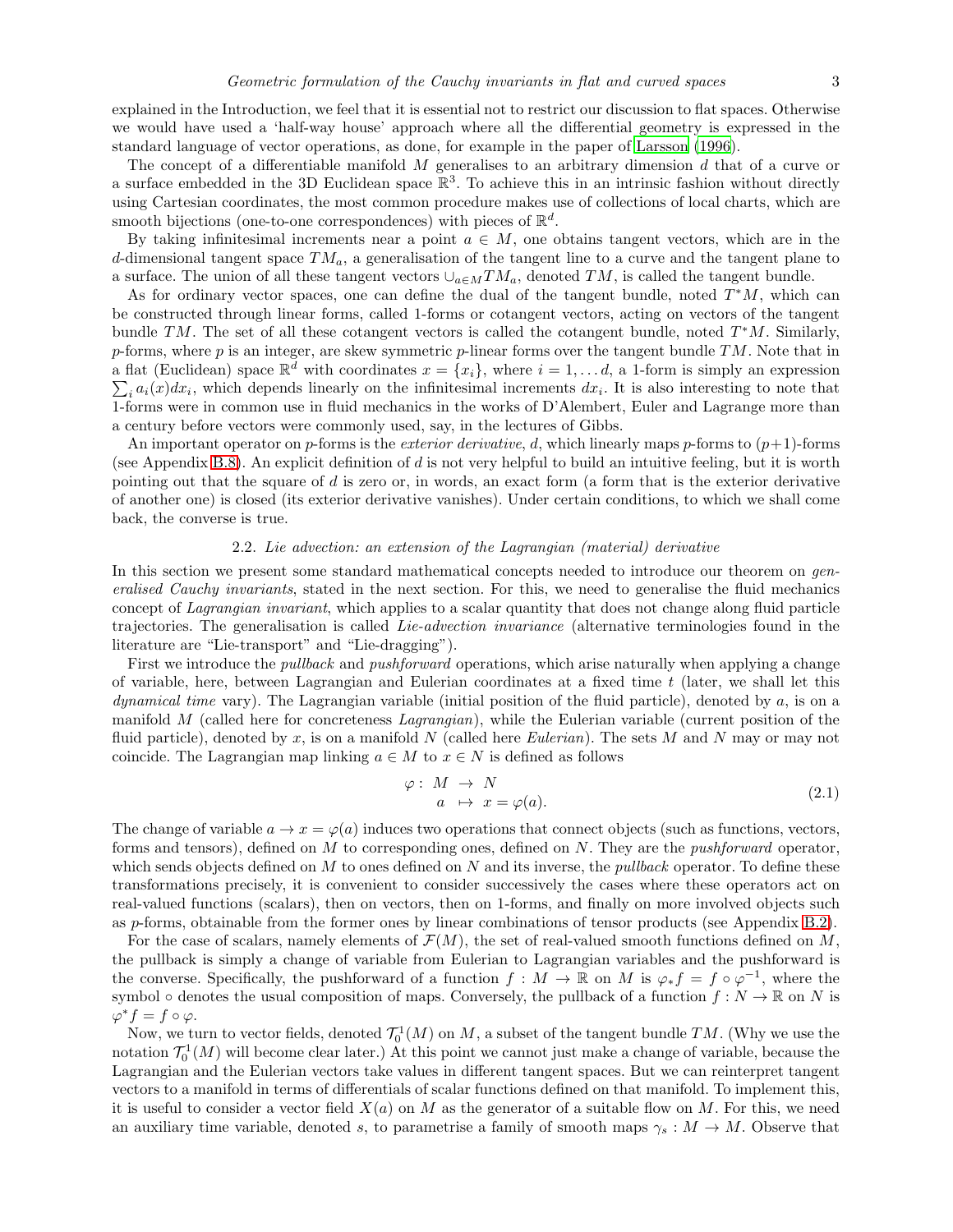

<span id="page-3-0"></span>FIGURE 1. The curve  $\gamma_s$  is the integral curve of a given vector field X, while the curve  $\varphi \circ \gamma_s$  is the integral curve of  $\varphi_* X$ . The pullback transformation  $\varphi^*$  is a change of variables from Eulerian to Lagrangian coordinates, while the pushforward transformation  $\varphi_*$  is a change of variables from Lagrangian to Eulerian coordinates.

the time s is not related to the dynamical time t, which so far is held fixed. The maps satisfy the following equations

$$
\dot{\gamma_s} := \frac{d\gamma_s}{ds} = X(\gamma_s), \quad \gamma_0(a) = a, \ \ a \in M.
$$

The pushforward of the vector field  $Y \in \mathcal{T}_0^1(N)$  (also called the differential of the map  $\varphi$  or the tangent map) is now defined locally at the point  $a \in M$ , as the linear map  $\varphi_* := T_a \varphi : TM_a \to TN_{\varphi(a)},$  obtained by simply identifying the resulting vector with the tangent vector to the mapped curve. This is illustrated in figure [1.](#page-3-0) Translated into equations it means that

$$
\varphi_* X = \varphi_* \left( \frac{d\gamma_s}{ds} \right) \Big|_{s=0} := \left( \frac{d}{ds} \varphi \circ \gamma_s \right) \Big|_{s=0} = T \varphi \circ X \circ \varphi^{-1},
$$

where T denotes the tangent map and is given locally by the Jacobian matrix  $J_{\varphi} = J(\varphi) = \partial \varphi / \partial a$ . Recalling that  $a^i$  denotes local coordinates on M and  $x^i$  local coordinates on N, in terms of these local coordinates, this formula is expressed equivalently as

$$
(\varphi_* X)^i(x) = \frac{\partial \varphi^i}{\partial a^j}(a) X^j(a) = \frac{\partial x^i}{\partial a^j}(a) X^j(a).
$$

To define the inverse operation, the pullback denoted  $\varphi^*$ , we just interchange  $\varphi$  and  $\varphi^{-1}$ . Thus we have  $\varphi_* = (\varphi^{-1})^* = (\varphi^*)^{-1}$  and  $\varphi^* = (\varphi^{-1})^* = (\varphi_*)^{-1}$ . It thus follows that the pullback of a vector field  $Y \in \mathcal{T}_0^1(N)$  on N is

$$
\varphi^* Y = (T\varphi)^{-1} \circ Y \circ \varphi, \quad \text{or componentwise} \quad (\varphi^* Y)^i(a) = \frac{\partial (\varphi^{-1})^i}{\partial x^j}(x) Y^j(x) = \frac{\partial a^i}{\partial x^j}(x) Y^j(x).
$$

Therefore we find that  $\varphi^* Y = (\varphi^* Y)^i(a)(\partial/\partial a^i) = Y^i(x)(\partial/\partial x^i)$  and  $\varphi_* X = (\varphi_* X)^i(x)(\partial/\partial x^i) = X^i(a)(\partial/\partial a^i)$ . Notice that  $\varphi$  must be a diffeomorphism (one-to-one smooth map) in order for the pullback and pushforward operations to make sense; the only exception to this is the pullback of functions (and covariant tensors, see Appendix [B.4\)](#page-35-0), since the inverse map is then not needed. Thus vector fields can only be pulled back and pushed forward by diffeomorphisms.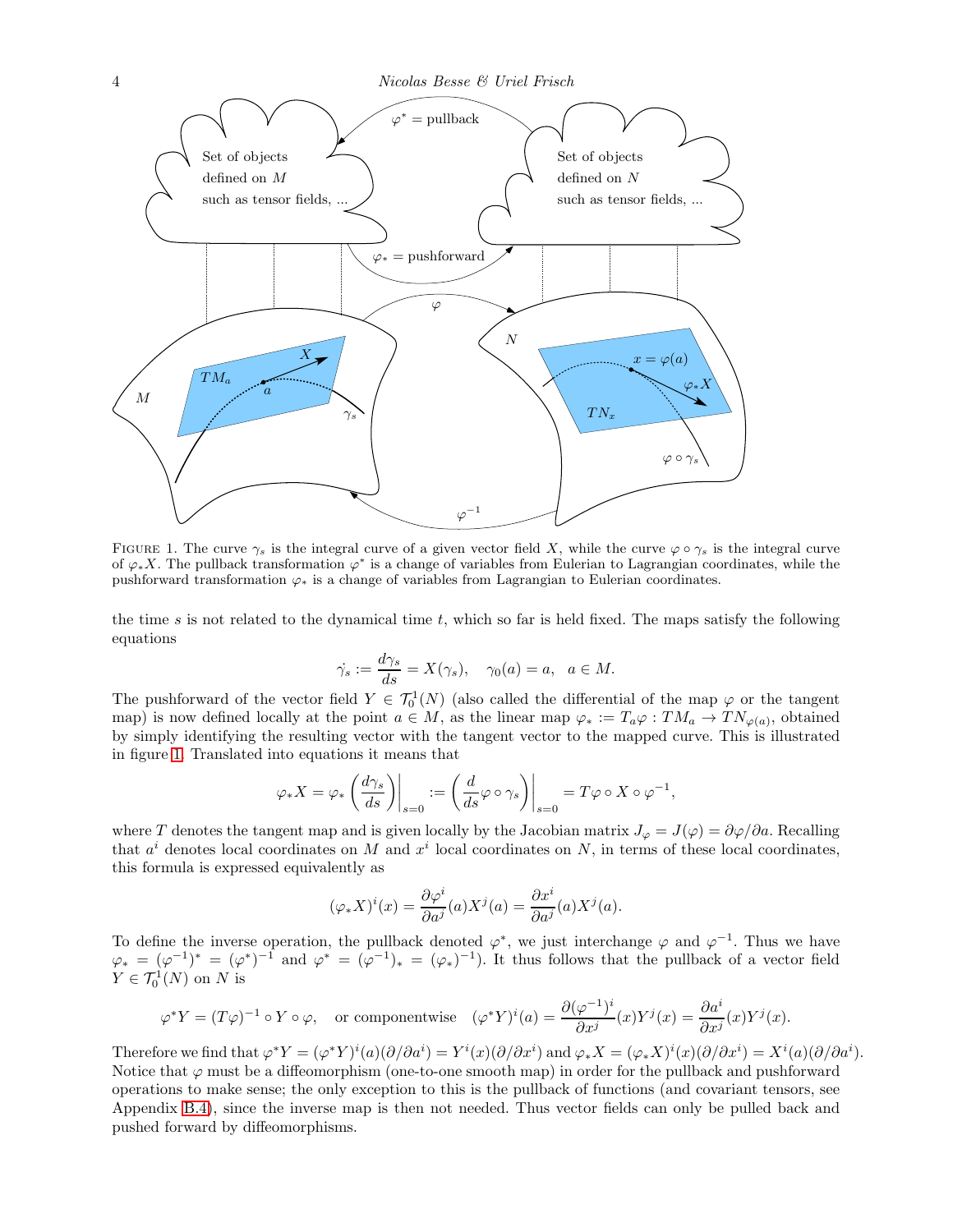We can extend pullback and pushforward operations to linear forms on vector fields, that is 1-forms or covectors. The set of such 1-forms fields on M is denoted by  $\mathcal{T}_1^0(M) \subset T^*M$  (see Appendices [B.2](#page-34-0) and [B.7\)](#page-38-0). In order to define the pullback of a 1-form  $\alpha \in \mathcal{T}_1^0(N)$ , we introduce the linear map  $\varphi^*: T^*N_{\varphi(a)} \to T^*M_a$ , defined by

$$
\langle \varphi^* \alpha, X \rangle := \langle \alpha, \varphi_* X \rangle, \quad X \in \mathcal{T}_0^1(M), \quad \alpha \in \mathcal{T}_1^0(N), \tag{2.2}
$$

where the duality bracket  $\langle \cdot, \cdot \rangle$  is the natural pairing between the spaces  $TM_a$  and  $T^*M_a$  or between the spaces  $TN_{\varphi(a)}$  and  $T^*N_{\varphi(a)}$ . The pushforward of a 1-form  $\beta \in \mathcal{T}_1^0(M)$ , is defined by changing  $\varphi$  to  $\varphi^{-1}$ , i.e.  $\varphi_* := (\varphi^{-1})^*$ . In terms of local coordinates we have

$$
(\varphi^*\alpha)_i(a) = \frac{\partial x^j}{\partial a^i}(a)\alpha_j(x), \qquad (\varphi_*\beta)_i(x) = \frac{\partial a^j}{\partial x^i}(x)\beta_j(a).
$$

Therefore we find that  $\varphi^* \alpha := (\varphi^* \alpha)_i(a) da^i = \alpha_i(x) dx^i$  and  $\varphi_* \beta := (\varphi_* \beta)_i(x) dx^i = \beta_i(a) da^i$ .

Pullback and pushforward operations are easily generalised to tensor fields  $\Theta \in \mathcal{T}_{p}^{q}(M)$ , where  $\mathcal{T}_{p}^{q}(M)$ denotes the set of p-covariant and q-contravariant tensor fields on  $M$ . Such generalisations follow naturally since a p-covariant and q-contravariant tensor can be written as linear combinations of tensor products of  $p$ 1-forms and q vectors (see Appendix [B.2\)](#page-34-0).

In order to define the Lie derivative, we bring in the dynamical time t. For this, we specialize to the case where the Lagrangian and the Eulerian points are on the same manifold (with  $N = M$ ) and we consider a time-dependent vector field  $v_t$ , the *velocity field*, taken in  $\mathcal{T}_0^1(M)$  for all  $t \geq 0$ . This velocity field is prescribed a priori and we do not have to specify which dynamical equation it satisfies. We define a time-dependent Lagrangian map  $\varphi_t$  in the usual fluid mechanical sense as mapping the initial position of a fluid particle, following the flow, to its position at time  $t$ , namely as the solution of the ordinary differential equation (ODE)

<span id="page-4-2"></span>
$$
\dot{\varphi}_t = \frac{d}{dt} \varphi_t = v(t, \varphi_t), \quad \varphi_0 = \text{Identity.} \tag{2.3}
$$

From this equation, we also define a 2-time Lagrangian map  $\varphi_{t,s}$  with  $t \geq 0$  and  $s \geq 0$  as the map from the position of a fluid particle at time s to its position at time t. Allowing the time to run backwards, we do not impose  $t > s$ . Obviously, we have  $\varphi_{t,0} = \varphi_t$ . Furthermore, we obviously have the group composition rule

<span id="page-4-0"></span>
$$
\varphi_{t,s} = \varphi_{t,\tau} \circ \varphi_{\tau,s} \qquad \forall \, t \ge 0, \forall \, \tau \ge 0, \forall \, s \ge 0. \tag{2.4}
$$

In this dynamical setting, the pullback and pushforward operations consist roughly in following a given tensor field, while taking into account the geometrical deformation of the tensor basis, along the Lagrangian flow. This will naturally lead to considering a derivative with respect to the Lagrangian flow, called the Lie derivative. The Lie derivative of a structure (for instance a vector, a 1-form or a tensor field) with respect to the time-dependent vector field  $v_t$  measures the instantaneous rate of geometrical variation of the structure (tensor basis) as it is transported and deformed by the Lagrangian flow  $\varphi_t$  generated by  $v_t$ .

Specifically, we first define the Lie derivative acting on a time-independent tensor field  $\Theta \in \mathcal{T}_{p}^{q}(M)$ . To the Lagrangian map  $\varphi_{\tau,t}$  we associate its pullback  $\varphi_{\tau,t}^*$ , constructed just as earlier in this section, when the dynamical time was held fixed. The Lie derivative with respect to  $v_t$  is defined by

<span id="page-4-1"></span>
$$
\mathcal{L}_{v_t} \Theta := \left( \frac{d}{d\tau} \varphi_{\tau, t}^* \Theta \right) \bigg|_{\tau = t} . \tag{2.5}
$$

.

Now, we turn to a time-dependent tensor field  $\Theta_t \in \mathcal{T}_{p}^q(M)$  and we derive the Lie derivative theorem  $\forall t \geq 0$ . For this, we calculate the time-derivative of  $\varphi_{t,s}^* \Theta_t$ , using the product rule for derivatives and obtain

$$
\frac{d}{dt}\varphi_{t,s}^*\Theta_t = \frac{d}{d\tau}\varphi_{\tau,s}^*\Theta_\tau\bigg|_{\tau=t} = \frac{d}{d\tau}\varphi_{\tau,s}^*\Theta_t\bigg|_{\tau=t} + \varphi_{t,s}^*\frac{d}{d\tau}\Theta_\tau\bigg|_{\tau=t}
$$

Then, using the group composition rule [\(2.4\)](#page-4-0), this equation becomes

$$
\frac{d}{dt}\varphi_{t,s}^*\Theta_t = \frac{d}{d\tau}(\varphi_{\tau,t}\circ\varphi_{t,s})^*\Theta_t\bigg|_{\tau=t} + \varphi_{t,s}^*\partial_t\Theta_t.
$$

Using a property for the pullback of map composition (see Appendix [B.4\)](#page-35-0), namely  $(\varphi \circ \psi)^* = \psi^* \varphi^*$ , we obtain

$$
\frac{d}{dt}\varphi_{t,s}^*\Theta_t=\frac{d}{d\tau}\varphi_{t,s}^*\varphi_{\tau,t}^*\Theta_t\bigg|_{\tau=t}+\varphi_{t,s}^*\partial_t\Theta_t=\varphi_{t,s}^*\frac{d}{d\tau}\varphi_{\tau,t}^*\Theta_t\bigg|_{\tau=t}+\varphi_{t,s}^*\partial_t\Theta_t.
$$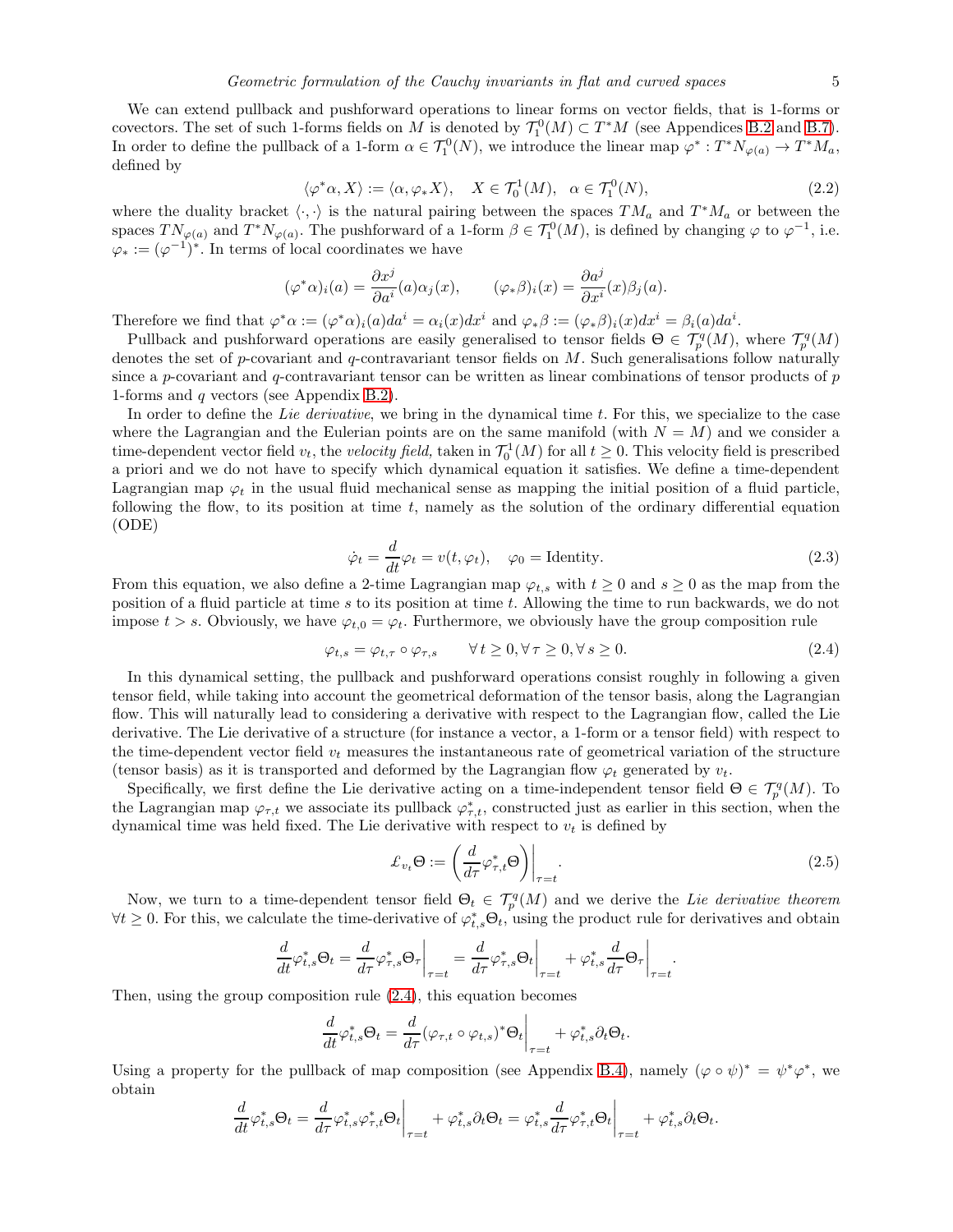Finally, using the definition of the Lie derivative [\(2.5\)](#page-4-1), this equation leads to the following formula, known as the Lie derivative theorem:

<span id="page-5-1"></span>
$$
\frac{d}{dt}\varphi_{t,s}^*\Theta_t = \varphi_{t,s}^*(\partial_t\Theta_t + \pounds_{v_t}\Theta_t), \quad \forall t \ge 0, \quad \forall s \ge 0.
$$
\n(2.6)

In this paper, a central role will be played by tensor fields that are Lie-advection invariant (in short Lie *invariant*). A Lie-advection invariant tensor field  $\Theta_t$  is such that its Lagrangian pullback, i.e. its pullback to time  $t = 0$ , is equal to the initial tensor field, that is

<span id="page-5-5"></span>
$$
\varphi_t^* \Theta_t = \Theta_0. \tag{2.7}
$$

In fluid mechanics terms, one then states that the tensor field  $\Theta_t$  is frozen into the flow  $\varphi_t$ . From the Lie derivative theorem [\(2.6\)](#page-5-1), we immediately find that this is equivalent to having the tensor field  $\Theta_t$  satisfying the equation

<span id="page-5-2"></span>
$$
\partial_t \Theta_t + \mathcal{L}_{v_t} \Theta_t = 0, \tag{2.8}
$$

which is called the Lie advection equation. A tensor field  $\Theta_t$  satisfying the Lie-advection equation [\(2.8\)](#page-5-2) is said to be Lie-advected by the flow of  $v_t$ .

It is easily checked that when  $\Theta_t$  is a scalar field (denoted  $\theta_t$ ) and when the manifold reduces to an Euclidean space, [\(2.8\)](#page-5-2) becomes just

$$
\partial_t \theta_t + v_t^i \partial_i \theta_t = 0, \tag{2.9}
$$

where  $\partial_i$  is the Eulerian derivative. Hence, in the scalar case, Lie-advection invariance of  $\theta_t$  is the same as stating that  $\theta_t$  is a Lagrangian (material) invariant in the usual fluid mechanical sense. The advantage of the Lie-advection invariance formulation for higher-order objects is that, e.g., in 3D the vorticity – when considered as a 2-form – is then also Lie-advection invariant, as noticed for the first time (in 19th century language) by [Helmholtz \(1858\)](#page-48-11).

# 2.3. Generalised Cauchy invariants

In this section we state a general theorem about Lie-advection invariance using differential geometry tools. The result is a natural generalisation of Cauchy invariants that arises when we consider, in an Euclidean space  $\mathbb{R}^d$  or on a d-dimensional Riemannian manifold  $(M, g)$ , a Lie-advected p-form with a crucial additional constraint of exactness (or some genereralization). We recall that a d-dimensional Riemannian manifold  $(M, g)$  is a differentiable manifold M of dimension d, together with a 2-covariant tensor field, the metric tensor g, which associates to any point  $a \in M$  a 2-covariant tensor  $\mathcal{T}_2^0(M)$  (see Appendices [B.2](#page-34-0) and [B.3\)](#page-35-1). The metric tensor g allows one both to define a metric on  $M$  for measuring distances between two points on M, and to define a suitable scalar product for vectors lying in a tangent space (see Appendix [B.3\)](#page-35-1).

The main new result of the present section will be to show that, to each exact Lie-advected p-form, corresponds a generalised Cauchy invariant. This is of course a result with applications beyond hydrodynamics, but it is not just a rewriting of Lie-advection invariance in Lagrangian coordinates: the Cauchy-invariants formulation requires an additional condition other than Lie-advection invariance. The method of proving this is quite general but, of course, also applies to Euler flow in the ordinary flat 3D space. In that case, we already have the original proof of [Cauchy \(1815](#page-47-2)), which juggles with Eulerian and Lagrangian coordinates and thus has a flavour of pullback-pushforward argument. In addition, we have all the relatively recent derivations using Noether's theorem in conjunction with a variational formulation of the Euler equations and the relabelling invariance (see, e.g., [Salmon 1988\)](#page-49-1). What we now present constitutes in a sense a third approach, rooted in differential geometry and allowing generalisation to a variety of hydrodynamical and MHD problems, discussed in Sections [2.5,](#page-10-1) [3](#page-14-0) and [4.](#page-18-0)

Let  $\Omega \subset M$  be a bounded region of the d-dimensional Riemannian manifold  $(M, q)$ . We remind the reader that a p-form  $\gamma \in \Lambda^p(\Omega)$  is exact if it is the exterior derivative of a  $(p-1)$ -form  $\alpha \in \Lambda^{p-1}(\Omega)$ , that is

<span id="page-5-3"></span>
$$
\gamma = d\alpha, \quad \gamma \in \Lambda^p(\Omega), \quad \alpha \in \Lambda^{p-1}(\Omega), \tag{2.10}
$$

where d denotes the exterior derivative (see Appendix [B.8\)](#page-39-0). We recall that a family of p-forms  $\gamma_t \in \Lambda^p(\Omega)$ ,  $t > 0$ , are Lie-advected by the flow of  $v_t$  if they satisfy the Lie advection equation

<span id="page-5-4"></span>
$$
\partial_t \gamma_t + \mathcal{L}_{v_t} \gamma_t = 0, \quad \text{on } \Omega \subset M, \quad \text{with } \gamma_0 \text{ given.} \tag{2.11}
$$

<span id="page-5-0"></span>Here the vector field  $v_t$  is the generator of the Lagrangian flow  $\varphi_t$  defined by [\(2.3\)](#page-4-2).

THEOREM 1. (Generalised Cauchy invariants equation). For  $t > 0$ , let  $\gamma_t \in \Lambda^p(\Omega)$  be a time-dependent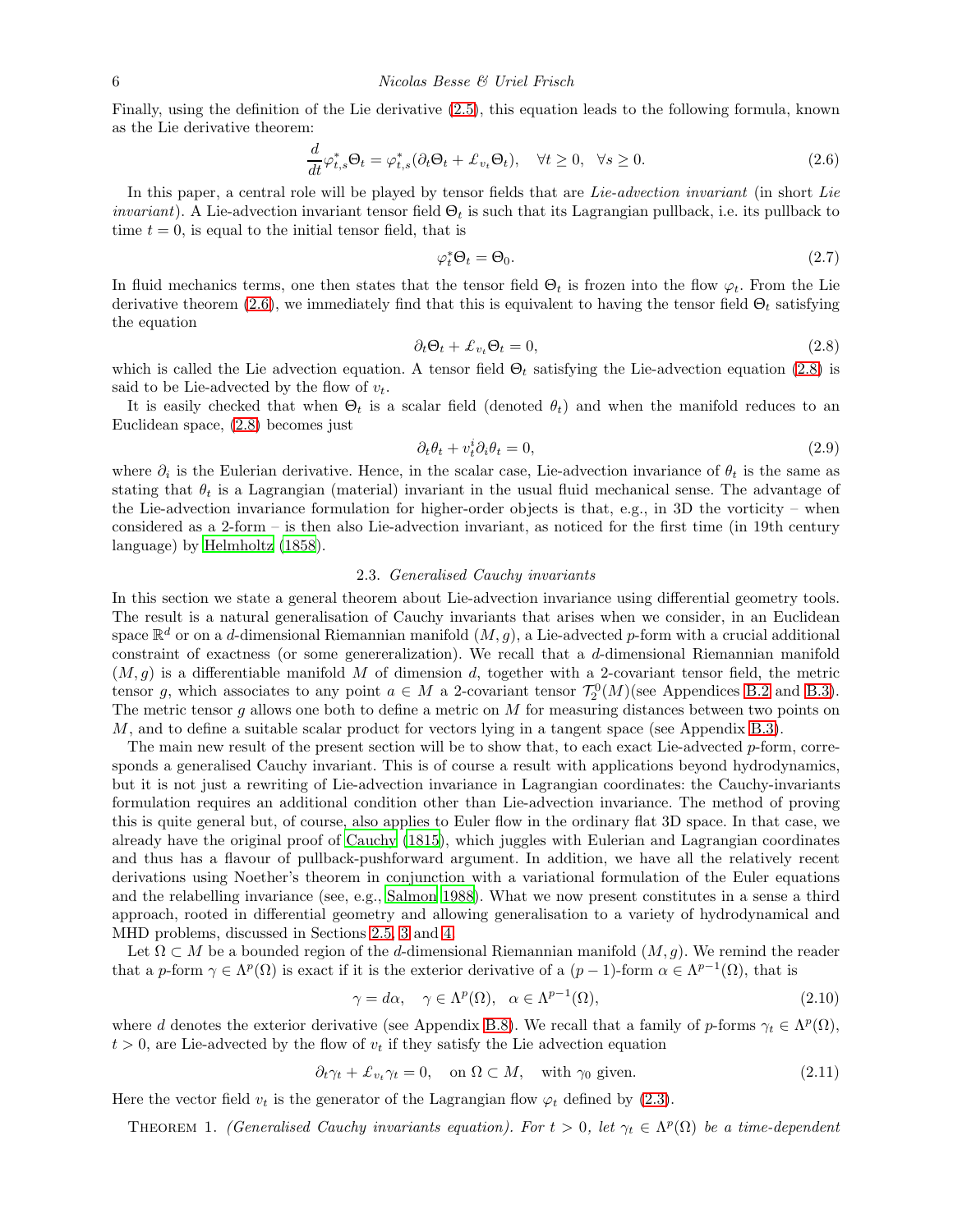family of exact p-forms (i.e. satisfying  $(2.10)$ ) that are Lie-advected (i.e. satisfy  $(2.11)$ ); then we have the generalised Cauchy invariants equation

<span id="page-6-4"></span>
$$
\frac{1}{(p-1)!} \delta^{i_1 \dots i_{p-1}}_{j_1 \dots j_{p-1}} d\alpha_{i_1 \dots i_{p-1}} \wedge dx^{j_1} \wedge \dots \wedge dx^{j_{p-1}} = \gamma_0.
$$
 (2.12)

Here,  $x = \varphi_t$  denotes Eulerian coordinates and  $\delta^{i_1...i_p}_{i_1...i_p}$  $j_1...j_p$  the generalised Kronecker symbol (see Appendix [B.6\)](#page-37-0). Note that, henceforth, in connection with Cauchy invariants, we use the singular for "equation", since in modern writing a vector or a tensor is considered a single object.

*Proof.* Since  $\gamma$  is Lie-advected, by the Lie derivative theorem [\(2.6\)](#page-5-1), we have  $\varphi_t^* \gamma = \gamma_0$ . Then, we write  $\varphi_t^* \gamma$ in terms of its component in the a-coordinates (see Appendix [B.4\)](#page-35-0), to obtain

<span id="page-6-1"></span>
$$
\gamma_0 = \varphi_t^* \gamma
$$
  
= 
$$
\sum_{i_1 < \dots < i_p} (\varphi_t^* \gamma)_{i_1 \dots i_p} da^{i_1} \wedge \dots \wedge da^{i_p}
$$
  
= 
$$
\frac{1}{p!} \frac{\partial x^{j_1}}{\partial a^{i_1}} \dots \frac{\partial x^{j_p}}{\partial a^{i_p}} \gamma_{j_1 \dots j_p}(x) da^{i_1} \wedge \dots \wedge da^{i_p}.
$$
 (2.13)

Next, using the generalised Kronecker symbol  $\delta^{i_1...i_p}_{i_1...i_p}$  $\sum_{j_1...j_p}^{i_1...i_p}$ , we obtain

$$
\gamma = d\alpha
$$
  
=  $d \sum_{i_1 < ... < i_{p-1}} \alpha_{i_1...i_{p-1}}(a) \wedge da^{i_1} \wedge ... \wedge da^{i_{p-1}}$   
=  $\sum_{i_1 < ... < i_{p-1}} d\alpha_{i_1...i_{p-1}} \wedge da^{i_1} \wedge ... \wedge da^{i_{p-1}}$   
=  $\sum_{i_1 < ... < i_{p-1}} \frac{\partial}{\partial a^k} \alpha_{i_1...i_{p-1}} da^k \wedge da^{i_1} \wedge ... \wedge da^{i_{p-1}}$   
=  $\sum_{i_1 < ... < i_{p-1}} \delta_{j_1...j_p}^{k i_1...i_{p-1}} \frac{\partial}{\partial a^k} \alpha_{i_1...i_{p-1}} da^{j_1} \wedge ... \wedge da^{j_p},$ 

from which we deduce

<span id="page-6-0"></span>
$$
\gamma_{l_1\ldots l_p}(x) = \delta_{l_1\ldots l_p}^{ki_1\ldots i_{p-1}} \frac{\partial}{\partial x^k} \alpha_{i_1\ldots i_{p-1}}(x). \tag{2.14}
$$

Substituting  $(2.14)$  into  $(2.13)$  we obtain

<span id="page-6-3"></span>
$$
\gamma_0 = \frac{1}{p!} \delta_{l_1...l_p}^{j_p j_1...j_{p-1}} \frac{\partial x^{l_1}}{\partial a^{i_1}} \dots \frac{\partial x^{l_p}}{\partial a^{i_p}} \frac{\partial}{\partial x^{j_p}} \alpha_{j_1...j_{p-1}} \, da^{i_1} \wedge \dots \wedge da^{i_p}
$$
\n
$$
= \frac{1}{p!} \delta_{l_1...l_p}^{j_p j_1...j_{p-1}} \frac{\partial x^{l_1}}{\partial a^{i_1}} \dots \frac{\partial x^{l_p}}{\partial a^{i_p}} \frac{\partial a^k}{\partial x^{j_p}} \frac{\partial}{\partial a^k} \alpha_{j_1...j_{p-1}} \, da^{i_1} \wedge \dots \wedge da^{i_p}
$$
\n
$$
= \frac{1}{p!} (-1)^{p-1} \delta_{l_1...l_p}^{j_1...j_p} \frac{\partial x^{l_1}}{\partial a^{i_1}} \dots \frac{\partial x^{l_p}}{\partial a^{i_p}} \frac{\partial a^k}{\partial x^{j_p}} \frac{\partial}{\partial a^k} \alpha_{j_1...j_{p-1}} \, da^{i_1} \wedge \dots \wedge da^{i_p}.
$$
\n(2.15)

Using now the Laplace expansion of determinants, we may define recursively

<span id="page-6-2"></span>
$$
\delta_{i_1...i_p}^{j_1...j_p} = \begin{vmatrix} \delta_{i_1}^{j_1} & \dots & \delta_{i_p}^{j_1} \\ \vdots & \ddots & \vdots \\ \delta_{i_1}^{j_p} & \dots & \delta_{i_p}^{j_p} \end{vmatrix}
$$
  
= 
$$
\sum_{k=1}^p (-1)^{p+k} \delta_{i_k}^{j_p} \delta_{i_1...i_k...i_p}^{j_1...j_k...j_p},
$$
 (2.16)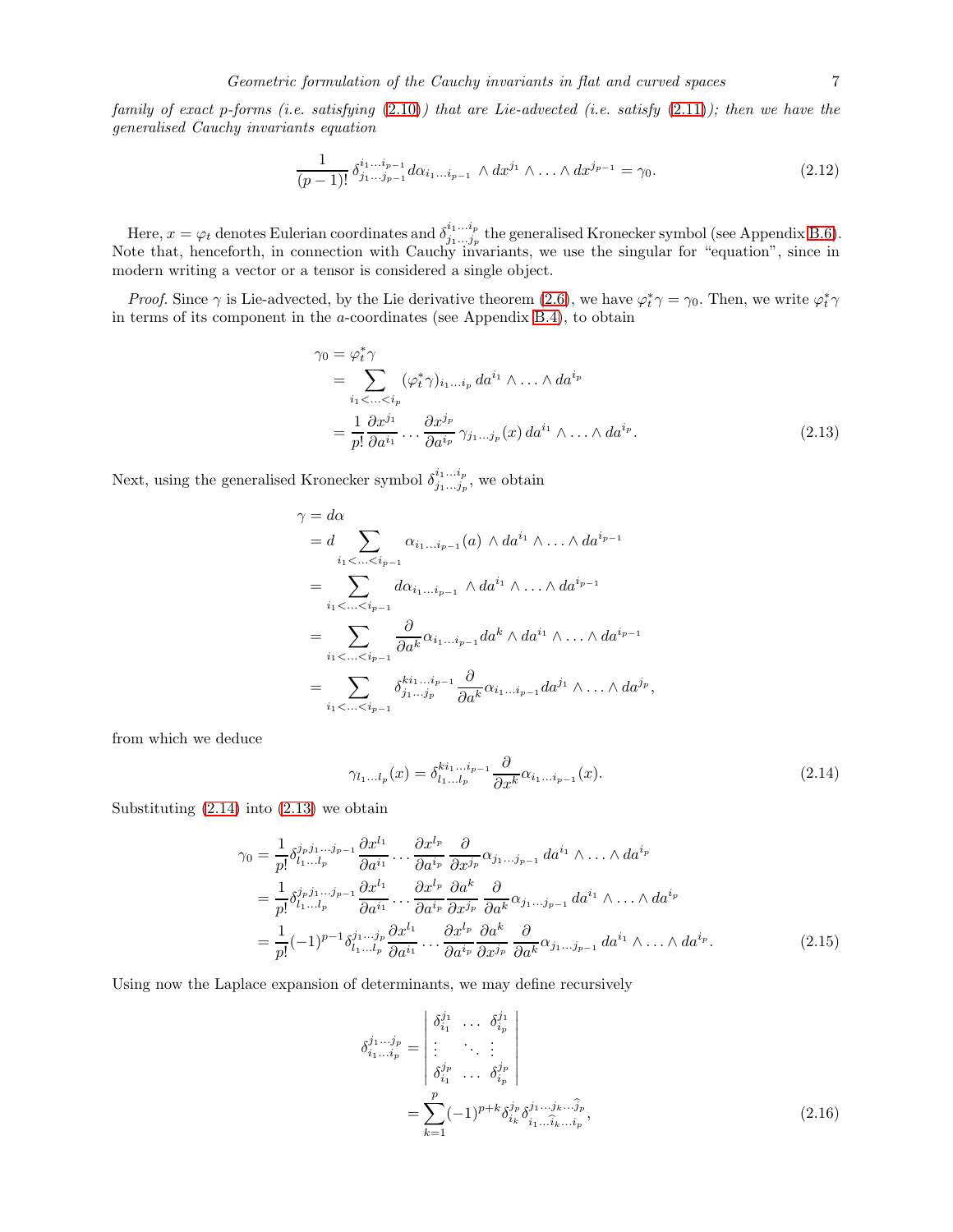where the hat indicates an omitted index in the sequence. Using  $(2.16)$ , equation  $(2.15)$  becomes

$$
\gamma_{0} = \frac{1}{p!} \sum_{n=1}^{p} (-1)^{n-1} \delta_{l_{n}}^{j_{p}} \delta_{l_{1}...l_{p}-1}^{j_{1}...j_{p-1}} \frac{\partial x^{l_{1}}}{\partial a^{i_{p}}} \frac{\partial a^{k}}{\partial x^{j_{p}}} \frac{\partial a^{k}}{\partial a^{k}} \frac{\partial}{\partial a^{k}} \alpha_{j_{1}...j_{p-1}} da^{i_{1}} \wedge ... \wedge da^{i_{p}}
$$
  
\n
$$
= \frac{1}{p!} \sum_{n=1}^{p} (-1)^{n-1} \delta_{l_{1}...l_{p}...l_{p}}^{j_{1}...j_{p-1}} \frac{\partial x^{l_{1}}}{\partial a^{i_{1}}} \cdots \frac{\partial x^{l_{p}}}{\partial a^{i_{p}}} \frac{\partial a^{k}}{\partial a^{k}} \frac{\partial}{\partial a^{k}} \alpha_{j_{1}...j_{p-1}} da^{i_{1}} \wedge ... \wedge da^{i_{p}}
$$
  
\n
$$
= \frac{1}{p!} \sum_{n=1}^{p} (-1)^{n-1} \delta_{l_{1}...l_{p}...l_{p}}^{j_{1}...j_{p-1}} \frac{\partial x^{l_{1}}}{\partial a^{i_{1}}} \cdots \frac{\partial x^{l_{p}}}{\partial a^{i_{p}}} \cdots \frac{\partial x^{l_{p}}}{\partial a^{i_{p}}} \delta_{i_{n}}^{k} \frac{\partial}{\partial a^{k}} \alpha_{j_{1}...j_{p-1}} da^{i_{1}} \wedge ... \wedge da^{i_{p}}
$$
  
\n
$$
= \frac{1}{p!} \sum_{n=1}^{p} (-1)^{n-1} \delta_{l_{1}...l_{p}...l_{p}}^{j_{1}...j_{p-1}} \frac{\partial x^{l_{1}}}{\partial a^{i_{1}}} \cdots \frac{\partial x^{l_{p}}}{\partial a^{i_{p}}} \cdots \frac{\partial x^{l_{p}}}{\partial a^{i_{p}}} \frac{\partial}{\partial a^{i_{n}}} \alpha_{j_{1}...j_{p-1}} da^{i_{1}} \wedge ... \wedge da^{i_{p}}
$$
  
\n
$$
= \frac{1}{p!} \sum_{n=1}^{p} (-1)^{n-1} \delta_{l_{1}...l_{p}...l_{p}}^{j_{1}...j_{p-1}} \left( \
$$

<span id="page-7-0"></span>which ends the proof.  $\Box$ 

REMARK [1](#page-5-0). (Sufficient conditions for exactness of differential forms). In Theorem 1 on the construction of generalised Cauchy invariants, we demand that the p-form  $\gamma$  be exact. There are several ways to obtain such an exact p-form.

1. In some problems a p-form  $\gamma$  appears naturally as the exterior differential of a  $(p-1)$ -form  $\beta \in \Lambda^{p-1}(\Omega)$ , i.e  $\gamma = d\beta$ . As we will see in later sections, this is the case for the vorticity 2-form and the magnetic field 2-form.

2. When  $\gamma_t$  is Lie advected and the initial condition  $\gamma_0$  is exact, it follows from the commutation of the exterior derivative and the pushforward operator  $\varphi_{t*}$  (see Appendix [B.8\)](#page-39-0), that  $\gamma_t$  is exact. Indeed  $\varphi_t^*\gamma = \gamma_0$ implies that

$$
\gamma = \varphi_{t*}\gamma_0 = \varphi_{t*}d\alpha_0 = d(\varphi_{t*}\alpha_0).
$$

3. Let us introduce  $Z^p(M; \mathbb{R})$ , the subspace of  $\Lambda^p(M)$  constituted of all closed p-forms and  $B^p(M; \mathbb{R})$ , the subspace of  $Z^p(M;\mathbb{R})$  constituted of all exact p-forms. Obviously, we have  $B^p(M;\mathbb{R}) \subset Z^p(M;\mathbb{R}) \subset \Lambda^p(M)$ . Altough  $B<sup>p</sup>$  and  $Z<sup>p</sup>$  are infinite-dimensional, in many cases their quotient space, called the p-th cohomology vector space and noted

$$
H^p(M; \mathbb{R}) := \frac{Z^p(M; \mathbb{R})}{B^p(M; \mathbb{R})},
$$

is finite-dimensional. For example, this is the case when  $M$  is a compact finite-dimensional manifold. The dimension of the vector space  $H^p$  is called the p-th Betti number, written  $b_p = b_p(M)$  and defined by  $b_p(M) := \dim H^p(M; \mathbb{R})$ . Thus the Betti number  $b_p(M)$  is the maximum number of closed p-forms on M, such that all linear combinations with non-vanishing coefficients are not exact. The knowledge of the Betti numbers of a given manifold M for  $p \geq 1$  yields an exact quantitative answer to the question about exactness of a closed p-form:

a closed p-form is exact if and only if  $b_p(M) = 0$ .

Two closed forms are equivalent or cohomologous if they differ by an exact form, and a closed p-form is exact if and only if it is cohomologous to zero. The values of the Betti numbers are related to the topological properties of the manifold  $M$  (e.g., homology, connectedness, curvature, ...). For more details on cohomology and homology we refer the reader to Appendix [B.13](#page-44-0) and references therein.

4. By the Poincaré theorem (see, e.g., [Abraham et al. 1998](#page-46-2), Theorem 6.4.14), if the p-form  $\gamma$  is closed on  $\Omega \subset M$ , i.e.  $d\gamma = 0$  on  $\Omega$ , then  $\gamma$  is locally exact; that is, there exists a neighborhood  $U \subset \Omega$  about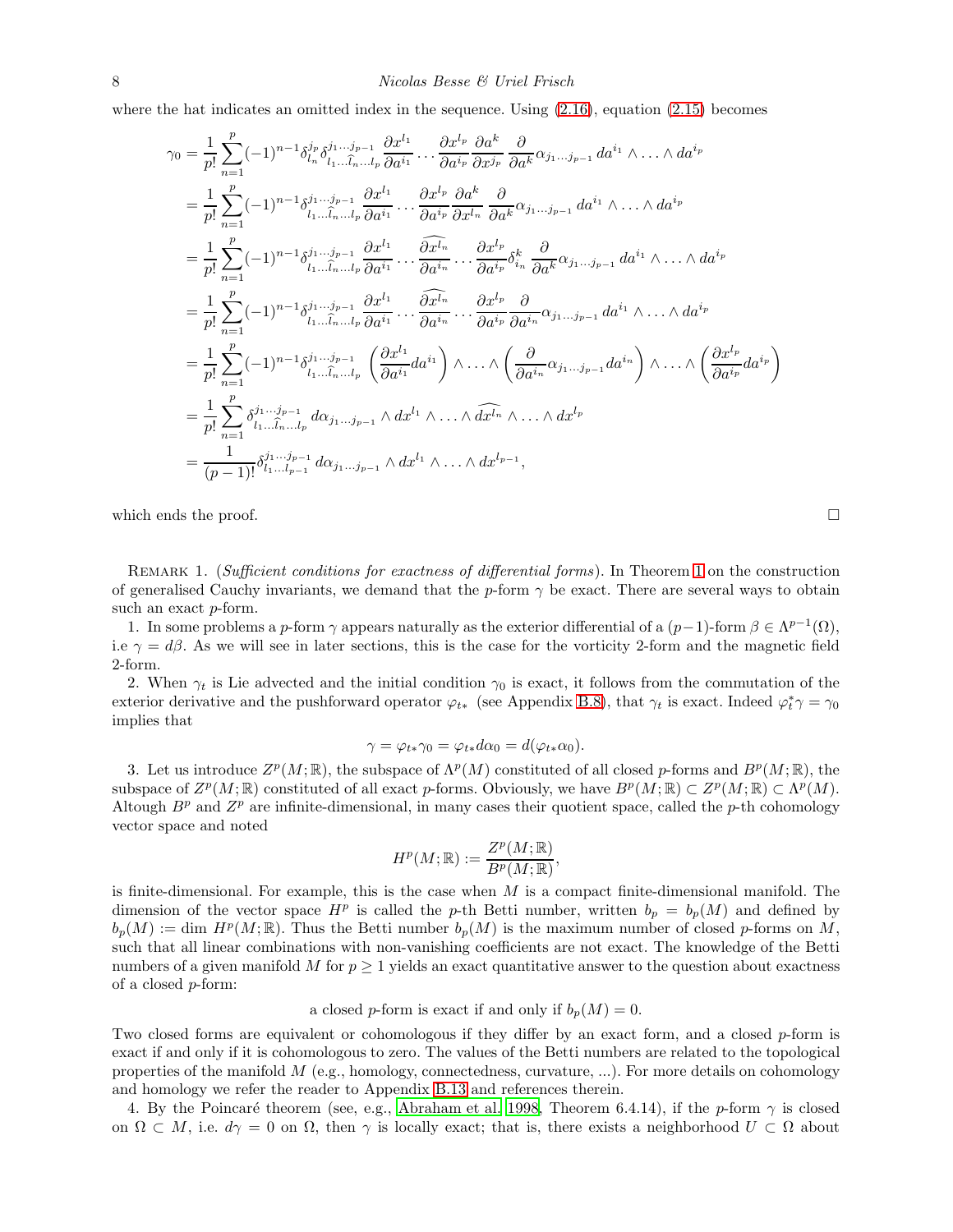each point of  $\Omega$ , on which  $\gamma_{|U} = d\alpha$  for some  $(p-1)$ -form  $\alpha \in \Lambda^{p-1}(U)$ . The same result holds globally on a contractible domain [\(Abraham et al. 1998,](#page-46-2) see Lemma 6.4.18). A contractible domain is roughly one in which, for any given point, the whole domain can be continuously shrunk into it (see Appendix [B.1\)](#page-33-1). By the Poincaré lemma, if  $M$  is a compact  $d$ -dimensional contractible manifold, all the Betti numbers (for  $p \ge 1$ ) vanish, i.e.  $b_1(M) = \ldots = b_d(M) = 0$ , and  $b_0(M) = 1$ . Contractibility is, however, an excessivily strong requirement to ensure that closeness implies exacteness. For differential forms of a given order p, the vanishing of the single Betti number,  $b_p(M) = 0$  is actually sufficient to ensure this.

# 2.4. Alternative formulations and extensions of Theorem [1](#page-5-0)

Hereafter we discuss alternative representations of Theorem [1,](#page-5-0) which are local, such as the generalised Cauchy formula, or global, such as the integral formulation of the Cauchy invariants equations. We also give extensions of Theorem [1](#page-5-0) for some non-exact differential forms.

#### <span id="page-8-0"></span>2.4.1. Generalised Cauchy formula

An important operation in differential geometry is the Hodge duality, which associates to any  $p$ -form a Hodge-dual  $(d - p)$ -form such that their exterior product is the fundamental metric volume d-form  $\mu =$  $\overline{g}da^1 \wedge \ldots da^d$ , with  $\sqrt{g} = \sqrt{\det(g_{ij})}$  (see Appendix [B.9\)](#page-39-1). For example, in 3D the vorticity 2-form and the vorticity vector field (as known since the work of [Helmholtz \(1858\)](#page-48-11)) are Hodge duals of each other. It is therefore of interest to rewrite the Cauchy invariants equation and its generalisations in Hodge-dual form. For example, as we shall see in the next section, this will give us the Cauchy vorticity formula.

The generalised Cauchy invariants equation [\(2.12\)](#page-6-4) has a corresponding generalised Cauchy formula obtained by applying the Hodge dual operator, denoted  $\star$ , to [\(2.12\)](#page-6-4), that is

<span id="page-8-1"></span>
$$
\frac{1}{(p-1)!} \delta^{i_1...i_{p-1}}_{j_1...j_{p-1}} \star (d\alpha_{i_1...i_{p-1}} \wedge dx^{j_1} \wedge ... \wedge dx^{j_{p-1}}) = \star \gamma_0.
$$
 (2.17)

This generalised Cauchy formula can be written in the covariant, contravariant or mixed form, by using what is known in differential geometry as the raising-lowering duality. We have already seen that the space  $\mathcal{T}_0^1(M)$  is the vector space of 1-contravariant vector fields, while  $\mathcal{T}_1^0(M)$ , its dual, is the vector space of linear forms on  $\mathcal{T}_0^1(M)$ , i.e. the space of 1-covariant vector fields (also called covector or 1-form fields). We then introduce the index raising operator  $(\cdot)^{\sharp}: \mathcal{T}^0_1(M) \to \mathcal{T}^1_0(M)$ , which in flat space transforms the differential of a function into its gradient vector. In curved spaces  $\alpha^{\sharp}$  denotes the 1-contravariant vector field obtained from the 1-form field  $\alpha$ , by using the index raising operation  $\alpha^{\sharp} = (\alpha_i da^i)^{\sharp} = (\alpha^{\sharp})^i \partial_i = g^{ij} \alpha_j \partial_i$ ; that is componentwise  $(\alpha^{\sharp})^i = g^{ij}\alpha_j$ . Conversely  $v^{\flat}$  is the 1-form field obtained from the vector field by applying the index lowering operator  $\left(\cdot\right)^{\flat} : \mathcal{T}_{0}^{1}(M) \to \mathcal{T}_{1}^{0}(M)$  according to the formula  $v^{\flat} = (v^{i}\partial_{i})^{\flat} = (v^{i})_{i}dx^{i} = g_{ij}v^{j}dx^{i}$ ; componentwise, this is  $(v^{\flat})_i = g_{ij}v^j$  (see Appendix [B.3\)](#page-35-1). Therefore, to obtain [\(2.17\)](#page-8-1) in the desired formulation (covariant, contravariant or mixed form), it is required to successively apply as many times as necessary the lowering and raising operators.

Remark 2. We observe that the generalised Cauchy invariants equation (i.e. Theorem [1\)](#page-5-0) requires only a structure of differentiable manifold, without the Riemannian structure. In contrast, the generalised Cauchy formula [\(2.17\)](#page-8-1) requires such a Riemannian structure (see Appendix [B.3\)](#page-35-1), because of the use of Hodge duality (see Appendix [B.9\)](#page-39-1).

#### 2.4.2. Space-integrated form of generalised Cauchy invariants equations

Since the generalised Cauchy invariant is an exact p-form, we can apply to it what are known as the Hodge decomposition and/or the Stokes theorem. First we write the generalised Cauchy invariant as an explicit exterior differential. We have indeed

$$
\frac{1}{(p-1)!} \delta^{i_1...i_{p-1}}_{j_1...j_{p-1}} d\alpha_{i_1...i_{p-1}} \wedge dx^{j_1} \wedge ... \wedge dx^{j_{p-1}} = \frac{1}{(p-1)!} \delta^{i_1...i_{p-1}}_{j_1...j_{p-1}} d(\alpha_{i_1...i_{p-1}} \wedge dx^{j_1} \wedge ... \wedge dx^{j_{p-1}}).
$$

Since  $\gamma_0 = d\alpha_0$ , using the Hodge decomposition for closed forms (see Appendix [B.13\)](#page-44-0), we obtain

<span id="page-8-2"></span>
$$
\frac{1}{(p-1)!} \delta^{i_1 \dots i_{p-1}}_{j_1 \dots j_{p-1}} \alpha_{i_1 \dots i_{p-1}} \wedge dx^{j_1} \wedge \dots \wedge dx^{j_{p-1}} = \alpha_0 + d\beta + h. \tag{2.18}
$$

Here, if M is a compact manifold without (resp. with) boundary,  $\beta$  is an arbitrary  $(p-2)$ -form (resp. normal (p−2)-form with vanishing tangential components; see next-to-last paragraph of Appendix [B.13](#page-44-0) and references therein). In [\(2.18\)](#page-8-2), the  $(p-1)$ -form h is harmonic, that is  $dh = 0$  and  $d^*h = 0$ . Here, the operator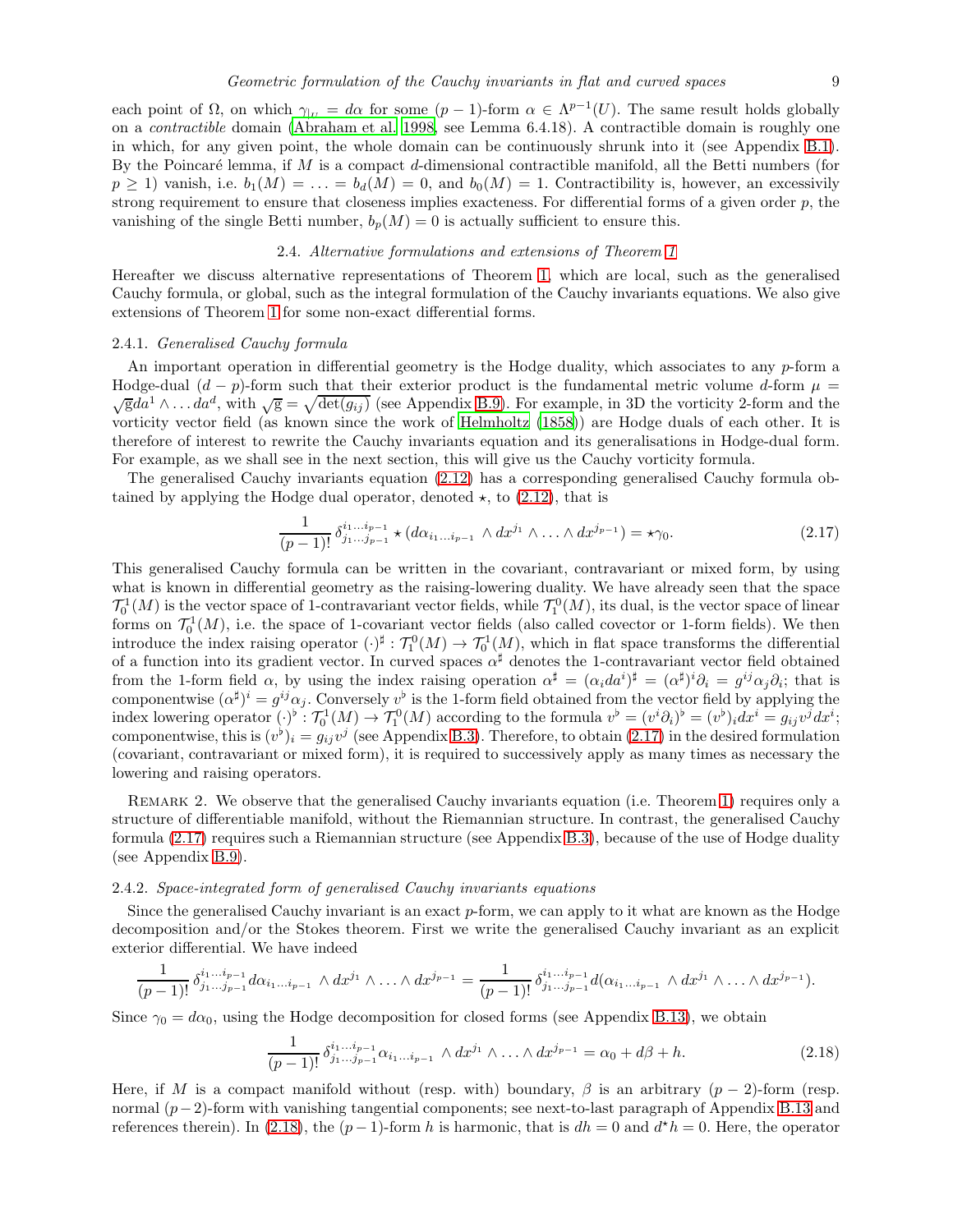$d^* : \Lambda^p(\Omega) \to \Lambda^{p-1}(\Omega)$  with  $p \geq 0$  is the exterior coderivative, obtained from the exterior derivative, but acting on the Hodge-dual space (for details see Appendix [B.9\)](#page-39-1). More precisely, if  $\gamma \in \Lambda^p(\Omega)$  then we have the  $(p-1)$ -form  $d^*\gamma = (-1)^{d(p-1)+1} \star d \star \gamma$ . Note that the latter looks actually more like an integration than a differentiation.

Now, we want to integrate this form over suitable domains, called 1-chains, 2-chains, ... . In a flat space, a 1-chain is just a finite set of 1D contours. For a general definition of  $p$ -dimensional  $p$ -chains on manifolds, see Appendix [B.12.](#page-43-0) Let c be a  $(p-1)$ -chain on the manifold M. Choosing the  $(p-2)$ -form  $\beta$  with suitable values on the boundary  $\partial c$  of c to avoid having a boundary contribution (if a boundary is present), we obtain, using the Stokes theorem (see Appendix [B.12\)](#page-43-0),

$$
\frac{1}{(p-1)!} \, \delta^{i_1...i_{p-1}}_{j_1...j_{p-1}} \int_c \alpha_{i_1...i_{p-1}} \wedge dx^{j_1} \wedge ... \wedge dx^{j_{p-1}} = \int_c \alpha_0 + \int_c h.
$$

Moreover, if the Betti number  $b_{p-1}(M) = 0$ , then the second term on the right-hand side of the previous formula vanishes. Considering now a  $p$ -chain  $c$ , using the Stokes theorem, we obtain

$$
\frac{1}{(p-1)!} \,\delta^{i_1\ldots i_{p-1}}_{j_1\ldots j_{p-1}} \int_{\partial c} \alpha_{i_1\ldots i_{p-1}} \wedge dx^{j_1} \wedge \ldots \wedge dx^{j_{p-1}} = \int_{\partial c} \alpha_0.
$$

# 2.4.3. Generalisation to some non-exact differential forms

From Theorem [1,](#page-5-0) the following question arises naturally: can we extend the result of Theorem [1](#page-5-0) when the p-form  $\gamma$  is not exact? The answer is yes under some conditions.

We suppose that the p-form  $\gamma$  of Theorem [1](#page-5-0) can be written as  $\gamma = \text{Op}\,\pi$ , where  $\pi$  is a q-form and the operator  $\text{Op}: \Lambda^q(\Omega) \to \Lambda^p(\Omega)$  is a linear operator which satisfies the following conditions:

(i) The commutation relation  $[Op, \pounds_v] = 0$  holds.

(ii) The kernel of the operator Op is such that Ker Op = {closed q-form, i.e.  $\kappa \in \Lambda^q(\Omega) \mid d\kappa = 0$ }.

From assumption (i) the Lie-advection equation [\(2.11\)](#page-5-4) is equivalent to Op ( $\partial_t \pi + \mathcal{L}_v \pi$ ) = 0. From assumption (ii), this equation is also equivalent to  $\partial_t \pi + \mathcal{L}_v \pi = \kappa$ , with  $\kappa$  a closed q-form. Taking the exterior derivative to this equation, we obtain the equation  $\partial_t d\pi + \mathcal{L}_v d\pi = 0$ , to which we can apply Theorem [1](#page-5-0) with  $p = q + 1$ ,  $\gamma = d\pi$  and  $\alpha = \pi$ .

We give now three examples. Choosing Op  $\equiv d$ , the first one is obvious. The second example is Op  $\equiv$  $\star d$  :  $\Lambda^{d-p-1}(\Omega) \to \Lambda^p(\Omega)$ . where the star denotes the Hodge dual operator. Then we have Ker  $\star d =$ {exact q-form + harmonic q-form} ⊂ {closed q-form}, where a harmonic q-form h satisfies  $dh = d^*h = 0$ , with  $d^* \equiv (-1)^{dp+1} \star d \star$ . In addition, the operator  $\star d$  satisfies the commutation relation  $[\star d, \mathcal{L}_v] = 0$  if and only if  $[\star, \mathcal{L}_v] = 0$  since  $[d, \mathcal{L}_v] = 0$ . Generally the Lie derivative and the Hodge star operator do not commute. When these operators do commute, i.e. when the commutation relation  $[\mathcal{L}_v, \star] = 0$  holds we can extend Theorem [1](#page-5-0) to forms which are the Hodge duals of exact forms. An example of such commutation relation is when the vector field  $v$  generates an isometry (see Appendix [B.9\)](#page-39-1). The third example is when the p-form  $\gamma$  is co-exact, i.e.  $\gamma = d^*\beta$ , with  $\beta$  a  $(p+1)$ -form. Setting  $\text{Op} \equiv (-1)^{dp+1} \star d$ , we fall in the case of the second example with  $\pi = \star \beta \in \Lambda^{d-p-1}(\Omega)$ . Of course, other interesting examples can be constructed.

#### 2.4.4. A Lagrangian Biot–Savart problem

So far, the Lie-advected p-form  $\gamma$  was just assumed to be expressible as the exterior derivative d $\alpha$  of a  $(p-1)$ -form  $\alpha$ . As we shall now see, the generalised Cauchy invariants equation [\(2.12\)](#page-6-4), allows an inversion, which can be viewed as solving a Biot–Savart problem in Lagrangian variables: the corollary hereafter gives an explicit expression for the  $(p-1)$ -form  $\alpha$ , in which we use the notation

$$
\Delta_a = \sum_{i=1}^d \partial_{a^i}^{\,2},
$$

<span id="page-9-1"></span>for the Laplacian in Lagrangian variables and  $\Delta_a^{-1}$  for its formal inverse.

Corollary 1. (A Lagrangian Biot–Savart problem). Under assumptions of Theorem [1,](#page-5-0) the generalised Cauchy invariants equation [\(2.12\)](#page-6-4) leads to

<span id="page-9-0"></span>
$$
\alpha_{i_1\ldots i_{p-1}} = \delta^{k\ell} \Delta_a^{-1} \frac{\partial}{\partial a^k} \left( \gamma_{0\ell j_1\ldots j_{p-1}} \frac{\partial a^{j_1}}{\partial x^{i_1}} \ldots \frac{\partial a^{j_{p-1}}}{\partial x^{i_{p-1}}} \right), \quad 1 \le i_1 < \ldots < i_{p-1} \le d. \tag{2.19}
$$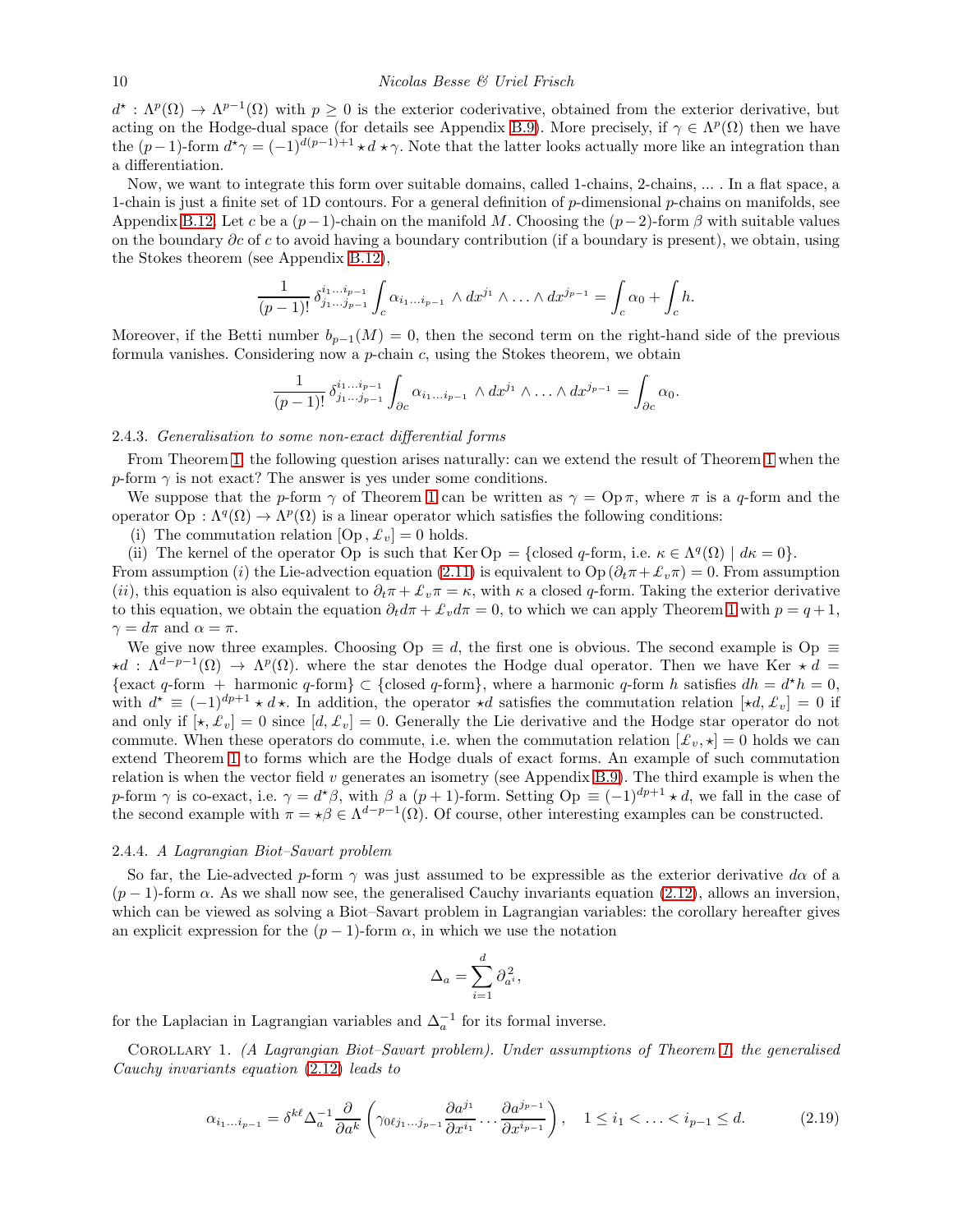Proof. The generalised Cauchy invariants equation [\(2.12\)](#page-6-4) gives componentwise

$$
\frac{1}{(p-1)!} \delta^{i_1 \dots i_{p-1}}_{j_1 \dots j_{p-1}} \frac{\partial \alpha_{i_1 \dots i_{p-1}}}{\partial a^{\ell}} \frac{\partial x^{j_1}}{\partial a^{l_1}} \dots \frac{\partial x^{j_{p-1}}}{\partial a^{l_{p-1}}} = \gamma_{0\ell l_1 \dots l_{p-1}}.
$$

Multiplying by  $p-1$  suitably chosen inverse Jacobian matrices, we obtain

$$
\frac{1}{(p-1)!} \delta_{j_1\ldots j_{p-1}}^{i_1\ldots i_{p-1}} \frac{\partial \alpha_{i_1\ldots i_{p-1}}}{\partial a^{\ell}} \frac{\partial x^{j_1}}{\partial a^{l_1}} \frac{\partial a^{l_1}}{\partial x^{k_1}} \ldots \frac{\partial x^{j_{p-1}}}{\partial a^{l_{p-1}}} \frac{\partial a^{l_{p-1}}}{\partial x^{k_{p-1}}} = \gamma_{0\ell l_1\ldots l_{p-1}} \frac{\partial a^{l_1}}{\partial x^{k_1}} \ldots \frac{\partial a^{l_{p-1}}}{\partial x^{k_{p-1}}},
$$

that is

<span id="page-10-2"></span>
$$
\gamma_{0\ell l_{1}...l_{p-1}} \frac{\partial a^{l_{1}}}{\partial x^{k_{1}}} \dots \frac{\partial a^{l_{p-1}}}{\partial x^{k_{p-1}}} = \frac{1}{(p-1)!} \delta_{j_{1}...j_{p-1}}^{i_{1}...i_{p-1}} \delta_{k_{1}}^{j_{1}} \dots \delta_{k_{p-1}}^{j_{p-1}} \frac{\partial \alpha_{i_{1}...i_{p-1}}}{\partial a^{\ell}} = \frac{1}{(p-1)!} \delta_{k_{1}...k_{p-1}}^{i_{1}...i_{p-1}} \frac{\partial \alpha_{i_{1}...i_{p-1}}}{\partial a^{\ell}}.
$$
(2.20)

Since  $\alpha_{i_1...i_{p-1}}$  is skew-symmetric, we have

$$
\frac{1}{(p-1)!} \delta^{i_1...i_{p-1}}_{k_1...k_{p-1}} \alpha_{i_1...i_{p-1}} = \alpha_{k_1...k_{p-1}},
$$

and [\(2.20\)](#page-10-2) becomes

<span id="page-10-3"></span>
$$
\frac{\partial \alpha_{i_1\ldots i_{p-1}}}{\partial a^{\ell}} = \gamma_{0\ell j_1\ldots j_{p-1}} \frac{\partial a^{j_1}}{\partial x^{i_1}} \ldots \frac{\partial a^{j_{p-1}}}{\partial x^{i_{p-1}}}.
$$
\n(2.21)

.

By application of the differential operator  $\delta^{k\ell}(\partial/\partial a^k)$  to [\(2.21\)](#page-10-3) and summation over index  $\ell$ , (2.21) becomes

$$
\Delta_a \alpha_{i_1...i_{p-1}} = \delta^{k\ell} \frac{\partial}{\partial a^k} \left( \gamma_{0\ell j_1...j_{p-1}} \frac{\partial a^{j_1}}{\partial x^{i_1}} \dots \frac{\partial a^{j_{p-1}}}{\partial x^{i_{p-1}}} \right)
$$

This equation gives [\(2.19\)](#page-9-0) after formal inversion of the Laplacian operator  $\Delta_a$ , expressed in Lagrangian variables. We observe that this inversion is reminiscent of that of the Biot–Savart law, with the left-hand side of [\(2.21\)](#page-10-3) playing roughly the role of the curl of the  $(p-1)$ -form  $\alpha$ .

# 2.5. Broad applicability of Theorem [1](#page-5-0)

<span id="page-10-1"></span>Our key result, namely Theorem [1,](#page-5-0) may be viewed as a new fondamental result in linear transport theory, giving an alternative Lagrangian formulation of Lie advection for a large class of differential forms.<sup>1</sup> Indeed there is no need to have a selfconsistent coupling between the transporter (vector fields  $v$ ) and the transported (differential forms  $\gamma$ ) to obtain generalised Cauchy invariants equations. For the first time, it is here shown that Cauchy invariants equations exist for non-selfconsistent linear transport. It must be pointed out that, when the Cauchy invariants were rediscovered in the 20th century, most of the time it was by making use of Noether's theorem in the case of selfconsistent nonlinear equations [\(Frisch & Villone 2014](#page-47-3)). Although Noether's theorem is usually not available for linear transport equations, our key result shows that such generalised Cauchy invariants still do exist in linear transport theory. Consequently, our result is applicable to a large class of fluid dynamical equations that rely on Lie advection. Hereafter, we give some important examples. Some more material, dealing specifically with helicity problems in fluids and MHD, will be presented in Section [4.](#page-18-0)

#### <span id="page-10-0"></span>2.5.1. Induction equation in ideal incompressible MHD

In incompressible ideal MHD, the magnetic flux conservation law (induction or Faraday's equation) can be rewritten as a Lie advection equation, provided the magnetic field is considered as a 2-form (see, e.g., [Flanders 1963\)](#page-47-12). Denoting the magnetic field 2-form by B and the magnetic (vector) potential 1-form by  $A$ , we have

<span id="page-10-5"></span>
$$
B = dA,\tag{2.22}
$$

and the induction equation reads

<span id="page-10-4"></span>
$$
\partial_t B + \pounds_v B = 0. \tag{2.23}
$$

1 This was pointed out to us by Peter Constantin who made us realize that this new result in linear transport theory may be of independent interest.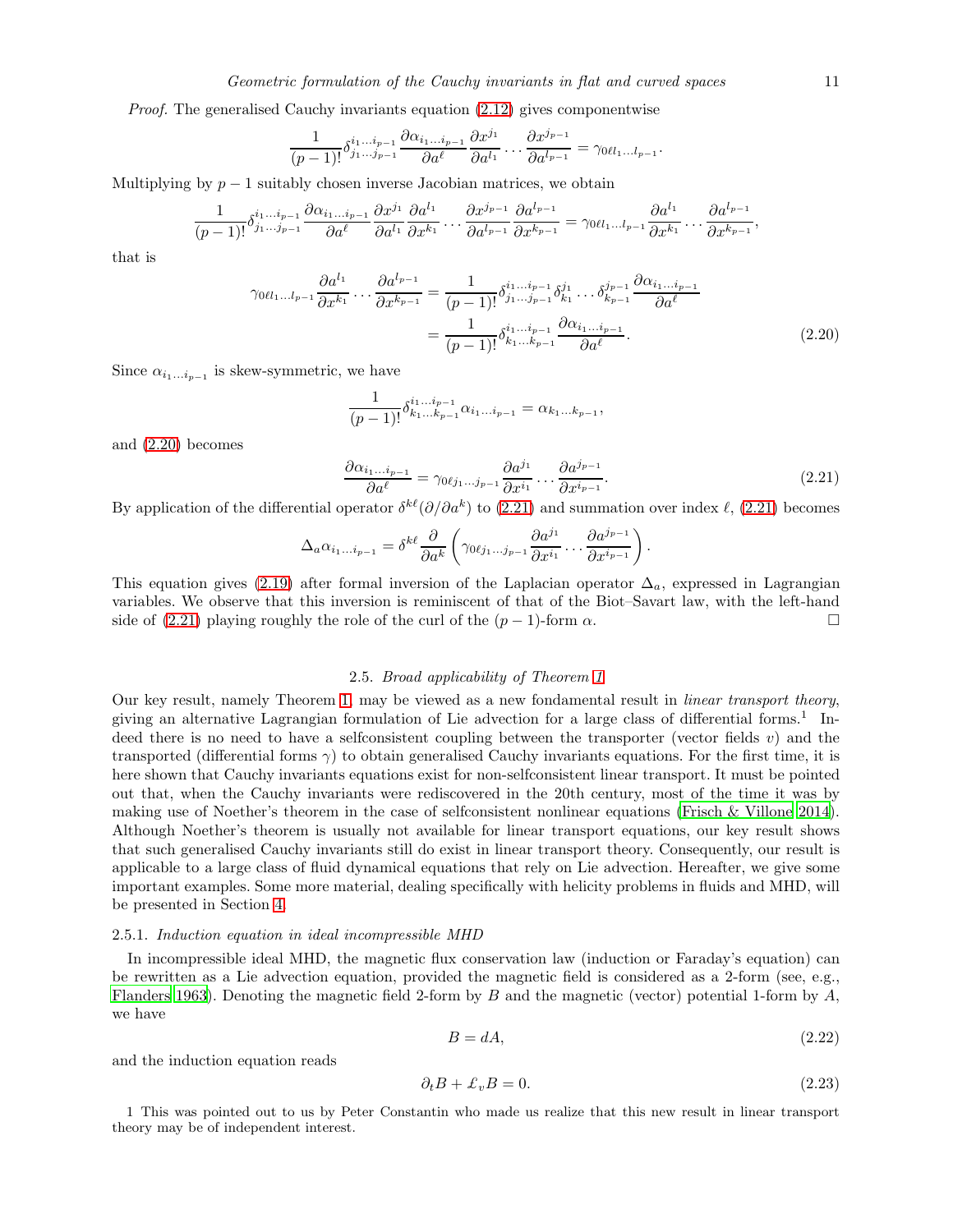Indeed [\(2.23\)](#page-10-4) results from the Maxwell-Faraday equation  $\partial_t B + dE = 0$ , the Maxwell-Gauss equation  $dB = 0$ , and the (ideal) induction equation  $E-i<sub>v</sub>B = 0$ , where E is the dual 1-form associated to the electric (vector) field. Therefore from Theorem [1,](#page-5-0) we obtain the following Cauchy invariants equation

<span id="page-11-2"></span>
$$
dA_k \wedge dx^k = B_0 = dA_0. \tag{2.24}
$$

Let us note that this equation and  $(2.23)$  can be extended to Riemannian manifolds of any dimension by keeping the same covariant form, i.e. as they stand.

We observe that [\(2.22\)](#page-10-5) and [\(2.23\)](#page-10-4) are known, at least for the 3D flat case [\(Flanders 1963](#page-47-12)). As to [\(2.24\)](#page-11-2), in the flat case, it is the well-known law of conservation of magnetic flux, which is here shown to be a Cauchy-type equation.

#### <span id="page-11-0"></span>2.5.2. Adiabatic and barotropic ideal compressible fluid

Here and in Section [2.5.3](#page-11-1) we use geometrical tools for writing fluid equations that will be discussed in more details in Section [3.](#page-14-0)

An adiabatic ideal compressible fluid, with equation of state  $p = p(\rho, \eta)$ , where the scalar  $\rho$  and  $\eta$  are respectively the density and the entropy, is governed by the equations

<span id="page-11-3"></span>
$$
\partial_t v^\flat + \mathcal{L}_v v^\flat = -\frac{dp}{\rho} + \frac{1}{2}d(v, v)_g \tag{2.25}
$$

$$
\partial_t \mathfrak{m} + \mathcal{L}_v \mathfrak{m} = 0 \tag{2.26}
$$

$$
\partial_t \eta + \mathcal{L}_v \eta = 0. \tag{2.27}
$$

Here, m denotes the mass d-form defined by  $\mathfrak{m} := \rho\mu$ . Since by definition we have div<sub>u</sub>v :=  $\mathcal{L}_v\mu$ , [\(2.26\)](#page-11-3) is equivalent to  $\partial_t \rho + \text{div}_{\mu}(\rho v) = 0$ . The Lagrangian formulation of [\(2.26\)](#page-11-3)-[\(2.27\)](#page-11-3) is

$$
\rho_t \circ \varphi_t = \rho_0 / J_\mu(\varphi_t), \text{ and } \eta_t \circ \varphi_t = \eta_0,
$$

where  $J_{\mu}(\varphi_t) := \varphi_t^* \mu / \mu = \sqrt{g \circ \varphi_t} \det(\partial \varphi_t / \partial a)$  is the Jacobian of the Lagrangian flow  $\varphi_t$  generated from the vector field v, and  $\rho_0 = \rho_0(a)$  and  $\eta_0 = \eta_0(a)$  are the initial density and entropy. We now introduce the 1-form  $\gamma$ , with zero initial value (i.e.  $\gamma_0 = 0$ ), which satisfies the equation

<span id="page-11-4"></span>
$$
\partial_t \gamma + \pounds_v \gamma = -\frac{dp}{\rho}.\tag{2.28}
$$

Using the Lie derivative theorem [\(2.6\)](#page-5-1), integration of [\(2.28\)](#page-11-4) yields the 1-form  $\gamma$  such that

$$
\gamma = -\varphi_{*t} \int_0^t d\tau \varphi_\tau^* \Big(\frac{dp}{\rho}\Big).
$$

Defining the modified 1-form velocity  $\tilde{v}^{\flat} := v^{\flat} - \gamma$ , and the modified 2-form vorticity  $\tilde{\omega} := d\tilde{v}^{\flat}$ , from [\(2.25\)](#page-11-3) and [\(2.28\)](#page-11-4), we obtain

$$
\partial_t \tilde{\omega} + \mathcal{L}_v \tilde{\omega} = 0.
$$

We can now apply Theorem [1](#page-5-0) to this equation. We then obtain for  $(2.25)$  the following Lagrangian formulation

$$
d\tilde{v}_k^{\flat} \wedge dx^k = \omega_0 := dv_0^{\flat}.
$$

Let us note that the Ertel potential vorticity 3-form  $dv^{\flat} \wedge d\eta$  is a Lagrangian invariant since  $(\partial_t + \mathcal{L}_v)dv^{\flat} \wedge d\eta =$ 0, which results from [\(2.25\)](#page-11-3), [\(2.27\)](#page-11-3) and the identity  $dp \wedge d\rho \wedge d\eta = 0$  by virtue of the dependence  $p = p(\rho, \eta)$ . In three dimension,  $d = 3$ , we can easily show that the scalar local Ertel potential vorticity  $\star (dv^{\flat} \wedge d\eta)$ satisfies also a Lie-advection equation; thus it is also a local conserved quantity. Let us also note that in the barotropic case [\(Khesin & Chekanov 1989\)](#page-48-12), since  $p = p(\rho)$ , we obtain  $d(dp/\rho) = 0$ ; thus we have  $\gamma = 0$ ,  $\tilde{v}^{\flat} = v^{\flat}$  and  $\tilde{\omega} = \omega := dv^{\flat}$ .

#### <span id="page-11-1"></span>2.5.3. Barotropic ideal compressible MHD

Let b be the magnetic vector field,  $b^{\flat}$  its dual 1-form and B its dual 2-form. For an example of a detailed derivation of MHD models we refere to [Goedbloed & Poedts \(2004\)](#page-47-13). The barotropic ideal compressible MHD,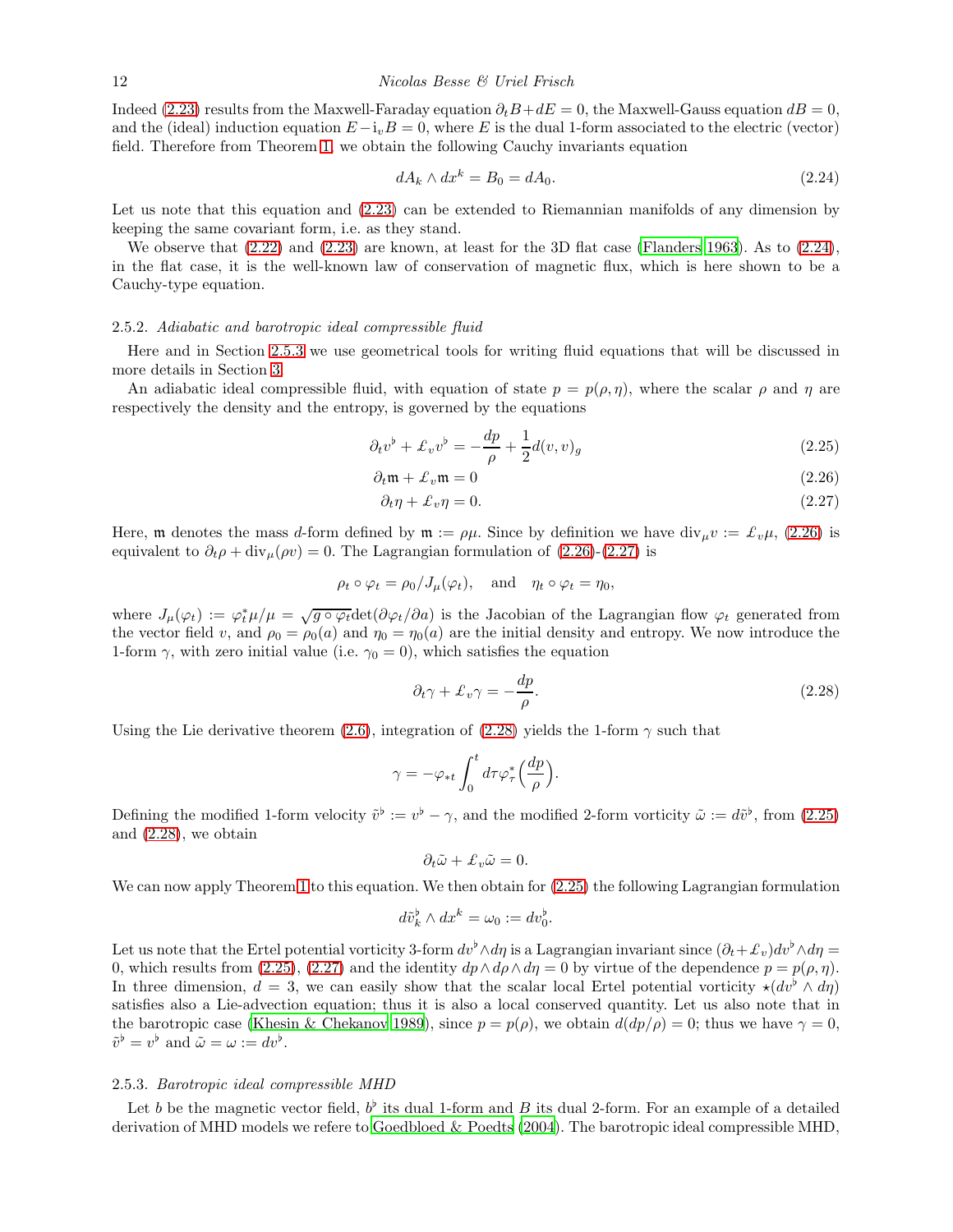in a coordinate-free form, reads

<span id="page-12-1"></span>
$$
\partial_t \mathfrak{m} + \mathcal{L}_v \mathfrak{m} = 0 \tag{2.29}
$$

$$
\partial_t v^\flat + \pounds_v v^\flat = \frac{\pounds_b b^\flat - d(b, b)_g}{\rho} - d\left(h - \frac{1}{2}d(v, v)_g\right) \tag{2.30}
$$

$$
\partial_t B + \mathcal{L}_v B = 0. \tag{2.31}
$$

Here, the barotropic equation of state  $p = p(\rho)$  is used, and the enthalpy h is related to the pressure p via the relation  $dh = dp/\rho$ . In [\(2.30\)](#page-12-1), the term  $(\mathcal{L}_b b^b - d(b, b)g)/\rho$  is the dual 1-form of the Lorentz force field. It is obtained from the Ampère law,  $d \star B = \mu_0$  j, where j is the current form while  $j = (\star j)^{\sharp} = (\star d \star B)^{\sharp}/\mu_0$ is the current-density vector field. Indeed, in the three-dimensional case  $d = 3$ , this 1-form can be expressed as  $-i<sub>i</sub>B/\rho$  which is the dual 1-form of the vector field  $j \times b/\rho$  (Lorentz force) where the current density vector j is related to the magnetic (vector) field b by the Ampère law  $\mu_0$ j =  $\nabla \times b$  (the displacement current being neglected). In the three-dimensional case  $d = 3$ , let us note that using the relations  $B = i_{b/\rho}\rho\mu$  and  $[f_v, i_{b/\rho}] = i_{[v,b/\rho]}$  (see Appendix [B.8\)](#page-39-0), equation [\(2.31\)](#page-12-1) is equivalent to  $\partial_t(b/\rho) + \mathcal{L}_v(b/\rho) = 0$ . We now introduce the 1-form  $\gamma$ , with zero initial value (i.e.  $\gamma_0 = 0$ ), which satisfies the equation

<span id="page-12-2"></span>
$$
\partial_t \gamma + \pounds_v \gamma = \frac{\pounds_b b^b - d(b, b)_g}{\rho}.
$$
\n(2.32)

Using the Lie derivative theorem [\(2.6\)](#page-5-1), integration of [\(2.32\)](#page-12-2) yields the 1-form  $\gamma$  such that

$$
\gamma = \varphi_{*t} \int_0^t d\tau \varphi_{\tau}^* \left( \frac{\mathcal{L}_b b^{\flat} - d(b, b)_g}{\rho} \right),
$$

where  $\varphi_t$  is the Lagrangian flow generated from the vector field v. Defining the modified 1-form velocity  $\tilde{v}^{\flat} := v^{\flat} - \gamma$ , and the modified 2-form vorticity  $\tilde{\omega} := d\tilde{v}^{\flat}$ , from [\(2.30\)](#page-12-1) and [\(2.32\)](#page-12-2), we obtain

<span id="page-12-3"></span>
$$
\partial_t \tilde{\omega} + \mathcal{L}_v \tilde{\omega} = 0. \tag{2.33}
$$

Therefore, we can again apply Theorem [1](#page-5-0) to  $(2.31)$  and  $(2.33)$ . We then obtain for the system  $(2.30)-(2.31)$ the following Lagrangian formulation

$$
d\tilde{v}_k^{\flat} \wedge dx^k = \omega_0 := dv_0^{\flat}, \quad \text{and} \quad dA_k \wedge dx^k = B_0 := dA_0.
$$

Of course, the Lagrangian formulation of the equation of mass conservation [\(2.29\)](#page-12-1) is the same as in Sec. [2.5.2.](#page-11-0) Let us note that we can extend this formulation to adiabatic ideal compressible MHD with the equation of state  $p = p(\rho, \eta)$  by adding to equations [\(2.29\)](#page-12-1)-[\(2.31\)](#page-12-1) the entropy equation [\(2.27\)](#page-11-3). Let us also note that in fact there are several ways in which the full nonlinear ideal MHD equations can be recast as Lie-advection problems: for example one can use the dual 1-forms of the [Elsasser \(1956](#page-47-14)) variables [\(Marsch & Mangeney](#page-48-13) [1987\)](#page-48-13).

#### <span id="page-12-0"></span>2.5.4. Extended ideal compressible MHD

The extended MHD equations [\(Goedbloed & Poedts 2004](#page-47-13); D'Avignon, [Morrison & Lingam 2016;](#page-47-15) Lingam, Milosevich & Mo [2016\)](#page-48-1), in covariant form, reads

<span id="page-12-4"></span>
$$
\partial_t \mathfrak{m} + \mathcal{L}_v \mathfrak{m} = 0 \tag{2.34}
$$

$$
\partial_t B_{\pm} + \mathcal{L}_{v_{\pm}} B_{\pm} = 0,\tag{2.35}
$$

where,  $B_{\pm} = dA_{\pm}$ ,  $A_{\pm} = A + (d_e^2/\rho) \star d \star B + \kappa_{\pm} v^{\flat}$ , and  $v_{\pm} = v - \kappa_{\mp} (\star d \star B)^{\sharp}/\rho$ . Here, the constants  $\kappa_{\pm}$ are the solutions of the quadratic equation  $\kappa^2 - d_i \kappa - d_e^2 = 0$ , where  $d_i$  and  $d_e$  serve as the normalized ion and electron skin depths, respectively. In addition the variables  $\mathfrak{m}$  and  $v$  denote the total-mass form and the center-of-mass velocity vector, respectively. As in Section [2.5.1](#page-10-0) the magnetic potential 1-form by A is linked to the magnetic field 2-form B by  $B = dA$ . Let us note that here the assumption of a barotropic equation of state was used. We can directly apply Theorem [1](#page-5-0) to [\(2.35\)](#page-12-4) for obtaining the following Cauchy invariants equations

$$
dA_{\pm k} \wedge dx_{\pm}^k = B_{\pm 0} := dA_{\pm 0},
$$

where  $x_{+t}$  are the Lagrangian maps generated by the vector fields  $v_{+}$ . Once again, the Lagrangian formulation of the equation of mass conservation [\(2.34\)](#page-12-4) is the same as in Sec. [2.5.2.](#page-11-0) When  $d_e \to 0$ , we have  $\kappa_{\pm} = d_i$ and we obtain what is called Hall MHD. When  $d_i \to 0$ , we have  $\kappa_{\pm} = \pm d_e$  and we obtain what is called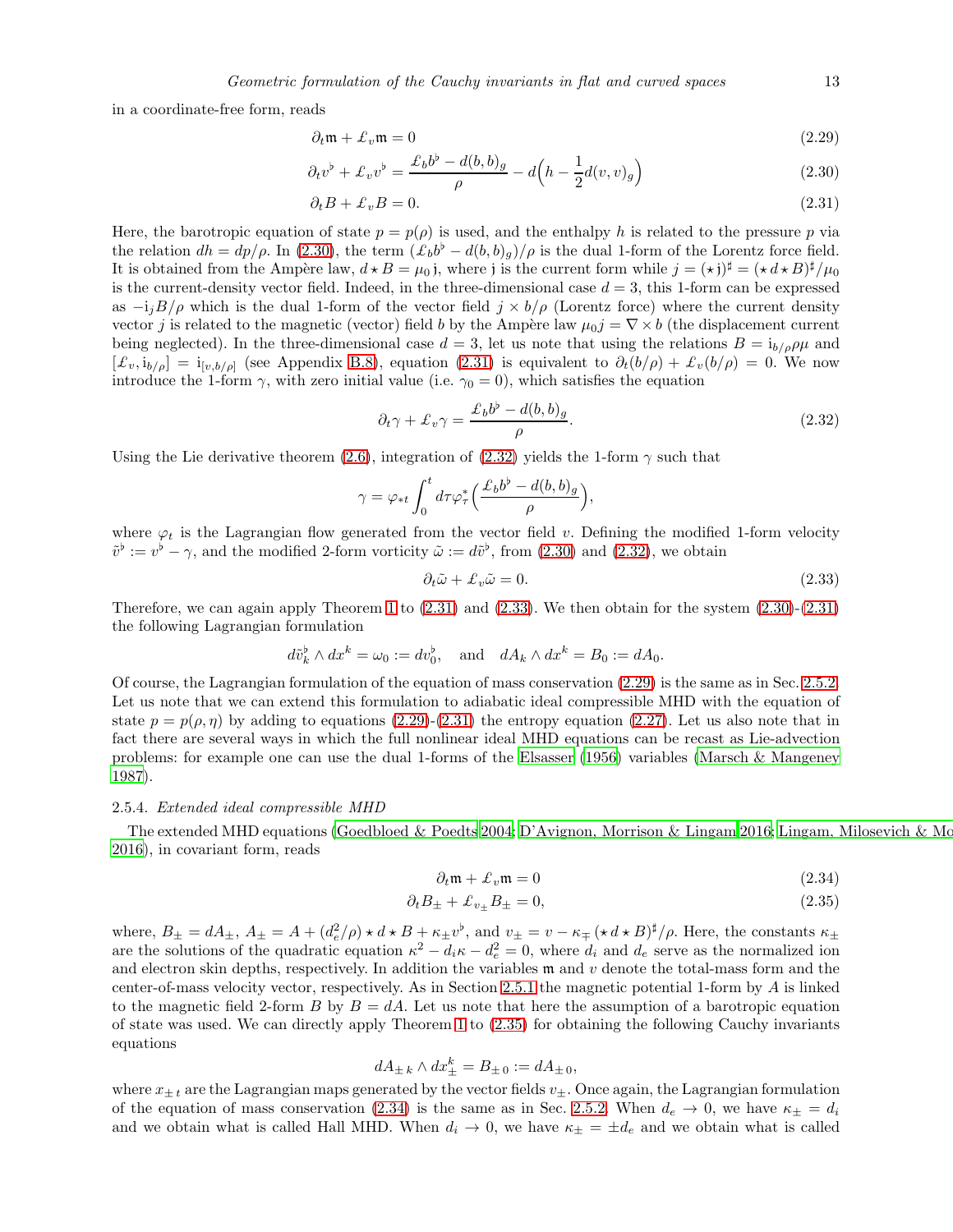inertial MHD. Let us note that when  $d_i \to 0$  and  $d_e \to 0$  simultaneously, we obtain  $\kappa_{\pm} = 0$  and thus we do not recover the full ideal compressible MHD, since both equations [\(2.35\)](#page-12-4) degenerate into only one equation, namely [\(2.31\)](#page-12-1).

# <span id="page-13-0"></span>2.5.5. Tao's modification of the incompressible Euler equations in Euclidean space

The dynamics of vorticity for the case of the ordinary incompressible Euler equation will be discussed in detail in Section [3,](#page-14-0) but we wish to mention that recently [Tao \(2016\)](#page-49-0) has proposed an interesting modification of the incompressible Euler equations in Euclidean spaces that preserves much of its differential geometric content, but sometimes allows (proven) blowup, that is loss of regularity in a finite time. This modfication consists in keeping the Lie-advection equation for the vorticity 2-form  $\omega$ , namely  $(\partial_t + \mathcal{L}_v)\omega = 0$ , but replacing the Biot–Savart law  $v^{\flat} = d^{\star} \Delta_H^{-1} \omega$  by the following selfconsistent coupling  $v^{\flat} = d^{\star} A \omega$ . Here, A is a linear pseudodifferential operator which is self-adjoint (like  $\Delta_{\rm H}^{-1}$ ) and has the same degree of regularity as  $\Delta_{\rm H}^{-1}$ . [Tao \(2016\)](#page-49-0) has shown that there exist some operators A for which the corresponding classical solutions blow up in finite time. Since the Lie-advection equation for the vorticity 2-form is preserved in these models, by Theorem [1,](#page-5-0) there is a corresponding generalised Cauchy invariants equation. Indeed, since  $\omega = dv^{\flat}$  and using the modified velocity 1-form  $u^{\flat} := d^* A dv^{\flat}$ , we can now define two Lagrangian maps  $x_t$  and  $y_t$  by

$$
\dot{x}_t := \frac{dx_t}{dt} = u(t, x_t)
$$
 and  $\dot{y}_t := \frac{dy_t}{dt} = v(t, y_t),$ 

where the vector fields u and v are linked by the relation  $u = (d^*Adv^{\flat})^{\sharp}$ . Recalling that in Euclidean spaces covariant and contravariant components are identical, the corresponding Cauchy invariants equation then reads

<span id="page-13-1"></span>
$$
d\dot{y}_k \wedge dx^k = \omega_0. \tag{2.36}
$$

REMARK 3. (Well-posedness: linear and nonlinear issues). As mentioned at the beginning of Section [2.5,](#page-10-1) the coupling between the p-form  $\gamma$  and the vector field v, in the Lie-advection equation [\(2.8\)](#page-5-2), could be either non-selfconsistent or selfconsistent. In the former case, also called passive,  $v$  is prescribed at all times and there is no feedback of  $\gamma$  on v. In the latter case, v is not prescribed (except perhaps at the initial time) and the feedback of  $\gamma$  on v is given by at least one additional equation linking v to  $\gamma$ ; an instance is the full Euler equation, where the vorticity 2-form is the exterior derivative of the velocity 1-form (cf. Section [3\)](#page-14-0).

In the non-selfconsistent case, when the vector field  $v$  is Lipschitz continuous (not necessarily divergencefree or incompressible), the associated Lagrangian flow exists globally in time [\(Taylor 1996\)](#page-49-8). Therefore, [\(2.8\)](#page-5-2) is well posed and has global-in-time regular solutions; thus Lie and Cauchy invariants exist globally in time too [\(Taylor 1996\)](#page-49-8).

In the selfconsistent case, well-posedness of the coupled system, i.e. existence of solutions to the system constituted of [\(2.8\)](#page-5-2) plus the additional equation linking v to  $\gamma$ , depends of course on the specific selfconsistent coupling considered.

For example, in the case where the vector field  $v$  is the velocity field given by the 3D-Euclidean incompressible Euler equations and the p-form  $\omega$  is the 2-vorticity form, the selfconsistent coupling is given by  $\omega = dv^{\flat}$  (in the simplest case this means that the vorticity vector is the curl of the velocity vector). Using the Biot–Savart law, this selfconsistent coupling can be rewritten as  $v^{\flat} = d^{\star} \Delta_H^{-1} \omega$ , where  $d^{\star}$  is the exterior co-derivative and  $\Delta_H := dd^* + d^*d$  is the Laplace-de Rham operator (see Appendix [B.13\)](#page-44-0). The corresponding Cauchy problem is known to be well posed in time when the initial velocity is in Hölder or Sobolev spaces with suitable indexes of regularity. This was established in the seminal work of [Lichtenstein \(1925,](#page-48-14) [1927\)](#page-48-15) and [Gyunter \(1926](#page-47-16), [1934\)](#page-47-17) for the case of the whole Euclidean space and, of [Ebin & Marsden \(1970\)](#page-47-18) for the case of bounded domains. Therefore [\(2.8\)](#page-5-2) has local-in-time regular solutions, so that Lie and Cauchy invariants exist at least for short times.

Although the modified Euler equations of [Tao \(2016\)](#page-49-0) satisfy helicity and energy (or Hamiltonian) conservation laws and possess a Kelvin circulation theorem, Tao has shown that there exist some operators A for which the corresponding classical solutions blow up in finite time. It does not mean that we can conjecture a finite-time blow-up for classical solutions of the original incompressible Euler equations (for  $d \geq 3$ ), but rather that a possible absence of blow-up cannot be proved with the only properties of the Euler equations that are shared by these modified models. Although Lie-advection equation for the vorticity 2-form is preserved in these models, the Cauchy invariants equation [\(2.36\)](#page-13-1) shows that a modification of the Biot–Savart law induces a change in the geometry of the original incompressible Euler equations. Indeed [\(2.36\)](#page-13-1) involves two families of characteristic curves, whereas the original incompressible Euler equations deal with only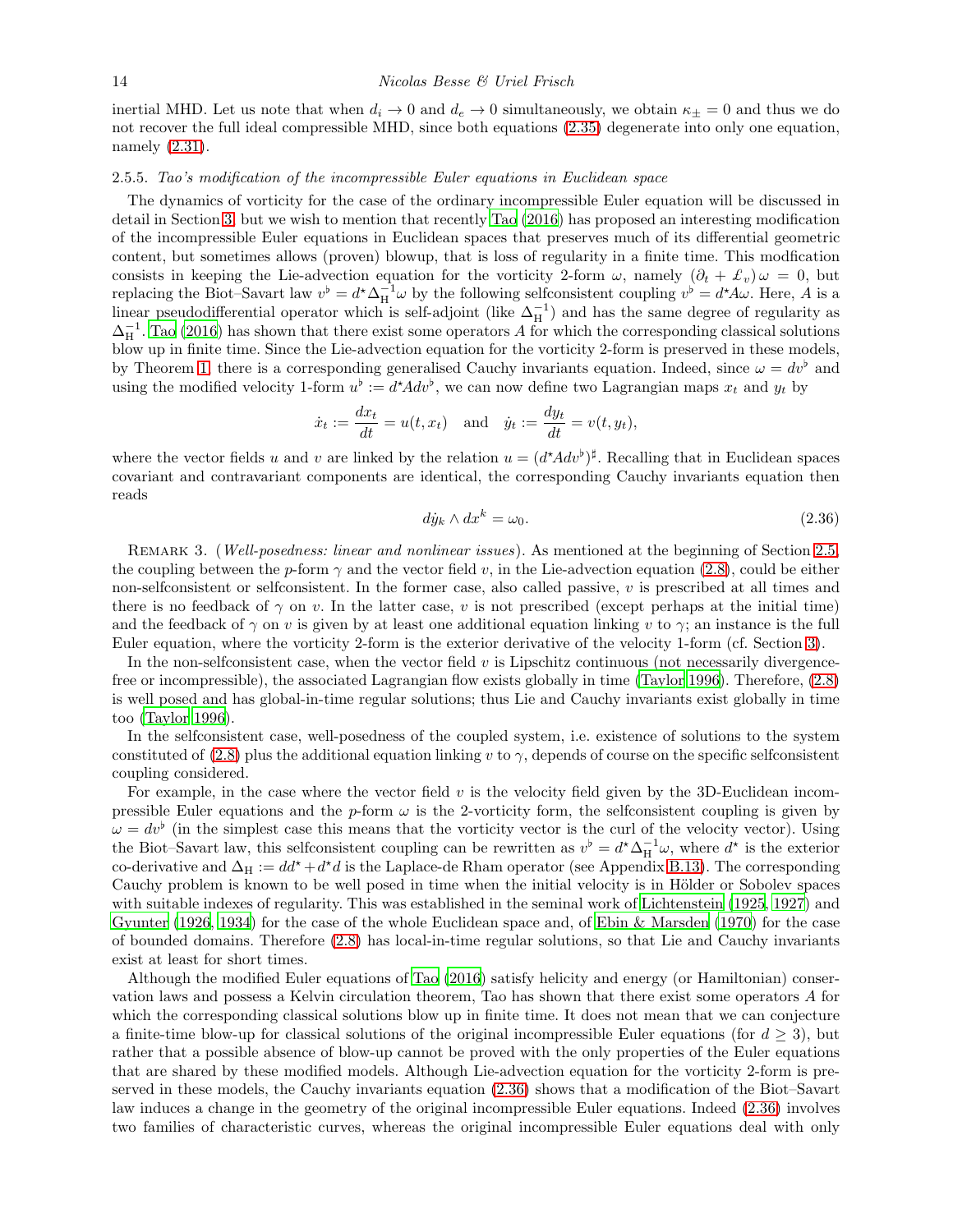one such family. In other words, on the set of incompressible vector fields we have  $d^* \Delta_H^{-1} d = Id$ , whereas  $d^*Ad \neq \text{Id}.$ 

# <span id="page-14-0"></span>3. Vorticity and incompressible flow in hydrodynamics

In this section we apply our main result, Theorem [1,](#page-5-0) to the incompressible Euler equations on a ddimensional Riemannian manifold. This will extend to Riemannian manifolds of any dimension the notion of Cauchy invariants, first introduced by [Cauchy \(1815](#page-47-2)) for the three-dimensional incompressible Euler equations in "flat" Euclidean spaces. First, we need to write the Euler equations in a covariant form, i.e. in terms of a 1-form  $v^{\flat}$  for the velocity vector field v; this is the aim of Sec. [3.1.](#page-14-1) The velocity 1-form  $v^{\flat}$  is here called the infinitesimal velocity circulation, because if we were in a flat space, we would have  $v^{\flat} = \vec{v} \cdot \vec{dx}$ . Henceforth, ordinary vectors will be surmounted by an arrow when they might otherwise be mistaken for p-forms. Then, the exterior derivative of the covariant form of the Euler equations gives a Lieadvection equation of the form  $(2.8)$  for the vorticity 2-form  $\omega$ , here called the covariant vorticity equation. Henceforth,  $\omega$  always denotes the vorticity 2-form and not the vorticity vector; the latter being  $\vec{\omega}$ . In Sec. [3.2,](#page-15-0) applying Theorem [1](#page-5-0) to the covariant vorticity equation, we show that the Cauchy invariants equation can have different representations. In particular we show that the Cauchy invariants equation is an alternative formulation of the well-known Lie advection of the vorticity 2-form. From this point of view, the Cauchy invariant and the Cauchy vorticity formula are representations of the same conservation law, related by Hodge duality. Finally, we note that the covariant vorticity equation and the Cauchy invariants equation on a manifold have alternative derivations using variational methods in conjunction with the relabelling symmetry and Noether's theorem.

# 3.1. Covariant formulation of the vorticity equation

<span id="page-14-1"></span>In this section the vorticity will be considered as a 2-form  $\omega$ . We start with the incompressible Euler equations on a d-dimensional Riemannian manifold  $(M, g)$ . Written in terms of the velocity vector field v and of the scalar pressure field p, they read

<span id="page-14-2"></span>
$$
\partial_t v^i + v^k \nabla_k v^i = -g^{ik} \partial_k p \quad \text{(Euler)}, \quad \nabla_i v^i = 0 \quad \text{(incompressibility condition)} \quad x \in \Omega, \ t \in ]0, T]. \tag{3.1}
$$

Here the symbol  $\nabla_k$  denotes the covariant derivative, which can be seen as a generalisation to curved spaces of the classical partial derivative  $\partial_k$  of Euclidean spaces (for a more detailed definition, see Appendix [B.10\)](#page-41-0). The geometric interpretation of the incompressible Euler equations is recalled in Appendix [A.1,](#page-24-1) while their simplest derivation is obtained from a variational formulation (least action principle), as explained in Appendix [A.2.](#page-26-0)

The Euler equations and incompressibility condition, written in the contravariant formulation [\(3.1\)](#page-14-2), can be rewritten in the covariant formulation, i.e. in term of 1-form fields instead of vector fields. Let  $v^{\flat}$  be the 1-form field obtained from the vector field by the index lowering operator  $(\cdot)^{\flat} : \mathcal{T}_0^1(\Omega) \to \mathcal{T}_1^0(\Omega)$ ; that is, we set  $v^{\flat} = (v^{i} \partial_{i})^{\flat} = (v^{j})_{i} dx^{i} = g_{ij} v^{j} dx^{i}$ . Using the preservation of the metric of the Riemann–Levi-Civita connection, namely  $\nabla_k g_{ij} = 0$ , we easily find

<span id="page-14-3"></span>
$$
\partial_t v_i + v^k \nabla_k v_i = -\partial_i p, \quad x \in \Omega \subset M, \ t \in ]0, T], \tag{3.2}
$$

and

$$
g^{ij}\nabla_i v_j = 0, \quad x \in \Omega, \ t \in ]0, T]. \tag{3.3}
$$

In compact form, [\(3.2\)](#page-14-3) can be written as

<span id="page-14-4"></span>
$$
\partial_t v^\flat + (\nabla_v v)^\flat = -dp, \quad x \in \Omega, \ t \in ]0, T]. \tag{3.4}
$$

Now we rewrite [\(3.4\)](#page-14-4) as

<span id="page-14-5"></span>
$$
\partial_t v^\flat + \mathcal{L}_v v^\flat + d\Big(p - \frac{1}{2}(v, v)_g\Big) = 0, \quad x \in \Omega, \ t \in ]0, T], \tag{3.5}
$$

an equation which differs from a Lie advection condition for  $v^{\flat}$  by just an additional exact differential (which will disappear upon application of yet another exterior differential). To obtain [\(3.5\)](#page-14-5) we use the Cartan formula  $\pounds_v v^{\flat} = d i_v v^{\flat} + i_v dv^{\flat}$  for the Lie derivative (Appendix [B.8\)](#page-39-0) and a rewrite of the right-hand side of the Cartan formula, precisely  $d_{iv}v^{\flat} + i_{v}dv^{\flat} = (\nabla_{v}v)^{\flat} + \frac{1}{2}d(v, v)_{g}$ . This is established in Appendix [A.5.](#page-31-0) In these equations  $i_v : \Lambda^p(\Omega) \to \Lambda^{p-1}(\Omega)$  is the interior (or inner) product with the vector v, which acts as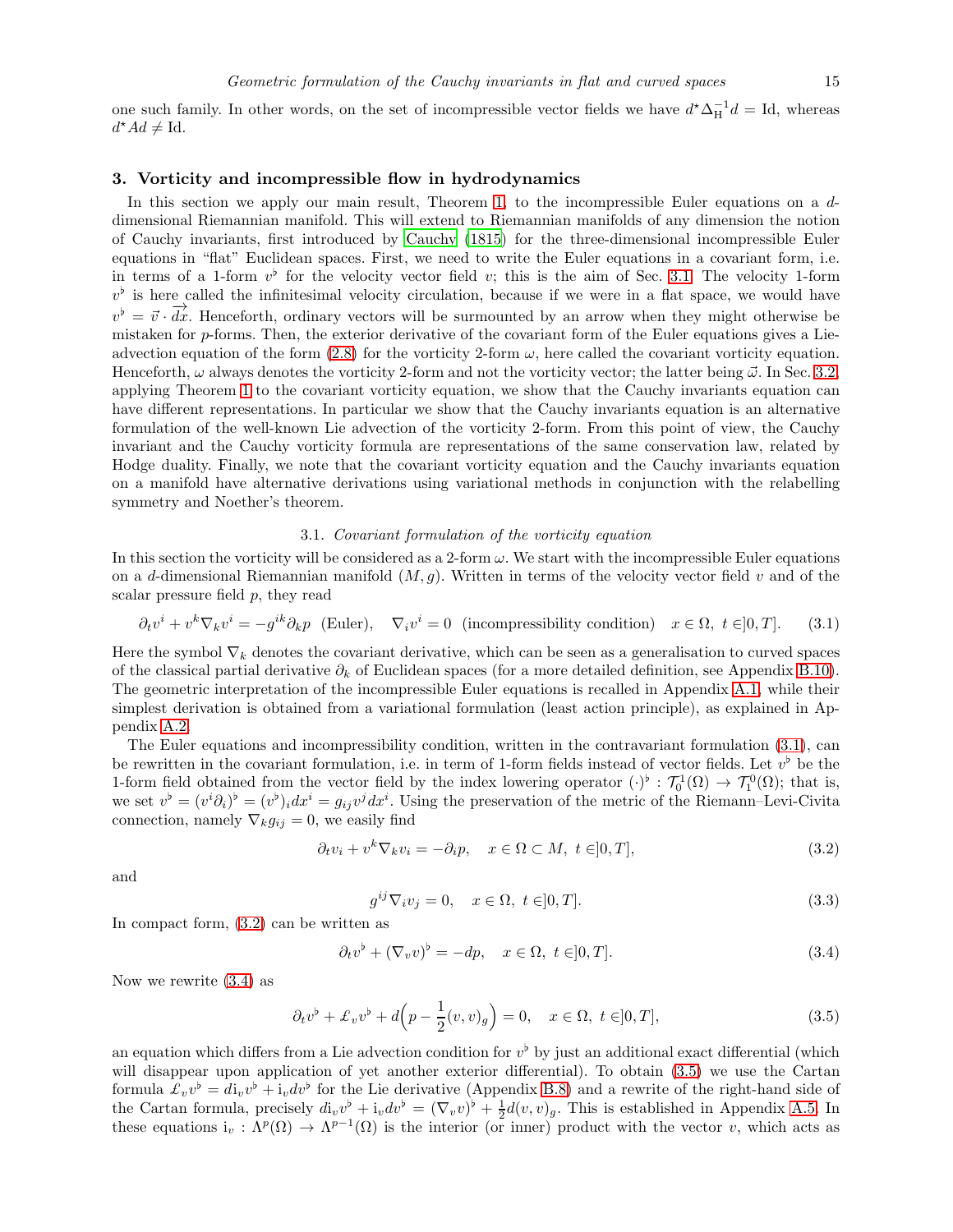an integration; as to  $(\cdot, \cdot)_g$ , it denotes the Riemannian scalar product for vector fields in  $\mathcal{T}_0^1(\Omega)$ , defined by  $(v, w)_g = g_{ij}v^iw^j$  (see Appendix [B.3\)](#page-35-1).

From a fluid-mechanical point of view, specialising to the Euclidean case, it is of interest to rewrite the Euler equations [\(3.5\)](#page-14-5) in standard vector notation as

<span id="page-15-1"></span>
$$
\partial_t \vec{v} + \vec{\nabla} |\vec{v}|^2 + \vec{\omega} \times \vec{v} + \vec{\nabla} \left( p - \frac{|\vec{v}|^2}{2} \right) = 0, \tag{3.6}
$$

where  $\times$  denotes the vector product and  $\overrightarrow{\nabla}$  is the standard gradient operator in Euclidean coordinate. This has some similarity to what is known as Lamb's form of the incompressible Euler equations, in which  $\vec{\omega} \times \vec{v}$ also appears. It would not be advisable to simplify [\(3.6\)](#page-15-1) to Lamb's form by combining the two terms involving a gradient of the local kinetic energy, because the second and third term on the left-hand side of [\(3.6\)](#page-15-1) are both needed to obtain a Lie derivative and all the nice consequences.

Indeed, we can now define the vorticity 2-form as the exterior derivative of the infinitesimal velocity circulation 1-form  $v^{\flat}$ , that is

$$
\omega = dv^{\flat}.
$$
\n(3.7)

Taking the exterior derivative of the covariant formulation [\(3.5\)](#page-14-5) of the Euler equations, and using the commutation relation  $[d, \mathcal{L}_v] = 0$ , we obtain

<span id="page-15-2"></span>
$$
\partial_t \omega + \mathcal{L}_v \omega = 0. \tag{3.8}
$$

This establishes that the vorticity 2-form is Lie advected, a result essentially known since [Helmholtz \(1858\)](#page-48-11). In terms of the 1-form  $v^{\flat}$ , the incompressibility condition  $\nabla_i v^i = 0$  reads  $d^*v^{\flat} = 0$  (see Appendix [B.9\)](#page-39-1). Using the Hodge theorem (see Appendix [B.13\)](#page-44-0), we obtain the Biot–Savart law  $v = (d^* \Delta_H^{-1} \omega)^{\sharp}$ , which selfconsistently expresses the velocity vector field v in terms of the vorticity 2-form  $\omega$ . Indeed, using the incompressibility condition  $d^*v^{\flat} = 0$ , we have  $v = (d^*\Delta_H^{-1}\omega)^{\sharp} = (\Delta_H^{-1}d^*dv^{\flat})^{\sharp} = (\Delta_H^{-1}(d^*d + dd^*)v^{\flat})^{\sharp} = (v^{\flat})^{\sharp} = v$ .

Finally from [\(3.8\)](#page-15-2), using the lesser known commutation relation  $[\sharp^{d-p} \star, \mathcal{L}_v] = 0$  (with  $p = 2$ ), whose proof is given in Appendix [A.6,](#page-31-1) we obtain that the vorticity vector is also Lie-advected. Here, by vorticity vector, we understand the  $(d-2)$ -vector  $\vec{\omega} := (\star \omega)^{\sharp^{d-2}}$  (in other words a  $(d-2)$ -contravariant tensor). Namely, we have

$$
\partial_t \vec{\omega} + \mathcal{L}_v \vec{\omega} = 0.
$$

REMARK 4.

1. An alternative derivation of the covariant vorticity equation [\(3.8\)](#page-15-2) from the Euler equations [\(3.1\)](#page-14-2) is to use the relabelling symmetry and Noether's theorem (see Appendix [A.4\)](#page-29-0). This derivation leads to

$$
\varphi_t^* \omega = \omega_0,\tag{3.9}
$$

from where Lie-advection of the vorticity  $\omega$  follows readily (see [\(2.7\)](#page-5-5) and [\(2.8\)](#page-5-2)).

2. Let us note that in Appendix B of [Gilbert & Vanneste \(2016\)](#page-47-11), the authors give a variational derivation of the covariant Euler equations [\(3.5\)](#page-14-5).

3. In Appendix [A.6,](#page-31-1) the proof of the commutation relation  $[\sharp^{d-p} \star, \pounds_v] = 0$  is done by following an algebraic approach. A dynamical approach based on infinitesimal pullback transport and the Lie-derivative theorem could be used for an alternative proof, along the lines used in Appendix [B.9.](#page-39-1)

#### <span id="page-15-3"></span>3.2. Cauchy invariants equation and Cauchy formula

<span id="page-15-0"></span>We are now ready to extend to Riemannian manifolds of any dimension the Cauchy invariants equation and the Cauchy formula. We begin by observing that all assumptions of Theorem [1](#page-5-0) are now satisfied: the vorticity [2](#page-15-3)-form  $\omega = dv^{\flat}$  is exact and is Lie-advected. Therefrom follows Corollary 2 for which we also give a direct simplified proof.

COROLLARY 2. (Cauchy invariants equations on a Riemannian manifold). Let  $\varphi_t$  be the Euler flow. We set  $x = \varphi_t$  and  $v = \dot{\varphi}_t$ , with  $v_0 = \dot{\varphi}_0$ . Then we have

<span id="page-15-4"></span>
$$
dv_k \wedge dx^k = \varphi_t^* \omega = \omega_0 := dv_0^{\flat}.
$$
\n(3.10)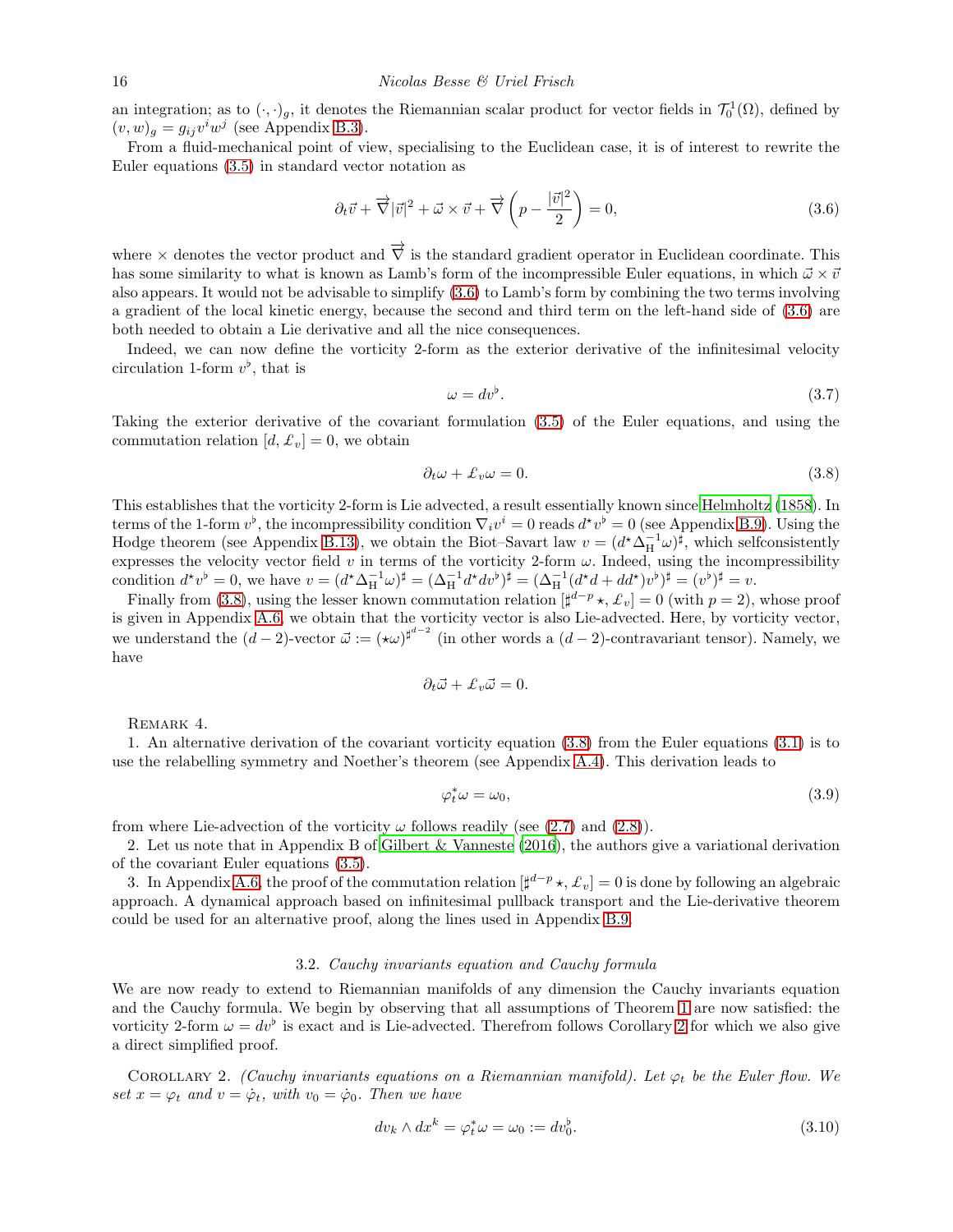*Proof.* We begin by showing that  $\varphi_t^* \omega = dv_k \wedge dx^k$ . Indeed, we have

$$
\varphi_t^* \omega = (\varphi_t^* \omega)_{ij} da^i \wedge da^j = \sum_{i < j} \frac{\partial x^l}{\partial a^i} \frac{\partial x^k}{\partial a^j} \omega_{lk}(x_t(a)) da^i \wedge da^j
$$
\n
$$
= \sum_{i < j} \frac{\partial x^l}{\partial a^i} \frac{\partial x^k}{\partial a^j} \left( \frac{\partial v_k}{\partial x^l} - \frac{\partial v_l}{\partial x^k} \right) da^i \wedge da^j = \sum_{i < j} \frac{\partial v_k}{\partial x^l} \left( \frac{\partial x^l}{\partial a^i} \frac{\partial x^k}{\partial a^j} - \frac{\partial x^l}{\partial a^j} \frac{\partial x^k}{\partial a^i} \right) da^i \wedge da^j
$$
\n
$$
= \frac{\partial v_k}{\partial x^l} \frac{\partial x^l}{\partial a^i} \frac{\partial x^k}{\partial a^j} da^i \wedge da^j = \frac{\partial v_k}{\partial a^i} \frac{\partial x^k}{\partial a^j} da^i \wedge da^j
$$
\n
$$
= dv_k \wedge dx^k.
$$

Corollary [2](#page-15-3) follows from the covariant vorticity equation [\(3.8\)](#page-15-2) or the conservation of the vorticity 2-form, i.e.  $\varphi_t^* \omega = \omega_0 := dv_0^{\flat}$ .

# REMARK 5.

1. (Contravariant formulation). In terms of components, the Cauchy invariants equation [\(3.10\)](#page-15-4) reads

$$
\partial_k(\dot{x}^i g_{ij}) \partial_l x^j - \partial_l(\dot{x}^i g_{ij}) \partial_k x^j = \omega_{0kl}, \quad 1 \le k < l \le d.
$$

The contravariant form of this equation reads

$$
\varepsilon^{kli_1...i_{d-2}}\partial_k(\dot{x}^ig_{ij})\partial_lx^j=\sqrt{g}\omega_0^{i_1...i_{d-2}},\quad 1\leq i_1<\ldots
$$

where the  $(d-2)$ -vector  $\vec{\omega}_0 := (\star \omega_0)^{\sharp^{d-2}}$  is defined componentwise by

$$
\omega_0^{i_1...i_{d-2}} = \frac{1}{2\sqrt{g}} \varepsilon^{kli_1...i_{d-2}} \omega_{0kl}.
$$

2. (Integrated (circulation) form of the Cauchy invariants equation). Since the Cauchy invariant may be rewritten as an exact 2-form, i.e.

$$
dv_k \wedge dx^k = d(v_k dx^k),
$$

using Hodge's decomposition, we obtain

$$
v_k dx^k = v_0^{\flat} + d\psi + h,\tag{3.11}
$$

where  $\psi$  is an arbitrary 0-form (scalar function) and h is a harmonic 1-form. Let c be a 1-chain on the manifold M. Choosing the function  $\psi$  with suitable value on the boundary ∂c (if it exists), from the Stokes theorem we obtain

$$
\int_c v_k dx^k = \int_c v_0^\flat + \int_c h.
$$

Moreover if the Betti number  $b_1(M) = 0$ , then the second term on the right-hand side of the previous formula vanishes. Some examples for which  $b_1(M) = 0$  are given in Appendix [B.13.](#page-44-0) Considering now a 2-chain c, using the Stokes theorem, we obtain

$$
\int_{\partial c} v_k dx^k = \int_{\partial c} v_0^{\flat}.
$$

This is the famous theorem of conservation of circulation, frequently ascribed to [Thomson – Lord Kelvin –](#page-49-9) [\(1869\)](#page-49-9) but actually discovered by [Hankel \(1861,](#page-47-19) see also [Frisch & Villone \(2014\)](#page-47-3)), using essentially the argument given above.

3. (Variational derivation of the Cauchy invariants equation). The Cauchy invariants equation [\(3.10\)](#page-15-4) on a Riemannian manifold has a variational derivation, using the relabelling symmetry and Noether's theorem without appealing to Theorem [1](#page-5-0) (see Appendix [A.3\)](#page-27-0).

We turn now to a corollary that clarifies the relationship between the Cauchy invariants equation and the Cauchy vorticity formula, which are actually Hodge dual of each other. We refer the reader to Appendix [B.9](#page-39-1) for detailed definition of the the Hodge duality operator  $\star : \Lambda^p(\Omega) \to \Lambda^{d-p}(\Omega)$ , which implements the already mentioned Hodge duality. Indeed, applying the Hodge dual operator to [\(3.10\)](#page-15-4), we obtain the following

COROLLARY 3. (Cauchy vorticity formula on a Riemannian manifold). Under the same assumptions as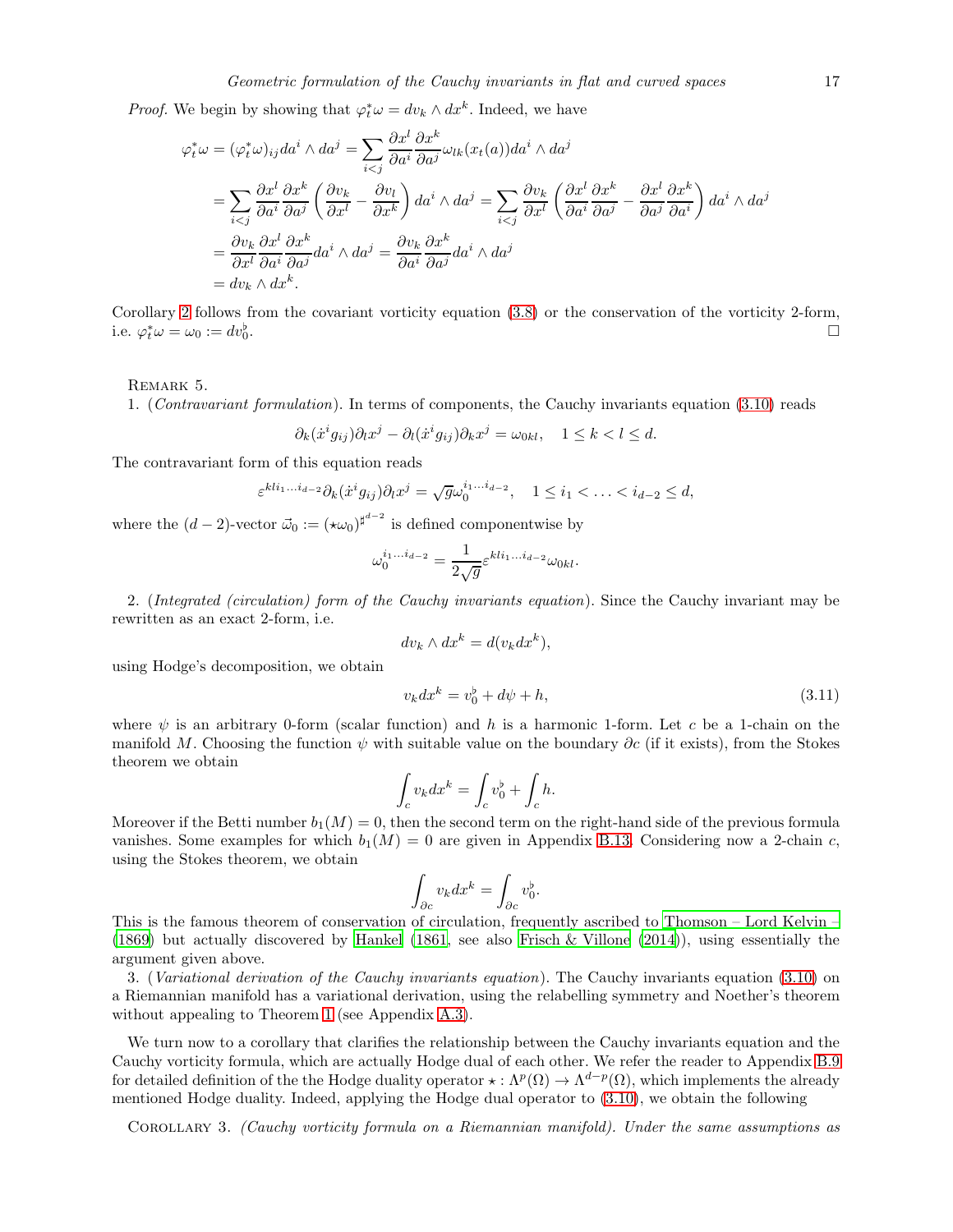in Corollary [2,](#page-15-3) we have the Cauchy vorticity formula, written in general as

<span id="page-17-0"></span>
$$
\star (dv_k \wedge dx^k) = \star \varphi_t^* \omega = \star \omega_0,\tag{3.12}
$$

and, in the case of a three-dimensional curved space, as

<span id="page-17-1"></span>
$$
\omega^i = \frac{\partial x^i}{\partial a^j} \omega_0^j, \quad i = 1, 2, 3,
$$
\n(3.13)

where the vorticity vector is defined componentwise by

<span id="page-17-3"></span>
$$
\omega^i = \frac{1}{2\sqrt{g}} \varepsilon^{ijk} \omega_{jk}, \quad i = 1, 2, 3. \tag{3.14}
$$

*Proof.* Eq. [\(3.12\)](#page-17-0) is of course an immediate consequence of [\(3.10\)](#page-15-4). To derive [\(3.13\)](#page-17-1) in the case  $d = 3$ , we make use again of the index raising operator  $(\cdot)^{\sharp}: \mathcal{T}_{1}^{0}(M) \to \mathcal{T}_{0}^{1}(M)$ . In the three-dimensional curved case, [\(3.12\)](#page-17-0) is an equality between 1-forms. Applying the raising operator to [\(3.12\)](#page-17-0), we obtain an equality between (1-contravariant) vectors, given by

<span id="page-17-2"></span>
$$
[\star(dv_k \wedge dx^k)]^{\sharp} = (\star \varphi_t^* \omega)^{\sharp} = (\star \omega_0)^{\sharp}.
$$
\n(3.15)

Now, we expand [\(3.15\)](#page-17-2) and show that it is equivalent to the Cauchy formula [\(3.13\)](#page-17-1). We set the notation  $g_0 = g(a)$  and  $g = g(x)$ . First, in terms of components of a 1-form, and using the inversion formula

$$
g_0^{-1} \varepsilon^{ijk} g_{0kn} = \varepsilon_{lmn} g_0^{il} g_0^{jm},
$$

we have

$$
\widetilde{\omega}_{0i_1} := (\star \omega_0)_{i_1} = \frac{1}{2} \sqrt{g_0} \varepsilon_{i_1 j_1 j_2} \omega_0^{j_1 j_2} = \frac{1}{2} \sqrt{g_0} \varepsilon_{i_1 j_1 j_2} g_0^{l j_1} g_0^{m j_2} \omega_{0lm} = \frac{1}{2} g_0^{-1/2} \varepsilon^{plm} g_{0i_1 p} \omega_{0lm}.
$$

In terms of components of a vector, we then obtain

$$
(\widetilde{\omega}_0^{\sharp})^s=g_0^{sq}\widetilde{\omega}_{0q}=\frac{1}{2}g_0^{-1/2}g_0^{sq}\varepsilon^{plm}g_{0qp}\omega_{0lm}=\frac{1}{2}g_0^{-1/2}\delta^s_p\varepsilon^{plm}\omega_{0lm}=\frac{1}{2}g_0^{-1/2}\varepsilon^{slm}\omega_{0lm}.
$$

From the definition of the vorticity vector [\(3.14\)](#page-17-3), we then have

$$
\omega_0^s = ([\star \omega_0]^\sharp)^s = \frac{1}{2\sqrt{\mathrm{g}_0}} \varepsilon^{slm} \omega_{0lm}.
$$

Second, in terms of components of a 1-form, we have

$$
\widetilde{\omega}_{i_1} := (\star \varphi_t^* \omega)_{i_1} = \frac{1}{2} \sqrt{\mathrm{g}_0} \varepsilon_{i_1 j_1 j_2} (\varphi_t^* \omega)^{j_1 j_2} = \frac{1}{2} \sqrt{\mathrm{g}_0} \varepsilon_{i_1 j_1 j_2} g_0^{l j_1} g_0^{m j_2} (\varphi_t^* \omega)_{l m} = \frac{1}{2} \mathrm{g}_0^{-1/2} \varepsilon^{p l m} g_{0 i_1 p} (\varphi_t^* \omega)_{l m}.
$$

In terms of vector components, and using  $\det(\partial x/\partial a) = \sqrt{g_0/g}$ , we then obtain

$$
\widetilde{\omega}^{s} = (\widetilde{\omega}^{\sharp})^{s} = g_{0}^{sq}\widetilde{\omega}_{q} = \frac{1}{2}g_{0}^{-1/2}\varepsilon^{plm}g_{0}^{sq}g_{0qp}(\varphi_{t}^{*}\omega)_{lm} = \frac{1}{2}g_{0}^{-1/2}\delta_{p}^{s}\varepsilon^{plm}(\varphi_{t}^{*}\omega)_{lm} = \frac{1}{2}g_{0}^{-1/2}\varepsilon^{slm}(\varphi_{t}^{*}\omega)_{lm}
$$
\n
$$
= \frac{1}{2}g_{0}^{-1/2}\varepsilon^{slm}\frac{\partial x^{i}}{\partial a^{l}}\frac{\partial x^{j}}{\partial a^{m}}\omega_{ij} = \frac{1}{2}g_{0}^{-1/2}\det\left(\frac{\partial x}{\partial a}\right)\varepsilon^{kij}\frac{\partial a^{s}}{\partial x^{k}}\omega_{ij} = \frac{\partial a^{s}}{\partial x^{k}}\frac{1}{2\sqrt{g}}\varepsilon^{kij}\omega_{ij}
$$
\n
$$
= \frac{\partial a^{s}}{\partial x^{k}}\omega^{k},
$$

where we have used the definition of the vorticity vector [\(3.14\)](#page-17-3). Therefore, we have

$$
\frac{\partial a^s}{\partial x^k}\omega^k=\omega_0^s,
$$

which gives [\(3.13\)](#page-17-1) after inversion. The latter is the vector form of the Cauchy formula for a three-dimensional Riemannian manifold  $(M, g)$ .

In dimensions  $d > 3$  the Cauchy vorticity formula is no more an equality in terms of 1-forms (or vectors by the lowering-raising duality) but an equality in terms of  $(d-2)$ -forms (or  $(d-2)$ -contravariant tensors by the lowering-raising duality). Thus for  $d > 3$ , there still exists a Cauchy-type formula for the vorticity, but given in general by [\(3.12\)](#page-17-0).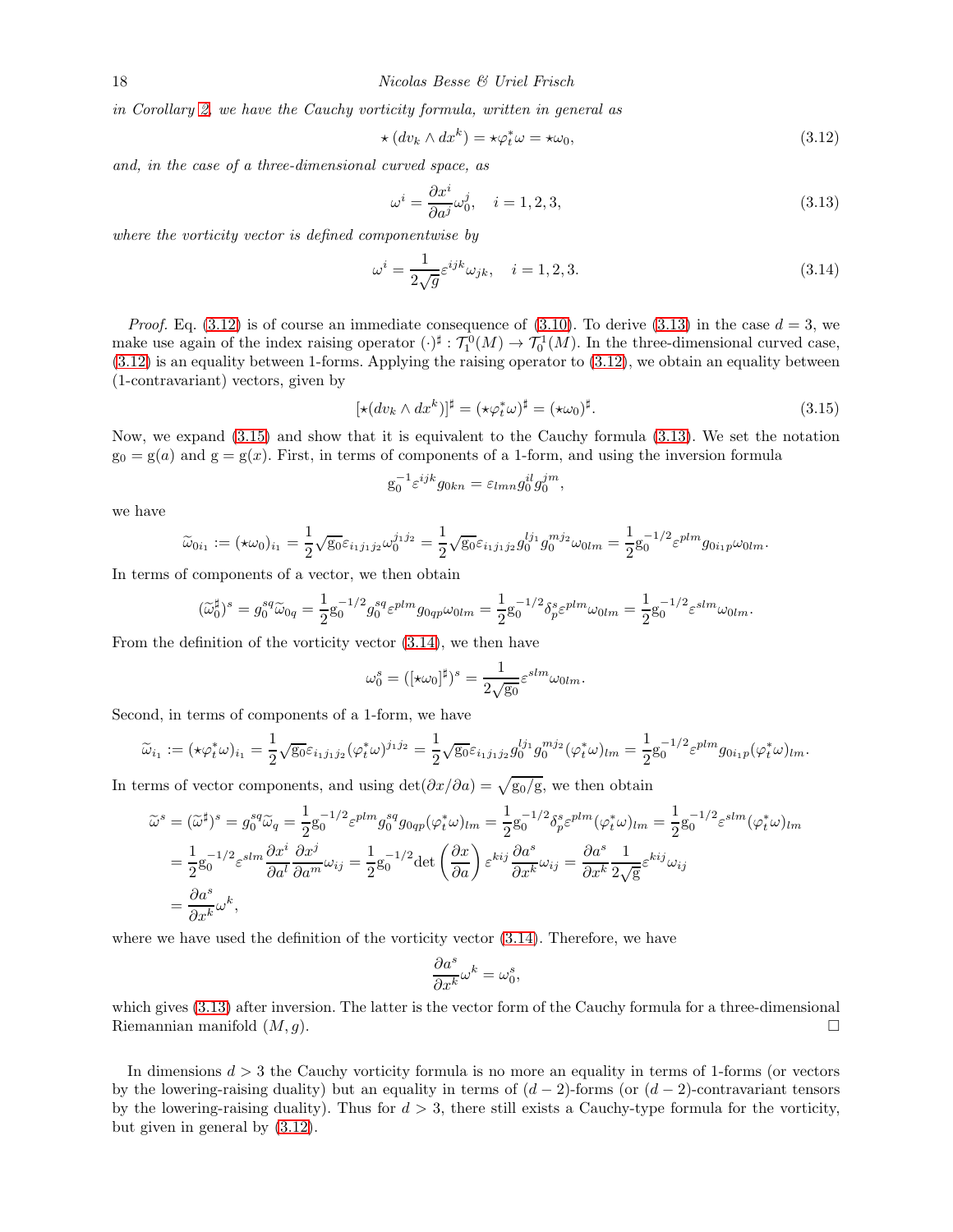Specializing further, we then consider the flat 3D case and obtain the relations actually written by [Cauchy](#page-47-2) [\(1815\)](#page-47-2) in modern vector notation (Cauchy, of course, wrote them component by component):

COROLLARY 4. (The flat Euclidean case: Cauchy (1815)). Let  $M = \mathbb{R}^3$ . Then the Cauchy invariants equation reads

$$
\sum_{k} \overrightarrow{\nabla} \dot{x}^{k} \times \overrightarrow{\nabla} x^{k} = \vec{\omega}_{0},
$$

while the Cauchy vorticity formula reads

$$
\vec{\omega} = Dx \, \vec{\omega}_0.
$$

*Proof.* For the three-dimensional Euclidean flat space  $(M = \mathbb{R}^3)$ , we have  $g_{ij} = \delta_{ij}$ , so that first we obtain

,

,

$$
[\star(dv_k \wedge dx^k)]^{\sharp} = \sum_{k} \overrightarrow{\nabla} v^k \times \overrightarrow{\nabla} x^k = \sum_{k} \overrightarrow{\nabla} \dot{x}^k \times \overrightarrow{\nabla} x^k
$$

and second, we obtain  $[\star \omega_0]^{\sharp} = \vec{\omega}_0$ . Therefore we obtain the classical vector form of the Cauchy invariants found by [Cauchy \(1815\)](#page-47-2):

$$
\sum_{k} \overrightarrow{\nabla} \dot{x}^{k} \times \overrightarrow{\nabla} x^{k} = \vec{\omega}_{0}.
$$

Multiplying the latter by the Jacobian matrix  $Dx$ , and using the relation

$$
\sum_{k} \left( Dx \left[ \overrightarrow{\nabla} \dot{x}^{k} \times \overrightarrow{\nabla} x^{k} \right] \right)^{j} = \sum_{k} \overrightarrow{\nabla} x^{j} \cdot \left( \overrightarrow{\nabla} \dot{x}^{k} \times \overrightarrow{\nabla} x^{k} \right) = \omega^{j}
$$

we obtain

$$
\vec{\omega} = Dx \, \vec{\omega}_0,
$$

which is the classical vector form of the Cauchy vorticity formula.

# <span id="page-18-0"></span>4. Local helicities in hydrodynamics and MHD

In this section we show that there are interesting instances of applications of Theorem [1](#page-5-0) to p-forms having  $p > 2$ . In particular there are various local helicities. We shall not, here, discuss global (space-integrated) helicity [\(Moreau 1961;](#page-48-16) [Moffatt 1969\)](#page-48-17). By "local", we mean without spatial integration. One well-known instance is the magnetic helicity in ideal MHD flow, for which it was shown by [Elsasser \(1956](#page-47-14)) that it is a material invariant. Actually, all 3D known global helicities (kinetic helicity in hydrodynamics, magnetic and cross helicities in MHD) have local counterparts, which are Lie-advection-invariant 3-forms along fluid particle trajectories (in fact, Hodge duals of material-invariant pseudo-scalars).

In what follows, we shall make repeated use of the standard result that the exterior product of a  $p$ -form  $ω$  and of a q-form  $γ$ , both of which are Lie advected, is also Lie advected. Indeed, we have

$$
\partial_t \gamma + \pounds_v \gamma = 0, \qquad \partial_t \omega + \pounds_v \omega = 0.
$$

Then, using the following identity (see Appendix [B.7\)](#page-38-0)

$$
\pounds_v(\gamma \wedge \omega) = \pounds_v \gamma \wedge \omega + \gamma \wedge \pounds_v \omega,
$$

we obtain

$$
\partial_t(\gamma\wedge\omega)=\partial_t\gamma\wedge\omega+\gamma\wedge\partial_t\omega=-\pounds_v\gamma\wedge\omega-\gamma\wedge\pounds_v\omega=-\pounds_v(\gamma\wedge\omega),
$$

<span id="page-18-2"></span>which establishes the Lie advection of  $\gamma \wedge \omega$ .

# 4.1. Local helicity in ideal hydrodynamics

Here we assume that  $\Omega$  is of dimension three  $(d = 3)$ . Let us recall the covariant Euler equations [\(3.5\)](#page-14-5), written in terms of the velocity circulation 1-form  $v^{\flat}$ :

<span id="page-18-1"></span>
$$
\partial_t v^\flat + \mathcal{L}_v v^\flat = d\kappa. \tag{4.1}
$$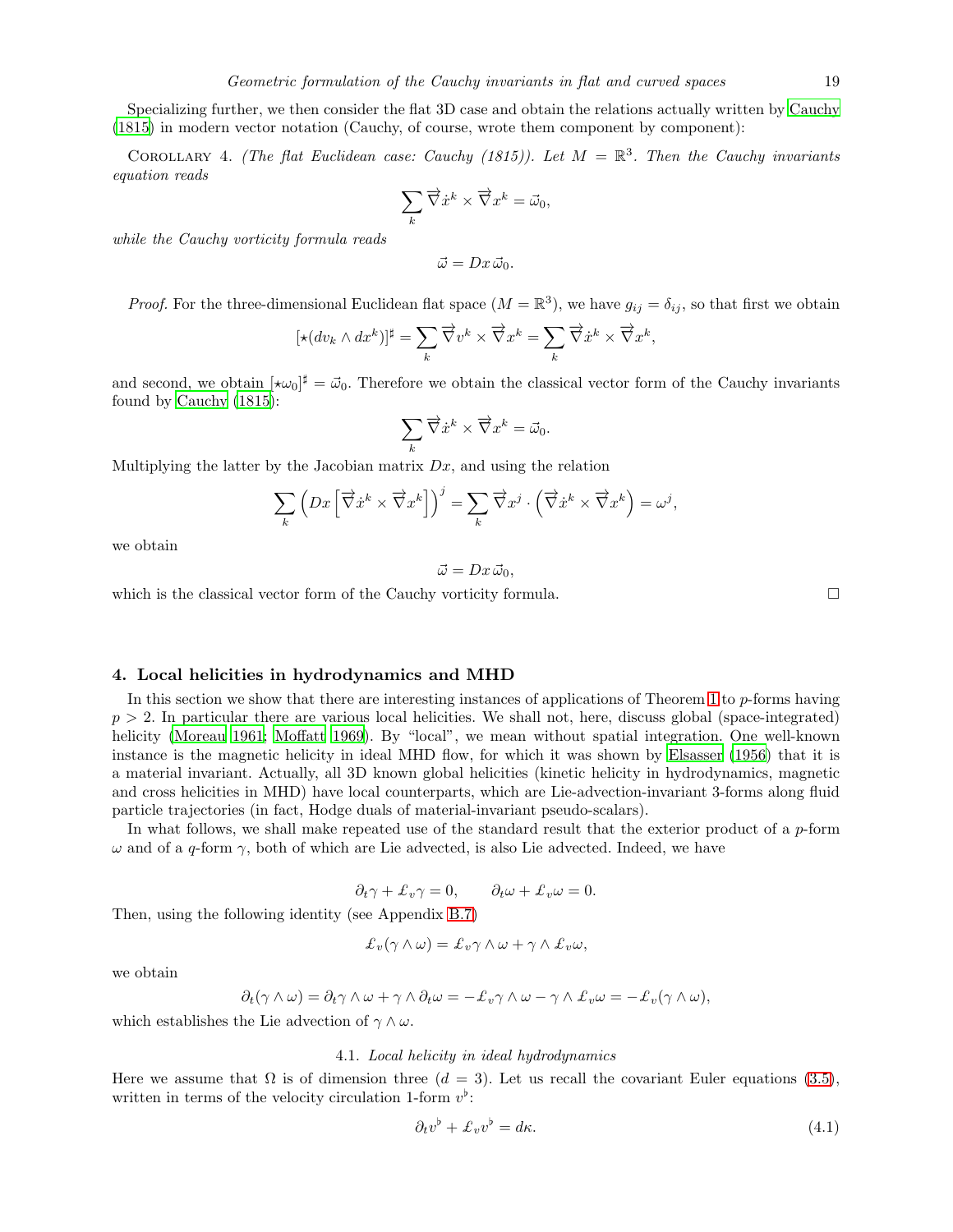Here the 0-form  $\kappa$ , is given by

$$
\kappa := \frac{1}{2}(v, v)_g - p, \quad \text{or} \quad \kappa := \frac{1}{2}(v, v)_g - h, \quad \text{with} \quad dh = dp/\rho,
$$

in the incompressible case and the barotropic compressible case, respectively. Let us introduce the 0-form  $\ell$ defined by the following equation

<span id="page-19-0"></span>
$$
\partial_t \ell + \pounds_v \ell = \kappa. \tag{4.2}
$$

Equation [\(4.2\)](#page-19-0) can be integrated along the flow  $\varphi_t$  generated by the velocity vector field v, since (4.2) is equivalent to

$$
\frac{d}{dt}\ell \circ \varphi_t = \kappa \circ \varphi_t.
$$
\n(4.3)

Integrating [\(4.2\)](#page-19-0) in time, we obtain

$$
\ell(t,x) = \ell(0,a) + \int_0^t \kappa \circ \varphi_\tau d\tau,
$$

with the initial condition  $\ell(0, a) = \ell_0(a)$ . The function  $\ell$  appears for the first time in the work of [Weber](#page-49-10) [\(1868\)](#page-49-10) and might be called the Weber function. Let us introduce, u, the modified velocity circulation 1-form defined by

<span id="page-19-1"></span>
$$
u = v^{\flat} - d\ell. \tag{4.4}
$$

From the definition  $(4.4)$ , using  $(4.1)-(4.2)$  $(4.1)-(4.2)$ , the 1-form u satisfies

<span id="page-19-2"></span>
$$
\partial_t u + \mathcal{L}_v u = 0,\tag{4.5}
$$

and is thus Lie-advected. The 1-form u appears for the first time in [Clebsch \(1859\)](#page-47-20), where it takes the form  $u = m d\psi$ . Here, m and  $\psi$  are two material invariants (Lie-advected 0-forms), now called the Clebsch variables; u might thus be called the Clebsch 1-form and the associated vector the Clebsch velocity. Of course, the vorticity 2-form  $\omega = du = dv^{\flat}$ , still satisfies the Lie advection equation

<span id="page-19-3"></span>
$$
\partial_t \omega + \mathcal{L}_v \omega = 0. \tag{4.6}
$$

From [\(4.5\)](#page-19-2)-[\(4.6\)](#page-19-3), we deduce that the local helicity 3-form  $\sigma \in \Lambda^3(\Omega)$ , which is defined by

$$
\sigma = u \wedge \omega = (v^{\flat} - d\ell) \wedge dv^{\flat} = v^{\flat} \wedge dv^{\flat} - d\ell \wedge dv^{\flat},
$$

satisfies

<span id="page-19-4"></span>
$$
\partial_t \sigma + \pounds_v \sigma = 0. \tag{4.7}
$$

This is a result of [Oseledets \(1988,](#page-48-18) where helicity is called spirality). Taking the Hodge dual of [\(4.7\)](#page-19-4) and using the properties of the Lie derivative (see Appendix [B.5\)](#page-36-0) and of the Hodge dual operator (see Appendix [B.9\)](#page-39-1), we observe that the scalar local helicity  $\star\sigma$  also satisfies a Lie-advection equation; thus it is also a local conserved quantity, as shown by [Kuzmin \(1983\)](#page-48-19) in the 3D flat space. Given that  $\sigma$  is a 3-form in a threedimensional space, we obviously have  $d\sigma = 0$ , and thus  $\sigma$  is closed on  $\Omega$ . The situation is different for  $d > 3$ , because the 4-form  $dv<sup>b</sup> \wedge dv<sup>b</sup>$  no longer vanishes. Indeed, the wedge product is not commutative in general (see Appendix [B.7\)](#page-38-0); hence, the wedge product  $\alpha \wedge \alpha$  is identically zero only if the degree of the differential form  $\alpha$ is odd (as is the case for the cross-product of two identical vectors). Hence,  $\sigma$  is not closed; nevertheless, the helicity 3-form  $\sigma$  is still a local invariant since [\(4.7\)](#page-19-4) remains valid on Riemannian manifolds of any dimension.

Thus local helicity, as a Lie-advection invariant 3-form, actually exists in any dimension  $d \geq 3$ , although it cannot in general be associated (by Hodge duality) to a material-invariant scalar.

Returning to the three-dimensional case, we now suppose that the Betti number  $b_3 = 0$  (see Remark [1](#page-7-0) and Appendix [B.13\)](#page-44-0). This guarantees that the closed 3-form  $\sigma$  is exact - that is, there exists a 2-form  $\pi \in \Lambda^2(\Omega)$ such that

<span id="page-19-5"></span>
$$
\sigma = d\pi, \quad \pi \in \Lambda^2(\Omega). \tag{4.8}
$$

From [\(4.7\)](#page-19-4)-[\(4.8\)](#page-19-5), and using Theorem [1,](#page-5-0) we obtain the following Cauchy invariants equation

<span id="page-19-6"></span>
$$
\frac{1}{2}\delta_{ij}^{kl} d\pi_{kl} \wedge dx^i \wedge dx^j = \sigma_0.
$$
\n(4.9)

In principle  $\sigma_0 = u_0 \wedge \omega_0 = v_0^{\flat} \wedge dv_0^{\flat} - dl_0 \wedge dv_0^{\flat}$ , but if we choose the initial condition  $l_0 = 0$ , we obtain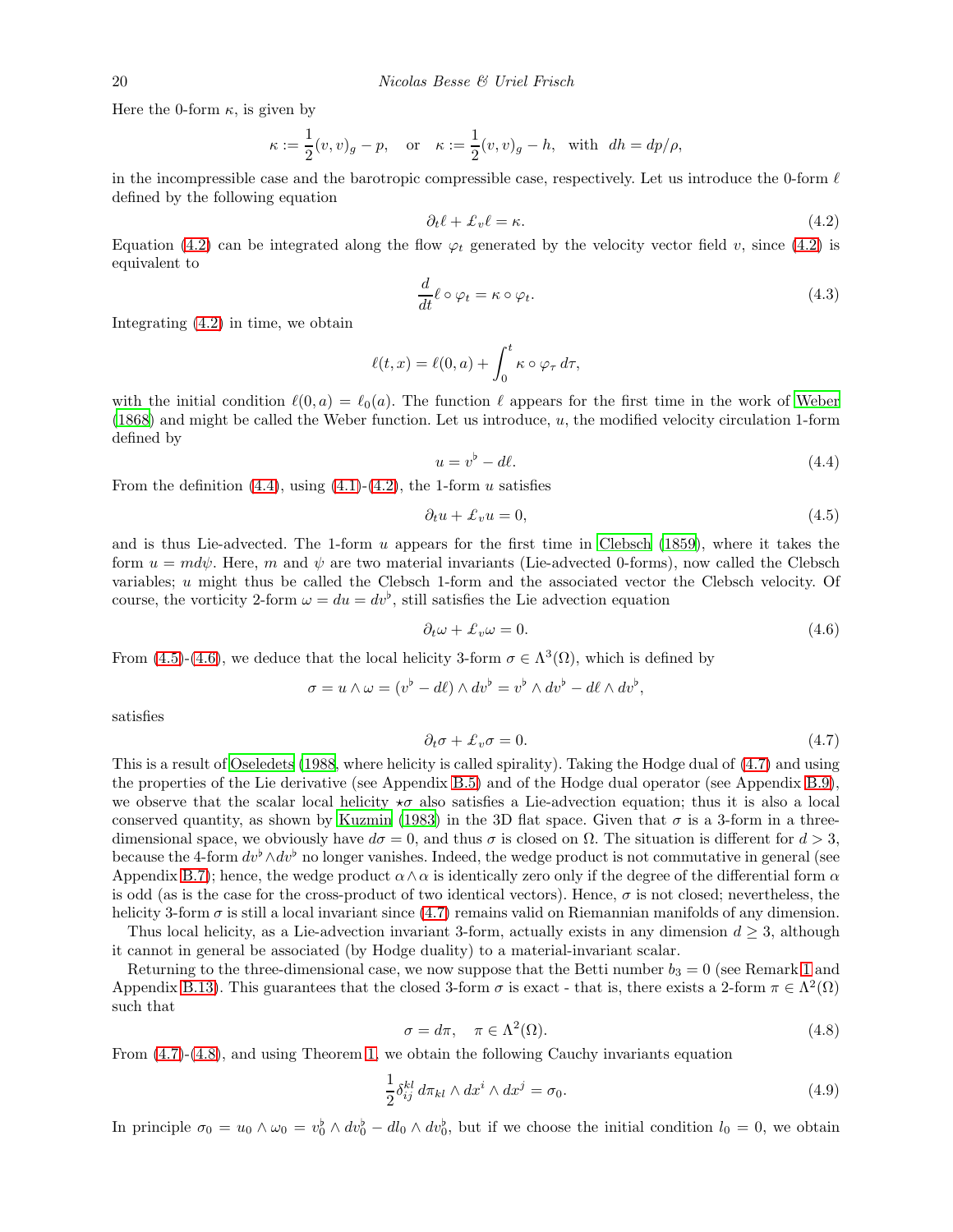$\sigma_0 = v_0^{\flat} \wedge dv_0^{\flat}$ . As stated in Corollary [1,](#page-9-1) [\(4.9\)](#page-19-6) can actually be inverted to obtain the 2-form  $\pi$ . In the present case, this is particularly simple: from [\(4.9\)](#page-19-6), using the inverse Lagrangian map, one obtains componentwise

$$
\frac{\partial \pi_{ij}}{\partial a^l} = \sigma_{0lmn} \frac{\partial a^m}{\partial x^i} \frac{\partial a^n}{\partial x^j}.
$$

Taking the divergence of this equation and inverting a Laplacian, one formally obtains

$$
\pi_{ij} = \delta^{kl} \Delta_a^{-1} \frac{\partial}{\partial a^k} \left( \sigma_{0lmn} \frac{\partial a^m}{\partial x^i} \frac{\partial a^n}{\partial x^j} \right),
$$

where  $\Delta_a^{-1}$  denotes the formal inverse of the Laplacian operator  $\Delta_a = \sum_{i=1}^3 \partial_a^2$  in cartesian coordinates, and  $\delta^{kl} = 1$  if  $k = l$  and zero otherwise.

# 4.2. Local helicities in ideal MHD

#### <span id="page-20-8"></span>4.2.1. Local magnetic helicity

Here we assume that  $\Omega$  is of dimension three  $(d = 3)$ . From definition [\(2.22\)](#page-10-5), and given that the Lie derivative and the exterior derivative commute, integration of the induction equation [\(2.23\)](#page-10-4) leads to the following equation for the magnetic potential 1-form:

<span id="page-20-0"></span>
$$
d(\partial_t A + \mathcal{L}_v A) = 0. \tag{4.10}
$$

Using Hodge's decomposition for closed forms (Appendix [B.13\)](#page-44-0) and [\(4.10\)](#page-20-0), there exists a harmonic 1-form h such that

<span id="page-20-1"></span>
$$
\partial_t A + \mathcal{L}_v A = dK + \mathfrak{h},\tag{4.11}
$$

with  $K$  an arbitrary 0-form (scalar function) depending on the choice of gauge condition for the magnetic potential 1-form A. We now assume that the Betti number  $b_1 = 0$ , as is the case, e.g., when the manifold is simply connected, contractible or has a positive Ricci curvature (see Appendix [B.13](#page-44-0) and references therein). This ensures the vanishing of the harmonic 1-form  $\mathfrak{h}$ , so that  $(4.11)$  reduces to

<span id="page-20-5"></span>
$$
\partial_t A + \mathcal{L}_v A = dK. \tag{4.12}
$$

We now introduce the 0-form  $L$ , which is defined by the following equation

<span id="page-20-2"></span>
$$
\partial_t L + \mathcal{L}_v L = K. \tag{4.13}
$$

Equation [\(4.13\)](#page-20-2) can be integrated along the flow  $\varphi_t$  generated by the velocity vector field v, since (4.13) is equivalent to

<span id="page-20-3"></span>
$$
\frac{d}{dt}L \circ \varphi_t = K \circ \varphi_t. \tag{4.14}
$$

Integrating [\(4.14\)](#page-20-3) in time, we obtain

$$
L(t,x) = L(0,a) + \int_0^t K \circ \varphi_\tau d\tau,
$$

with the initial condition  $L(0, a) = L_0(a)$ . We also introduce, A, the modified magnetic potential 1-form defined by

<span id="page-20-4"></span>
$$
\mathcal{A} = A - dL. \tag{4.15}
$$

From the definition [\(4.15\)](#page-20-4), and using [\(4.12\)](#page-20-5)-[\(4.13\)](#page-20-2), the 1-form  $A$  satisfies

<span id="page-20-6"></span>
$$
\partial_t \mathcal{A} + \mathcal{L}_v \mathcal{A} = 0. \tag{4.16}
$$

From [\(2.23\)](#page-10-4) and [\(4.16\)](#page-20-6), we infer immediately that the magnetic helicity 3-form  $h \in \Lambda^3(\Omega)$ , which is defined by

 $h = A \wedge B = A \wedge dA = A \wedge dA - dL \wedge dA,$ 

satisfies

<span id="page-20-7"></span>
$$
\partial_t h + \mathcal{L}_v h = 0. \tag{4.17}
$$

Taking the Hodge dual of [\(4.17\)](#page-20-7) and using the properties of the Lie derivative (see Appendix [B.5\)](#page-36-0) and of the Hodge dual operator (see Appendix [B.9\)](#page-39-1), we observe that the scalar magnetic helicity  $\star h$  also satisfies a Lie-advection equation; thus it is also a local conserved quantity, as shown first by [Elsasser \(1956,](#page-47-14) see also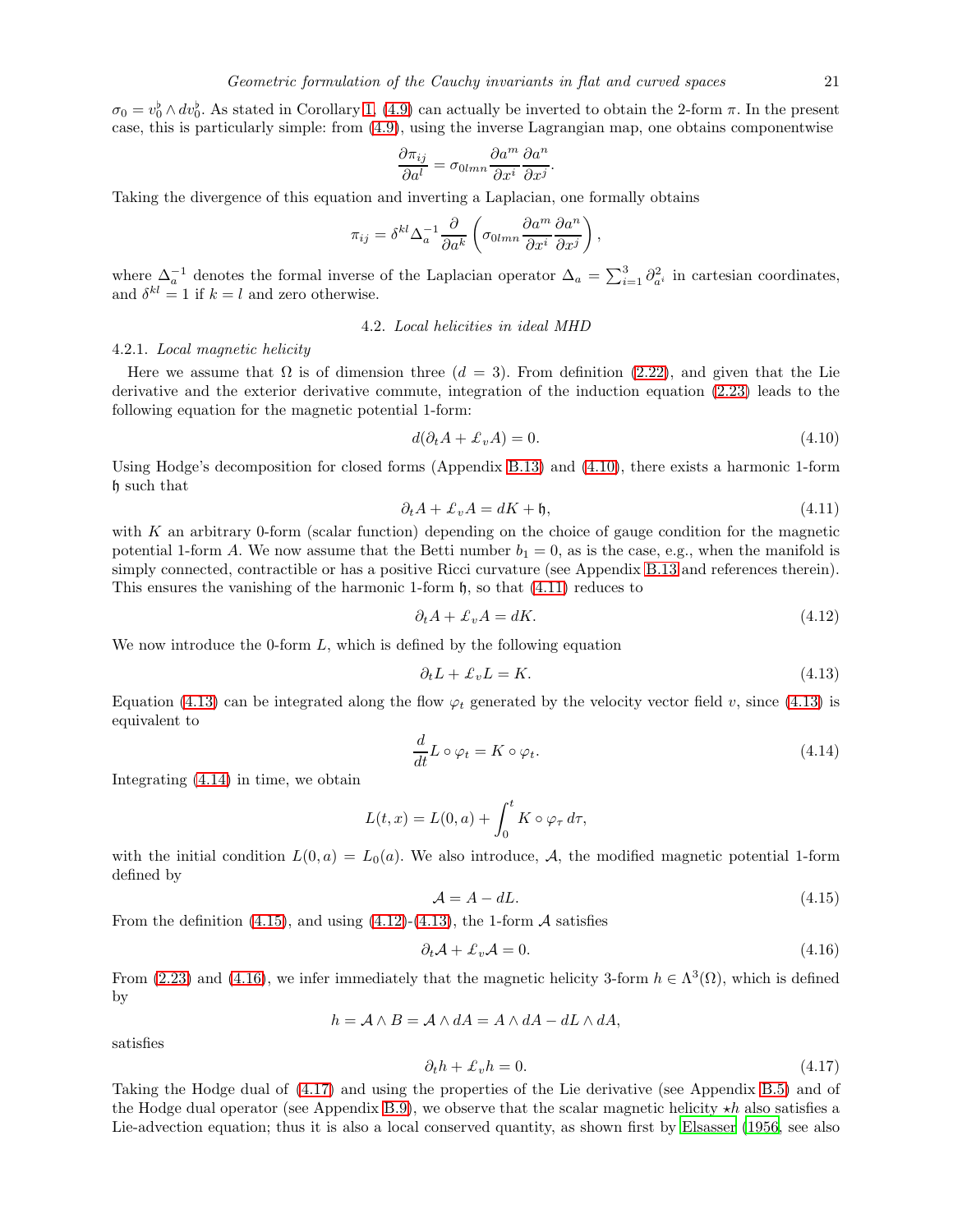[Woltjer \(1958](#page-49-11))) in the 3D flat space. Given that h is a 3-form in a three-dimensional space, we obviously have  $dh = 0$ , and thus h is closed on  $\Omega$ . The situation is different for  $d > 3$ , because the 4-form  $dA \wedge dA$ no longer vanishes; hence h is not closed, but the magnetic helicity 3-form h is still a local invariant, since  $(4.17)$  remains valid on Riemannian manifolds of any dimension provided that the Betti number  $b_1 = 0$ . Returning to the three-dimensional case, we now suppose that the Betti number  $b_3 = 0$  (see Remark [1](#page-7-0) and Appendix [B.13\)](#page-44-0). This guarantees that the closed form is exact, that is there exists a 2-form  $\alpha \in \Lambda^2(\Omega)$  such that

<span id="page-21-0"></span>
$$
h = d\alpha, \quad \alpha \in \Lambda^2(\Omega). \tag{4.18}
$$

From [\(4.17\)](#page-20-7)-[\(4.18\)](#page-21-0), and using Theorem [1,](#page-5-0) we obtain yet another Cauchy invariants equation, namely

<span id="page-21-1"></span>
$$
\frac{1}{2}\delta_{ij}^{kl} d\alpha_{kl} \wedge dx^i \wedge dx^j = h_0.
$$
\n(4.19)

In principle  $h_0 = \mathcal{A}_0 \wedge B_0 = A_0 \wedge dA_0 - dL_0 \wedge dA_0$ , but if we choose the initial condition  $L_0 = 0$ , we obtain  $h_0 = A_0 \wedge dA_0$ . Equation [\(4.19\)](#page-21-1) can be solved, similarly to what was done in Sec [4.1,](#page-18-2) to obtain the 2-form  $\alpha$  as

$$
\alpha_{ij} = \delta^{kl} \Delta_a^{-1} \frac{\partial}{\partial a^k} \left( h_{0lmn} \frac{\partial a^m}{\partial x^i} \frac{\partial a^n}{\partial x^j} \right).
$$

4.2.2. Local cross-helicity

Here we assume that  $\Omega$  is of dimension three  $(d = 3)$ . We define the cross-helicity 3-form  $\xi \in \Lambda^3(\Omega)$  by

 $\xi = u \wedge B$ .

First from  $(2.23)$  and  $(4.5)$ , we find that the 3-form  $\xi$  satisfies

<span id="page-21-2"></span>
$$
\partial_t \xi + \mathcal{L}_v \xi = 0. \tag{4.20}
$$

Taking the Hodge dual of [\(4.20\)](#page-21-2) and using the properties of the Lie derivative (see Appendix [B.5\)](#page-36-0) and of the Hodge dual operator (see Appendix [B.9\)](#page-39-1), we observe that the scalar cross-helicity  $\star\xi$  also satisfies a Lie advection equation; thus it is also a local conserved quantity, as shown by [Kuzmin \(1983\)](#page-48-19) for the 3D flat space. Given that  $\xi$  is a 3-form in a three-dimensional space, we obviously have  $d\xi = 0$ , and thus  $\xi$  is closed on  $\Omega$ . We now assume that the Betti number  $b_3 = 0$  (see Remark [1](#page-7-0) and Appendix [B.13\)](#page-44-0). This guarantees that the closed 2-form  $\xi$  is exact, that is, there exists a 2-form  $\chi \in \Lambda^2(\Omega)$  such that

<span id="page-21-3"></span>
$$
\xi = d\chi, \quad \chi \in \Lambda^2(\Omega). \tag{4.21}
$$

From [\(4.20\)](#page-21-2)-[\(4.21\)](#page-21-3), and using Theorem [1,](#page-5-0) we obtain still another Cauchy invariants equation

<span id="page-21-4"></span>
$$
\frac{1}{2}\delta_{ij}^{kl} d\chi_{kl} \wedge dx^i \wedge dx^j = \xi_0.
$$
\n(4.22)

In principle  $\xi_0 = u_0 \wedge B_0 = v_0^{\flat} \wedge dA_0 - d\ell_0 \wedge dA_0$ , but if we choose the initial condition  $\ell_0 = 0$ , then we obtain  $\xi_0 = v_0^{\flat} \wedge dA_0$ . Equation [\(4.22\)](#page-21-4), can be solved to find the 2-form  $\chi$  by proceeding along the same line as in Sec [4.1.](#page-18-2) We thus formally obtain

$$
\chi_{ij} = \delta^{kl} \Delta_a^{-1} \frac{\partial}{\partial a^k} \left( \xi_{0lmn} \frac{\partial a^m}{\partial x^i} \frac{\partial a^n}{\partial x^j} \right).
$$

#### 4.2.3. Local extended helicities

Here, we consider local helicities associated to the extended ideal compressible MHD equations [\(2.34\)](#page-12-4)-[\(2.35\)](#page-12-4) of Section [2.5.4.](#page-12-0) As shown by [Lingam, Milosevich & Morrison \(2016](#page-48-1)), equations [\(2.35\)](#page-12-4) can be rewritten in such a way that the unknowns become the magnetic potential 1-forms  $A_{\pm}$ , instead of the magnetic field 2-forms  $B_{\pm}$ , with  $B_{\pm} = dA_{\pm}$  and  $A_{\pm} := A + (d_e^2/\rho) \star d \star B + \kappa_{\pm} v^{\flat}$ . More precisely, the magnetic potential 1-forms  $A_{\pm}$  satisfy

<span id="page-21-6"></span>
$$
\partial_t A_{\pm} + \mathcal{L}_{v_{\pm}} A_{\pm} = d\psi_{\pm},\tag{4.23}
$$

with the earlier defined vector fields  $v_{\pm} := v - \kappa_{\mp} (\star d \star B)^{\sharp}/\rho$ . Explicit expressions of the 0-forms  $\psi_{\pm}$  are not needed here (see [Lingam, Milosevich & Morrison 2016\)](#page-48-1). Let us now introduce the 0-forms  $L_{\pm}$ , which are defined by the following equations

<span id="page-21-5"></span>
$$
\partial_t L_{\pm} + \mathcal{L}_{v_{\pm}} L_{\pm} = \psi_{\pm},\tag{4.24}
$$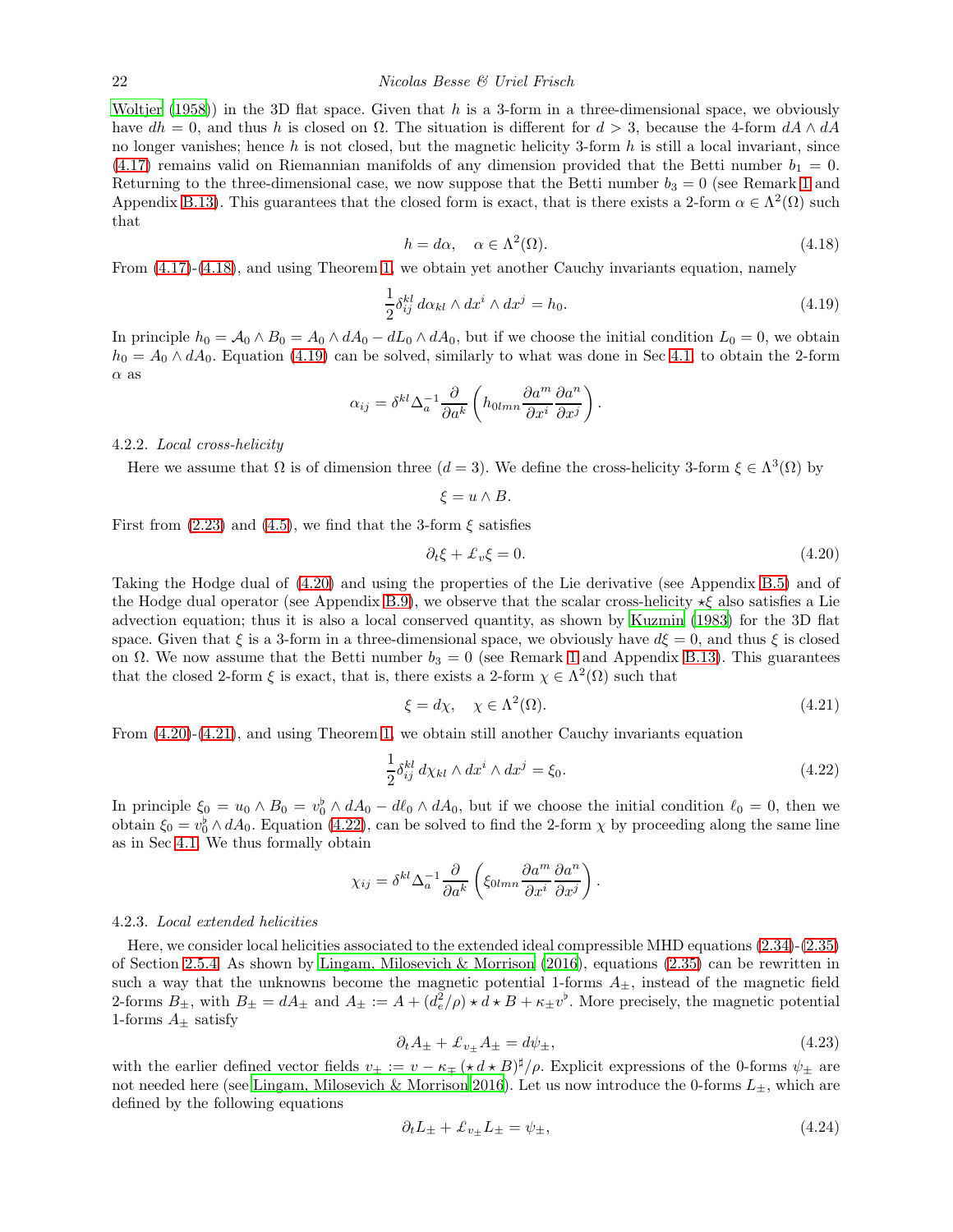with initial condition  $L_{\pm}(0, a) = L_{0\pm}(a)$ . Equations [\(4.24\)](#page-21-5) can be integrated along the Lagrangian flows  $\varphi_{\pm t}$  generated by the vector fields  $v_{\pm}$ , similarly to what was done in Section [4.2.1.](#page-20-8) Let us introduce,  $\mathcal{A}_{\pm}$ , the modified magnetic potential 1-forms defined by

<span id="page-22-0"></span>
$$
\mathcal{A}_{\pm} = A_{\pm} - dL_{\pm}.\tag{4.25}
$$

From the definition [\(4.25\)](#page-22-0), and using [\(4.23\)](#page-21-6)-[\(4.24\)](#page-21-5), the 1-forms  $\mathcal{A}_{\pm}$  satisfy

<span id="page-22-1"></span>
$$
\partial_t \mathcal{A}_\pm + \mathcal{L}_{v_\pm} \mathcal{A}_\pm = 0. \tag{4.26}
$$

From [\(2.35\)](#page-12-4) and [\(4.26\)](#page-22-1), we infer immediately that the *extended magnetic helicity* 3-forms  $h_{\pm}$ , here defined by

$$
h_{\pm} = A_{\pm} \wedge B_{\pm} = A_{\pm} \wedge dA_{\pm} = A_{\pm} \wedge dA_{\pm} - dL_{\pm} \wedge dA_{\pm},
$$

satisfy

<span id="page-22-2"></span>
$$
\partial_t h_{\pm} + \mathcal{L}_{v_{\pm}} h_{\pm} = 0. \tag{4.27}
$$

From [\(4.27\)](#page-22-2) we obtain that the extended magnetic helicity 3-forms  $h_{\pm}$  are local invariants. By spatial integration, these local conservation laws imply also the known global conservation laws for the integrals of the 3-forms  $\mathcal{K}_{\pm} := A_{\pm} \wedge dA_{\pm}$ , established by [Lingam, Milosevich & Morrison \(2016\)](#page-48-1). Indeed, noting that  $h_{\pm} = \mathcal{K}_{\pm} - d(L_{\pm}dA_{\pm})$ , using the Stokes theorem, the Lie-derivative theorem [\(2.6\)](#page-5-1) and equation [\(4.27\)](#page-22-2), we obtain, for any domain  $\Omega$ ,

$$
0 = \int_{\varphi_{\pm t}(\Omega)} \partial_t h_{\pm} + \mathcal{L}_{v_{\pm}} h_{\pm} = \frac{d}{dt} \int_{\varphi_{\pm t}(\Omega)} h_{\pm} = \frac{d}{dt} \int_{\varphi_{\pm t}(\Omega)} \mathcal{K}_{\pm} + \frac{d}{dt} \int_{\partial \varphi_{\pm t}(\Omega)} L_{\pm} dA_{\pm} = \frac{d}{dt} \int_{\varphi_{\pm t}(\Omega)} \mathcal{K}_{\pm},
$$

where we have supposed that the generalised vorticities  $B_+$  vanish on the boundaries of  $\varphi_{+t}(\Omega)$ . In the three-dimensional case  $d = 3$ , taking the Hodge dual of [\(4.27\)](#page-22-2) and using the properties of the Lie derivative (see Appendix [B.5\)](#page-36-0) and of the Hodge dual operator (see Appendix [B.9\)](#page-39-1), we observe that the scalar extended magnetic helicities  $\star h_{\pm}$  also satisfy Lie-advection equations; thus they are also local conserved quantities. In a three-dimensional space  $\Omega$ , given that  $h_{\pm} \in \Lambda^3(\Omega)$  are 3-forms, we obviously have  $dh_{\pm} = 0$ , and thus  $h_{\pm}$ is closed on  $\Omega$ . We now suppose that the Betti number  $b_3 = 0$  (see Remark [1](#page-7-0) and Appendix [B.13\)](#page-44-0), which guarantees that closed forms are exact. Then there exist 2-forms  $\alpha_{\pm} \in \Lambda^2(\Omega)$  such that

<span id="page-22-3"></span>
$$
h_{\pm} = d\alpha_{\pm}, \quad \alpha_{\pm} \in \Lambda^2(\Omega). \tag{4.28}
$$

From [\(4.27\)](#page-22-2)-[\(4.28\)](#page-22-3), and using Theorem [1,](#page-5-0) we obtain two more Cauchy invariants equations

<span id="page-22-4"></span>
$$
\frac{1}{2}\delta_{ij}^{kl} d\alpha_{\pm kl} \wedge dx_{\pm}^i \wedge dx_{\pm}^j = h_{\pm 0},\tag{4.29}
$$

where  $x_\pm$  are the Lagrangian maps generated by the vector fields  $v_\pm$ . In principle  $h_{\pm 0} = A_{\pm 0} \wedge B_{\pm 0} = A_{\pm 0} \wedge$  $dA_{\pm 0} - dL_{\pm 0} \wedge dA_{\pm 0}$ , but if we choose the initial conditions  $L_{\pm 0} = 0$ , we obtain  $h_{\pm 0} = A_{\pm 0} \wedge dA_{\pm 0} = \mathcal{K}_{\pm 0}$ . Equations [\(4.29\)](#page-22-4) can be solved, similarly to what was done in Sec [4.1,](#page-18-2) to obtain the 2-forms  $\alpha_{\pm}$  as

$$
\alpha_{\pm\, ij} = \delta^{kl} \Delta_a^{-1} \frac{\partial}{\partial a^k} \left( h_{\pm\, 0 l m n} \frac{\partial a^m}{\partial x^i_{\pm}} \frac{\partial a^n}{\partial x^j_{\pm}} \right)
$$

# 4.3. Other high-order local invariants in hydrodynamics

Here we consider a d-dimensional Riemannian manifolds  $(M, g)$ , with d an odd natural integer and  $\Omega$  a bounded region of M. Again, we consider the velocity circulation 1-form  $u$ , which is defined by [\(4.4\)](#page-19-1). Using the 1-form u, we define the d-form  $J \in \Lambda^d(\Omega)$  [\(Serre 1984;](#page-49-12) [Gama & Frisch 1993](#page-47-21)) by

<span id="page-22-5"></span>
$$
J = u \wedge (\wedge du)^{(d-1)/2},\tag{4.30}
$$

.

where  $(\wedge du)^{(d-1)/2}$  stands for  $(d-1)/2$  times the exterior product of the 2-form du. It was proven by [Gama & Frisch \(1993\)](#page-47-21) that J is Lie advected by the velocity field v. Indeed, first the 1-form u satisfies the Lie-advection equation [\(4.5\)](#page-19-2). Second, taking the exterior derivative of equation (4.5) the 2-form du satisfies the same Lie-advection equation [\(4.5\)](#page-19-2), because Lie derivative and exterior derivative commute. Therefore we obtain

<span id="page-22-6"></span>
$$
\partial_t J + \pounds_v J = 0. \tag{4.31}
$$

Since  $J \in \Lambda^d(\Omega)$ , we obviously have  $dJ = 0$ , and thus J is closed on  $\Omega$ . We now assume again that the Betti number  $b_p = 0$  (see Remark [1](#page-7-0) and Appendix [B.13\)](#page-44-0). This guarantees that the closed form J is exact - that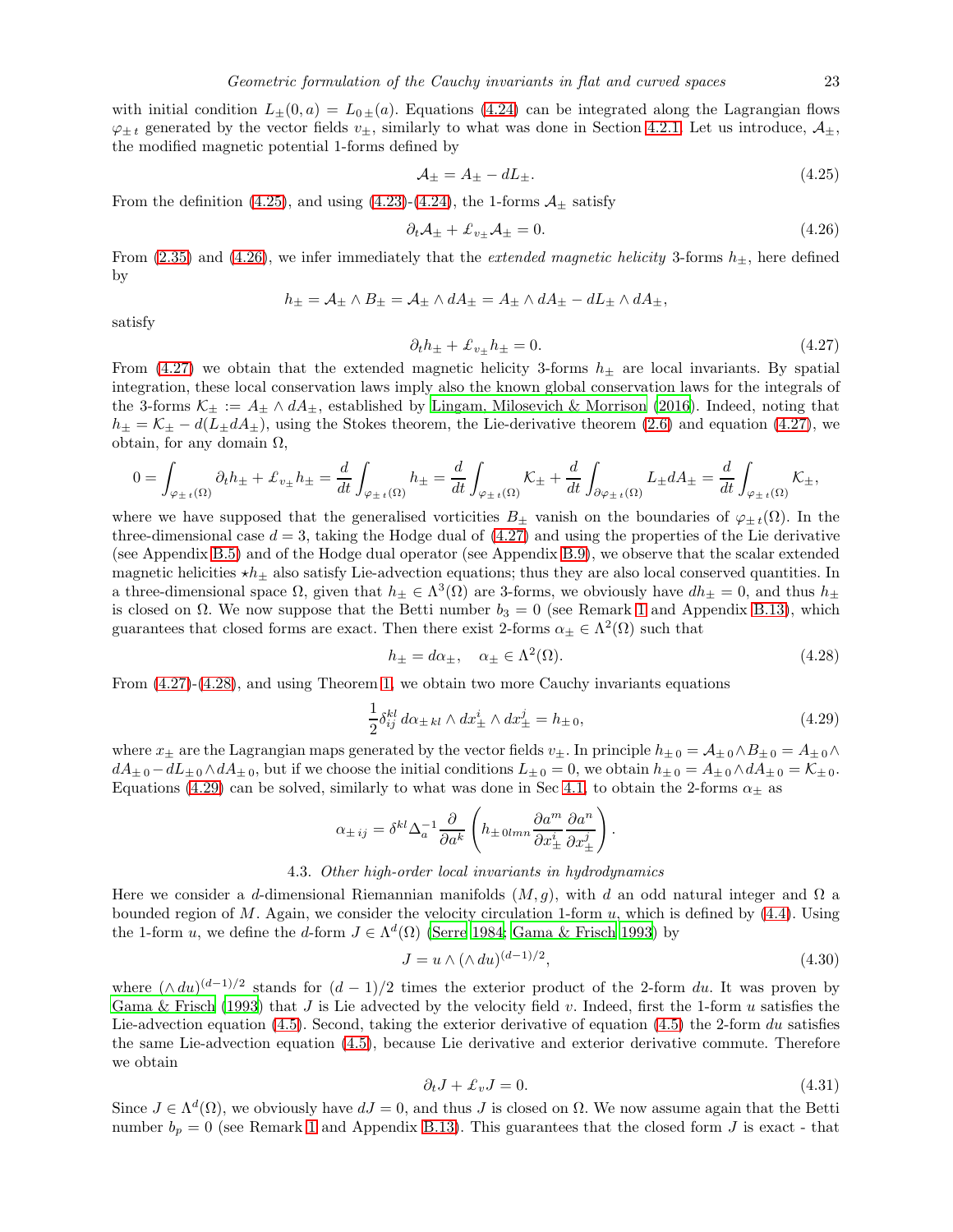is, there exists a  $(d-1)$ -form I such that  $J = dI$ . From exactness of the d-form J and [\(4.30\)](#page-22-5)-[\(4.31\)](#page-22-6), using Theorem [1,](#page-5-0) we then obtain our last Cauchy invariants equation

$$
\frac{1}{(d-1)!} \delta_{l_1...l_{d-1}}^{j_1...j_{d-1}} dI_{j_1...j_{d-1}} \wedge dx^{l_1} \wedge ... \wedge dx^{l_{d-1}} = J_0.
$$

In principle  $J_0 = u_0 \wedge (\wedge dv_0^{\flat})^{(d-1)/2} = v_0^{\flat} \wedge (\wedge dv_0^{\flat})^{(d-1)/2} - d\ell_0 \wedge (\wedge dv_0^{\flat})^{(d-1)/2}$ , but if we choose a gauge such that  $\ell_0 = 0$ , we obtain  $J_0 = v_0^{\flat} \wedge (\wedge dv_0^{\flat})^{(d-1)/2}$ . By Corollary [1,](#page-9-1) the  $(d-1)$ -form I can be written as

$$
I_{i_1...i_{d-1}}=\delta^{k\ell}\Delta_a^{-1}\frac{\partial}{\partial a^k}\left(J_{0\ell j_1...j_{d-1}}\frac{\partial a^{j_1}}{\partial x^{i_1}}\ldots\frac{\partial a^{j_{d-1}}}{\partial x^{i_{d-1}}}\right)
$$

.

# <span id="page-23-0"></span>5. Conclusion and open problems

A key result of this paper, with all manners of applications to fluid mechanics, is Theorem [1](#page-5-0) of Sec. [2](#page-1-0) on generalised Cauchy invariants equations. A straightforward instance, is the [Hankel \(1861\)](#page-47-19) proof that the [Cauchy \(1815\)](#page-47-2) invariants are equivalent to the [Helmholtz \(1858\)](#page-48-11) theorem on the Lagrangian invariance of the vorticity flux through an infinitesimal surface element. Our result is much more general, stating that any Lie-invariant and exact p-form has an associated generalised Cauchy invariants equation, together with a Hodge dual formulation that generalises Cauchy's vorticity formula. The result, when applied to suitable 3-forms, also implies various generalisations of local helicity conservation laws for Euler and MHD flow. There are several ways in which the full nonlinear ideal MHD equations (compressible or incompressible) can be recast as Lie-advection problems, leading to Cauchy invariants equations. It is however not clear at the moment if such formulations lead to interesting results on time-analyticity and numerical integration by Cauchy-Lagrange-type methods [\(Zheligovsky & Frisch 2014;](#page-49-3) [Podvigina et al. 2016\)](#page-48-0). Similar questions arise for the extended MHD models discussed in Section [2.5.4.](#page-12-0)

Cauchy-type formulations exist already for the compressible Euler–Poisson equations in both an Einstein– de Sitter universe [\(Zheligovsky & Frisch 2014,](#page-49-3) see also [Ehlers & Buchert \(1997](#page-47-22))) and a ΛCDM universe [\(Rampf et al. 2015](#page-48-3)). It is now clear that the results are applicable to compressible models, such as the barotropic fluid equations, and to the Euler–Poisson equations or compressible MHD for fluid plasmas.

We remind the reader that problems with a Cauchy invariants formulation have potentially a number of applications. For example, we believe that Cauchy's invariants should play an important part in understanding the regularity of classical solutions to the 3D incompressible Euler equations through the depletion phenomenon. Indeed, the Cauchy invariants involve finite sums of vector products of gradients. Individual gradients are typically growing in the course of time but the constancy of the invariants put some geometrical constraints on, for example, their alignments. This may, in due time, lead to the discovery of new estimates helping to establish 3D regularity results, possibly for all times.

We also note that the Cauchy invariants formulation for the 3D incompressible Euler equation allows constructive proofs of the regularity of Lagrangian map through recursion relations among time-Taylor coefficients. These can then in principle be implemented numerically, without being limited by the Courant– Friedrichs–Lewy condition on time steps [\(Podvigina et al. 2016\)](#page-48-0). Given that Cauchy invariants formulation apply both to flow in Euclidean (flat) space and to flow on Riemannian curved spaces of any dimension, it is natural to ask if the constructive and numerical tools just mentioned can be extended to flow in curved spaces. This would allow us, for example, to numerically study the energy inverse cascade on negatively curved spaces, recently investigated by [Falkovich & Gawedzki \(2014](#page-47-9)) from an analytical point of view. It would also probably help with flow in relativistic cosmology [\(Buchert & Ostermann 2012;](#page-47-23) [Alles et al. 2015](#page-46-3)).

When leaving flat space, vector quantities involving tangent spaces at two or more spatially distinct locations cannot be simply added or averaged. This problem was encountered by [Gilbert & Vanneste \(2016\)](#page-47-11) in trying to handle the Generalised Lagrangian Mean (GLM) theory on curved spaces; they solved it by using pullback transport and optimal transport techniques. Another difficulty occurs with time-Taylor series. Time derivatives of different orders, even when they are evaluated at the same location, do live in tangent spaces of different orders and cannot be readily combined. Classical tools of differential geometry, such as the exponential map, parallel transport, Lie series or Lie transformations [\(Nayfeh 1973;](#page-48-20) [Dragt & Finn 1976](#page-47-24); [Cary 1981;](#page-47-25) [Steinberg 1986\)](#page-49-13) could be useful to overcome this difficulty.

Finally, even in flat space, a generalised-coordinate formulation of the Cauchy invariants equation can be useful in designing Cauchy-Lagrange numerical schemes in non-cartesian coordinates. This could help the investigation of swirling axisymmetric flow in a cylinder, for which finite-time blowup is predicted by some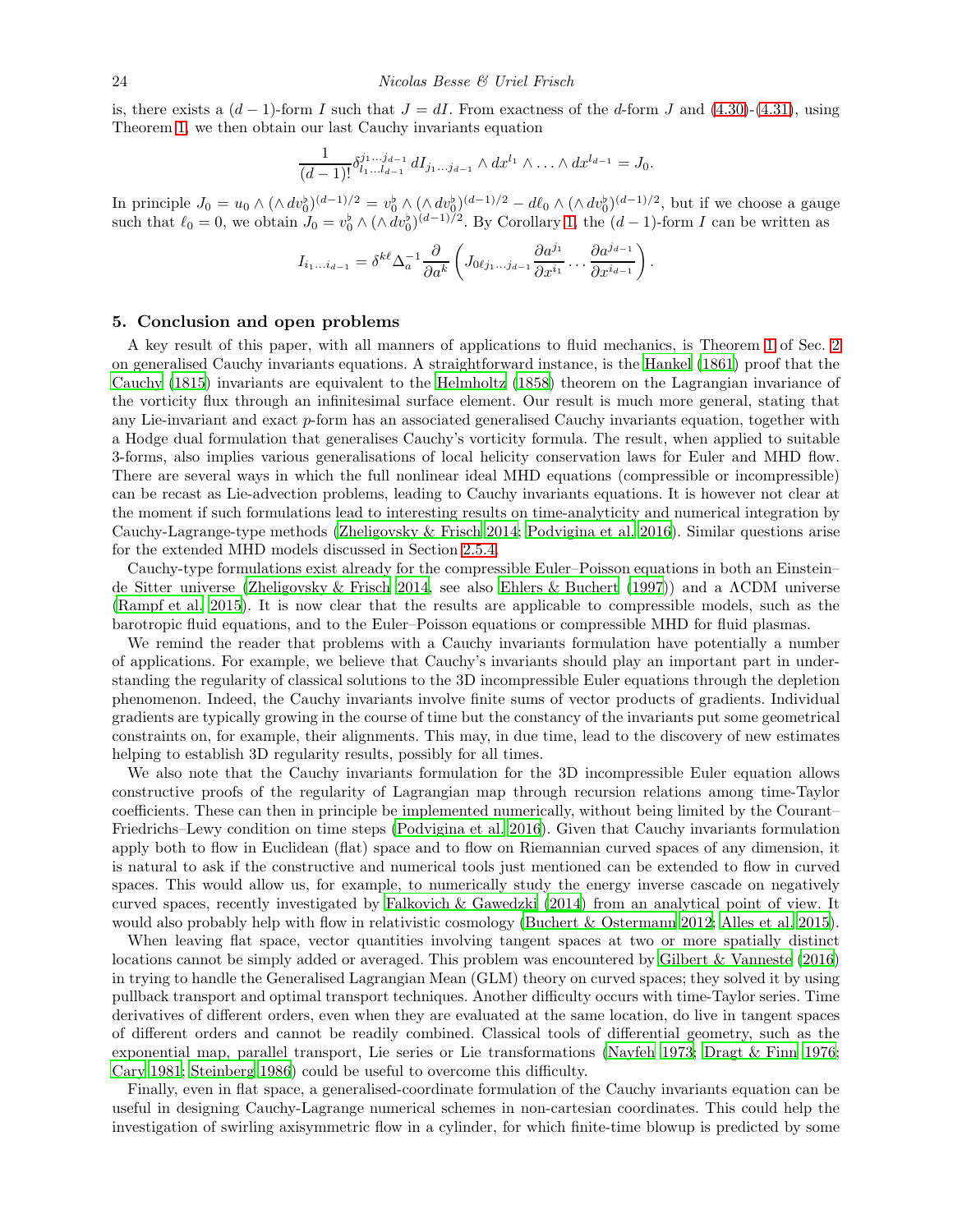numerical studies [\(Luo & Hou 2014a](#page-48-21)[,b\)](#page-48-22). In [Besse & Frisch \(2017](#page-47-5)) it was shown that a constructive proof of finite-time regularity, based on recursion relations adapted to wall-bounded Euler flow is available. The main difficulty is the high-precision implementation, needed to allow reliable extrapolation without getting too close to the putative blowup time.

# Acknowledgements

We are grateful to Peter Constantin, Boris Khesin, Manasvi Lingam, Philip J. Morrison, Rahul Pandit and anonymous referees for useful remarks and references. This work was supported by the VLASIX and EUROFUSION projects respectively under the grants No ANR-13-MONU-0003-01 and EURATOM-WP15- ENR-01/IPP-01.

# <span id="page-24-1"></span><span id="page-24-0"></span>Appendix A. Geometric and variational developments of the incompressible Euler equations

# A.1. Geometric interpretation of the incompressible Euler equations

We start by introducing briefly the notions of Lie groups and Lie algebra, which are important in the geometric view of the incompressible Euler equations. A Lie group is a differentiable manifold G endowed with an associative multiplication, that is, a map

$$
G \times G \rightarrow G
$$

$$
(\eta, \sigma) \mapsto \eta \sigma
$$

making G into a group and such that  $(\tau \eta)\sigma = \tau(\eta \sigma)$  (associativity). Moreover there is an element  $e \in G$ called the identity such that  $e\eta = \eta e = \eta$ . Such multiplication mapping, as well as, the inversion mapping

$$
G \rightarrow G
$$
  

$$
\eta \mapsto \eta^{-1}, \text{ with } \eta \eta^{-1} = e,
$$

must be differentiable. To the Lie group  $G$ , we can naturally associate the Lie algebra  $\mathfrak g$  defined by

$$
\mathfrak{g}=TG_e,
$$

i.e. the tangent vector space of G at the identity  $e \in G$ . In fluid dynamics, the space TG represents the Lagrangian (material) description while the space g represents the Eulerian (spatial) description. For more details about Lie groups, Lie algebra, and their applications in physics, we refer the reader, for example, to [Arnold \(1966\)](#page-47-1); [Abraham et al. \(1998](#page-46-2)); [Arnold & Khesin \(1998](#page-47-10)); [Bluman & Anco \(2002\)](#page-47-26); [Bluman et al.](#page-47-27) [\(2010\)](#page-47-27); [Duistermaat & Kolk \(2000\)](#page-47-28); [Fecko \(2006](#page-47-29)); [Frankel \(2012\)](#page-47-30); [Holm et al. \(2009](#page-48-23)); [Ibragimov \(1992,](#page-48-24) [1994,](#page-48-25) [2013\)](#page-48-26); [Ivancevic & Ivancevic \(2007\)](#page-48-27); [Olver \(1993\)](#page-48-28).

Here, the flow takes place on an oriented d-dimensional Riemannian manifold  $(M, g)$  with metric volume form  $\mu = \sqrt{g}da^1 \wedge \ldots \wedge da^d \equiv \sqrt{g}da$ , where  $\sqrt{g} = \sqrt{\det(g_{ij})}$  (see Appendix [B.3\)](#page-35-1). Let  $\Omega$  be a bounded region of M. In the [Arnold \(1966\)](#page-47-1) geometric interpretation of the incompressible Euler equations, the solutions can be viewed as geodesics of the right-invariant Riemannian metric given by the kinetic energy on the infinite-dimensional group of volume-preserving diffeomorphisms. Indeed, let us define SDiff $(\Omega, \mu)$  as the group of diffeomorphisms  $\varphi : \Omega \to \Omega$  preserving the metric volume form  $\mu$ , i.e.  $\varphi^* \mu = \mu$ . Here the group multiplication is the composition mapping denoted by "∘" and  $\varphi^*\mu$  is the pullback of the d-form  $\mu$  through the diffeomorphism  $\varphi$ . A precise definition of the action on a tensor  $\Theta$  of the pullback operator  $\varphi^*$  is given in Appendix [B.4,](#page-35-0) but roughly speaking it consists in evaluating the tensor  $\Theta$  at the point  $\varphi(a)$ ,  $a \in \Omega$  (that is the right composition of  $\Theta$  with  $\varphi$ ), while taking into account the deformation of the structure induced by the map  $\varphi$  (reminiscent of a Jacobian matrix). For the volume form  $\mu$ , the d-covariant antisymmetric tensor

$$
\mu(a) = \sqrt{g(a)}da^1 \wedge \ldots \wedge da^d = \frac{1}{d!} \delta^{1 \ldots d}_{i_1 \ldots i_d} \sqrt{g(a)}da^{i_1} \wedge \ldots \wedge da^{i_d},
$$

where  $\delta^{1,...,d}_{i_1...i_d}$  is the generalised Kronecker symbol (see Appendix [B\)](#page-33-0), we obtain by pullback

$$
\varphi^* \mu = \frac{1}{d!} \delta_{j_1...j_d}^{1,...,d} \frac{\partial \varphi^{j_1}}{\partial a^{i_1}} \dots \frac{\partial \varphi^{j_d}}{\partial a^{i_d}} \sqrt{\mathbf{g}(\varphi(a))} da^{i_1} \wedge \dots \wedge da^{i_d} = \frac{1}{d!} \delta_{i_1...i_d}^{1,...,d} \det \left(\frac{\partial \varphi}{\partial a}\right) \sqrt{\mathbf{g}(\varphi(a))} da^{i_1} \wedge \dots \wedge da^{i_d}
$$

$$
= \det \left(\frac{\partial \varphi}{\partial a}\right) \sqrt{\mathbf{g}(\varphi(a))} da^1 \wedge \dots \wedge da^d.
$$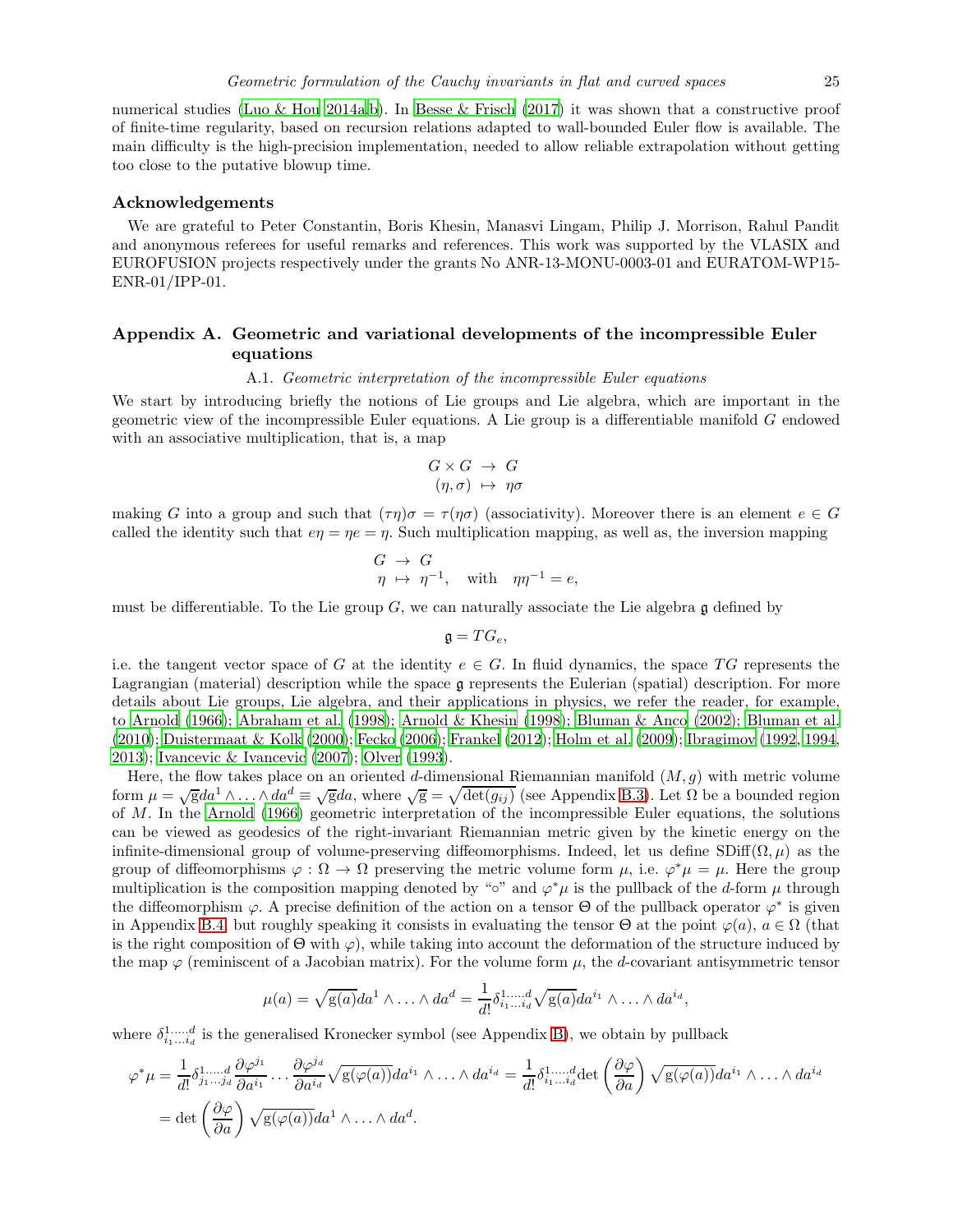$G := \text{SDiff}(\Omega, \mu)$  is a Lie group when  $\Omega$  is a compact differentiable manifold. Even if it not so, we can associate to G the Lie algebra  $\mathfrak{g} := TG_e$  consisting of all divergence-free vector fields v tangent to the boundary (if it is not empty), i.e. such that

$$
\nabla_i v^i = 0, \text{ on } \Omega, \text{ and } (v, \nu) = 0, \text{ on } \partial \Omega,
$$

where  $\nabla_k$  is the covariant derivative and  $\nu$  denotes the unit outer normal vector at the boundary  $\partial\Omega$ . The covariant derivative  $\nabla_k$  is a generalisation to curved spaces of the classical partial derivative  $\partial_k$  to Euclidean spaces (for a more detailed definition, see Appendix [B.10\)](#page-41-0).

In the algebra g, we define the scalar product of two vector fields  $v_1, v_2 \in \mathfrak{g}$ , as

<span id="page-25-3"></span>
$$
\langle v_1, v_2 \rangle_{\mathfrak{g}} = \int_{\Omega} (v_1, v_2)_{g} \,\mu,\tag{A.1}
$$

where the scalar product  $(\cdot, \cdot)_g$ , induced by the Riemannian metric  $ds^2 = g = g_{ij} da^i \otimes da^j$ , is given by  $(v, w)_g = g_{ij}v^iw^j$ ,  $v, w \in TM_a$ ,  $a \in M$ . Finally let us introduce the right translation acting on the group G. Every element  $\varphi$  of the group G defines diffeomorphisms of the group onto itself:

<span id="page-25-1"></span>
$$
R_{\varphi} : G \to G, \qquad R_{\varphi} \psi = \psi \varphi, \quad \forall \psi \in G. \tag{A.2}
$$

The induced map on the tangent bundle  $TG$  will be denoted by

<span id="page-25-2"></span>
$$
R_{\varphi*}: TG_{\psi} \to TG_{\psi\varphi}, \qquad \forall \psi \in G. \tag{A 3}
$$

Then a Riemannian metric on the group  $G$  is called right-invariant if it is preserved under all right translations  $R_{\varphi}$ , i.e., if the derivative of the right translation carries every vector to a vector of the same length. Thus it is sufficient to give a right-invariant metric at one point of the group (for instance the identity), since the metric can be carried over to the remaining points of the group by right translations.

We now consider the flow of a uniform ideal (incompressible and non-viscous) fluid in the region Ω. Here, and henceforth, by "flow" we understand a Lagrangian map  $M \ni a \to \varphi_t(a) \in M$ , which, at this point, need not be a solution of the Euler equations. Such a flow is given by a curve  $t \to \varphi_t$  in the group SDiff( $\Omega, \mu$ ). This means that the diffeomorphism  $\varphi_t$  maps every particle of the fluid from the position a it had at time 0 to the position  $x$  at time  $t$ .

If  $\varphi_t$  is to be a solution of the Euler equations then, according to the variational formulation (see, e.g., [Arnold 1966](#page-47-1)), the curve  $\varphi_t$  is a geodesic of the group SDiff( $\Omega, \mu$ ). Such a curve extremizes the (Maupertuis) action defined as the time-integral of the kinetic energy:

<span id="page-25-5"></span>
$$
\mathcal{A}_K := \frac{1}{2} \int_0^T dt \langle v(t), v(t) \rangle_{\mathfrak{g}}, \tag{A4}
$$

where  $v(t)$  is the Eulerian velocity vector field belonging to g. This formulation is explicitly given in [Arnold](#page-47-1) [\(1966\)](#page-47-1) but was probably already known to [Lagrange \(1788\)](#page-48-29) who never wrote it explicitly because he switched quickly from variational formulations to so-called virtual velocity formulations.

It easily shown that the kinetic energy of the moving fluid is a right-invariant Riemannian metric on the group  $\text{SDiff}(\Omega, \mu)$ . Indeed, suppose that after time t the flow of the fluid gives a diffeomorphism  $\varphi_t$ , and the velocity at this moment of time is given by the Eulerian vector field v. Then the diffeomorphism realized by the flow after time  $t + dt$  (with  $dt \ll 1$ ) will be

<span id="page-25-0"></span>
$$
\varphi_{t+dt} = \exp(vdt)\varphi_t + o(dt),\tag{A.5}
$$

where  $\tau \to \exp(v\tau)$  is in one-parameter group with vector v, i.e. the Lagrangian flow of the differential equation defined by the vector field v. From  $(A 5)$  and using the definitions  $(A 2)-(A 3)$  $(A 2)-(A 3)$  we have

$$
R_{\varphi_t} \circ \iota_t \left( \frac{\varphi_{t+dt} - \varphi_t}{dt} \right) = R_{\varphi_t} \circ \iota_t \left( \frac{\exp(vdt) - e}{dt} \right) \varphi_t + o(1),
$$

which, after taking the limit  $dt \to 0$ , leads to

<span id="page-25-4"></span>
$$
v = R_{\varphi_t^{-1} *} \dot{\varphi}_t = \dot{\varphi}_t \circ \varphi_t^{-1} \quad \text{or} \quad \dot{\varphi}_t = R_{\varphi_t *} v = v \circ \varphi_t.
$$
 (A 6)

In mathematical language the velocity field v is in the algebra g and is obtained from the vector  $\dot{\varphi}_t$ , tangent to the group at the point  $\varphi_t$ , by right translation. In fluid-dynamics terms the vector field  $v = v_t(x)$  is the Eulerian velocity field. We pass from the Lagrangian to the Eulerian description by right translations. We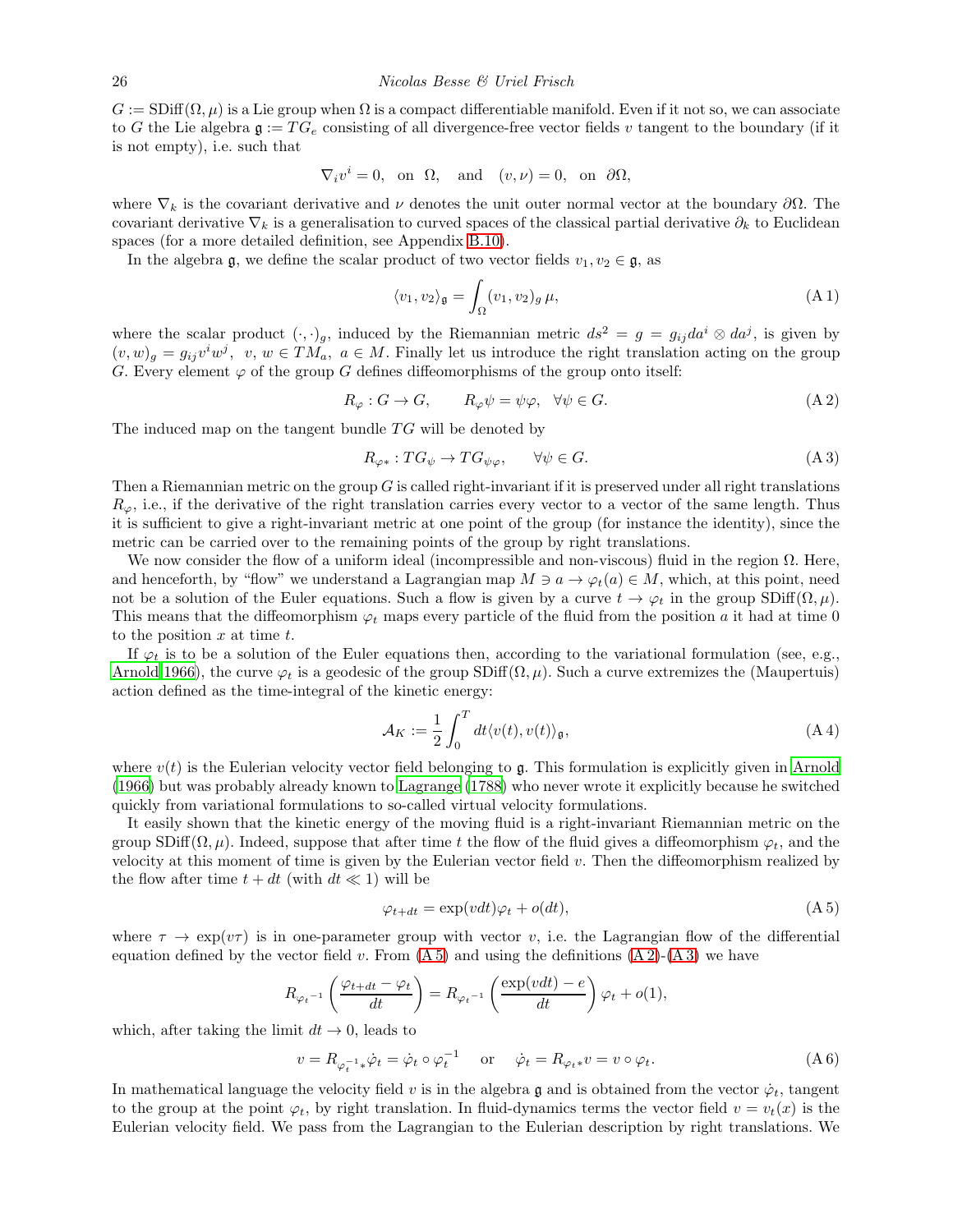note that if we replace  $\varphi$  by the composition  $\varphi \circ \eta$ , for a fixed (time-independent) map  $\eta \in SDiff(\Omega, \mu)$ , then  $\dot{\varphi}_t \circ \varphi_t^{-1}$  is independent of  $\eta$ . This reflects the right invariance of the Eulerian description (*v* is invariant under composition of  $\varphi$  by  $\eta$  on the right). Therefore  $t \to \varphi_t$  is the geodesic, on the group SDiff( $\Omega, \mu$ ), of the rightinvariant Riemannian metric given by the quadratic form [\(A 1\)](#page-25-3). From the Hamiltonian least action principle we obtain the following Euler equations [\(A 7\)](#page-26-1) in contravariant form. For the sake of completeness, details of the derivation are given in Appendix [A.2.](#page-26-0) Let  $v \in \mathfrak{g}$  be the velocity field defined by the right translation [\(A 6\)](#page-25-4). Then there exists a scalar function  $p:]0,T]\times\Omega\ni(t,x)\to\mathbb{R}$ , the so-called pressure function, such that  $(v, p)$  satisfy the following Euler equations

<span id="page-26-1"></span>
$$
\partial_t v^i + v^k \nabla_k v^i = -g^{ik} \partial_k p, \quad x \in \Omega, \ t \in ]0, T]. \tag{A 7}
$$

# A.2. Derivation of the Euler equations from a least action principle

<span id="page-26-0"></span>From the discussion of Appendix [A.1,](#page-24-1) the geodesic motions  $t \to \varphi_t$  on  $SDiff(\Omega, \mu)$ , which correspond to the right-invariant Riemann metric defined by [\(A 1\)](#page-25-3), are given by the extrema of the action [\(A 4\)](#page-25-5) where  $\dot{\varphi}_t = R_{\varphi_t * v} = v(t, \varphi_t)$ , under condition  $\varphi_t^* \mu = \mu$ . To perform the extremization of the action (A4) over SDiff( $\Omega, \mu$ ), it is convenient to impose the volume-preservation constraint  $\varphi_t^* \mu = \mu$  through a Lagrange multiplier  $\lambda(t, a)$  by adding to the action [\(A 4\)](#page-25-5) the term

$$
\mathcal{A}_I := \int_0^T \lambda(\varphi_t^* \mu - \mu) \, da dt,\tag{A 8}
$$

We now compute the first variation of the action

<span id="page-26-2"></span>
$$
\mathcal{A}(\varphi,\lambda,\Omega) = \mathcal{A}_K(\varphi,\Omega) + \mathcal{A}_I(\varphi,\lambda,\Omega). \tag{A 9}
$$

We start with  $\delta A_K$ . For its evaluation, we mainly use an integration by parts in time, the symmetry of the metric tensor  $g_{ij}$ , the definition of the covariant derivative (see Appendix [B.10\)](#page-41-0), the change of variable  $x = \varphi_t(a) = \varphi(t, a)$ , the equations  $\dot{\varphi}_t = v(t, \varphi_t)$  and  $\varphi_t^* \mu = \mu$ . For the first variation of  $\delta A_K$  with volume preservation  $\varphi = \varphi_t = \varphi(t, a)$ , we then obtain

<span id="page-26-3"></span>
$$
\delta \mathcal{A}_{K}(\varphi,\Omega)[\delta \varphi] = \frac{1}{2}\delta \int_{0}^{T} dt \int_{\Omega} \mu(x) g_{ij}(x)v^{i}(t,x)v^{j}(t,x)
$$
  
\n
$$
= \frac{1}{2}\delta \int_{0}^{T} dt \int_{\Omega} \mu(a) g_{ij}(\varphi(t,a))\partial_{t}\varphi^{i}(t,a)\partial_{t}\varphi^{j}(t,a)
$$
  
\n
$$
= \frac{1}{2}\int_{0}^{T} dt \int_{\Omega} \mu(a) \partial_{k}g_{ij}(\varphi(t,a))\delta \varphi^{k}(t,a)\partial_{t}\varphi^{i}(t,a)\partial_{t}\varphi^{j}(t,a)
$$
  
\n
$$
+ \int_{0}^{T} dt \int_{\Omega} \mu(a) g_{ij}(\varphi(t,a))\partial_{t}\varphi^{i}(t,a)\partial_{t}\delta \varphi^{j}(t,a)
$$
  
\n
$$
= \int_{0}^{T} dt \int_{\Omega} \mu(x) \delta \varphi^{j}(t, \varphi_{t}^{-1}(x)) \{-g_{ij}(x) [\partial_{t}v^{i}(t,x) + v^{k}(t,x)\partial_{k}v^{i}(t,x)]
$$
  
\n
$$
+ \frac{1}{2}\partial_{j}g_{ik}(x)v^{i}(t,x)v^{k}(t,x) - \partial_{k}g_{ij}(x)v^{i}(t,x)v^{k}(t,x)\}
$$
  
\n
$$
= -\int_{0}^{T} dt \int_{\Omega} \mu u^{j}g_{ij} \{\partial_{t}v^{i} + v^{k}\partial_{k}v^{i} + \frac{1}{2}g^{im}(\partial_{k}g_{lm} + \partial_{l}g_{km} - \partial_{m}g_{lk})v^{k}v^{l}\}
$$
  
\n
$$
= -\int_{0}^{T} dt \int_{\Omega} \mu u^{j}g_{ij} \{\partial_{t}v^{i} + v^{k}\nabla_{k}v^{i}\}, \qquad (A10)
$$

Here  $u^j(t,x) = \delta \varphi^j(t, \varphi_t^{-1}(x))$  and  $\partial \equiv \partial_a$  denotes the partial derivative with respect the Lagrangian parameter a (initial position). Next, for the first variation of  $\delta A_I$ , using the definition of the volume form  $\mu$ and the following identities (see Appendix [B.6\)](#page-37-0)

$$
\frac{\partial \det(D_a \varphi)}{\partial(\partial_j \varphi^k)} = \det(D_a \varphi) ([D_a \varphi]^{-1})_k^j, \quad \partial_k g = g g^{ij} \partial_k g_{ij},
$$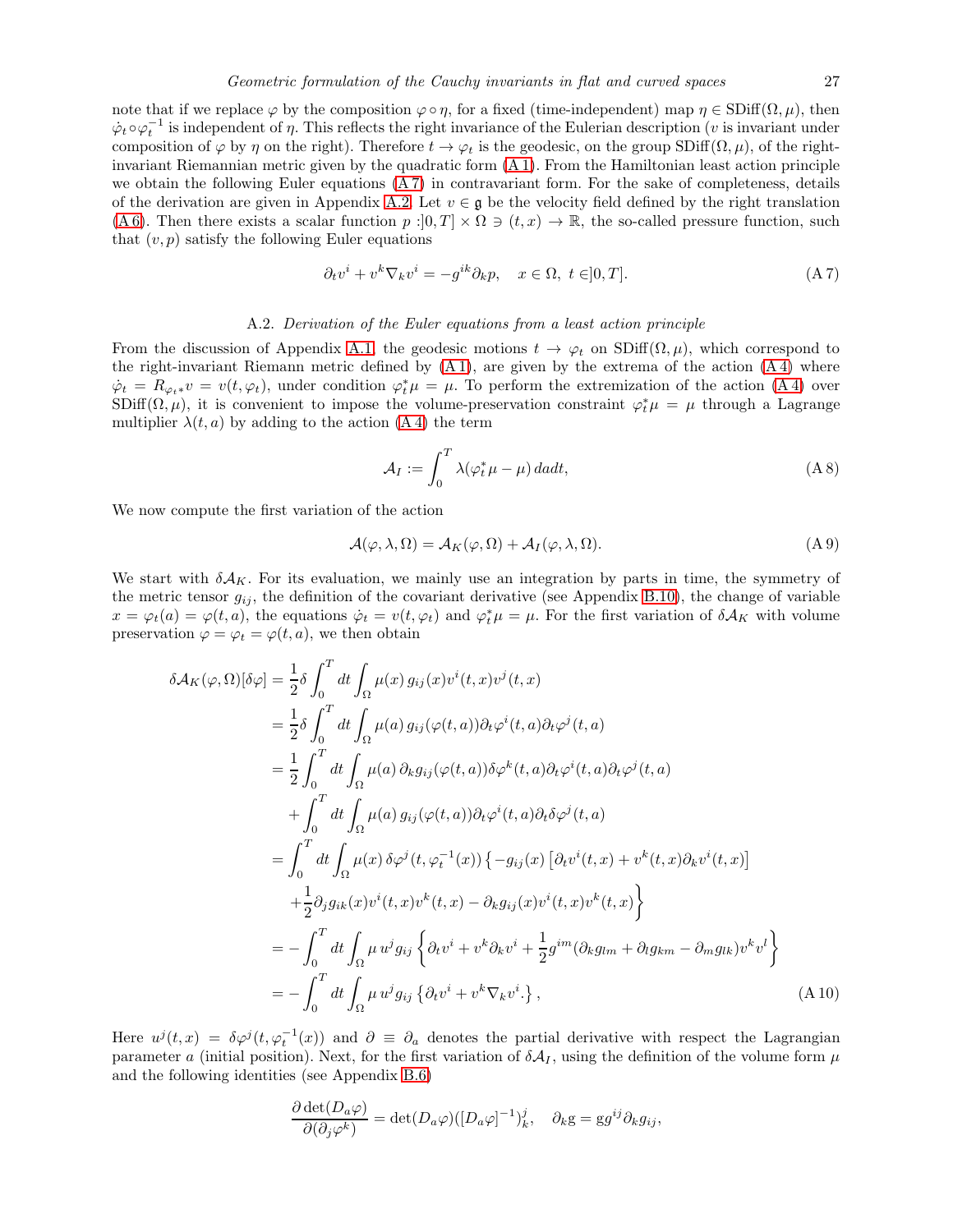we obtain

$$
\delta \mathcal{A}_I(\varphi, \lambda, \Omega)[\delta \varphi, \delta \lambda] = \delta \int_0^T dt \int_{\Omega} da \,\lambda(t, a) \left( \sqrt{g(\varphi(t, a))} \det(D_a \varphi(t, a)) - \sqrt{g(a)} \right)
$$
  
\n
$$
= \int_0^T dt \int_{\Omega} da \,\delta \lambda(t, a) \left( \sqrt{g(\varphi(t, a))} \det(D_a \varphi(t, a)) - \sqrt{g(a)} \right)
$$
  
\n
$$
+ \int_0^T dt \int_{\Omega} da \,\lambda(t, a) \sqrt{g(\varphi(t, a))} \det(D_a \varphi(t, a))
$$
  
\n
$$
\left( \frac{1}{2} g^{ij} (\varphi(t, a)) \partial_k g_{ij} (\varphi(t, a)) \delta \varphi^k(t, a) + ([D_a \varphi(t, a)]^{-1})_k^j \partial_j \delta \varphi^k(t, a) \right)
$$
  
\n
$$
= \int_0^T dt \int_{\Omega} da \,\delta \lambda(t, a) \left( \sqrt{g(\varphi(t, a))} \det(D_a \varphi(t, a)) - \sqrt{g(a)} \right)
$$
  
\n
$$
+ \int_0^T dt \int_{\Omega} \mu(x) p(t, x) \left( \frac{1}{2} g^{ij}(x) \partial_k g_{ij}(x) u^k(t, x) + \partial_k u^k(t, x) \right).
$$

Here we have introduced the pressure function p by setting  $p(t,x) = \lambda(t, \varphi_t^{-1}(x))$ . Using an integration by parts in the last term of this equation, we finally obtain

<span id="page-27-1"></span>
$$
\delta \mathcal{A}_I(\varphi, \lambda, \Omega)[\delta \varphi, \delta \lambda] = \int_0^T dt \int_{\Omega} da \, \delta \lambda(t, a) \left( \sqrt{g(\varphi(t, a))} \det(D_a \varphi(t, a)) - \sqrt{g(a)} \right) - \int_0^T dt \int_{\Omega} \mu(x) u^k(t, x) \partial_k p(t, x), \tag{A.11}
$$

where we have used the boundary condition  $(u, \nu) = 0$  on  $\partial\Omega$  for the infinitesimal variation  $u(t, x) =$ δ $\phi(t, \varphi_t^{-1}(x))$ . Setting the first variation δA to zero, and using [\(A 9\)](#page-26-2) and [\(A 10\)](#page-26-3)-[\(A 11\)](#page-27-1), we obtain the Euler equations (A7), together with the volume-preserving condition  $\varphi_t^* \mu = \mu$ , which is equivalent to the incompressibililty condition  $\nabla_i v^i = 0$  for the velocity field.

#### <span id="page-27-0"></span>A.3. Derivation of the Cauchy invariants equation from the relabelling symmetry and a variational principle

In this appendix, from the relabelling symmetry, i.e. the invariance of the action under relabelling transformations, we recover the Cauchy invariants equation without appealing to Theorem [1.](#page-5-0) Here we follow the spirit of the proof given by [Frisch & Villone \(2014\)](#page-47-3) and references therein for the Euclidean case. The reader is also referred to this for historical discussion and description of the use of different Hamiltonian principles or least action principles in Lagrangian coordinates. Such a strategy does not directly make use of Noether's theorem, but is reminiscent of its proof. Before stating the result, we give the formal definition of a relabelling transformation.

<span id="page-27-2"></span>DEFINITION 1. A relabelling transformation is a map  $\Omega \ni a \to \eta(a) \in \Omega$  such that

$$
\eta(a) = a + \delta a(a), \quad \delta a \in \mathfrak{g},
$$

i.e. with

$$
\nabla_i \delta a^i = 0 \quad and \quad (\delta a, \nu) = 0.
$$

In other words the vector field δa is the infinitesimal generator of a group of volume-preserving diffeomorphisms of  $\Omega$  that leave the boundary  $\partial\Omega$  invariant.

Theorem 2. (Cauchy invariants equation from the relabelling symmetry and variational principle). Let  $\varphi_t$  be the Euler flow. We set  $x = \varphi_t$  and  $v = \varphi_t$ , with  $v_0 = \varphi_0$ . Then the invariance of the action [\(A 4\)](#page-25-5) of Appendix [A.1](#page-24-1) under relabelling transformations of Definition [1](#page-27-2) implies the following Cauchy invariants conservation law:

$$
dv_k \wedge dx^k = \omega_0 := dv_0^{\flat}.
$$
\n(A 12)

Proof. The idea is first to compute the first-order variation of the action integral

$$
\mathcal{A}_K(\varphi,\Omega) = \frac{1}{2} \int_0^T dt \int_{\Omega} \mu(a) g_{ij}(\varphi_t(a)) \partial_t \varphi_t^i(a) \partial_t \varphi_t^j(a),
$$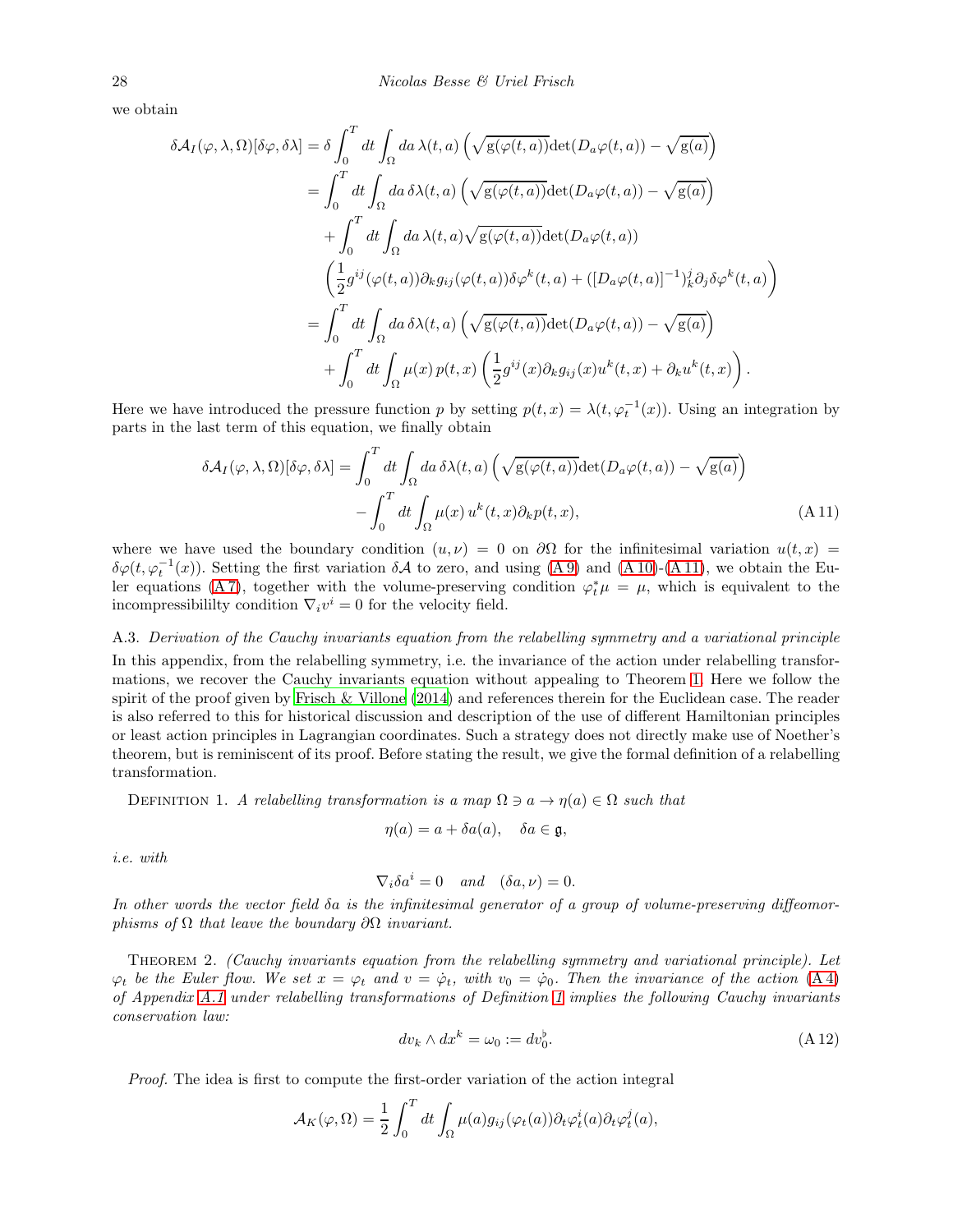induced by the relabelling transformations of Definition [1.](#page-27-2) The variation of  $A_K(\varphi, \Omega)$  is given by

<span id="page-28-1"></span>
$$
\delta \mathcal{A}_{K}(\varphi,\Omega)[\delta \varphi] = \frac{1}{2}\delta \int_{0}^{T} dt \int_{\Omega} \mu(a) g_{ij}(\varphi_{t}(a)) \partial_{t} \varphi_{t}^{i}(a) \partial_{t} \varphi_{t}^{j}(a)
$$
  

$$
= \frac{1}{2} \int_{0}^{T} dt \int_{\Omega} \mu(a) \partial_{t} g_{ij}(\varphi_{t}(a)) \delta \varphi_{t}^{i}(a) \partial_{t} \varphi_{t}^{i}(a) \partial_{t} \varphi_{t}^{j}(a)
$$
  

$$
+ \int_{0}^{T} dt \int_{\Omega} \mu(a) g_{ij}(\varphi_{t}(a)) \partial_{t} \delta \varphi_{t}^{i}(a) \partial_{t} \varphi_{t}^{j}(a). \tag{A.13}
$$

The relabelling transformation of Definition [1](#page-27-2) induces a change in the Lagrangian flow  $\varphi_t$  at time t, given by

<span id="page-28-0"></span>
$$
\delta\varphi_t = \frac{\partial\varphi_t}{\partial a^i} \delta\eta^i = \frac{\partial\varphi_t}{\partial a^i} \delta a^i.
$$
\n(A 14)

Substituting [\(A 14\)](#page-28-0) in [\(A 13\)](#page-28-1), and using the product rule, we obtain

<span id="page-28-2"></span>
$$
\delta \mathcal{A}_{K}(\varphi,\Omega)[\delta a] = \int_{0}^{T} \int_{\Omega} \mu(a) \left\{ \frac{1}{2} \partial_{l} g_{ij}(\varphi_{t}(a)) \frac{\partial \varphi_{t}^{i}(a)}{\partial a^{m}} \partial_{t} \varphi_{t}^{i}(a) \partial_{t} \varphi_{t}^{j}(a) \delta a^{m} \right\}
$$
  
\n
$$
+g_{ij}(\varphi_{t}(a)) \partial_{t} \left( \frac{\partial \varphi_{t}^{i}(a)}{\partial a^{n}} \right) \partial_{t} \varphi_{t}^{j}(a) \delta a^{n} \right\}
$$
  
\n
$$
= \int_{0}^{T} \int_{\Omega} \mu(a) \left\{ \frac{1}{2} \partial_{l} g_{ij}(\varphi_{t}(a)) \frac{\partial \varphi_{t}^{i}(a)}{\partial a^{m}} \partial_{t} \varphi_{t}^{i}(a) \partial_{t} \varphi_{t}^{j}(a) \delta a^{m} \right\}
$$
  
\n
$$
+ \partial_{t} \left( g_{ij}(\varphi_{t}(a)) \frac{\partial \varphi_{t}^{i}(a)}{\partial a^{n}} \partial_{t} \varphi_{t}^{j}(a) \right) \delta a^{n} - \partial_{t} \left( g_{ij}(\varphi_{t}(a)) \partial_{t} \varphi_{t}^{j}(a) \right) \frac{\partial \varphi_{t}^{i}(a)}{\partial a^{n}} \delta a^{n} \right\}
$$
  
\n
$$
= \int_{0}^{T} \int_{\Omega} \mu(a) \left\{ \frac{1}{2} \partial_{l} g_{ij}(\varphi_{t}(a)) \frac{\partial \varphi_{t}^{i}(a)}{\partial a^{m}} \partial_{t} \varphi_{t}^{i}(a) \partial_{t} \varphi_{t}^{j}(a) \delta a^{m} \right\}
$$
  
\n
$$
- \partial_{k} g_{ij}(\varphi_{t}(a)) \partial_{t} \varphi_{t}^{k}(a) \partial_{t} \varphi_{t}^{j}(a) \frac{\partial \varphi_{t}^{i}(a)}{\partial a^{m}} \delta a^{m} - g_{ij}(\varphi_{t}(a)) \partial_{t}^{2} \varphi_{t}^{j}(a) \frac{\partial \varphi_{t}^{i}(a)}{\partial a^{m}} \delta a^{m} \right\}
$$
  
\n<

First, we show that  $I_1 = 0$ . From [\(A 15\)](#page-28-2) and using the definition of the covariant derivative, we obtain

$$
I_{1} = \int_{0}^{T} dt \int_{\Omega} \mu(a) \frac{\partial \varphi_{t}^{j}}{\partial a^{m}} \delta a^{m} \left\{ -g_{ij}(\varphi_{t}) \left[ \partial_{t} v^{i}(t, \varphi_{t}) + v^{k}(t, \varphi_{t}) \partial_{k} v^{i}(t, \varphi_{t}) \right] \right.+ \frac{1}{2} \partial_{j} g_{ik}(\varphi_{t}) v^{i}(t, \varphi_{t}) v^{k}(t, \varphi_{t}) - \partial_{k} g_{ij}(\varphi_{t}) v^{i}(t, \varphi_{t}) v^{k}(t, \varphi_{t}) \right\}= -\int_{0}^{T} dt \int_{\Omega} \mu(a) \frac{\partial \varphi_{t}^{j}}{\partial a^{m}} \delta a^{m} g_{ij}(\varphi_{t}) \left\{ \partial_{t} v^{i}(t, \varphi_{t}) + v^{k}(t, \varphi_{t}) \partial_{k} v^{i}(t, \varphi_{t}) \right.+ \frac{1}{2} g^{im}(t, \varphi_{t}) (\partial_{k} g_{lm}(t, \varphi_{t}) + \partial_{l} g_{km}(t, \varphi_{t}) - \partial_{m} g_{lk}(t, \varphi_{t})) v^{k}(t, \varphi_{t}) v^{l}(t, \varphi_{t}) \right\}= -\int_{0}^{T} dt \int_{\Omega} \mu(a) \frac{\partial \varphi_{t}^{j}}{\partial a^{m}} \delta a^{m} g_{ij}(\varphi_{t}) \left\{ \partial_{t} v^{i}(t, \varphi_{t}) + v^{k}(t, \varphi_{t}) \nabla_{k} v^{i}(t, \varphi_{t}) \right\}.
$$

Using the Euler equations [\(A 7\)](#page-26-1), the term  ${\cal I}_1$  becomes

$$
I_1 = \int_0^T dt \int_{\Omega} \mu(a) \, \delta a^m \frac{\partial \varphi_t^j}{\partial a^m} g_{ij}(\varphi_t) g^{ik}(\varphi_t) \partial_k p(t, \varphi_t) = \int_0^T dt \int_{\Omega} \mu(a) \, \delta a^m \frac{\partial \varphi_t^j}{\partial a^m} \delta_j^k \partial_k p(t, \varphi_t)
$$
  
= 
$$
\int_0^T dt \int_{\Omega} \mu(a) \, \delta a^m \frac{\partial \varphi_t^k}{\partial a^m} \partial_k p(t, \varphi_t) = \int_0^T dt \int_{\Omega} \mu(a) \, \delta a^m \frac{\partial p}{\partial a^m}.
$$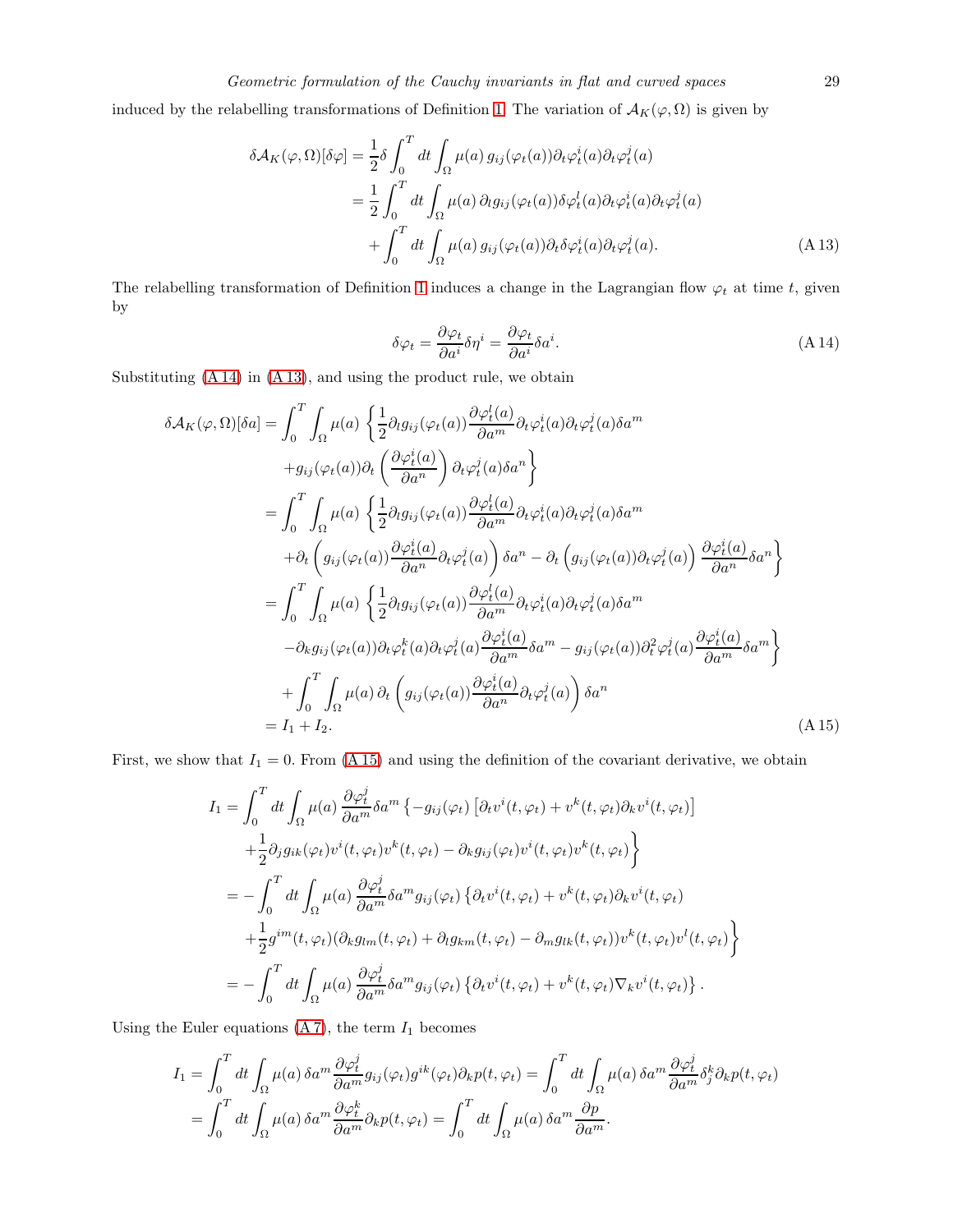Now, we recall that  $\nabla_i \delta a^i = g^{-1/2} \partial_i (\sqrt{g} \delta a^i) = 0$ , and  $(\delta, \nu) = 0$ . Therefore, using an integration by parts in space, the term  $I_1$  becomes

$$
I_1 = \int_0^T dt \int_{\Omega} \mu(a) \, \delta a^i \frac{\partial p}{\partial a^i} = -\int_0^T dt \int_{\Omega} \mu(a) \, \nabla_i \delta a^i p + \int_0^T dt \int_{\partial \Omega} d\Gamma \sqrt{g(a)} \, p \, (\delta a, \nu) = 0.
$$

Finally, we deal with the term I<sub>2</sub> defined in [\(A 15\)](#page-28-2). For this, we use the property that  $\delta a \in \mathfrak{g}$ , i.e.  $\nabla_n \delta a^n = 0$ and  $(\delta a, \nu) = \delta_{ij} \delta a^i \nu^j = 0$ . Here,  $\delta_{ij}$  is the metric tensor of an Euclidean space with cartesian coordinates, i.e.  $\delta_{ij} = 0$  if  $i \neq j$  and  $\delta_{ij} = 1$  if  $i = j$ . Such a vector  $\delta a$  can be constructed from a skew-symmetric 2-contravariant tensor  $\xi^{ij}$  satisfying the following constraints:

<span id="page-29-1"></span>
$$
\xi^{ij} + \xi^{ji} = 0 \text{ on } \Omega, \quad \delta_{ij}\xi^{ik}\nu^j = 0 \quad \forall k \text{ on } \partial\Omega, \quad \text{and} \quad \delta_{ij}\xi^{ik}\partial_k\nu^j = 0 \text{ on } \partial\Omega. \tag{A.16}
$$

Indeed, if we set

<span id="page-29-2"></span>
$$
\delta a^i = \frac{1}{\sqrt{g}} \partial_j \xi^{ij},\tag{A.17}
$$

then, using [\(A 16\)](#page-29-1), we find that  $\nabla_i \delta a^i = 0$  and  $(\delta a, \nu) = \delta_{ij} \delta a^i \nu^j = 0$ . We observe that a skew-symmetric 2contravariant tensor  $\xi^{ij}$  satisfying  $\xi_{i}^{ij}$  $j_{\parallel o\Omega}^{ij} = 0$ , satisfies also the boundary conditions [\(A 16\)](#page-29-1). Using (A 16)-[\(A 17\)](#page-29-2), the term  $I_2$  becomes

$$
I_2 = \int_0^T \int_{\Omega} \mu(a) \, \partial_t \left( g_{ij}(\varphi_t(a)) \frac{\partial \varphi_t^i(a)}{\partial a^n} \partial_t \varphi_t^j(a) \right) \delta a^n
$$
  
\n
$$
= -\int_0^T \int_{\Omega} da \, \partial_k \partial_t \left( g_{ij}(\varphi_t(a)) \frac{\partial \varphi_t^i(a)}{\partial a^n} \partial_t \varphi_t^j(a) \right) \xi^{nk}
$$
  
\n
$$
+ \int_0^T dt \int_{\partial \Omega} d\Gamma \partial_t \left( g_{ij}(\varphi_t(a)) \frac{\partial \varphi_t^i(a)}{\partial a^n} \partial_t \varphi_t^j(a) \right) \xi^{nk} \nu^m \delta_{km}
$$
  
\n
$$
= -\int_0^T \int_{\Omega} da \, \partial_t \partial_k \left( g_{ij}(\varphi_t(a)) \frac{\partial \varphi_t^i(a)}{\partial a^n} \partial_t \varphi_t^j(a) \right) \xi^{nk}.
$$

The action  $\mathcal{A}_K(\varphi,\Omega)$  should be invariant under relabelling transformations. Thus the variation of the action integral, i.e.  $\delta A_K$ , must vanish. Therefore we have  $I_2 = 0$ , i.e.

$$
-\int_0^T \int_{\Omega} da \, \partial_t \partial_k \left( g_{ij}(\varphi_t(a)) \frac{\partial \varphi_t^i(a)}{\partial a^n} \partial_t \varphi_t^j(a) \right) \xi^{nk} = 0.
$$

Since the  $\xi^{nk}$ 's are arbitrary, we obtain

$$
\frac{d}{dt}\partial_k\left(g_{ij}(\varphi_t(a))\frac{\partial\varphi_t^i(a)}{\partial a^n}\partial_t\varphi_t^j(a)\right)=0, \quad \forall k, n=1,\ldots,d.
$$

Integration in time of these equations leads to

$$
\partial_k \left( v_i(t, \varphi_t(a)) \frac{\partial \varphi_t^i(a)}{\partial a^n} \right) = \partial_k v_{0n}, \quad \forall k, n = 1, \dots, d.
$$

Multiplying these equalities by  $da^k \wedge da^n$  and summing over the indices k and n, we obtain

$$
d(v_i dx^i) = dv_0^{\flat}
$$
 i.e.  $dv_i \wedge dx^i = \omega_0 := dv_0^{\flat}$ ,

<span id="page-29-0"></span>which ends the proof.  $\Box$ 

#### A.4. Conservation of the vorticity 2-form, directly from Noether's theorem

As we shall now show, when Noether's theorem is literally applied to the variational formulation of the Euler equations in conjunction with the relabelling symmetry, it does not yield the Cauchy invariants but the conservation (under pullback) of the vorticity 2-form.

For this, we introduce the Lagrangian density  $\mathcal{L}_K$  associated to the action integral [\(A 4\)](#page-25-5). Since by definition we have

<span id="page-29-3"></span>
$$
\mathcal{A}_K(\varphi,\Omega) = \int_0^T dt \int_{\Omega} \mu(a) \mathcal{L}_K(a,\varphi,\partial\varphi), \tag{A.18}
$$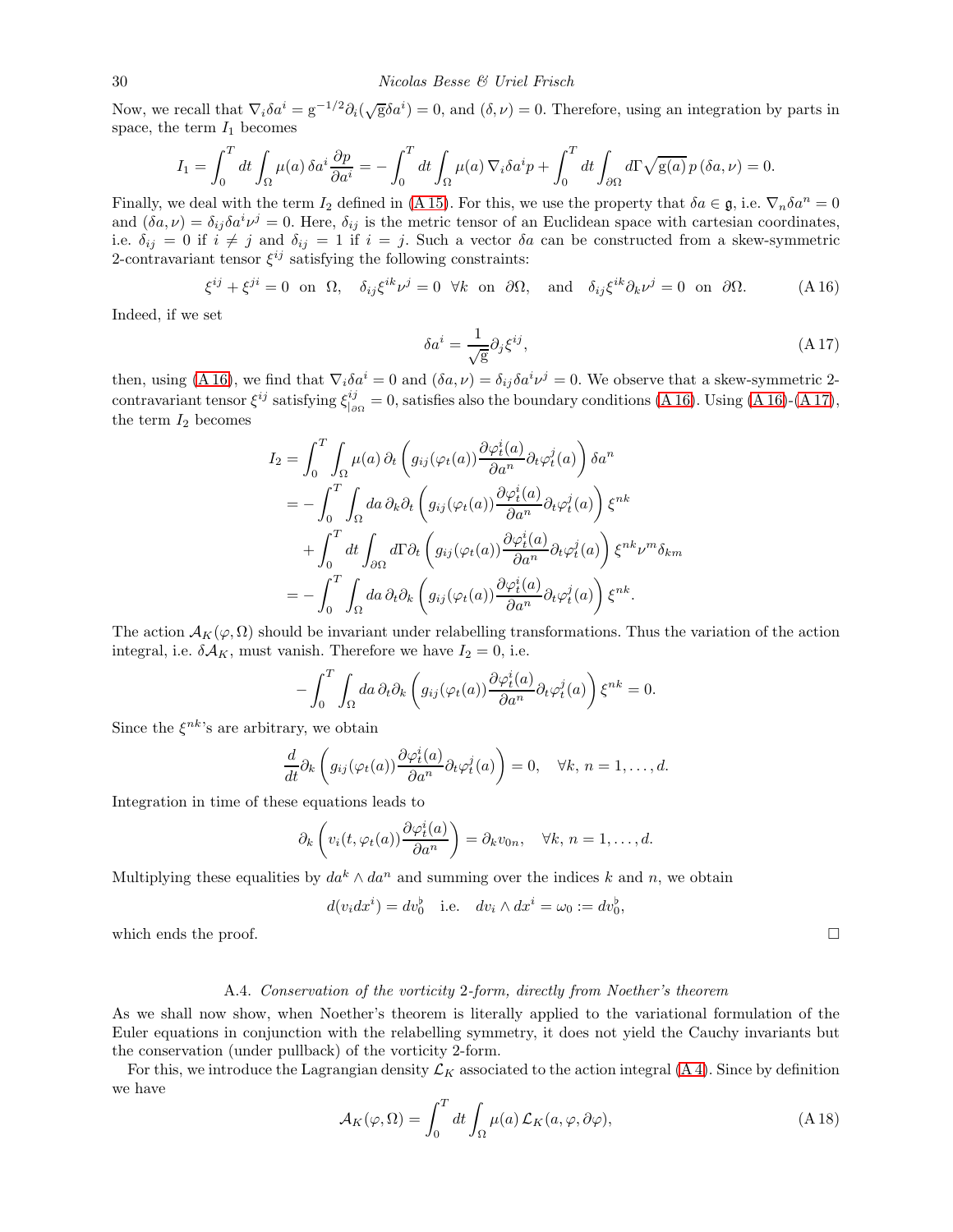then, from  $(A 4)$ , we obtain

<span id="page-30-0"></span>
$$
\mathcal{L}_K(a,\varphi,\partial\varphi) = \frac{1}{2}g_{ij}(\varphi_t)\partial_t\varphi_t^i\partial_t\varphi_t^j.
$$
\n(A 19)

In this definition of the Lagrangian density,  $\partial \varphi$  denotes any first-order partial derivative of  $\varphi$  with respect to space or time variables. Let us now define the energy-momentum tensor  $T^{\alpha}_{\beta}$  by

<span id="page-30-1"></span>
$$
T^{\alpha}_{\beta} = \frac{\partial \mathcal{L}_K}{\partial (\partial_{\alpha} \varphi_t^{\gamma})} \partial_{\beta} \varphi_t^{\gamma} - \mathcal{L}_K \delta^{\alpha}_{\beta}, \tag{A.20}
$$

where the contravariant (resp. covariant) index  $\alpha$  (resp.  $\beta$ ) denotes space-time independent variables. The relabelling transformations, as given in Definition [1](#page-27-2) in Appendix [A.3,](#page-27-0) lead us to choosing the following functional variations

$$
\delta a
$$
, such that  $\nabla_i \delta a^i = 0$ , and  $(\delta a, \nu) = 0$ ;  $\delta \varphi \equiv 0$ ,  $\delta \partial \varphi \equiv 0$ .

Using these functional variations and the relabelling symmetry (i.e. invariance of the action integral [\(A 18\)](#page-29-3) under relabelling transformations), from Noether's theorem [\(Hill 1951](#page-48-30); [Courant & Hilbert 1966;](#page-47-31) [Lanczos](#page-48-31) [1970;](#page-48-31) [Jose & Saletan 1998;](#page-48-32) [Goldstein et al. 2001](#page-47-32); [Giaquinta & Hildebrandt 2016\)](#page-47-33), we obtain the following conservation law

<span id="page-30-2"></span>
$$
\nabla_{\alpha} T^{\alpha} = 0 \quad \text{where} \quad T^{\alpha} = T_i^{\alpha} \delta a^i. \tag{A.21}
$$

More precisely, using  $(A 19)-(A 20)$  $(A 19)-(A 20)$  and the properties of the Euler flow  $\varphi_t$ , the components of the covariant contraction of the energy-impulsion tensor  $T^{\alpha}$  are

$$
T^{t} = T_{l}^{\alpha} \delta a^{l} = \frac{\partial}{\partial(\partial_{t} \varphi_{t}^{i})} \left(\frac{1}{2} g_{mn}(\varphi_{t}) \partial_{t} \varphi_{t}^{m} \partial_{t} \varphi_{t}^{n}\right) \partial_{l} \varphi_{t}^{i} \delta a^{l} = g_{ij}(\varphi_{t}) \partial_{t} \varphi_{t}^{i} \partial_{l} \varphi_{t}^{j} \delta a^{l},
$$
  

$$
T^{i} = -\mathcal{L}_{K} \delta a^{i} = -\frac{1}{2} g_{jk}(\varphi_{t}) \partial_{t} \varphi_{t}^{j} \partial_{t} \varphi_{t}^{k} \delta a^{i}.
$$

Using this equality and the boundary condition  $(\delta a, \nu) = 0$  (since  $\delta a \in \mathfrak{g}$ ), we obtain the boundary condition  $(T, \nu) = 0$ , where T is the vector of components T<sup>i</sup>. Integrating the conservation law [\(A 21\)](#page-30-2) on  $\Omega$  and using the boundary condition  $(T, \nu) = 0$ , we obtain

<span id="page-30-3"></span>
$$
\int_{\Omega} \mu \nabla_{\alpha} T^{\alpha} = \int_{\Omega} da \sqrt{\mathbf{g}} \nabla_{\alpha} T^{\alpha} = \int_{\Omega} da \, \partial_{t} (\sqrt{\mathbf{g}} T^{t}) + \int_{\Omega} da \, \partial_{i} (\sqrt{\mathbf{g}} T^{i})
$$
\n
$$
= \int_{\Omega} da \, \partial_{t} (\sqrt{\mathbf{g}} T^{t}) + \int_{\partial \Omega} d\Gamma \sqrt{\mathbf{g}} (T, \nu) = \frac{d}{dt} \int_{\Omega} da \sqrt{\mathbf{g}} T^{t} := 0. \tag{A 22}
$$

We now give details of the calculation of the time integral invariant  $(A 22)$ . For this, we use the property that  $\delta a \in \mathfrak{g}$ , i.e.  $\nabla_i \delta a^i = 0$  and  $(\delta a, \nu) = \delta_{ij} \delta a^i \nu^j = 0$ . Here,  $\delta_{ij}$  is the metric tensor of an Euclidean space with cartesian coordinates, i.e.  $\delta_{ij} = 0$  if  $i \neq j$  and  $\delta_{ij} = 1$  if  $i = j$ . Such a vector  $\delta a$  can be constructed from a skew-symmetric 2-contravariant tensor  $\xi^{ij}$ , which satisfies the following constraints

<span id="page-30-4"></span>
$$
\xi^{ij} + \xi^{ji} = 0 \text{ on } \Omega, \quad \delta_{ij}\xi^{ik}\nu^j = 0 \quad \forall k \text{ on } \partial\Omega, \quad \text{and} \quad \delta_{ij}\xi^{ik}\partial_k\nu^j = 0 \text{ on } \partial\Omega. \tag{A.23}
$$

Indeed, if we define  $\delta a$  by

<span id="page-30-5"></span>
$$
\delta a^i = \frac{1}{\sqrt{g}} \partial_j \xi^{ij},\tag{A.24}
$$

then using [\(A 23\)](#page-30-4) we obtain that  $\nabla_i \delta a^i = 0$  and  $(\delta a, \nu) = \delta_{ij} \delta a^i \nu^j = 0$ . We note that a skew-symmetric 2-contravariant tensor  $\xi^{ij}$ , satisfying  $\xi_{i}^{ij}$  $\frac{ij}{\log 2} = 0$ , also satisfies the boundary conditions [\(A 23\)](#page-30-4). Using (A 23)-[\(A 24\)](#page-30-5), and an integration by parts in space, the integral invariant becomes

$$
\int_{\Omega} da \sqrt{g}T^{t} = \int_{\Omega} da \sqrt{g}g_{ij}(\varphi_{t})\partial_{t}\varphi_{t}^{i}\partial_{l}\varphi_{t}^{j}\delta a^{l} = \int_{\Omega} da g_{ij}(\varphi_{t})\partial_{t}\varphi_{t}^{i}\partial_{l}\varphi_{t}^{j}\partial_{k}\xi^{kl} = \int_{\Omega} da v_{j}(t, \varphi_{t})\partial_{l}\varphi_{t}^{j}\partial_{k}\xi^{kl}
$$
\n
$$
= -\int_{\Omega} da \left\{\partial_{i}v_{j}(t, \varphi_{t})\partial_{k}\varphi_{t}^{i}\partial_{l}\varphi_{t}^{j} + v_{j}(t, \varphi_{t})\partial_{kl}\varphi_{t}^{j}\right\}\xi^{kl} + \int_{\partial\Omega} d\Gamma v_{j}(t, \varphi_{t})\partial_{l}\varphi_{t}^{j}\xi^{kl}\nu^{m}\delta_{km}
$$
\n
$$
= -\frac{1}{2} \int_{\Omega} da (\partial_{i}v_{j}(t, \varphi_{t}) - \partial_{j}v_{i}(t, \varphi_{t})) \partial_{k}\varphi_{t}^{i}\partial_{l}\varphi_{t}^{j}\xi^{kl} - \int_{\Omega} da v_{j}(t, \varphi_{t})\partial_{kl}\varphi_{t}^{j}\xi^{kl}
$$
\n
$$
= -\frac{1}{2} \int_{\Omega} da (\partial_{i}v_{j}(t, \varphi_{t}) - \partial_{j}v_{i}(t, \varphi_{t})) \partial_{k}\varphi_{t}^{i}\partial_{l}\varphi_{t}^{j}\xi^{kl}.
$$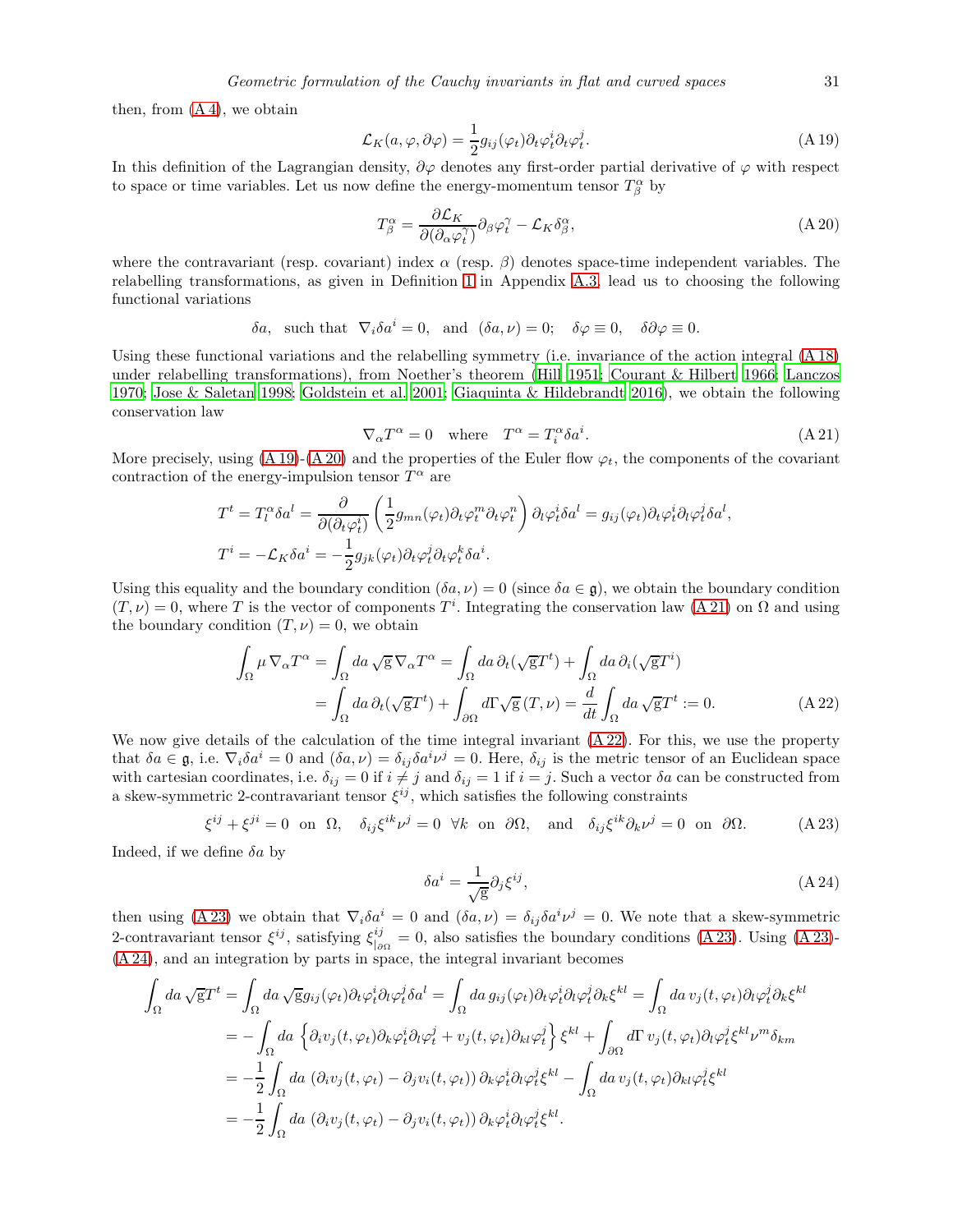Therefore, we obtain

<span id="page-31-2"></span>
$$
\int_{\Omega} da \,\xi^{kl} \frac{d}{dt} \varphi_t^* \omega_{kl} = 0,\tag{A.25}
$$

where we have defined the components of the vorticity 2-form  $\omega_{kl}$  as

$$
\omega_{kl}(t,x) = \partial_k v_l(t,x) - \partial_l v_k(t,x).
$$

Since the functions  $\xi^{kl}$ 's are arbitrary and smooth, equality [\(A 25\)](#page-31-2) implies

$$
\frac{d}{dt}\varphi_t^*\omega_{kl}=0,
$$

which implies

<span id="page-31-3"></span>
$$
\varphi_t^* \omega = \omega_0. \tag{A.26}
$$

Here,

$$
\omega(t,x) = \sum_{i < j} \omega_{ij}(t,x) dx^i \wedge dx^j, \text{ and } \omega_0(a) = \omega(0,a) = \sum_{i < j} \omega_{ij}(0,a) da^i \wedge da^j = \sum_{i < j} \omega_{0ij}(a) da^i \wedge da^j.
$$

<span id="page-31-0"></span>Eq. [\(A 26\)](#page-31-3) establishes the invariance of the vorticity 2-form under pullback.

#### A.5. About Cartan's formula

The aim of this appendix it to establish the formula

<span id="page-31-6"></span>
$$
di_v v^{\flat} + i_v dv^{\flat} = (\nabla_v v)^{\flat} + \frac{1}{2}d(v, v)_g.
$$
\n(A 27)

First, using definitions of the interior product  $i<sub>v</sub>$  and the exterior derivative d, given in Appendix [B.8,](#page-39-0) and the symmetry of the Christoffel symbols in the definition of the covariant derivative (see Appendix [B.10\)](#page-41-0), for a vector field  $X \in \mathcal{T}_0^1(M)$  and a 1-form  $X \in \mathcal{T}_1^0(M)$ , we obtain

<span id="page-31-4"></span>
$$
i_X d\alpha = i_X \left( \frac{1}{2} (\partial_i \alpha_j - \partial_j \alpha_i) dx^i \wedge dx^j \right) = X^j (\partial_j \alpha_i - \partial_i \alpha_j) dx^i = X^j (\nabla_j \alpha_i - \nabla_i \alpha_j) dx^i.
$$
 (A 28)

Second, using the same properties as for deriving [\(A 28\)](#page-31-4), we obtain

<span id="page-31-5"></span>
$$
d\mathbf{i}_X\alpha = \partial_i(X^j\alpha_j)dx^i = \nabla_i(X^j\alpha_j)dx^i = (X^j\nabla_i\alpha_j + \alpha_j\nabla_iX^j)dx^i.
$$
 (A 29)

Adding  $(A 28)$  and  $(A 29)$ , we obtain

$$
d\mathbf{i}_X\alpha + \mathbf{i}_Xd\alpha = (X^j\nabla_j\alpha_i + \alpha_j\nabla_iX^j)dx^i = (X^j\partial_j\alpha_i + \alpha_j\partial_iX^j)dx^i = \mathcal{L}_X\alpha.
$$

Using this equation with  $X = v$  and  $\alpha = v^{\flat}$ , the lowering-raising operators and the property  $\nabla_i g_{jk} = 0$ , we obtain

$$
v^j \nabla_j v_i^{\flat} + v_j^{\flat} \nabla_i v^j = v^j \nabla_j v_i^{\flat} + v^k g_{jk} \nabla_i v^j = v^j \nabla_j v_i^{\flat} + \frac{1}{2} g_{jk} \nabla_i (v^j v^k)
$$
  
= 
$$
v^j \nabla_j v_i^{\flat} + \frac{1}{2} \nabla_i (g_{jk} v^j v^k) = v^j \nabla_j v_i^{\flat} + \frac{1}{2} \partial_i (g_{jk} v^j v^k),
$$

which reexpresses  $(A 27)$  in terms of components. For more details see, e.g., [Arnold & Khesin \(1998,](#page-47-10) Chap.IV, pp. 202–204).

#### A.6. Proof of a commutation relation needed for the Lie-advection of the vorticity vector

<span id="page-31-1"></span>In Section [3.1,](#page-14-1) to establish the Lie-advection equation for the vorticty vector, we have used a result on the commutation of the composition of the raising operator with the Hodge dual operator and the Lie derivative. Here, we give a proof of the commutation relation  $[\sharp^{d-p} \star, \pounds_v] = 0$  with the condition  $\nabla_i v^i = 0$ . We are also motivated by the observation that we were not able to find a proof in the published literature.

Let  $\omega$  be a p-form. Using the definitions of the raising operator (see Appendix [B.3\)](#page-35-1) and of the Hodge dual operator (see Appendix [B.9\)](#page-39-1), and recognising the determinant of the metric tensor in the following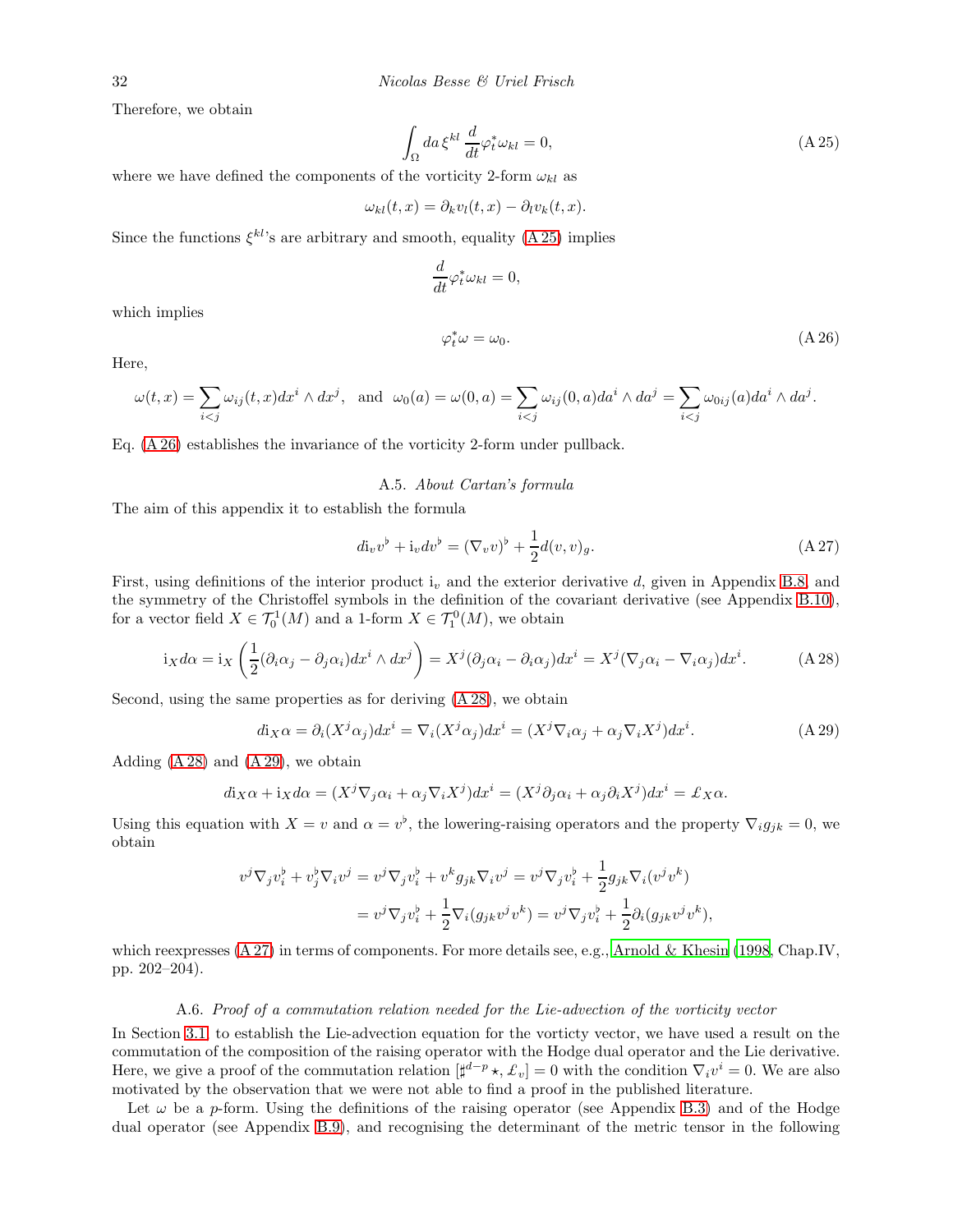expression, we obtain

<span id="page-32-0"></span>
$$
\omega^{i_1...i_{d-p}} = \left( [\star \omega]^{\sharp^{d-p}} \right)^{i_1...i_{d-p}} = \frac{1}{p!} \sqrt{g} \varepsilon^{j_1...j_p l_1...l_{d-p}} g^{j_1 k_1} \dots g^{j_p k_p} g^{i_1 l_1} \dots g^{i_{d-p} l_{d-p}} \omega_{k_1...k_p}
$$

$$
= \frac{1}{p!} \frac{1}{\sqrt{g}} \varepsilon^{k_1...k_p i_1...i_{d-p}} \omega_{k_1...k_p}.
$$
(A 30)

Using definitions of the Lie derivative (see Appendix [B.7\)](#page-38-0), of the raising and Hodge star operators, and using the product rule to reveal the divergence of the vector field v and the term  $\partial_l \omega^{i_1...i_{d-p}}$  in the next expression, we obtain

$$
\begin{split} \left( \left[ \star \mathcal{L}_{v} \omega \right]^{\sharp^{d-p}} \right)^{i_{1}...i_{d-p}} &= \frac{1}{p!} \frac{1}{\sqrt{g}} \varepsilon^{k_{1}...k_{p}i_{1}...i_{d-p}} (v^{l} \partial_{l} \omega_{k_{1}...k_{p}} + p \omega_{lk_{2}...k_{p}} \partial_{k_{1}} v^{l}) \\ &= v^{l} \partial_{l} \omega^{i_{1}...i_{d-p}} + \omega^{i_{1}...i_{d-p}} (\nabla_{l} v^{l} - \partial_{l} v^{l}) + \frac{1}{(p-1)!} \frac{1}{\sqrt{g}} \varepsilon^{k_{1}...k_{p}i_{1}...i_{d-p}} \omega_{lk_{2}...k_{p}} \partial_{k_{1}} v^{l} \\ &= T_{1} + \frac{1}{(p-1)!} \frac{1}{\sqrt{g}} \varepsilon^{k_{1}...k_{p}i_{1}...i_{d-p}} \omega_{lk_{2}...k_{p}} \partial_{k_{1}} v^{l} = T_{1} + T_{2}. \end{split}
$$

Using [\(A 30\)](#page-32-0), the antisymmetry of  $\omega$ , and properties of generalised Kronecker symbols (see Appendix [B.6\)](#page-37-0), we obtain

<span id="page-32-1"></span>
$$
\frac{(-1)^p \sqrt{g}}{(d-p)!} \varepsilon_{i_1...i_{d-p}j_1...j_p} \omega^{i_1...i_{d-p}} = \frac{1}{p!(d-p)!} \varepsilon_{j_1...j_p i_1...i_{d-p}} \varepsilon^{k_1...k_p i_1...i_{d-p}} \omega_{k_1...k_p}
$$

$$
= \frac{1}{p!} \delta_{j_1...j_p}^{k_1...k_p} \omega_{k_1...k_p} = \omega_{j_1...j_p}.
$$
(A 31)

Substituting  $(A 31)$  in  $T_2$ , and using properties of generalised Kronecker symbols, we obtain

<span id="page-32-2"></span>
$$
T_2 = \frac{(-1)^p}{(p-1)!} \frac{1}{(d-p)!} \varepsilon^{k_1...k_p i_1...i_{d-p}} \varepsilon_{l_1...l_{d-p}lk_2...k_p} \omega^{l_1...l_{d-p}} \partial_{k_1} v^l
$$
  
\n
$$
= \frac{1}{(d-p)!} \delta_{l_1...l_{d-p}l}^{i_1...i_{d-p}k_1} \omega^{l_1...l_{d-p}} \partial_{k_1} v^l
$$
  
\n
$$
= \frac{1}{(d-p)!} \sum_{k=1}^{d-p+1} (-1)^{d-p+k+1} \delta_{l_k}^{k_1} \delta_{l_1...l_{k}...l_{d-p+1}}^{i_1...i_{d-p}} \omega^{l_1...l_{d-p}} \partial_{k_1} v^{l_{d-p+1}},
$$
 (A 32)

where we have set  $l_{d-p+1} := l$ , and where the hat character  $\hat{ }$  indicates an index that is omitted from the sequence. Using the antisymmetry of  $\omega$ , equation [\(A 32\)](#page-32-2) becomes

$$
T_2 = \partial_l v^l \omega^{i_1...i_{d-p}} + \frac{1}{(d-p)!} \sum_{k=1}^{d-p} (-1)^{d-p+k+1} \delta_{l_1...l_{k}...l_{d-p}}^{i_1...i_{d-p}} \omega^{l_1...l_{d-p}} \partial_{l_k} v^l = T_{21} + T_{22}.
$$

Using properties of generalised Kronecker symbols, the antisymmetry of  $\omega$ , and relabeling some indices, we obtain

$$
T_{22} = -\frac{1}{(d-p)!} \delta_{l_1...l_{d-p}}^{i_1...i_{d-p}} \sum_{k=1}^{d-p} \omega^{l_1...n_k \hat{l}_k...l_{d-p}} \partial_{n_k} v^{l_k}
$$
  
\n
$$
= -\frac{1}{(d-p)!} \sum_{k=1}^{d-p} \left( (-1)^{k+1} \delta_{l_1}^{i_k} \delta_{l_1 l_2...l_{d-p}}^{i_1...i_k...i_{d-p}} \partial_{n_1} v^{l_1} \omega^{n_1 l_2...l_{d-p}} + ... + (-1)^{k+d-p} \delta_{l_{d-p}}^{i_k} \delta_{l_1...l_{d-p}}^{i_1...i_k...i_{d-p}} \partial_{n_{d-p}} v^{l_{d-p}} \omega^{l_1...l_{d-p-1}n_{d-p}} \right)
$$
  
\n
$$
= -\frac{1}{d-p} \sum_{k=1}^{d-p} \left( (-1)^{k+1} \partial_{l} v^{i_k} \omega^{l_1...i_k...i_{d-p}} + ... + (-1)^{k+d-p} \partial_{l} v^{i_k} \omega^{i_1...i_k...i_{d-p}l} \right)
$$
  
\n
$$
= -\partial_{l} v^{i_1} \omega^{l_2...i_{d-p}} - ... - \partial_{l} v^{i_{d-p}} \omega^{i_1...i_{d-p-1}l}.
$$

Finally, putting all the terms together, using the condition  $\nabla_i v^i = 0$ , and remembering the definition of Lie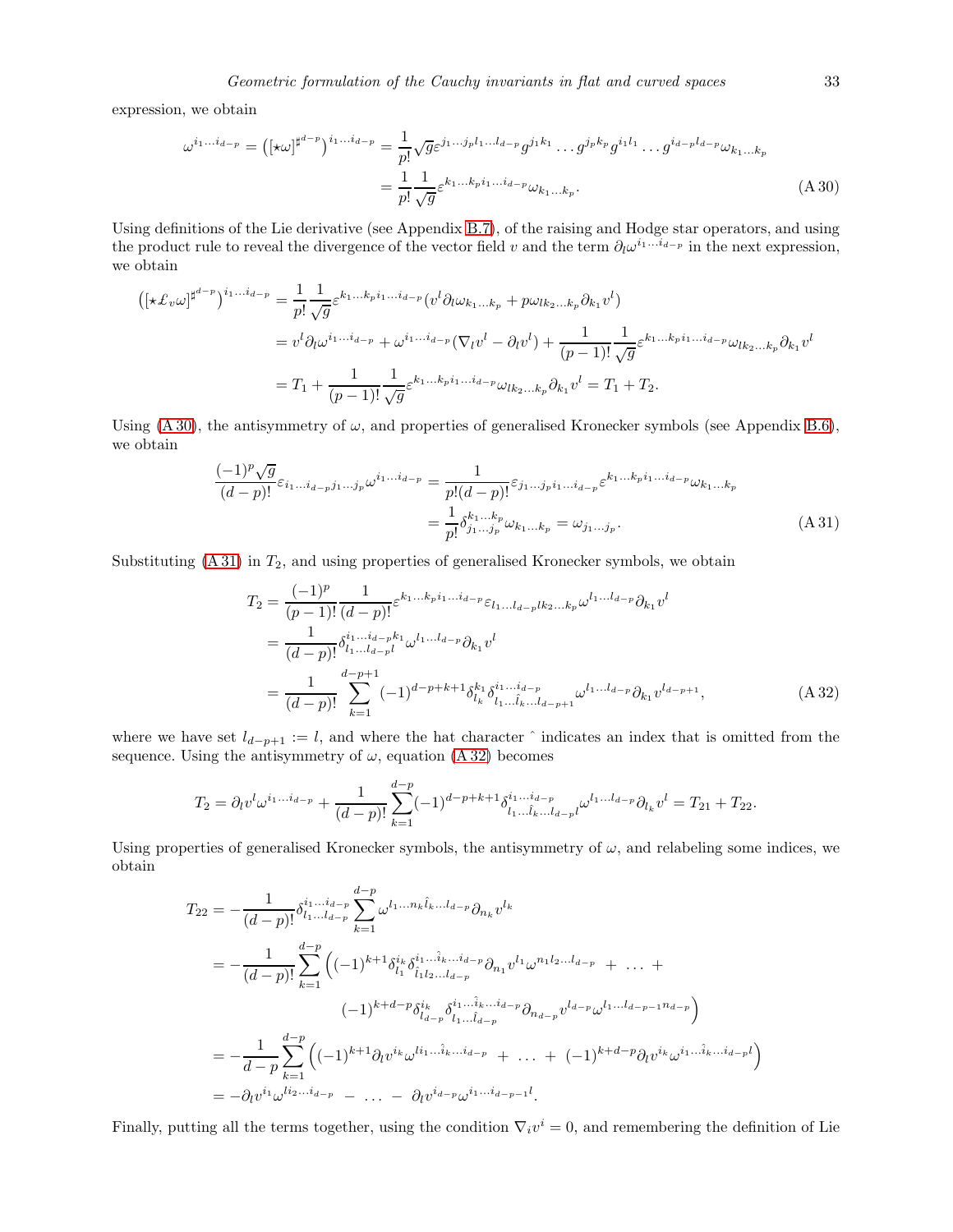derivative for tensors (see Appendix [B.5\)](#page-36-0), we obtain

$$
\begin{aligned} \left( [\star \pounds_v \omega]^{\sharp^{d-p}} \right)^{i_1...i_{d-p}} &= T_1 + T_2 = T_1 + T_{21} + T_{22} \\ &= v^l \partial_l \omega^{i_1...i_{d-p}} - \partial_l v^{i_1} \omega^{i i_2...i_{d-p}} - \dots - \partial_l v^{i_{d-p}} \omega^{i_1...i_{d-p-1}l} \\ &= \left( \pounds_v [\star \omega]^{\sharp^{d-p}} \right)^{i_1...i_{d-p}}, \end{aligned}
$$

which ends the proof.

# <span id="page-33-0"></span>Appendix B. Differential geometry in a nutshell

In this appendix we recall some notions of differential geometry. There exist many classical textbooks of differential geometry on manifolds, for example [Abraham et al. \(1998\)](#page-46-2); [Arnold \(1989\)](#page-47-34); [Choquet-Bruhat \(1968](#page-47-35)); [Choquet-Bruhat et al. \(1977](#page-47-36)); [de Rham \(1984](#page-47-37)); [Fecko \(2006](#page-47-29)); [Flanders \(1963\)](#page-47-12); [Frankel \(2012\)](#page-47-30); [Helgason](#page-48-33) [\(1962\)](#page-48-33); [Kobayashi & Nomizu \(1963\)](#page-48-34); [Lovelock & Rund \(1989\)](#page-48-35); [Schutz \(1980\)](#page-49-14); [Spivak \(1979\)](#page-49-15); [Stenberg \(1964](#page-49-16)). This appendix is based on textbooks that we find pedagogical for our intended readership [\(Abraham et al.](#page-46-2) [1998;](#page-46-2) [Arnold 1989;](#page-47-34) [Choquet-Bruhat et al. 1977;](#page-47-36) [de Rham 1984;](#page-47-37) [Fecko 2006;](#page-47-29) [Frankel 2012\)](#page-47-30), to which we give precise references.

#### B.1. Manifolds, tangent and cotangent bundles

<span id="page-33-1"></span>A manifold is a generalisation of the notion of a smooth surface in Euclidean space. The concept of manifold has proved to be useful because they occur frequently, and not just as subsets embedded in an Euclidean space. Indeed such a generalisation, eliminating the need for a containing Euclidean space, makes the construction intrinsic to the manifold itself. Usually a differentiable (smooth) manifold  $M$  of dimension  $d$  is defined through a differentiable parametric representation, called an atlas, which can be seen as a collection of charts  $(U_i, \phi_i)_{i \in I}$  such that  $M = \cup_{i \in I} U_i$ . A chart  $(U_i, \phi_i)$  is a local subset  $U_i \subset M$  and local smooth bijection  $\phi_i$  from  $\bar{U}_i$  to an open subset of Banach space (typically  $\mathbb{R}^d$ ). The manifold M is then constructed by patching smoothly such objects together. For a formal definition of a differentiable manifold we refer the reader to [Choquet-Bruhat et al. \(1977](#page-47-36), Sec. III.A.1, pp. 111), [Abraham et al. \(1998,](#page-46-2) Sec. 3.1, pp. 141) and [Frankel \(2012,](#page-47-30) Sec. 1.2c, pp. 19).

The set of tangent vectors to M at  $a \in M$  forms a vector space TM<sub>a</sub>. This space is called the tangent space to M at a. The union of the tangent spaces to M at the various point of M, i.e.  $TM := \cup_{a \in M} TM_a$ , has a natural differentiable manifold structure, the dimension of which is twice the dimension of M. This manifold is called the tangent bundle of M and is denoted by TM. The mapping  $\pi : TM \to M$ , which takes a tangent vector V to the point  $a \in M$  at which the vector is tangent to M (i.e.  $X \in TM_a$ ), is called the natural projection. The inverse image of a point  $a \in M$  under the natural projection, i.e.  $\pi^{-1}(a)$ , is the tangent space  $TM_a$ . This space is called the fiber of the tangent bundle over the point a. A vector field on M is a (cross-)section of TM. A (cross-)section of a vector bundle assigns to each base point  $a \in M$  a vector in the fiber  $\pi^{-1}(a)$  over a and the addition and scalar multiplication of sections takes place within each fiber (see, e.g., [Frankel 2012](#page-47-30), Sec. 2.2, pp. 48 and III.B.3, pp. 132 in [Choquet-Bruhat et al. \(1977\)](#page-47-36)).

As for ordinary vector spaces, one can define the dual of the tangent bundle, noted  $T^*M$ , which can be constructed through linear forms, called 1-forms or cotangent vectors, acting on vectors of the tangent bundle TM. The cotangent space to M at a, noted  $T^*M_a$ , is the set of all cotangent vectors to M at a. The cotangent bundle is the union of the cotangent spaces to the manifold M at all its points, that is  $T^*M := \cup_{a \in M} T^*M_a$ . The cotangent bundle  $T^*M$  has a natural differentiable manifold structure, the dimension of which is twice the dimension of M.

Finally we introduce the notion of contractible manifolds. Let  $c : [0,1] \to M$  be a continuous map such that  $c(0) = c(1) = a \in M$ . We call c a loop in M at the point a. The loop is called contractible if there is a continuous map  $H : [0,1] \times [0,1] \rightarrow M$  such that  $H(t,0) = c(t)$  and  $H(0,s) = H(1,s) = H(t,1) = a$  for all  $t \in [0,1]$ . Indeed  $c_s(t) = H(t,s)$  has to be viewed as a family of arcs connecting  $c_0 = c$  to  $c_1$ , a constant arc. Roughly speaking, a loop is contractible when it can be shrunk continuously to the point  $a$  by loops beginning and ending at a. The manifold  $M$  is contractible to a point  $a$ , if every loop in  $M$ , which starts and ends at the point a is contractible. In other words the manifold M is contractible if there exists a vector field u on M which generates a flow  $\eta_t : M \to M$ , with  $t \in [0, 1]$ , that gradually and smoothly shrinks the whole manifold M to the point a, i.e.  $\eta_0 = \text{Id}_M$  and  $\eta_1(x) = a, \forall x \in M$ , where the point a is fixed and independent of x. For more details see [Abraham et al. \(1998,](#page-46-2) Sec. 1.6, pp. 33) and [Fecko \(2006,](#page-47-29) Sec. 9, pp. 192).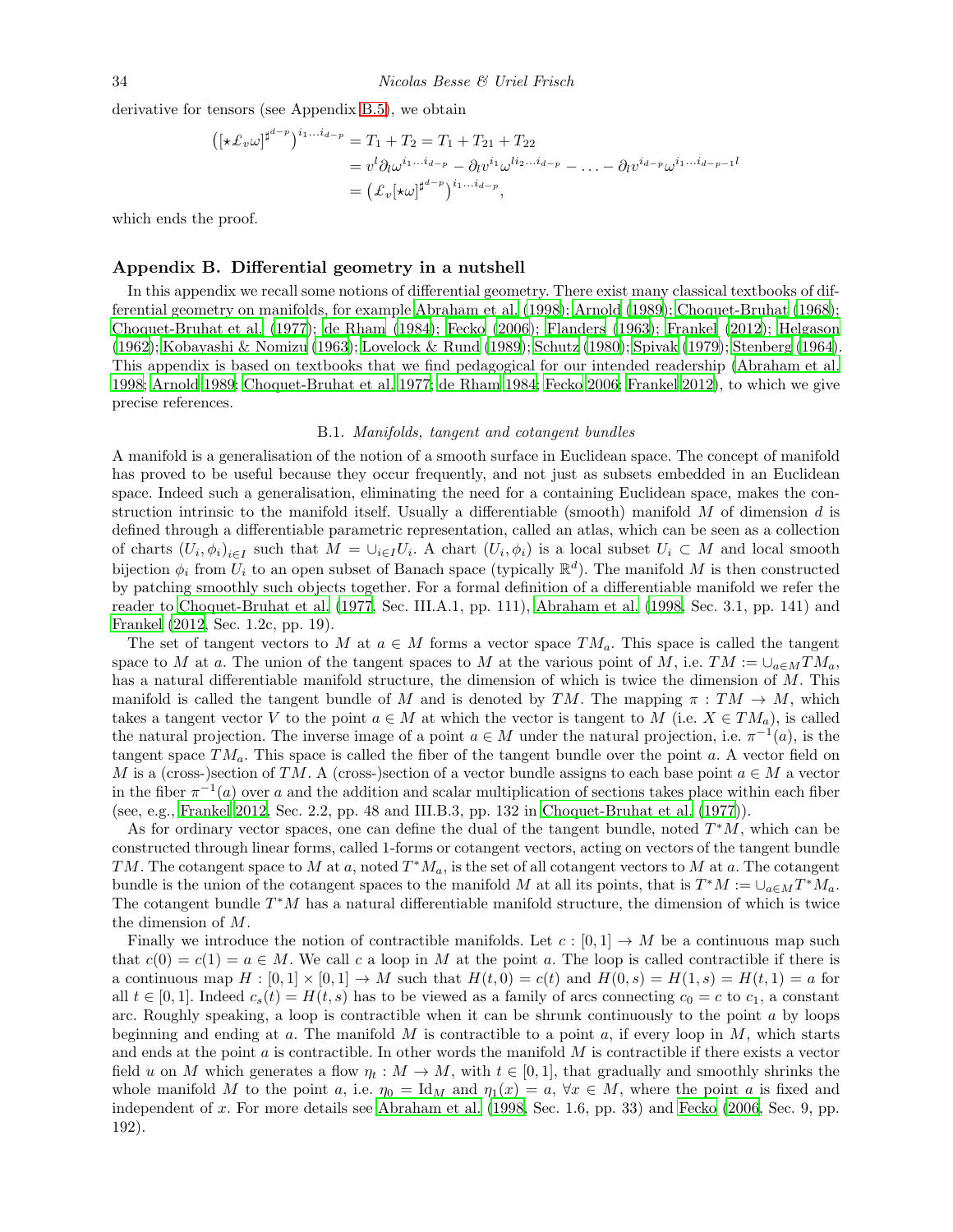# B.2. Tensors

<span id="page-34-0"></span>Let  $\{E_i\}_{i\in\mathbb{N}^*}$ , F be finite-dimensional vector spaces. Let  $\mathcal{L}^k(E_1,\ldots,E_k;F)$  be the vector space of continuous k-multilinear maps of  $E_1 \times \ldots \times E_k$  to F. The special case of the linear form on E, i.e.  $\mathcal{L}(E, \mathbb{R})$ , is denoted  $E^*$ , the dual space of E. If  $\{e_1, ..., e_d\}$  is an ordered basis of E, there is a unique ordered basis of  $E^*$ , the dual basis  $\{e^1, \ldots, e^d\}$ , such that  $\langle e^j, e_i \rangle := e^j(e_i) = \delta_i^j$  where  $\delta_i^j = 1$  if  $i = j$  and 0 otherwise. Here  $\langle \cdot, \cdot \rangle$ denotes the natural pairing between E and E<sup>\*</sup>. Furthermore, for each  $v \in E$ ,  $v = \langle e^i, v \rangle e_i$  and for each and  $\alpha \in E^*, \, \alpha = \langle \alpha, e_i \rangle e^i.$ 

For a vector space  $E$  we define

$$
\mathrm{T}_p^q(E) = \mathcal{L}^{q+p}(E^*, \ldots, E^*, E, \ldots, E; \mathbb{R}),
$$

(q copies of  $E^*$  and p copies of E). Elements of  $T^q_p(E)$  are called tensors on E, contravariant of order q and covariant of order p; or simply of type  $(q, p)$ . Given  $\Theta_1 \in T^{q_1}_{p_1}(E)$  and  $\Theta_2 \in T^{q_2}_{p_2}(E)$ , the tensor product of  $\Theta_1$  and  $\Theta_2$  is the tensor  $\Theta_1 \otimes \Theta_2 \in T^{q_1+q_2}_{p_1+p_2}(E)$  defined by

$$
(\Theta_1 \otimes \Theta_2)(\alpha^1, \ldots, \alpha^{q_1}, \beta^1, \ldots, \beta^{q_2}, f_1, \ldots, f_{p_1}, g_1, \ldots, g_{p_2})
$$
  
= 
$$
\Theta_1(\alpha^1, \ldots, \alpha^{q_1}, f_1, \ldots, f_{p_1})\Theta_2(\beta^1, \ldots, \beta^{q_2}, g_1, \ldots, g_{p_2}),
$$

where  $\alpha^j$ ,  $\beta^j \in E^*$ , and  $f_j$ ,  $g_j \in E$ . The natural basis of  $T^q_p(E)$  of dimension  $d^{p+q}$  is given by

 $\{e_{i_1}\otimes \ldots \otimes e_{i_q}\otimes e^{j_1}\otimes \ldots \otimes e^{j_p} \mid i_1,\ldots,i_q,j_1,\ldots j_p=1,\ldots,d\}.$ 

In this basis any tensor  $\Theta \in \mathrm{T}_p^q(E)$  reads

$$
\Theta = \Theta^{i_1...i_q}_{j_1...j_p} e_{i_1} \otimes \ldots \otimes e_{i_q} \otimes e^{j_1} \otimes \ldots \otimes e^{j_p},
$$

where the components of  $\Theta$  are given by

$$
\Theta^{i_1,...i_q}_{j_1...j_p} = \Theta(e^{i_1},...,e^{i_q},e_{j_1},...,e_{j_p}).
$$

We refer to [Abraham et al. \(1998,](#page-46-2) Sec. 5.1, pp. 341) for the definition of standard operations (linear combination, contraction, contracted product, interior product, change of basis formula, tensoriality criterion, ...) on tensors.

Let M be a manifold and TM its tangent bundle. We call  $T_p^q(M) := T_p^q(TM) = \cup_{a \in M} T_p^q(TM_a)$  the vector bundle of tensors contravariant of order q and covariant of order p, or simply of type  $(q, p)$ . We identify  $T_0^1(M)$  with the tangent bundle  $TM$  and call  $T_1^0(M)$  the cotangent bundle of M, also denoted  $T^*M$ (i.e. the set of linear forms on TM). The zero section of  $T_p^q(M)$  is identified with M. Recall that a section of a vector bundle assigns to each base point  $a \in M$  a vector in the fiber  $\pi^{-1}(a)$  over a and the addition and scalar multiplication of sections takes place within each fiber. In the case of  $\mathrm{T}_p^q(M)$  these vectors are called tensors. The  $\mathscr{C}^{\infty}$  sections of E are denoted by  $\Gamma^{\infty}(E)$ . Recall that a vector field on M is a  $\mathscr{C}^{\infty}$  section of TM, i.e. an element of  $\Gamma^\infty(TM)$ . Therefore a tensor field of type  $(q, p)$  on a manifold M is a  $\mathscr{C}^\infty$  section of  $T_p^q(M)$ . We denote by  $\mathcal{T}_p^q(M)$  the set  $\Gamma^\infty(T_p^q(M))$ . A covector field or a differential 1-form is an element of  $\mathcal{T}_{1}^{0}(M).$ 

For the tangent bundle  $TM$ , a natural chart is obtained by taking the vector bundle (or tangent) map  $T\phi$ :  $TM \to T\mathbb{R}^d = \mathbb{R}^d$ , where  $\phi$  is an admissible chart of M. This in turn induces a tensor bundle map  $(T\phi)_{*}: T_{p}^{q}(M) \to T_{p}^{q}(\mathbb{R}^{d})$ , which constitutes a natural chart on  $T_{p}^{q}(M)$ . Indeed let  $\phi: U \ni a \to$  $x = \phi(a) \in U' \subset \mathbb{R}^d$  a chart on M. Let  $\{e_i\}_{1 \leq i \leq d}$  (resp.  $\{e^i\}_{1 \leq i \leq d}$ ) be a (resp. dual) basis of  $\mathbb{R}^d_x$ . Then  $\partial/\partial a^i = \phi^* e_i = (T\phi)^{-1} \circ e_i \circ \phi = (\partial a^j/\partial x^i)e_j$  is a basis of  $\mathcal{T}_0^1(U)$ . The vector field  $\partial/\partial a^i$  corresponds to the differentiation  $f \mapsto \partial f / \partial a^i$ . In the same way the 1-forms  $da^i = \phi^* e^i = (\partial x^i / \partial a^j) e^j$  is a basis of  $\mathcal{T}_1^0(U)$ . Since

$$
\langle da^i, \partial/\partial a^j \rangle := da^i(\partial/\partial a^j) = \frac{\partial x^i}{\partial a^l} e^l \left( \frac{\partial a^k}{\partial x^j} e_k \right) = \frac{\partial x^i}{\partial a^l} \frac{\partial a^k}{\partial x^j} e^l(e_k) = \frac{\partial x^i}{\partial a^l} \frac{\partial a^k}{\partial x^j} \delta^l_k = \frac{\partial x^i}{\partial x^j} = \delta^i_j,
$$

 ${da<sup>i</sup>}<sub>i</sub>$  is the dual basis of  ${\partial/\partial a<sup>i</sup>}<sub>i</sub>$  at every point of U. Let

$$
\Theta^{i_1...i_q}_{j_1...j_p} = \Theta(da^{i_1}, \dots, da^{i_q}, \partial/\partial a^{j_1}, \dots, \partial/\partial a^{j_p}) \in \mathcal{F}(U),
$$

where  $\mathcal{F}(U)$  is the set of mappings from U into R that are of class  $\mathscr{C}^{\infty}$ . Then at every point a of U the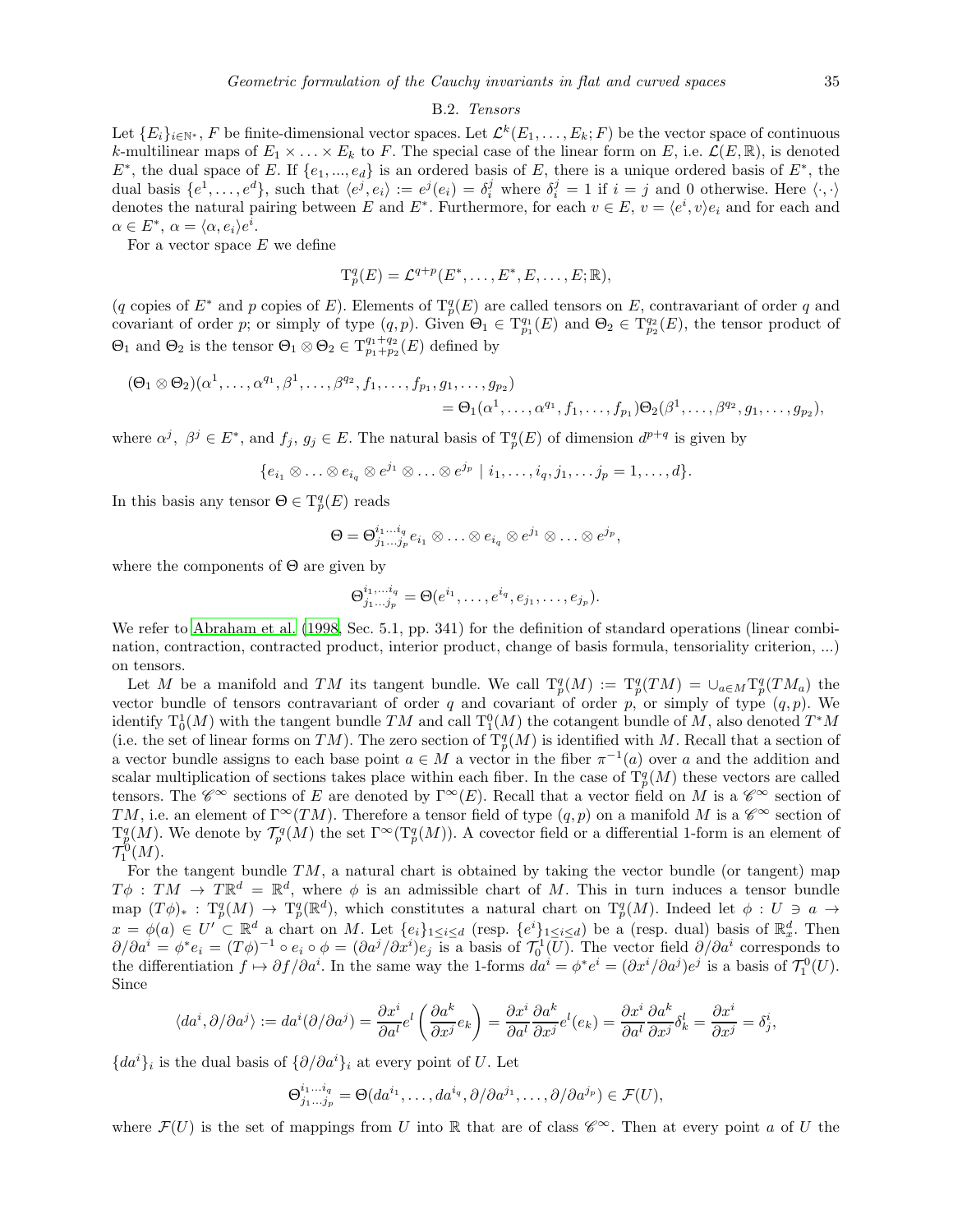coordinate expression of a  $(q, p)$ -tensor field  $\Theta \in \mathcal{T}_{p}^{q}(M)$  is

$$
\Theta_{|_U}=\Theta^{i_1...i_q}_{j_1...j_p}(a)\frac{\partial}{\partial a^{i_1}}\otimes\ldots\otimes\frac{\partial}{\partial a^{i_q}}\otimes da^{j_1}\otimes\ldots\otimes da^{j_p}.
$$

<span id="page-35-1"></span>For more details see [Abraham et al. \(1998](#page-46-2), Sec. 5.2, pp. 352), [Fecko \(2006,](#page-47-29) Sec. 2.5, pp. 47) and [Choquet-Bruhat et al.](#page-47-36) [\(1977,](#page-47-36) Sec. III.B.1, pp. 117 and Sec. III.B.4, pp. 135).

#### B.3. Riemannian manifolds

Sometimes when dealing with manifolds it is useful to quantify geometric notions such as length, angles and volumes. All such quantities are expressed by means of the lengths of tangent vectors, that is, as the square root of a positive definite quadratic form given on every tangent space.

A Riemannian manifold is a differentiable manifold M together with a differentiable 2-covariant tensor field  $g \in \mathcal{T}_2^0(M)$ , called the metric tensor, such that: i) g is symmetric, ii) for each  $a \in M$ , the bilinear form  $g_a$  (this notation emphasises that g is evaluated in a) is non-degenerate, i.e.  $g_a(v, w) = 0$  for all  $v \in TM_a$ if and only if  $w = 0$ . Such a manifold is said to possess a Riemannian structure. A Riemannian manifold (Riemannian structure) is called proper if  $g_a$  is a positive definite quadratic form on every tangent space, i.e.  $g_a(v, v) > 0$ ,  $\forall v \in TM_a$ ,  $v \neq 0$ ,  $a \in M$ . Otherwise the manifold is called pseudo-Riemannian or is said to possess an indefinite metric. The tensor g allows one to define a metric on  $M$  for measuring distances between two points on M. The Riemannian metric is given by the infinitesimal line element  $ds^2$  which is defined by the metric tensor g:

$$
ds^2 = g = g_{ij}da^i da^j = g_{ij}(a)da^i \otimes da^j.
$$

The tensor g endows each tangent vector space  $TM_a$  with an inner or scalar product,  $(\cdot, \cdot)_{g_a}$  called also Riemannian metric and defined by:  $\forall a \in M$ 

$$
(\cdot,\cdot)_{g_a}:\n\begin{array}{c}\nTM_a \times TM_a \longrightarrow \mathbb{R} \\
(v = v^i \frac{\partial}{\partial a^i}, \ w = w^i \frac{\partial}{\partial a^i}) \longrightarrow (v,w)_{g_a} = g_{ij}(a)v^i(a)w^j(a),\n\end{array}
$$

where the notation  $(\cdot, \cdot)_{g_a}$  is to emphasise that the quadratic form is local, i.e. evaluated at the point  $a \in M$ ; but most of the time it is omitted to simplify the notation into  $(\cdot, \cdot)_q$ . The components of g are differentiable on  $M$  and are given by

$$
g_{ij}(a) = \left(\frac{\partial}{\partial a^i}, \frac{\partial}{\partial a^j}\right)_{g_a} = \frac{\partial a^k}{\partial x^i} \frac{\partial a^l}{\partial x^j} (e_k, e_l).
$$

where  $(\cdot, \cdot)$  denotes the usual scalar product in the Euclidean space, i.e. induced by the constant diagonal metric  $\delta_{ij}$ , with unity on the diagonal. Therefore, using the inner product  $(\cdot, \cdot)_q$ , we get an isomorphism between the tangent bundle  $TM$  and the cotangent bundle  $T^*M$ . In particular, it induces an isomorphism of the spaces of sections, which is called the raising operator  $(\cdot)^{\sharp} : \mathcal{T}_1^0(M) \to \mathcal{T}_0^1(M)$ , with its inverse, named the lowering operator  $(\cdot)^{\sharp}: \mathcal{T}_0^1(M) \to \mathcal{T}_1^0(M)$ . More precisely, such operators are defined by

$$
(\cdot)^{\sharp} : \mathcal{T}_{1}^{0}(M) \to \mathcal{T}_{0}^{1}(M)
$$
  
\n
$$
\alpha \mapsto \alpha^{\sharp} = (\alpha_{i}da^{i})^{\sharp} = (\alpha^{\sharp})^{i}\frac{\partial}{\partial a^{i}}, \quad (\alpha^{\sharp})^{i} = g^{ij}\alpha_{j},
$$
  
\n
$$
(\cdot)^{\flat} : \mathcal{T}_{0}^{1}(M) \to \mathcal{T}_{1}^{0}(M)
$$
  
\n
$$
v \mapsto v^{\flat} = (v^{i}\frac{\partial}{\partial a^{i}})^{\flat} = (v^{\flat})_{i}da^{i}, \quad (v^{\flat})_{i} = g_{ij}v^{j},
$$

<span id="page-35-0"></span>where  $g_{ik}g^{kj} = \delta_i^j$ . For more details we refer the reader to [Choquet-Bruhat et al. \(1977](#page-47-36), Sec. V.A.1, pp. 285).

#### B.4. Pullback and pushforward

Let M, N and P be differentiable manifolds. Let  $\varphi : M \ni a \to x = \varphi(a) \in N$  and  $\psi : N \to P$  be diffeomorphisms. The pullback of  $\Theta \in \mathcal{T}_p^0(N)$  by  $\varphi$  is defined by

$$
(\varphi^*\Theta)(a)(v_1,\ldots,v_p)=\Theta(\varphi(a))(T_a\varphi(v_1),\ldots,T_a\varphi(v_p)),
$$

for all  $a \in M$ , and  $v_1, \ldots, v_p \in TM_a$ . The map  $T_a\varphi: TM_a \to TN_{x=\varphi(a)}$  is the tangent map of  $\varphi$  at  $a \in M$ , i.e. the Jacobian matrix  $J_{\varphi}(a) = J(\varphi)(a) = (\partial \varphi/\partial a)(a)$ . The pullback  $\varphi^* : \mathcal{T}_{p}^0(N) \to \mathcal{T}_{p}^0(M)$  is a linear isomorphism, which satisfies  $\varphi^*(\Theta_1 \otimes \Theta_2) = (\varphi^*\Theta_1) \otimes (\varphi^*\Theta_2)$  for any  $\Theta_1 \in \mathcal{T}_{p_1}^{0'}(N)$  and  $\Theta_2 \in \mathcal{T}_{p_2}^{0}(N)$ . The pullback, applied to the composition of two maps,  $\psi \circ \varphi$ , satisfies the following rule:  $(\psi \circ \varphi)^* = \varphi^* \psi^*$ . Since  $\varphi$  is a diffeomorphism,  $\varphi^*$  is an isomorphism with inverse  $(\varphi^*)^{-1} := (\varphi^{-1})^*$ .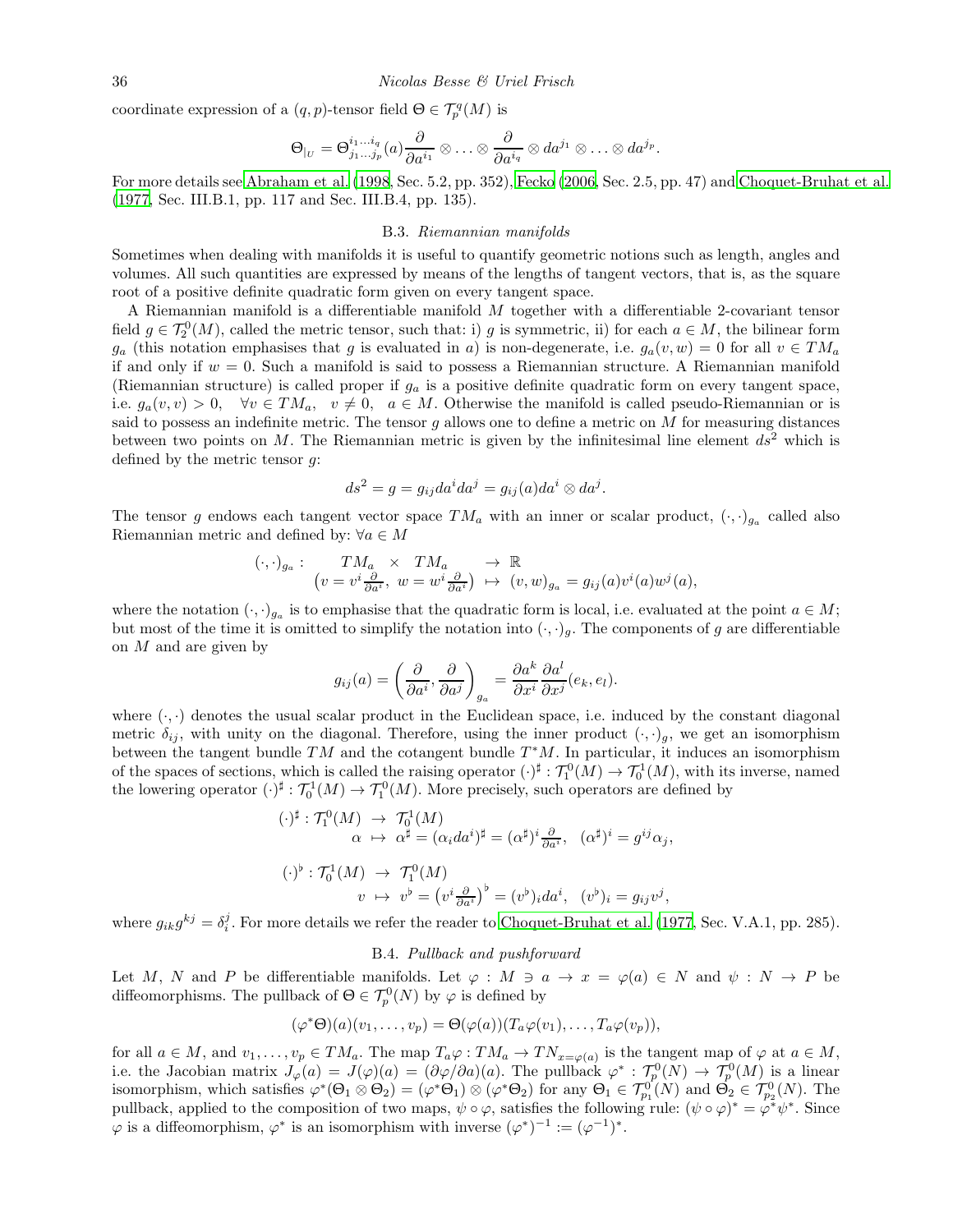The pushforward of  $\Theta \in \mathcal{T}_p^q(M)$  by  $\varphi$  is defined by

$$
(\varphi_*\Theta)(x)(\alpha^1,\ldots,\alpha^q,f_1,\ldots,f_p)=\Theta(\varphi^{-1}(x))(\varphi^*\alpha^1,\ldots,\alpha^q,(T\varphi)^{-1}(f_1),\ldots,(T\varphi)^{-1}(f_p)),
$$

where  $\alpha^i \in T^*N_x$  and  $f_i \in TN_x$ . Using the tensor bundle map  $(T\varphi)_*: T^q_p(M) \to T^q_p(N)$ , the pushforward can be written in compact form as  $\varphi_*\Theta := (T\varphi)_*\circ\Theta\circ\varphi^{-1}$ . The pushforward  $\varphi_* : \mathcal{T}_p^q(M) \to \mathcal{T}_p^q(N)$  is a linear isomorphism, which satisfies  $\varphi_*(\Theta_1 \otimes \Theta_2) = (\varphi_* \Theta_1) \otimes (\varphi_* \Theta_2)$  for any  $\Theta_1 \in \mathcal{T}_{p_1}^{q_1}(\tilde{M})$  and  $\Theta_2 \in \mathcal{T}_{p_2}^{q_2}(M)$ . The pushforward of map composition verifies the following rule:  $(\psi \circ \varphi)_* = \psi_* \varphi_*$ . Since  $\varphi$  is a diffeomorphism,  $\varphi^*$  is an isomorphism with inverse  $(\varphi_*)^{-1} := (\varphi^{-1})_*$ . The pullback of  $\Theta \in \mathcal{T}_p^q(N)$  by  $\varphi$  is given by  $\varphi^* \Theta = (\varphi^{-1})_* \Theta$ . In other words we have  $\varphi^* = (\varphi_*)^{-1} = (\varphi^{-1})_*$  and  $\varphi_* = (\varphi^*)^{-1} = (\varphi^{-1})^*$ .

For finite-dimensional manifolds, pullback and pushforward can be expressed in terms of coordinates. Setting  $m = \dim(M)$  and  $n = \dim(N)$ , the maps  $x^j = \varphi^j(a^1, \ldots, a^m)$ , with  $j = 1, \ldots, n$  denote the local expression of the diffeomorphism  $\varphi : M \to N$  relative to charts. Taking into account that the tangent map  $T\varphi$  of  $\varphi$  is given locally by the Jacobian matrix  $J_{\varphi} = J(\varphi) = (\partial \varphi/\partial a)$ , we obtain the following coordinate expressions of the pushforward and the pullback.

If  $\Theta \in \mathcal{T}_{p}^{q}(M)$  and  $\varphi$  a diffeomorphism, the coordinates of the pushforward of  $\varphi_*\Theta$  are

<span id="page-36-1"></span>
$$
(\varphi_* \Theta)^{i_1 \dots i_q}_{j_1 \dots j_p} = \left(\frac{\partial x^{i_1}}{\partial a^{k_1}} \circ \varphi^{-1}\right) \dots \left(\frac{\partial x^{i_q}}{\partial a^{k_q}} \circ \varphi^{-1}\right) \frac{\partial a^{l_1}}{\partial x^{j_1}} \dots \frac{\partial a^{l_p}}{\partial x^{j_p}} \Theta^{k_1 \dots k_q}_{l_1 \dots l_p} \circ \varphi^{-1}.
$$
 (B1)

If  $\Theta \in \mathcal{T}_{p}^{q}(N)$  and  $\varphi$  is a diffeomorphism, the coordinates of the pullback of  $\varphi^*\Theta$  are

$$
(\varphi^*\Theta)^{i_1...i_q}_{j_1...j_p} = \left(\frac{\partial a^{i_1}}{\partial x^{l_1}} \circ \varphi\right) \dots \left(\frac{\partial a^{i_q}}{\partial a^{l_q}} \circ \varphi\right) \frac{\partial x^{k_1}}{\partial a^{j_1}} \dots \frac{\partial x^{k_p}}{\partial a^{j_p}} \Theta^{l_1...l_q}_{k_1...k_p} \circ \varphi.
$$

In particular, if  $\Theta \in \mathcal{T}_{p}^{0}(N)$  the coordinates of the pullback of  $\varphi^*\Theta$  are

$$
(\varphi^*\Theta)_{j_1...j_p} = \frac{\partial x^{k_1}}{\partial a^{j_1}} \dots \frac{\partial x^{k_p}}{\partial a^{j_p}} \Theta_{k_1...k_p} \circ \varphi.
$$

If  $v = v^i(\partial/\partial a^i) \in \mathcal{T}_0^1(M)$  (resp.  $\alpha = \alpha_i da^i \in \mathcal{T}_1^0(M)$ ) then  $\varphi_*(v^i(\partial/\partial a^i)) = v^j(\partial x^i/\partial a^j)(\partial/\partial x^i)$  (resp.  $\varphi^*(\alpha_i da^i) = \alpha_j(\partial x^j/\partial a^i)da^i$ . Therefore, using the map  $g: N \to \mathbb{R}$ , we obtain

$$
(\varphi_* v)g = \left(v^j \frac{\partial x^i}{\partial a^j} \frac{\partial}{\partial x^i}\right)g = v^j \frac{\partial x^i}{\partial a^j} \frac{\partial g}{\partial x^i} = v^j \frac{\partial}{\partial a^j} g(\varphi(a)) = \left(v^j \frac{\partial}{\partial a^j}\right) \varphi^* g = v(\varphi^* g).
$$

From the above formula we see that the pullback of covariant tensors can be defined even for maps that are not diffeomorphisms but only differentiable maps, i.e. of class  $\mathscr{C}^1$  (see, e.g., [Abraham et al. 1998,](#page-46-2) Sec. 5.2, pp. 355; see also Sec. 3.1, pp. 54 in [Fecko \(2006\)](#page-47-29)).

# B.5. Lie derivative

<span id="page-36-0"></span>Concepts of Lie derivative and Lie advection have been presented in Sec. [2.2,](#page-2-0) where the Lie-derivative theorem has also been stated. Here we give additional properties of the Lie differentiation process.

From an algebraic point of view, the local coordinate expression of the Lie derivative  $\mathcal{L}_v : \mathcal{T}_p^q(M) \to \mathcal{T}_p^q(M)$ of an arbitrary tensor  $\Theta \in \mathcal{T}_{p}^{q}(M)$  is (see, e.g., [Abraham et al. 1998,](#page-46-2) Sec. 5.3, pp. 359; see also Sec. 4.3, pp. 72 in [Fecko \(2006](#page-47-29)))

$$
\pounds_v \Theta = (\pounds_v \Theta)^{i_1...i_q}_{j_1...j_p} \frac{\partial}{\partial a^{i_1}} \otimes \ldots \otimes \frac{\partial}{\partial a^{i_q}} \otimes da^{j_1} \otimes \ldots \otimes da^{j_p},
$$

where

$$
(\pounds_v \Theta)^{i_1...i_q}_{j_1...j_p} = v^{\ell} \partial_{\ell} \Theta^{i_1...i_q}_{j_1...j_p} \quad - \Theta^{k i_2...i_q}_{j_1...j_p} \partial_{k} v^{i_1} \quad - \text{(all upper indices)} \quad + \Theta^{i_1...i_q}_{l j_2...j_p} \partial_{j_1} v^{l} \quad + \text{(all lower indices)}.
$$

Moreover the Lie derivative is a linear operator, a derivation (i.e. it satisfies the Leibniz rule):

$$
\pounds_v(\omega+\lambda\theta)=\pounds_v\omega+\lambda\pounds_v\theta,\quad \pounds_v(\omega\otimes\gamma)=\pounds_v\omega\otimes\gamma+\omega\otimes\pounds_v\gamma,\quad \lambda\in\mathbb{R},\ v\in\mathcal{T}_0^1(M),\ \gamma\in\mathcal{T}_s^r(M),\ \theta,\,\omega\in\mathcal{T}_p^q(M).
$$

Furthermore, the Lie derivative is natural with respect to the pushforward and pullback by any diffeomorphism  $\varphi : M \to N$ , in the following sense

$$
\varphi_{t*} \mathcal{L}_v = \mathcal{L}_{\varphi_{t*}v} \varphi_{t*}, \quad \varphi_t^* \mathcal{L}_v = \mathcal{L}_{\varphi_t^* v} \varphi_t^*.
$$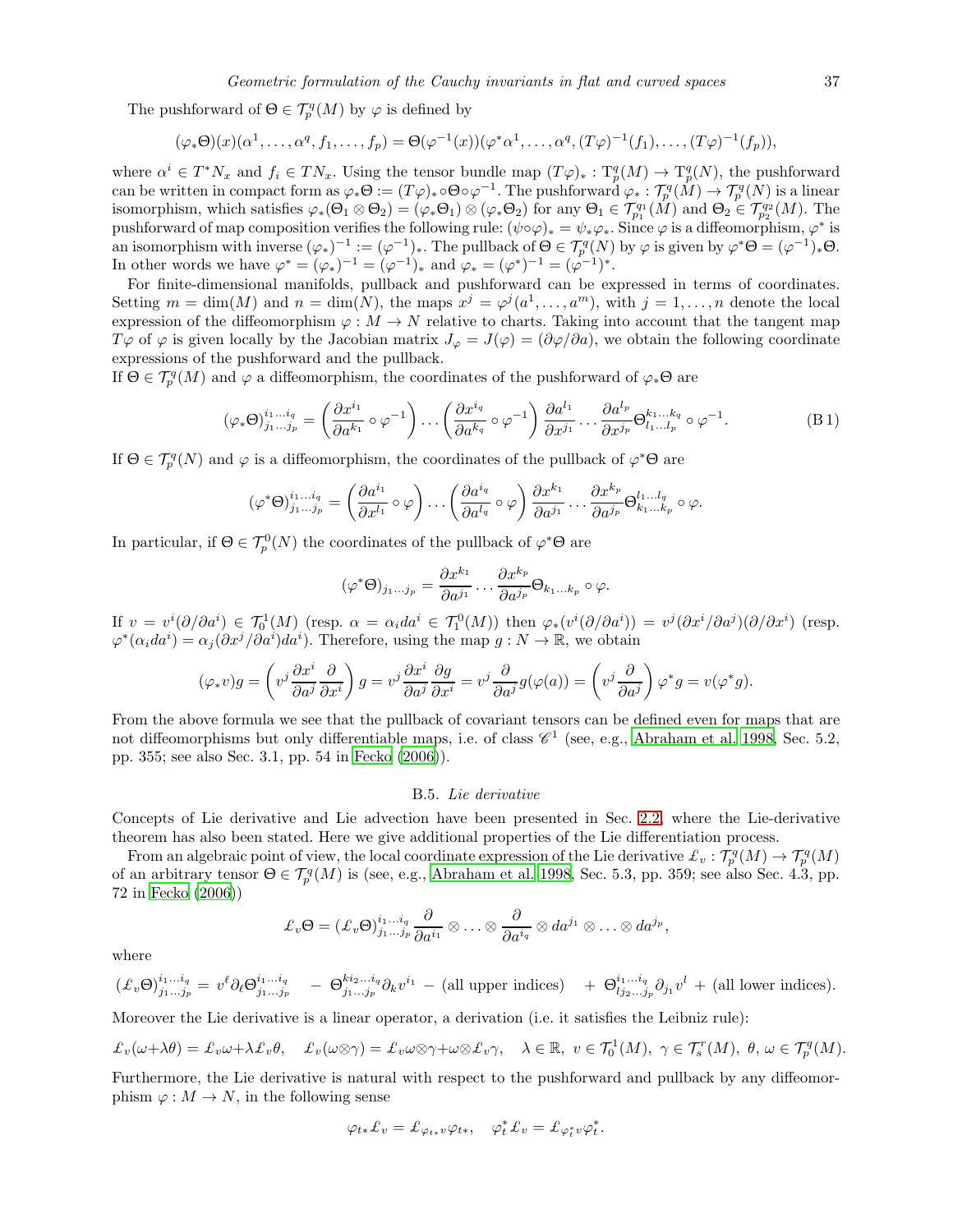#### B.6. Permutations, generalised Kronecker symbols and determinants

<span id="page-37-0"></span>The set  $\mathfrak{S}_k$  is the permutation group on k elements, which consists of all bijections  $\sigma : \{1, \ldots, k\} \rightarrow \{1, \ldots, k\}$ , usually given in the form a table

$$
\left(\begin{array}{ccc} 1 & \ldots & k \\ \sigma(1) & \ldots & \sigma(k) \end{array}\right),
$$

with the structure of a group under composition of maps. A transposition is a permutation which swaps two elements of  $\{1, \ldots, k\}$ . A permutation is even (resp. odd) when it can be written as the product of an even (resp. odd) number of transpositions. When a permutation is even (resp. odd) sign  $\sigma = +1$  (resp. sign  $\sigma = -1$ ) and sign( $\sigma \circ \tau$ ) = (sign  $\sigma$ )(sign  $\tau$ ). The dimension of  $\mathfrak{S}_k$  is dim( $\mathfrak{S}_k$ ) = k!.

Let  $\delta_{ij}$ ,  $\delta_j^i$  and  $\delta^{ij}$  be the first Kronecker symbols defined by

$$
\delta_{ij} = \delta^i_j = \delta^{ij} = \begin{cases} 0 & \text{if } i \neq j \\ 1 & \text{if } i = j. \end{cases}
$$

The generalised Kronecker symbol  $\delta^{i_1...i_p}_{i_1...i_p}$  $\frac{i_1 \dots i_p}{j_1 \dots j_p}$  (also noted  $\varepsilon^{i_1 \dots i_p}_{j_1 \dots j_p}$  $\binom{v_1...v_p}{j_1...j_p}$  is defined by

$$
\delta_{j_1...j_p}^{i_1...i_p} = \left\{ \begin{array}{ll} 0 \; \text{ if } (i_1 \ldots i_p) \text{ is not a permutation of } (j_1 \ldots j_p) \\ +1 \; \text{ if } (i_1 \ldots i_p) \text{ is an even permutation of } (j_1 \ldots j_p) \\ -1 \; \text{ if } (i_1 \ldots i_p) \text{ is an odd permutation of } (j_1 \ldots j_p). \end{array} \right.
$$

Using the Laplace expansion of determinant, the generalised Kronecker symbol  $\delta^{i_1...i_p}_{i_1...i_p}$  $\frac{i_1 \ldots i_p}{j_1 \ldots j_p}$  can be recast in different forms:

$$
\delta_{i_1...i_p}^{j_1...j_p} = \begin{vmatrix}\n\delta_{i_1}^{j_1} & \cdots & \delta_{i_p}^{j_1} \\
\vdots & \ddots & \vdots \\
\delta_{i_1}^{j_p} & \cdots & \delta_{i_p}^{j_p}\n\end{vmatrix} = \sum_{k=1}^p (-1)^{p+k} \delta_{i_k}^{j_p} \delta_{i_1...i_k...i_p}^{j_1...j_k...j_p},
$$
\n
$$
= \sum_{\sigma \in \mathfrak{S}_p} \text{sign}(\sigma) \delta_{j_{\sigma(1)}}^{i_1} \cdots \delta_{j_{\sigma(p)}}^{i_p} = \sum_{\sigma \in \mathfrak{S}_p} \text{sign}(\sigma) \delta_{j_1}^{i_{\sigma(1)}} \cdots \delta_{j_p}^{i_{\sigma(p)}},
$$

where the hat character ˆ indicates an index that is omitted from the sequence. Moreover, the generalised Kronecker symbol  $\delta^{i_1...i_p}_{i_1...i_p}$  $j_1...j_p$  satisfies the properties [\(Fecko 2006,](#page-47-29) Sec. 5.6, pp. 107)

$$
\frac{1}{p!} \delta^{i_1...i_p}_{k_1...k_p} \delta^{k_1...k_p}_{j_1...j_p} = \delta^{i_1...i_p}_{j_1...j_p}, \text{ and } \delta^{i_1...i_p i_{p+1}...i_q}_{j_1...j_p i_{p+1}...i_q} = \frac{(d-p)!}{(d-q)!} \delta^{i_1...i_p}_{j_1...j_p}.
$$

We also define the second Kronecker symbols  $\varepsilon_{j_1...j_p}$  and  $\varepsilon^{i_1...i_p}$  by

$$
\varepsilon_{j_1\ldots j_p} = \delta^{1\ldots p}_{j_1\ldots j_p}, \quad \varepsilon^{i_1\ldots i_p} = \delta^{i_1\ldots i_p}_{1\ldots p} \quad \text{and thus} \quad \delta^{i_1\ldots i_p}_{j_1\ldots j_p} = \frac{1}{(d-p)!} \varepsilon^{i_1\ldots i_p k_{p+1}\ldots k_d} \varepsilon_{j_1\ldots j_p k_{p+1}\ldots k_d}.
$$

Finally let  $d = \dim(M)$ , and  $\varphi : M \to M$  be of class  $\mathscr{C}^1$ . The determinant of the linear mapping (tangent map at the point a)  $T_a\varphi: TM_a \to TM_a$ , is noted  $\det(T_a\varphi) = \det(\partial \varphi/\partial a)$  and is given by

$$
\det(T_a\varphi) = \sum_{\sigma \in \mathfrak{S}_d} \text{sign}(\sigma) \frac{\partial \varphi^1}{\partial a^{\sigma(1)}} \dots \frac{\partial \varphi^d}{\partial a^{\sigma(d)}} = \sum_{\sigma \in \mathfrak{S}_d} \text{sign}(\sigma) \frac{\partial \varphi^{\sigma(1)}}{\partial a^1} \dots \frac{\partial \varphi^{\sigma(d)}}{\partial a^d} = \varepsilon^{i_1 \dots i_d} \frac{\partial \varphi^1}{\partial a^{i_1}} \dots \frac{\partial \varphi^d}{\partial a^{i_d}}
$$

$$
= \varepsilon_{j_1 \dots j_d} \frac{\partial \varphi^{j_1}}{\partial a^1} \dots \frac{\partial \varphi^{j_d}}{\partial a^d} = \frac{1}{d!} \varepsilon^{i_1 \dots i_d} \varepsilon_{i_1 \dots i_d} \det(T_a \varphi) = \frac{1}{d!} \varepsilon^{i_1 \dots i_d} \varepsilon_{j_1 \dots j_d} \frac{\partial \varphi^{j_1}}{\partial a^{i_1}} \dots \frac{\partial \varphi^{j_d}}{\partial a^{i_d}} = \frac{1}{d!} \delta^{i_1 \dots i_d}_{j_1 \dots j_d} \frac{\partial \varphi^{j_1}}{\partial a^{i_1}} \dots \frac{\partial \varphi^{j_d}}{\partial a^{i_d}}.
$$

The inverse matrix components of an invertible matrix A is given by  $(A^{-1})_i^j = (\det(A)^{-1})\Delta_i^j$ , where  $\Delta_i^j$ is the  $(i, j)$ th minor, i.e. the determinant of a matrix which it is obtained from A when the *i*th row and *j*th column are deleted. In other words we have  $\det(A)\delta_k^j = A_i^j \Delta_k^i = \Delta_i^j A_k^i$ . Therefore, we obtain

$$
\frac{\partial \det(A)}{\partial A_i^j} = \Delta_j^i = \det(A)(A^{-1})_j^i \quad \text{so that} \quad d(\det(A)) = \det(A)\text{Tr}(A^{-1}dA),
$$

where Tr(A) denotes the trace of A, i.e.  $\sum_i A_i^i$ . Now, we consider the metric tensor  $g \in \mathcal{T}_2^0$  which can be identified to a matrix. We define the minor  $a_{ij} := gg^{ij}$ , with  $g = \sqrt{\det(g_{ij})}$ . It then follows that the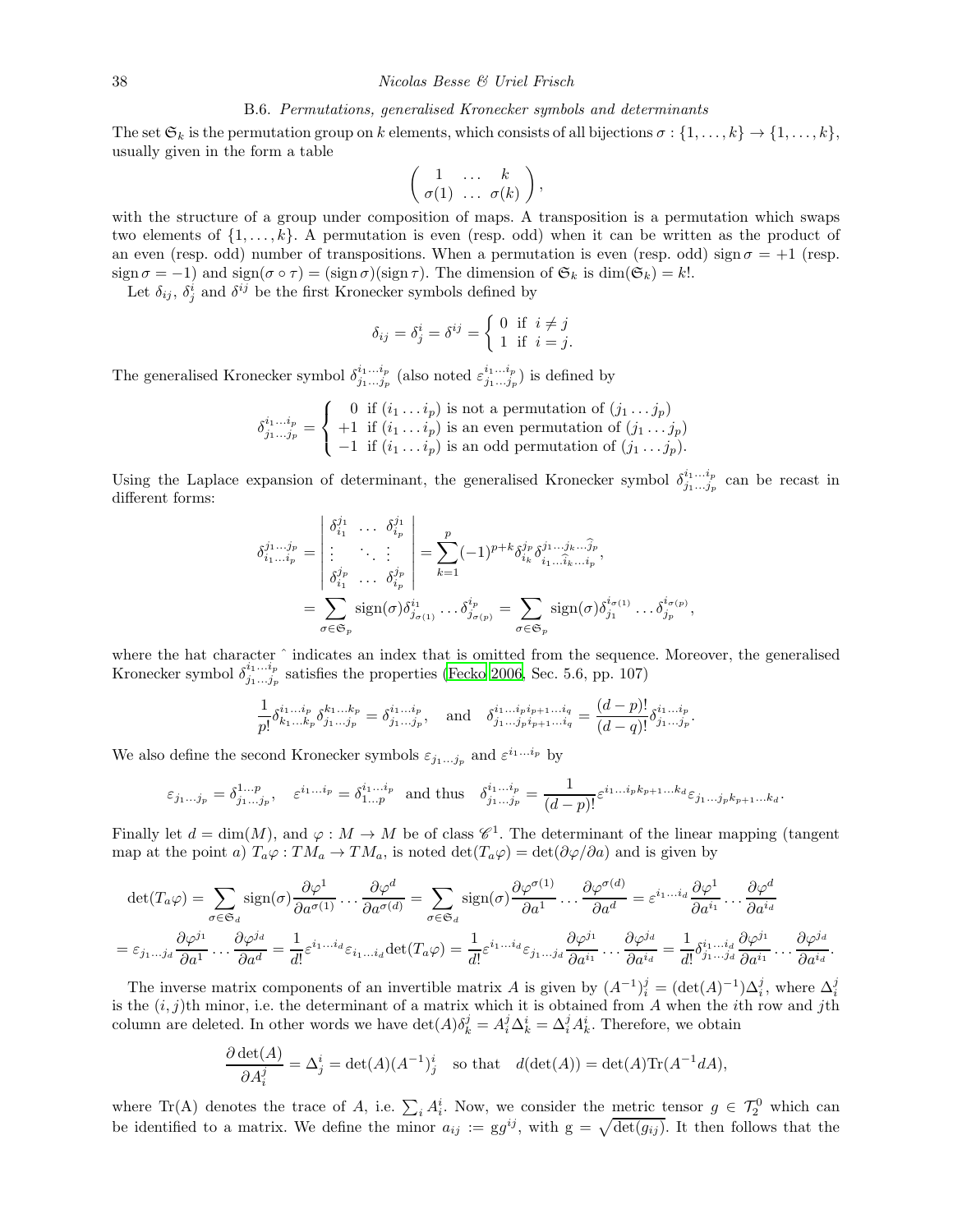differential of the determinant g is  $dg = a_{ij} dg_{ij} = gg^{ij} dg_{ij}$ . Furthermore, using partial derivatives, the differential of g is  $dg = \partial_k g da^k = gg^{ij} \partial_k g_{ij} da^k$ , from which we infer by identification that

$$
\partial_k \mathbf{g} = \mathbf{g} g^{ij} \partial_k g_{ij} = -\mathbf{g} g_{ij} \partial_k g^{ij}.
$$

# B.7. Exterior algebra and differential forms

<span id="page-38-0"></span>Let E be a finite-dimensional vector space. The space  $\bigwedge^p(E)$ , is the subspace of all skew symmetric elements of  $\mathcal{L}^p(E)$  or  $T^0_p(E)$ , i.e. all antisymmetric covariant p-tensors on E. An element of  $\bigwedge^p(E)$  is called an exterior p-form. The exterior product  $\wedge$  (wedge or Grassmann product) of a p-form and a q-form is a mapping

$$
\wedge: \wedge^p(E) \times \wedge^q(E) \rightarrow \wedge^{p+q}(E) (\alpha, \beta) \rightarrow \alpha \wedge \beta
$$

with  $\alpha \wedge \beta$  defined by

$$
(\alpha \wedge \beta)(v_1,\ldots,v_{p+q}) = \frac{1}{p!q!} \sum_{\sigma \in \mathfrak{S}_{p+q}} sign(\sigma) \alpha(v_{\sigma(1)},\ldots,v_{\sigma(p)}) \beta(v_{\sigma(p+1)},\ldots,v_{\sigma(p+q)}),
$$

where  $v_i \in E$  and  $\mathfrak{S}_p$  is the permutation group on p elements. Componentwise it is defined as

$$
(\alpha \wedge \beta)_{i_1...i_{p+q}} = \frac{1}{p!q!} \delta^{j_1...j_p k_1...k_q}_{i_1...i_{p+q}} \alpha_{j_1...j_p} \beta_{k_1...k_q}.
$$

In particular, if  $\alpha$  and  $\beta$  are 1-forms then  $\alpha \wedge \beta = \alpha \otimes \beta - \beta \otimes \alpha$ . It follows from the definition that the exterior product is i) associative:  $(\alpha \wedge \beta) \wedge \gamma = \alpha \wedge (\beta \wedge \gamma)$ , ii) bilinear:  $\alpha \wedge (\beta + \gamma) = \alpha \wedge \beta + \alpha \wedge \gamma$  and  $\lambda(\alpha \wedge \beta) = \lambda \alpha \wedge \beta = \alpha \wedge \lambda \beta$ , with  $\lambda \in \mathbb{R}$ , *iii*) not commutative in general:  $\alpha \wedge \beta = (-1)^{pq} \beta \wedge \alpha$  if  $\alpha \in \Lambda^p(E)$ ,  $\beta \in \bigwedge^q(E)$ . From the property *iii*) it follows that  $(\wedge \alpha)^k$  is identically zero if the degree of  $\alpha$  is odd; but not otherwise. If E is finite dimensional with  $d = \dim(E)$ , then for  $p > d$ ,  $\bigwedge^p(E) = \{0\}$ . Indeed the only non zero components of a totally antisymmetric covariant p-tensor are those in which all indices are different, a situation which can never exist if  $p > d$ . For  $0 < p \leq d$ ,  $\bigwedge^p(E)$  has dimension  $d!/(p!(d-p)!)$ . If  $\{e_1, ..., e_d\}$ is an ordered basis of E and its dual basis  $\{e^1, \ldots, e^d\}$ , a basis for  $\bigwedge^p(E)$  is

$$
\{e^{i_1}, \dots, e^{i_p} \mid 1 \le i_1 < i_2 < \dots < i_p \le d\}.
$$

Therefore any  $\alpha \in \bigwedge^p(E)$ , can be expanded as

$$
\alpha = \sum_{i_1 < \ldots < i_p} \alpha_{i_1 \ldots i_p} e^{i_1} \wedge \ldots \wedge e^{i_p} = \frac{1}{p!} \alpha_{i_1 \ldots i_p} e^{i_1} \wedge \ldots \wedge e^{i_p} = \frac{1}{p!} \delta^{i_1 \ldots i_p}_{j_1 \ldots j_p} \alpha_{i_1 \ldots i_p} e^{j_1} \otimes \ldots \otimes e^{j_p}.
$$

Given the tangent vector bundle TM of a manifold M, we can construct fiberwise the vector bundle  $\bigwedge^p (M)$ of exterior differential  $p$ -form on the tangent spaces of  $M$ , as

$$
\bigwedge^p (M) = \bigwedge^p (TM) = \cup_{a \in M} \bigwedge^p (TM_a).
$$

The field of exterior differential p-form on a manifold M, denoted  $\Lambda^p(M)$ , is defined as the  $\mathscr{C}^\infty$  section of  $\Lambda^p(M)$ , i.e.  $\Lambda^p(M) = \Gamma^\infty(\Lambda^p(M))$ . We have the following identifications:  $\Lambda^1(M) = \mathcal{T}_1^0(M)$  and  $\Lambda^0(M) =$  $\mathcal{F}(M)$ , where  $\mathcal{F}(M)$  is the set of mappings from M into R that are of class  $\mathscr{C}^{\infty}$ . As for the definition of tensors on a manifold, given  $(U, \phi)$ , an admissible local chart on M, the local expression on U of  $\alpha \in \bigwedge^k(M)$ is given by

$$
\alpha_{|_U} = \sum_{i_1 < \ldots < i_p} \alpha_{i_1 \ldots i_p}(a) da^{i_1} \wedge \ldots \wedge da^{i_p} = \frac{1}{p!} \alpha_{i_1 \ldots i_p}(a) da^{i_1} \wedge \ldots \wedge da^{i_p} = \frac{1}{p!} \delta^{i_1 \ldots i_p}_{j_1 \ldots j_p} \alpha_{i_1 \ldots i_p}(a) da^{j_1} \otimes \ldots \otimes da^{j_p}.
$$

The differential p-form is of class  $\mathscr{C}_k^k$ , when the component maps  $\alpha_{i_1...i_p}: U \ni a \to \alpha_{i_1...i_p}(a) \in \mathbb{R}$  are k times continuously differentiable on U or are differentiable functions of a of class  $\mathscr{C}^k(U)$ .

Pullback and pushforward of p-forms are just special cases of general definitions given for tensors (see Appendix [B.2\)](#page-34-0) since a p-form field is a totally antisymmetric covariant p-tensor field. Moreover we have the following properties. Let  $\varphi: M \to N$  be of class  $\mathscr{C}^1$ . Then  $\varphi^*: \Lambda^k(N) \to \Lambda^k(M)$  is a homeomorphism of differential algebras, that is

$$
\varphi^*(\alpha \wedge \beta) = \varphi^* \alpha \wedge \varphi^* \beta, \quad \varphi^*(\alpha + \lambda \gamma) = \varphi^* \alpha + \lambda \varphi^* \gamma, \quad \alpha, \gamma \in \Lambda^p(N), \quad \beta \in \Lambda^q(N), \quad \lambda \in \mathbb{R}.
$$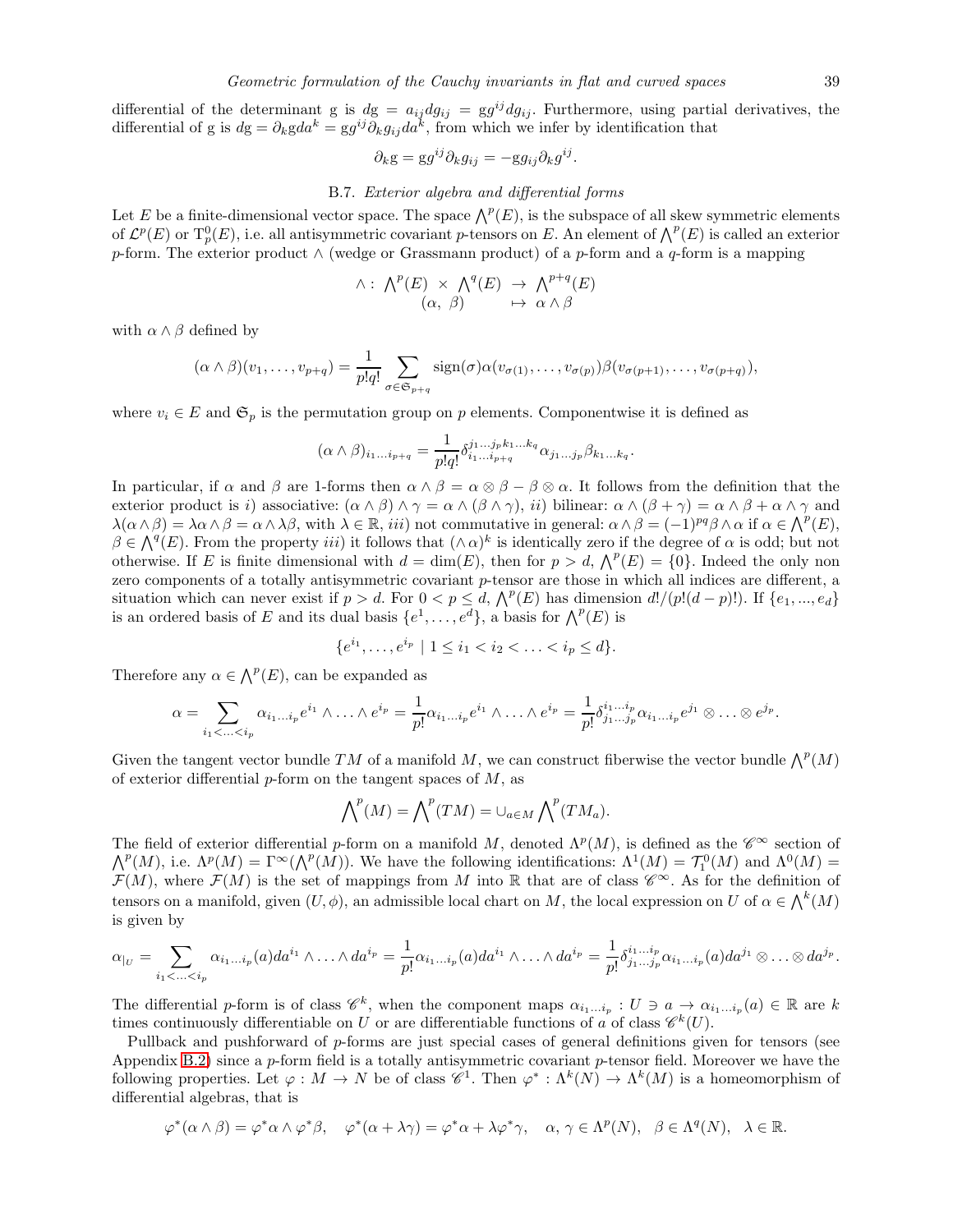Of course similar formulas hold also for the pushforward operator when  $\varphi : M \to N$  is a diffeomorphism. The Lie derivative is a derivative on  $\Lambda^p(M)$ , since it satisfies the Leibniz rule:

$$
\pounds_v(\alpha \wedge \beta) = \pounds_v \alpha \wedge \beta + \alpha \wedge \pounds_v \beta, \quad \alpha \in \Lambda^p(M), \ \beta \in \Lambda^q(M).
$$

From the definition of Lie derivative for tensors, the coordinate expression for the Lie derivative  $\mathcal{L}_v$ :  $\Lambda^p(M) \to \Lambda^p(M)$  of a *p*-form  $\alpha$  is

$$
\pounds_v \alpha = \frac{1}{p!} v^l \partial_l \alpha_{i_1...i_p} da^{i_1} \wedge \ldots \wedge da^{i_p} + \frac{1}{p!} \alpha_{i_1...i_p} (\partial_l v^{i_1} da^l \wedge da^{i_2} \wedge \ldots \wedge da^{i_p} + \ldots + \partial_l v^{i_p} da^{i_1} \wedge \ldots \wedge da^{i_{p-1}} \wedge da^l).
$$

This can also be recast in a simpler form, which however is not antisymmetric, namely

$$
\pounds_v \alpha = \frac{1}{p!} (v^k \partial_k \alpha_{i_1 \dots i_p} + p \alpha_{k i_2 \dots i_p} \partial_{i_1} v^k) da^{i_1} \wedge \dots \wedge da^{i_p}.
$$

<span id="page-39-0"></span>For more details we refer the reader to [Abraham et al. \(1998](#page-46-2), Sec. 6.1, pp. 392; Sec. 6.3, pp. 417), [Choquet-Bruhat et al.](#page-47-36) [\(1977,](#page-47-36) Sec. IV.A.1, pp. 195) and [Fecko \(2006,](#page-47-29) Sec. 5.3, pp. 102).

# B.8. Exterior derivative and interior product

The exterior differentiation operator  $d : \Lambda^p(M) \to \Lambda^{p+1}(M)$  maps a p-form  $\alpha$  of class  $\mathscr{C}^k$  into a  $(p+1)$ -form d $\alpha$  of class  $\mathscr{C}^{k-1}$ , called the exterior derivative of  $\alpha$ . The operator d is uniquely defined by the following properties:

- 1. d is linear:  $d(\alpha + \lambda \beta) = d\alpha + \lambda d\beta$ ,  $\lambda \in \mathbb{R}$ ,  $\alpha, \beta \in \Lambda^p(M)$ .
- 2. d is an antiderivative; that is, d is R-linear and for  $\alpha \in \Lambda^p(M)$ , and  $\beta \in \Lambda^q(M)$ :
- $d(\alpha \wedge \beta) = d\alpha \wedge \beta + (-1)^p \alpha \wedge d\beta$ , ("antiLeibniz" product rule).
- 3.  $d^2 = dd = 0$ .
- 4. If  $f \in \mathcal{F}(M)$  is a 0-form, then df is the ordinary differential of f, i.e.  $df = \partial_i f da^i$ .
- 5. The operation d is local: if  $\alpha$  and  $\beta$  coincide on an open set U,  $d\alpha = d\beta$  on U; that is, the behaviour of  $\alpha$  outside U does not affect  $d\alpha_{|U}$ , i.e.  $d(\alpha_{|U}) = (d\alpha)_{|U}$ .

Let  $\varphi: M \to N$  be a diffeomorphism. Let  $v \in \mathcal{T}_0^1(M)$ ,  $\alpha \in \Lambda^p(M)$  and  $\beta \in \Lambda^p(N)$ . We have the properties:

 $\varphi^*(d\beta) = d(\varphi^*\beta), \quad \varphi_*(d\alpha) = d(\varphi_*\alpha), \quad d\pounds_v\alpha = \pounds_v d\alpha.$ 

The contracted multiplication or interior product (also called inner product) of a p-form  $\alpha \in \Lambda^p(M)$  and a vector  $v \in \mathcal{T}_0^1(M)$  is denoted  $i_v \alpha$ . The operator  $i_v : \Lambda^p(M) \to \Lambda^{p-1}(M)$  is defined as follows.

- 1. i<sub>v</sub> is an antiderivative; that is, i<sub>v</sub> is R-linear and for  $\alpha \in \Lambda^p(M)$ , and  $\beta \in \Lambda^q(M)$ :
- $i_v(\alpha \wedge \beta) = (i_v \alpha) \wedge \beta + (-1)^p \alpha \wedge (i_v \beta)$ , ("antiLeibniz" product rule).

2. 
$$
i_v f = 0
$$
,  $f \in \mathcal{F}(M)$ ;  $i_v da^i = v^i$ .

Then by the "antiLeibniz" rule, the coordinate expression of the interior product of a  $p$ -form  $\alpha$  is

$$
i_v \alpha = \frac{1}{(p-1)!} v^k \alpha_{ki_2...i_p} da^{i_2} \wedge \ldots \wedge da^{i_p} = \sum_{i_1 < ... < i_{p-1}} v^k \alpha_{ki_1...i_{p-1}} da^{i_1} \wedge \ldots \wedge da^{i_{p-1}}.
$$

Let  $\varphi: M \to N$  be a diffeomorphism. Let  $v, w \in \mathcal{T}_0^1(M)$ ,  $u \in \mathcal{T}_0^1(N)$ ,  $\alpha \in \Lambda^p(M)$ ,  $\beta \in \Lambda^p(N)$ ,  $\gamma \in \Lambda^1(M)$ , and  $f \in \mathcal{F}(M)$ . Using the commutator notation  $[A, B] = AB - BA$ , we have the properties:

- 1.  $i_v^2 = i_v i_v = 0$ .
- 2.  $\mathcal{L}_v \alpha = i_v d\alpha + d i_v \alpha$ , (Cartan formula)
- 3.  $i_{fv}\alpha = f i_v \alpha = i_v f \alpha$ ,  $i_v df = \pounds_v f$ ,  $\qquadp f_{fv}\alpha = f f_v \alpha + df \wedge i_v \alpha$ .

4. 
$$
[\mathcal{L}_v, i_w] \alpha = i_{[v,w]} \alpha, \quad [\mathcal{L}_v, \mathcal{L}_w] \alpha = \mathcal{L}_{[v,w]} \alpha, \quad i_v \mathcal{L}_v \alpha = \mathcal{L}_v i_v \alpha, \quad i_v i_w d\gamma = \mathcal{L}_v i_w \gamma - \mathcal{L}_w i_v \gamma - i_{[v,w]} \gamma.
$$
5. 
$$
\varphi^* i_u \beta = i_{\varphi^* u} \varphi^* \beta, \quad \varphi_* i_v \alpha = i_{\varphi_* v} \varphi_* \alpha.
$$

The last formula of point 4., which expresses the exterior derivative in terms of the Lie derivative, can be extended to high-order form (see, e.g., [Abraham et al. 1998,](#page-46-2) Sec. 6.4, pp. 431). For more details about exterior derivative and interior product, we refer the reader to [Choquet-Bruhat et al. \(1977,](#page-47-36) Sec. IV.A.2 to Sec. IV.A.4, pp. 200) and [Abraham et al. \(1998,](#page-46-2) Sec. 6.4, pp. 423).

# B.9. Hodge dual operator and exterior coderivative

<span id="page-39-1"></span>Let  $(M, g)$  be a d-dimensional Riemannian manifold with the volume form  $\mu$ . The Hodge dual operator is defined as the unique isomorphism  $\star : \Lambda^p(M) \to \Lambda^{d-p}(M)$ , which satisfies (see, e.g., [Abraham et al. 1998,](#page-46-2) Sec. 6.2, pp. 411)

<span id="page-39-2"></span>
$$
\alpha \wedge \star \beta = ((\alpha, \beta))_g \mu, \quad \alpha, \beta \in \Lambda^p(M). \tag{B.2}
$$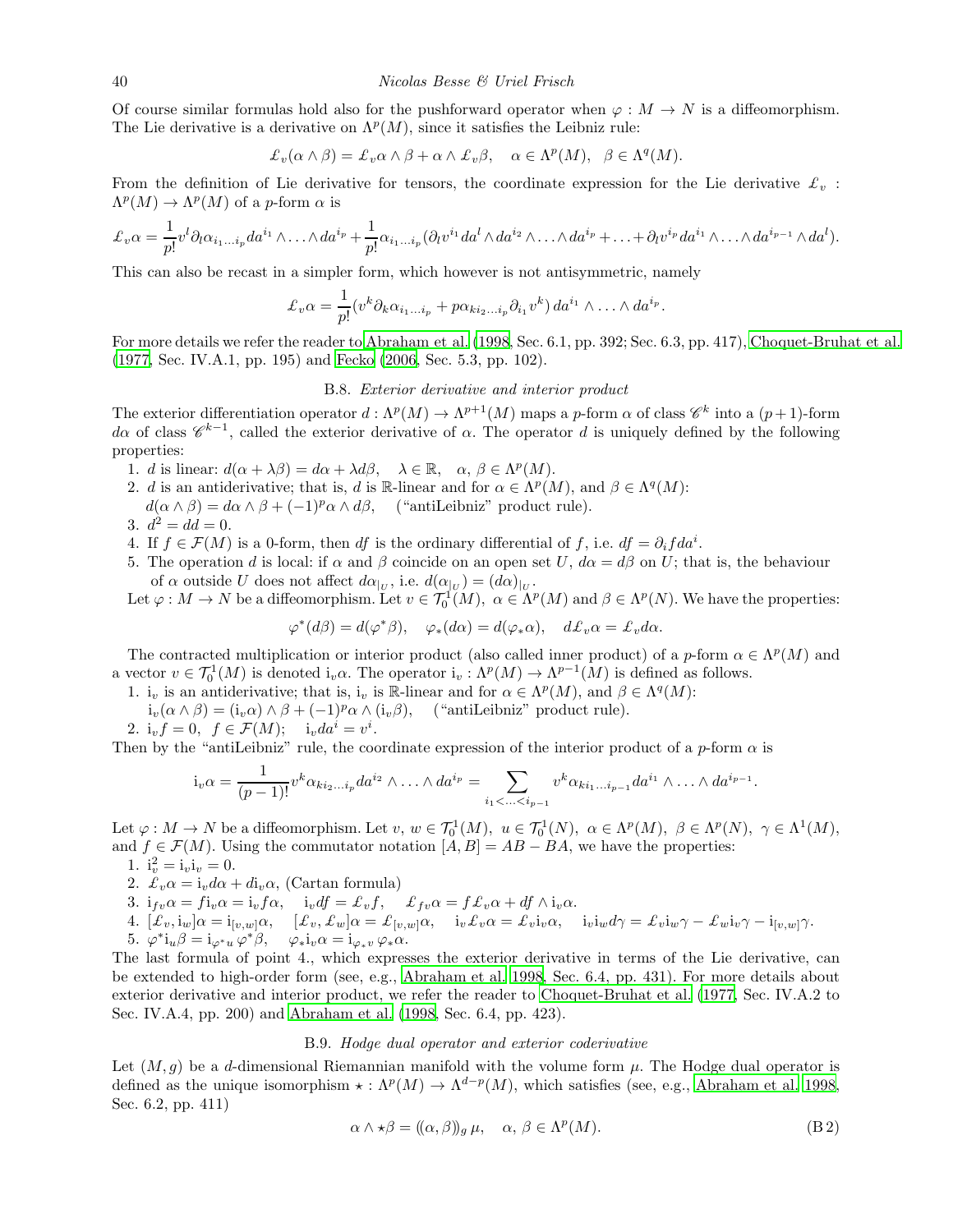with

$$
((\alpha,\beta))_g = \frac{1}{p!} \alpha_{i_1...i_p} \beta^{i_1...i_p} = \frac{1}{p!} \alpha_{i_1...i_p} \beta_{j_1...j_p} g^{i_1j_1} \dots g^{i_pj_p}
$$

Using [\(B 2\)](#page-39-2) with  $\beta = da^{i_1} \wedge \ldots \wedge da^{i_p}$  and  $\alpha = da^{j_1} \wedge \ldots \wedge da^{j_p}$  where  $\{j_1, \ldots, j_p\}$  is the complementary set of indices to  $\{j_{p+1}, \ldots, j_d\}$ , we obtain

$$
\star(da^{i_1}\wedge\ldots\wedge da^{i_p})=\frac{1}{(d-p)!}\sqrt{g}\varepsilon_{j_1\ldots j_d}g^{i_1j_1}\ldots g^{i_pj_p}da^{j_{p+1}}\wedge\ldots\wedge da^{j_d}.
$$

Then the coordinate expression of the  $(d - p)$ -form  $\star \alpha$ , where  $\alpha \in \Lambda^p(M)$ , is

$$
\star \alpha = \frac{1}{(d-p)!} (\star \alpha)_{i_1 \dots i_{d-p}} da^{i_1} \wedge \dots \wedge da^{i_{d-p}},
$$

with

$$
(\star \alpha)_{i_1\ldots i_{d-p}} = \frac{1}{p!} \sqrt{g} \,\varepsilon_{j_1\ldots j_p i_1\ldots i_{d-p}} \alpha^{j_1\ldots j_p} = \frac{1}{p!} \sqrt{g} \,\varepsilon_{j_1\ldots j_p i_1\ldots i_{d-p}} g^{j_1 k_1} \ldots g^{j_p k_p} \alpha_{k_1\ldots k_p}.
$$

Let  $\alpha, \beta \in \Lambda^p(M)$ . Then the Hodge dual operator satisfies  $\alpha \wedge \star \beta = \beta \wedge \star \alpha = (\alpha, \beta)_{g} \mu, \star 1 = \mu, \star \mu = 1$ ,  $\star \star \alpha = (-1)^{p(d-p)}\alpha$ ,  $((\alpha, \beta))^q = ((\star \alpha, \star \beta))^q$ . The Hodge dual is an R-linear operator, i.e.  $\star (\alpha + \lambda \beta) = \star \alpha + \lambda \star \beta$ ,  $\lambda \in \mathbb{R}$ . In particular if v and w are two vectors of  $\mathbb{R}^3$ , and if  $M = \mathbb{R}^3$ , then  $v \times w = [\star(v^{\flat} \wedge w^{\flat})]^{\sharp}$  and  $v \cdot w = \star (v^{\flat} \wedge \star w^{\flat}).$ 

The codifferential operator (or exterior coderivative)  $d^* : \Lambda^p(M) \to \Lambda^{p-1}(M)$ , is an R-linear operator which is defined by (see, e.g., [Abraham et al. 1998,](#page-46-2) Sec. 6.5, pp. 457)

$$
d^{\star}\alpha = (-1)^{d(p-1)+1} \star d \star \alpha.
$$

Since  $d^2 = 0$ , then  $(d^*)^2 = d^* \circ d^* = 0$ .

Let  $v \in \mathcal{T}_0^1(M)$  be a vector field on M. Then the unique function  $\text{div}_{\mu} v \in \mathcal{F}(M)$  such that

$$
\pounds_v \mu =: (\text{div}_{\mu} v) \mu,
$$

is by definition called the divergence of v (see, e.g., [Abraham et al. 1998,](#page-46-2) Sec. 6.5, pp. 455). Let  $f, h \in \mathcal{F}(M)$ , with  $f(a) \neq 0, \forall a \in M$ . Then we have the formula

$$
\mathrm{div}_{f\mu}v = \mathrm{div}_{\mu}v + f^{-1}\pounds_v f, \quad \mathrm{div}_{\mu}(hv) = h \mathrm{div}_{\mu}v + \pounds_v h.
$$

Here, for a Riemannian manifold  $(M, g)$  with an oriented chart  $(a^1, \ldots, a^d)$  on M, the volume form  $\mu$  is given by (see, e.g., [Abraham et al. 1998](#page-46-2), Sec. 6.5, pp. 457)

$$
\mu(a) = \sqrt{g(a)} \, da^1 \wedge \ldots \wedge da^d = \frac{1}{d!} \delta^{1 \ldots d}_{i_1 \ldots i_d} \sqrt{g(a)} \, da^{i_1} \wedge \ldots \wedge da^{i_d}, \quad \text{where } g = \det(g_{ij}).
$$

Using the relation  $i_v\mu = \star v^{\flat}$  and the Cartan formula we obtain  $(\text{div}_{\mu}v)\mu := \mathcal{L}_v\mu := di_v\mu = d \star v^{\flat}$  $-\star d^{\star}v^{\flat} = -(d^{\star}v^{\flat}) \star 1 = -(d^{\star}v^{\flat})\mu.$  Therefore

$$
\mathrm{div}_{\mu}v = -d^{\star}v^{\flat} = \frac{1}{\sqrt{g}}\partial_i(\sqrt{g}v^i).
$$

Let  $Op = Op_{\Theta}$  be an operator that depends on a tensor field  $\Theta$ . The operator  $Op$  is called natural with respect to the diffeomorphism  $\varphi: M \to N$ , if  $\varphi^* \text{Op}_{\Theta} = \text{Op}_{\varphi^* \Theta} \varphi^*$ . Of course we have a similar definition with the pushforward operator since  $\varphi_* = (\varphi^{-1})^*$ . In the previous section, we have seen that the Lie derivative, the interior product and the exterior derivative are natural with respect to diffeomorphisms. For convenience we use now the following notation:  $\natural_g \equiv (\cdot)^{\sharp}, \sharp_g \equiv (\cdot)^{\sharp}, \star_g \equiv \star \text{ and } d_g^{\star} \equiv d^{\star}$ . All these operators are natural with respect to diffeomorphisms, i.e.

<span id="page-40-0"></span>
$$
\varphi^* \flat_g = \flat_{\varphi^* g} \varphi^*, \quad \varphi^* \sharp_g = \sharp_{\varphi^* g} \varphi^*, \quad \varphi^* \ast_g = \ast_{\varphi^* g} \varphi^*, \quad \varphi^* d_g^* = d_{\varphi^* g}^* \varphi^*.
$$
 (B3)

Let  $(M, g)$  and  $(N, h)$  be two Riemanian manifolds, and  $\varphi : M \to N$  a diffeomorphism. The mapping  $\varphi$  is called an isometry if  $\varphi^*h = g$  (see, e.g., [Choquet-Bruhat et al. 1977,](#page-47-36) Sec. V.A.5, pp. 298). If  $\varphi$  is an isometry, using [\(B 3\)](#page-40-0), we then observe that the commutators  $[\varphi^*, \text{Op}]$  with  $\text{Op} \in \{b, \sharp, \star, d^{\star}\}\$  vanish.

Let  $\kappa \in \mathcal{T}_0^1(M)$ . The vector field  $\kappa$  on  $(M, g)$  is called a Killing vector field if  $\mathcal{L}_\kappa g = 0$ , that is it satisfies the Killing equations

<span id="page-40-1"></span>
$$
(\pounds_{\kappa}g)_{ij} = \kappa^k \frac{\partial g_{ij}}{\partial a^k} + g_{kj} \frac{\partial \kappa^k}{\partial a^i} + g_{ik} \frac{\partial \kappa^k}{\partial a^j} = 0.
$$
 (B4)

.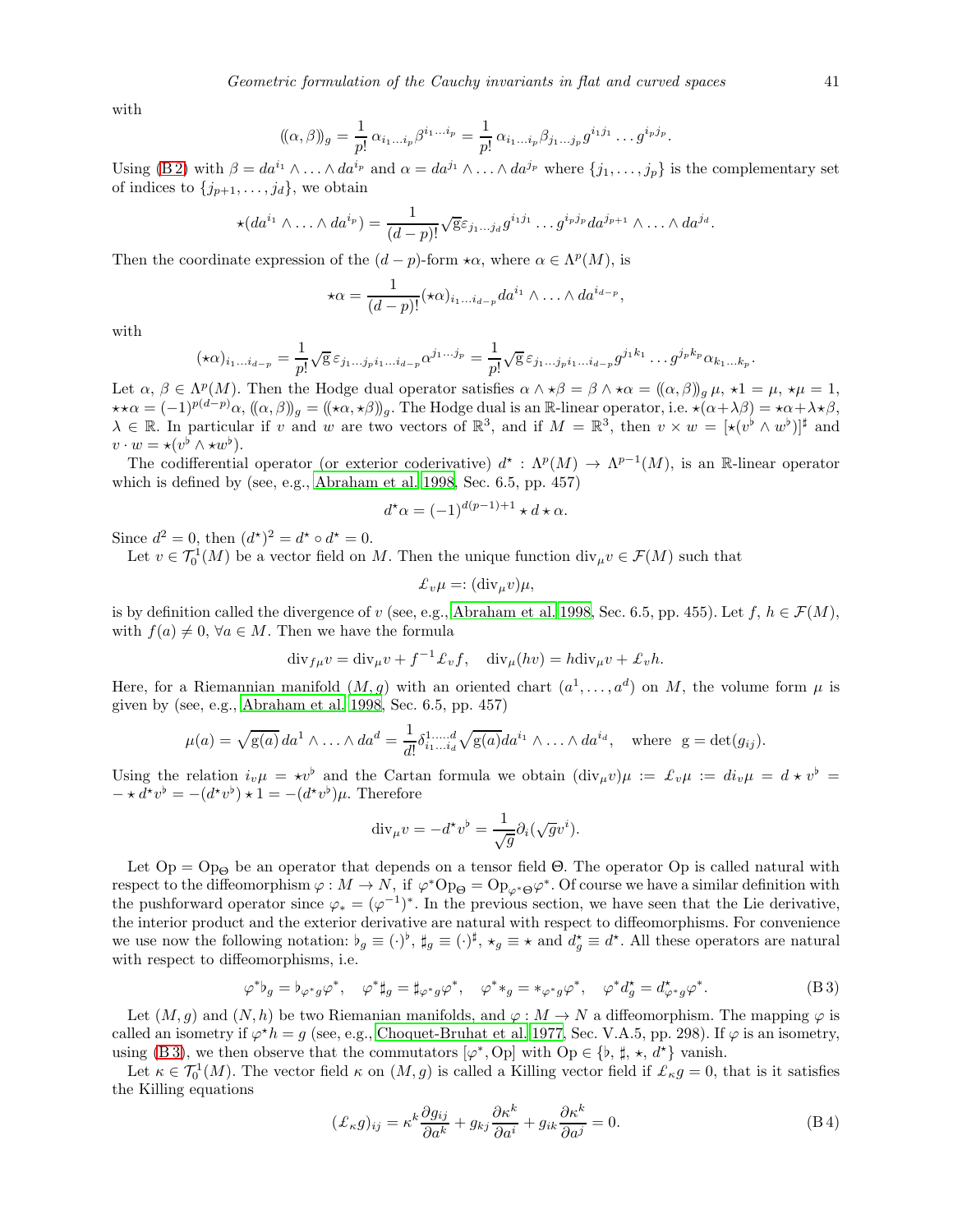Using the covariant derivative, the Killing equations [\(B 4\)](#page-40-1) can be recast as

<span id="page-41-1"></span>
$$
(\mathcal{L}_{\kappa}g)_{ij} = (\nabla_i \kappa^k)g_{kj} + (\nabla_j \kappa^k)g_{ik} = (\nabla_i \kappa_j) + (\nabla_j \kappa_i) = 0.
$$
 (B 5)

Let us note that a Killing vector is always divergence-free, since the contraction of the 2-contravariant metric tensor  $g^{ij}$  with the 2-covariant tensor appearing in (B5) gives  $2\nabla_i \kappa^i = 0$ . The Lie derivative theorem (see Sec. [2.2\)](#page-2-0) implies that the vector field  $\kappa$  generates a flow  $f_t : M \to M$ , which leaves invariant the metric g, since  $f_t^*g = g$ . Thus the flow  $f_t$ , induced by the Killing vector field  $\kappa$ , generates a family of isometries. Since the operators  $\natural_g$ ,  $\sharp_g$ ,  $\star_g$ , and  $d_g^*$  are natural with respect to diffeomorphism we obtain  $[f_t^*, Op] = 0$ , with  $\text{Op} \in \{b_g, \sharp_g, \star_g, d_g^*\}.$  Taking the derivative of  $[f_t^*, \text{Op}] = 0$  with respect to time t at  $t = 0$ , we obtain (see, e.g., [Fecko 2006,](#page-47-29) Sec. 8.3, pp. 171)

$$
[\pounds_{\kappa},\textup{Op}] = 0, \quad \textup{Op} \in \{\flat_g,\,\sharp_g,\,\star_g,\,d_g^\star\}.
$$

#### B.10. Riemannian connection and covariant derivative

<span id="page-41-0"></span>The velocity vector field lies in the tangent bundle, and so the acceleration (the "velocity of the velocity") lies in the tangent bundle of the tangent bundle. The acceleration of the fluid is the rate of change of the velocity vector field v in the direction v of a trajectory  $t \to \varphi_t$  (with  $\dot{\varphi}_t(a) = v(t, \varphi_t(a))$ ) and is thus a special case of what is called the directional derivative. For clarity of this exposition and leaving apart physical considerations about acceleration, we assume now that the vector field  $v$  is time-independent. We also consider another time-independent vector field  $u$ . The directional derivative of  $u$  in the direction of the vector field v, which generates the flow  $\varphi_t$ , is noted  $\nabla_v u$  and is defined by

<span id="page-41-2"></span>
$$
\nabla_v u(a) = \lim_{t \to 0} \frac{\mathcal{P}_{\mathbf{II}}^* u(\varphi_t(a)) - u(a)}{t}, \tag{B 6}
$$

where  $\mathcal{P}_{\parallel}^* u(\varphi_t(a))$  denotes a backward parallel transport of the vector  $u(\varphi_t(a))$ . Since in an Euclidean space  $\mathbb{R}^d$  all tangent spaces are the same and identified with  $\mathbb{R}^d$ , the backward parallel transport  $\mathcal{P}_\parallel^*$  is just an infinitesimal rigid translation or shift, which alters neither length nor direction of shifted vectors. However in the case of a manifold M, the vector  $u(\varphi_t(a))$  belongs to the tangent space  $TM_{\varphi_t(a)}$ , while the vector  $u(a)$ belongs to  $TM_a$ . Such vectors lie in different vector spaces and thus their difference by using rigid translation has no meaning. Therefore, on a manifold we need to introduce a rule of parallel transport (satisfying suitable requirements) as a linear mapping connecting two different tangent spaces, namely

$$
\mathcal{P}_{\mathbb{I},\varphi,a,b}:\ TM_a \rightarrow TM_{b=\varphi_t(a)}\nw \mapsto \mathcal{P}_{\mathbb{I},\varphi,a,b}w.
$$

Note that the rule of parallel transport takes as input not only the edge point a and b, but also a path  $\varphi$ connecting them. So, if a vector field u is given at the point a, in addition to a path from a to b, the parallel transport of  $u$  is uniquely defined to the point  $b$ . Given another path the parallel transport is unique as well, but the resulting transported vectors may well be different. The path-dependence of parallel transport is an important and typical feature, which enables one to speak about the curvature of the manifold. In fact the only situation in which all parallel transport is independent of path is when there is no curvature. In spite of this, the infinitesimal limit in [\(B 6\)](#page-41-2) is independent of the choice of the curve, so that it may be used to define the so-called covariant derivative  $\nabla_w u$  of u in the direction w, for any given vector  $w \in TM_a$ , since the limit does not depend on how w is extended to a vector field on the whole manifold. In addition, as we shall see, covariant derivative and parallel transport can be extended to tensors. Finally, observe that the vanishing of the covariant derivative on some curve  $t \to \varphi_t$  amounts to stating that the vector field u behaves as if its values along the curve  $\varphi_t$  were arising by parallel transport to the whole curve of the value taken at a particular point on the curve. Such a field along a curve is called an autoparallel field. The covariant derivative thus measures the deviation from being autoparallel. We have seen that the infinitesimal version of the parallel transport rule allows one to define a differentiation of one vector field with respect to another one; this differentiation process is called a linear connection and is noted ∇. In fact the role of the parallel transport and the covariant derivative can be reversed. Indeed, when it is technically feasible to perform the operation of covariant derivative, one can construct a parallel transport rule, which is simply obtained by performing the transport in such a way that the covariant derivative vanishes. This is the usual way of introducing the concept of linear connection on a manifold, which we now state formally.

To each vector field  $w \in \mathcal{T}_0^1(M)$ , one associates an operator  $\nabla_w$ , the covariant derivative along the field w, satisfying the following properties: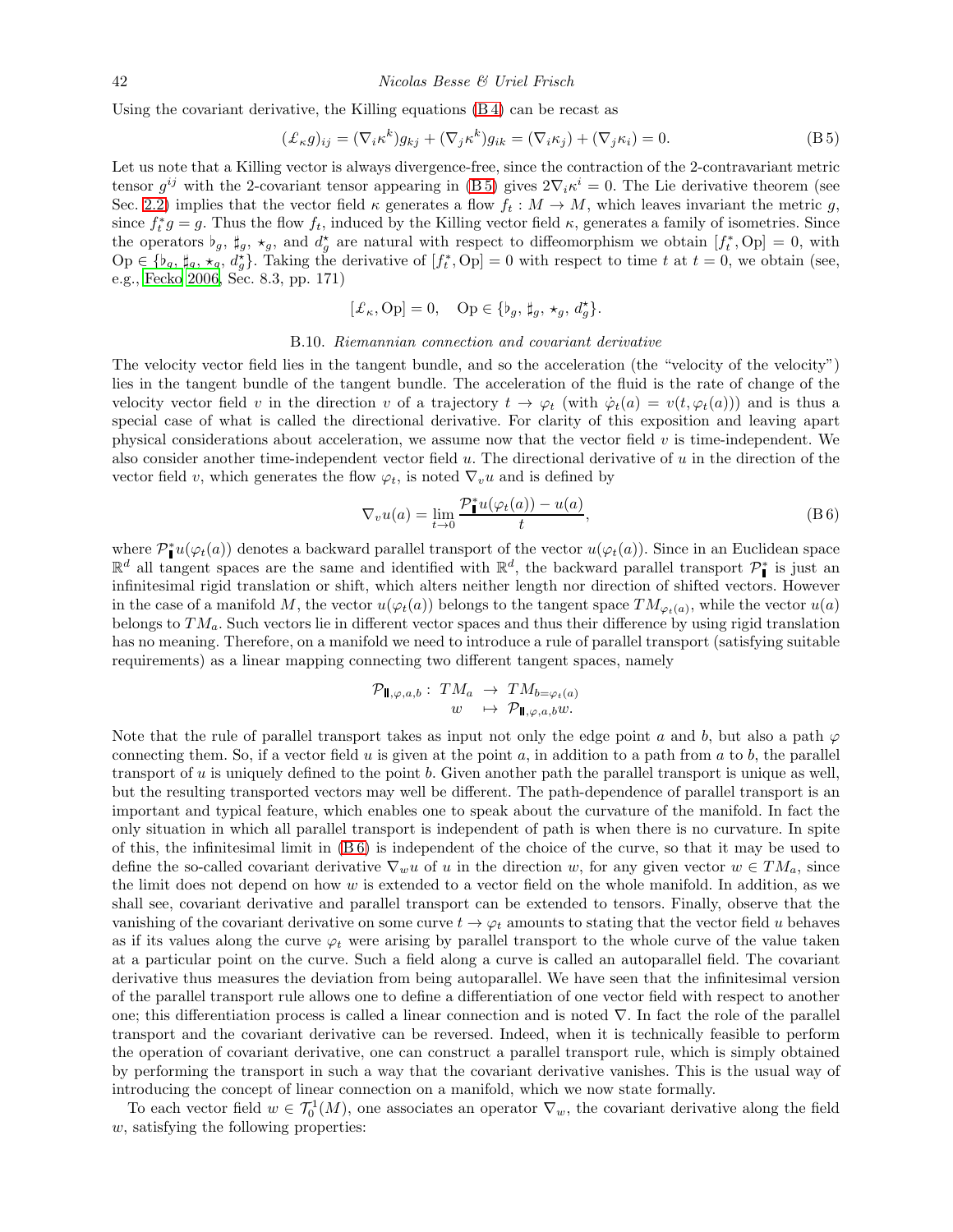1. It is a linear operator on the tensor algebra, which preserves the degree:

$$
\begin{aligned} &\nabla_w:\mathcal{T}_p^q(M)\rightarrow \mathcal{T}_p^q(M),\\ &\nabla_w(\Theta_1+\lambda\Theta_2)=\nabla_w\Theta_1+\lambda\nabla_w\Theta_2, \quad \Theta_1, \ \Theta_2\in \mathcal{T}_p^q(M), \ \ \lambda\in \mathbb{R}. \end{aligned}
$$

2. It is a derivative, i.e. it satisfies the Leibniz rule:

$$
\nabla_w(\Theta_1\otimes\Theta_2)=\nabla_w\Theta_1\otimes\Theta_2+\Theta_1\otimes\nabla_w\Theta_2,\quad \Theta_1\in\mathcal T^{q_1}_{p_1}(M),\ \Theta_2\in\mathcal T^{q_2}_{p_2}(M).
$$

- 3. It is *F*-linear with respect to w, i.e.  $\nabla_{v+\lambda w} = \nabla_v + \lambda \nabla_w$ .
- 4.  $\nabla_w f = w(f) = \pounds_w f, \quad \forall f \in \mathcal{F}(M) = \mathcal{T}_0^0(M).$
- 5.  $\nabla_w$  commutes with the operation of contracted multiplication.

Given  $(U, \phi)$  an admissible local chart on a d-dimensional manifold M, the natural basis for  $\mathcal{T}_0^1(U)$  is  $\{\partial/\partial a_i\}_{1\leq i\leq d}$ , while the natural basis for  $\mathcal{T}_1^0(U)$  is the dual basis  $\{da^i\}_{1\leq i\leq d}$ . The covariant derivative is uniquely specified by the coefficients of linear connection  $\Gamma^i_{jk}(a)$  with respect to the natural basis and are functions defined by

$$
\nabla_i \partial_j =: \Gamma_{ij}^k \partial_k, \quad \nabla_i \, da^j = -\Gamma_{ki}^j da^k, \quad \nabla_i := \nabla_{\partial_i},
$$

with the notation  $\partial_i \equiv \partial/\partial a^i$ . Let us note that if  $\Theta \in \mathcal{T}_{p}^q(M)$ , then the covariant derivative (also called the absolute differential)  $\nabla \Theta = \nabla_{\ell} \Theta d a^{\ell} = \nabla_{\ell} \Theta \otimes d a^{\ell}$  is a tensor of type  $(q, p + 1)$ . Therefore if  $\Theta \in \mathcal{T}_{p}^{q}(M)$ , then  $\nabla\Theta \in \mathcal{T}_{p+1}^q(M)$  with

$$
\nabla\Theta=\nabla_{\ell}\Theta^{i_1...i_q}_{j_1...j_p}\frac{\partial}{\partial a^{i_1}}\otimes\ldots\otimes\frac{\partial}{\partial a^{i_q}}\otimes da^{\ell}\otimes da^{j_1}\otimes\ldots\otimes da^{j_p},
$$

with

$$
\nabla_{\ell} \Theta^{i_1 \dots i_q}_{j_1 \dots j_p} = \partial_{\ell} \Theta^{i_1 \dots i_q}_{j_1 \dots j_p} + \Gamma^{i_1}_{ik} \Theta^{k i_2 \dots i_q}_{j_1 \dots j_p} + \text{all upper indices } -\Gamma^{l}_{ij_1} \Theta^{i_1 \dots i_q}_{lj_2 \dots j_p} - \text{all lower indices.}
$$

Under a change of natural basis, resulting from a change of coordinates  $(a^i)_{1 \leq i \leq d} \mapsto (\tilde{a}^i := \tilde{a}^i(a))_{1 \leq i \leq d}$ the following transformation holds:

$$
\widetilde{\Gamma}^i_{jk} = \frac{\partial \widetilde{a}^i}{\partial a^l} \frac{\partial a^m}{\partial \widetilde{a}^j} \frac{\partial a^n}{\partial \widetilde{a}^k} \Gamma^l_{mn} + \frac{\partial \widetilde{a}^i}{\partial a^l} \frac{\partial^2 a^l}{\partial \widetilde{a}^j \partial \widetilde{a}^k}
$$

From this expression, we observe that the coefficients of the linear connection  $\Gamma^i_{jk}$ , called the Christoffel symbols of the second kind, are not tensors since they do not satisfy the tensoriality criterion given by the change of coordinate formula for the components of a tensor [\(B 1\)](#page-36-1). On a  $\mathscr{C}^k$  ( $k \geq 2$ ) manifold a connection is said to be of class  $\mathscr{C}^r$  if, in all charts of an atlas, the  $\Gamma^i_{jk}$  are of class  $\mathscr{C}^r$ . If  $r \leq k-2$  the definition is coherent and does not depend on the atlas. If  $\Theta$  is of class  $\mathscr{C}^{k-1}$  and the connection of class  $\mathscr{C}^{k-2}$ , then  $\nabla\Theta$ is of class  $\mathscr{C}^{k-2}$ .

Let  $(M, \nabla)$  be a manifold endowed with a linear connection,  $\nabla$  the corresponding covariant derivative operator,  $t \to \gamma_t$  a curve on M, and  $V \in \mathcal{T}_0^1(M)$ . The absolute derivative of the field V along  $\gamma$  is defined as

<span id="page-42-0"></span>
$$
\frac{DV(t)}{Dt} := \nabla_{\dot{\gamma}} V. \tag{B 7}
$$

.

The vector field V on  $\gamma$  is called autoparallel if its absolute derivative along  $\gamma$  vanishes, i.e. if the right-hand side of [\(B 7\)](#page-42-0) vanishes. The straight lines that result from iteration of the infinitesimal parallel transport of the velocity vector, i.e. the trajectories  $a \mapsto \gamma_t(a)$ ,  $a \in M$ , with zero acceleration  $(\nabla_i \gamma = 0)$ , are called the affinely parametrised geodesics on  $(M, \nabla)$ .

A fundamental object associated to a manifold  $(M, \nabla)$  with a linear connection is the torsion operation t, defined by

$$
\begin{array}{rcl}\n\mathfrak{t}: & \mathcal{T}_{0}^{1}(M) \times \mathcal{T}_{0}^{1}(M) \rightarrow \mathcal{T}_{0}^{1}(M) \\
(u, v) & \mapsto \mathfrak{t}(u, v) = \nabla_{u} \nabla_{v} - \nabla_{v} \nabla_{u} - [u, v].\n\end{array}
$$

We observe that t is antisymmetric since  $\mathfrak{t}(u, v) = -\mathfrak{t}(v, u)$ . The torsion tensor field  $\tau \in \mathcal{T}_2^1(M)$  is defined by  $\tau(\alpha, u, v) = \alpha(\mathfrak{t}(u, v))$ , for all  $u, v \in \mathcal{T}_0^1(M)$  and  $\alpha \in \Lambda^1(M) = \mathcal{T}_1^0(M)$ . Using the natural basis one has  $[\partial/\partial a^j, \partial/\partial a^k] = 0$ , so that the components of  $\tau$  are given by

$$
\tau^i_{jk} = \Gamma^i_{jk} - \Gamma^i_{kj}.
$$

On a Riemannian manifold there exists a unique linear connection such that  $\tau = 0$  and  $\nabla g = 0$  (i.e.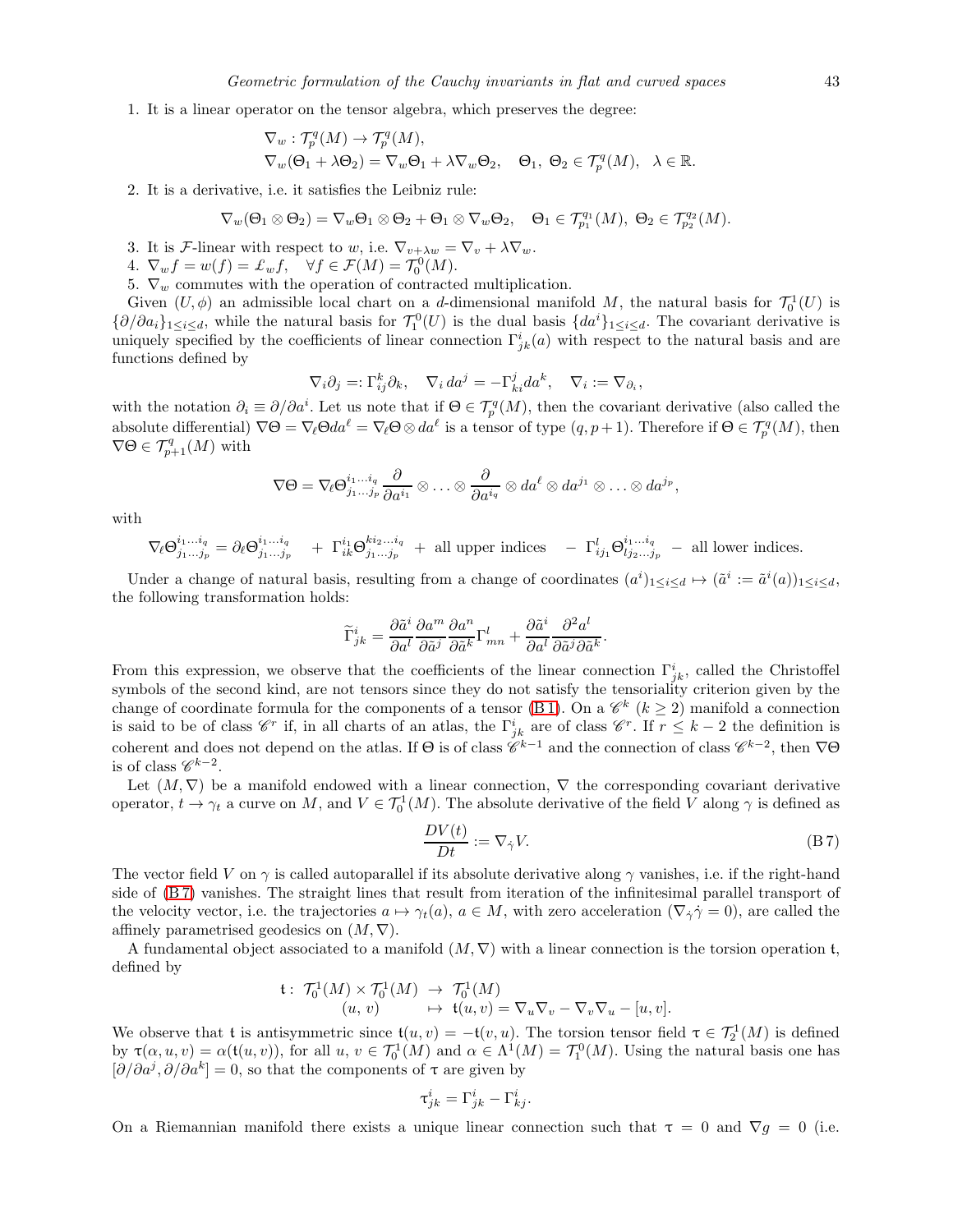$\nabla_i g_{jk} = \nabla_i g^{jk} = 0$ . Such a connection is called a Riemann-Levi-Civita (RLC) connection. The condition  $\tau = 0$  means that the connection  $\nabla$  is torsion-free and thus that the Christoffel symbols are symmetric. The condition  $\nabla g = 0$ , which is equivalent to stating that  $\nabla$  is a metric connection, ensures the preservation of length of vectors, which are generated by parallel transport. For an RLC connection the Christoffel symbols can be expressed in terms of the partial derivatives of the metric tensor g:

$$
\Gamma^i_{jk} = \frac{1}{2} g^{il} (\partial_j g_{kl} + \partial_k g_{jl} - \partial_l g_{jk}), \quad \Gamma^i_{jk} = \Gamma^i_{kj}.
$$

Let  $(M, g, \nabla, \mu)$  a Riemannian manifold endowed with a RLC connection  $\nabla$  and a volume form  $\mu$ . If  $v = v^i \partial_i$ , then

$$
\mathrm{div}_{\mu}v = \nabla_i v^i = \frac{1}{\sqrt{g}} \partial_i (\sqrt{g}v^i).
$$

Commonly used differential operators such as the exterior derivative or the codifferential can be expressed in terms of covariant derivatives [\(Choquet-Bruhat et al. 1977,](#page-47-36) Sec. V.B.4, pp. 316; see also [de Rham \(1984\)](#page-47-37) Chapter V, §26, pp. 106).

A detailed description of linear connections and parallel transport can be found in [Fecko \(2006](#page-47-29), Sec. 15.2, pp. 372) and [Choquet-Bruhat et al. \(1977](#page-47-36), Sec. V.B.1, pp. 300). We refer the reader to [Fecko \(2006,](#page-47-29) Sec. 15.3, pp. 382 and Chapter 15) and [Choquet-Bruhat et al. \(1977,](#page-47-36) Sec. V.B.2, pp. 308 and Chapter V) for more details about RLC connections (e.g. curvature tensor).

# B.11. Incompressible or divergence-free vector fields

Let  $(M, g, \nabla, \mu)$  be a Riemannian manifold endowed with an RLC connection  $\nabla$  and a volume form  $\mu$ . We say that a vector field  $v \in \mathcal{T}_0^1(M)$  is incompressible or divergence-free (with respect to  $\mu$ ) if  $\text{div}_{\mu}v = 0$ . A divergence-free time-dependent smooth vector field  $v \in \mathcal{T}_0^1(M)$  is the infinitesimal generator of a oneparameter family of volume-preserving smooth maps  $\varphi_t : M \to M$ , which satisfy

$$
\dot{\varphi}_t := \frac{d\varphi_t}{dt} = v(t, \varphi_t), \quad \varphi_0 = e := \text{Identity}.
$$

Then v is incompressible (i.e.  $div_{\mu}v = 0$ ) if and only if the flow  $\varphi_t : M \to M$  is volume preserving; that is the local diffeomorphism  $\varphi_t: U \to V$  is volume preserving with respect to  $\mu_{|U}$  and  $\mu_{|V}$  for all  $U \subset M$ . Let us introduce  $J_\mu(\varphi_t)$ , the Jacobian of the flow  $\varphi_t$  with respect to the volume form  $\mu$ , defined by

$$
J_{\mu}(\varphi_t) = \varphi^* \mu / \mu.
$$

Then the time-evolution of the Jacobian  $J_{\mu}(\varphi_t)$  is given by the classical differential identity

<span id="page-43-1"></span>
$$
\frac{d}{dt}J_{\mu}(\varphi_{t}) = J_{\mu}(\varphi_{t})\nabla_{i}v^{i} \circ \varphi_{t}.
$$
\n(B8)

From  $(B 8)$  we directly see that the volume-preserving property of the flow, in other words incompressibility,  $\varphi_t$ , i.e  $J_\mu(\varphi_t) = 1$ , is equivalent — as in a flat space — to the divergence-free condition for the vector field v, i.e  $\nabla_i v^i = 0$ . The differential identity (B8) can be easily proved from the Lie derivative theorem (see Sec. [2.2\)](#page-2-0), which states that

<span id="page-43-2"></span>
$$
\frac{d}{dt}\varphi_t^*\mu = \varphi_t^* \left(\partial_t \mu + \pounds_v \mu\right),\tag{B.9}
$$

where  $\mathcal{L}_v\mu$  is the Lie derivative of the volume form  $\mu$  with respect to the vector field v. From a geometric point of view, the Lie derivative of the form  $\mu$  measures the rate of change of volume of a parallelepiped spanned by d vectors that are pushed forward by the flow  $\varphi_t$  of v (see Sec. [2.2\)](#page-2-0). Indeed, dividing [\(B 9\)](#page-43-2) by  $\mu$ , and using the properties  $\partial_t \mu = 0$ , and  $\mathcal{L}_v \mu =: (\text{div}_{\mu} v) \mu = \nabla_i v^i \mu$ , we obtain

$$
\frac{d}{dt}J_{\mu}(\varphi_t) = \left[\varphi_t^* \left(\nabla_i v^i \mu\right)\right] / \mu = \left[\left(\nabla_i v^i \circ \varphi_t\right) \varphi_t^* \mu\right] / \mu = J_{\mu}(\varphi_t) \nabla_i v^i \circ \varphi_t.
$$

#### B.12. Integration of differential forms and the Stokes theorem

<span id="page-43-0"></span>The standard p-simplex in an oriented Euclidean space  $\mathbb{R}^p$ , is the oriented convex closed set  $\mathbb{S}_p = \{x \in \mathbb{R}^p\}$  $\mathbb{R}^p \mid 0 \leq x^i \leq 1, \sum_{i=1}^p x^i \leq 1$ . The vertices, which generate  $\mathbb{S}_p \subset \mathbb{R}^p$ , are the  $p+1$  points  $V_0 = (0, \ldots, 0)$ ,  $V_1 = (1, 0, \ldots, 0), \ldots, V_p(0, \ldots, 0, 1)$ . We shall write  $\mathbb{S}_p = (V_0, \ldots, V_p)$ . Opposite to each vertex  $V_k$  there is the kth face of  $\mathbb{S}_p$ , which is not a standard Euclidean simplex, sitting as it does in  $\mathbb{R}^p$  instead of  $\mathbb{R}^{p-1}$ .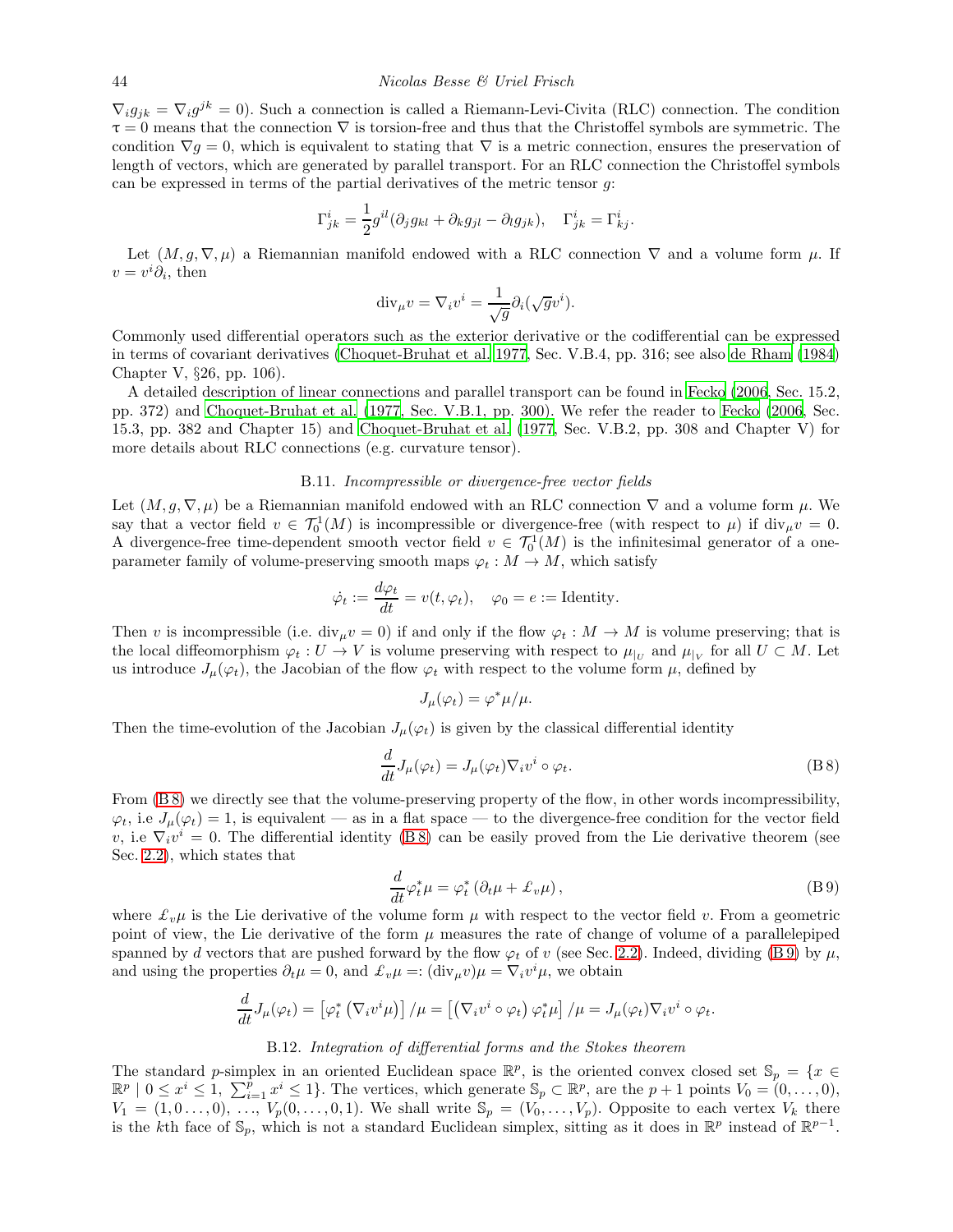We shall rather consider it as a singular simplex in  $\mathbb{R}^p$ . In order to do this we must exhibit a specific map  $f_{p-1}^k : \mathbb{S}_{p-1} \to \mathbb{S}_p$  given by

$$
f_{p-1}^0(y^1,\ldots,y^{p-1}) = \left(1 - \sum_{i=1}^{p-1} y^i, y^1,\ldots,y^{p-1}\right), \text{ and } f_{p-1}^k(y^1,\ldots,y^{p-1}) = \left(y^1,\ldots,y^{k-1},0,y^k,\ldots,y^{p-1}\right),
$$

if  $k \neq 0$ . A  $\mathscr{C}^m$ -simplex on a  $\mathscr{C}^r$ -manifolds  $M, 1 \leq m \leq r$ , is a  $\mathscr{C}^m$ -map  $\mathcal{S}_p : \mathbb{S}_p \to M$ . The points  $\mathcal{S}_p(V_0),\ldots,\mathcal{S}_p(V_p)$  are the vertices of the singular p-simplex  $\mathcal{S}_p$  and the maps  $\mathcal{S}_p \circ f_{p-1}^k : \mathbb{S}_{p-1} \to M$  are called the kth face of the singular p-simplex  $S_p$ . We emphasise that there is no restriction on the rank (dimension of the image in M) of the map  $S_p$ ; for example the image of  $\mathbb{S}_p$ , which is also denoted by  $S_p$  may be a single point in M. A ( $\mathscr{C}^m$ -singular) p-chain  $c_p$  on M is a finite linear combination with real coefficients  $\lambda_j \in \mathbb{R}$  of  $\mathscr{C}^m$ -singular p-simplexes  $\{\mathcal{S}_{p,j}\}_{1\leq j\leq n}$ ; that is  $c_p = \sum_{j=1}^n \lambda_j \mathcal{S}_{p,j}$ . The boundary of a singular p-simplex  $\mathcal{S}_p$  is the  $(p-1)$ -chain  $\partial S_p$  defined by

$$
\partial \mathcal{S}_p = \sum_{k=0}^p (-1)^k \mathcal{S}_p \circ f_{p-1}^k,
$$

and that of a singular p-chain is obtained by extending the operator  $\partial$  from simplexes to chains by linearity. For example, in  $\mathbb{R}^2$  the 2-simplex is a triangle  $\mathbb{S}_2 = (V_0, V_1, V_2)$ , and its boundary is the 1-chain  $\partial \mathbb{S}_2 =$  $(V_1, V_2) - (V_0, V_2) + (V_0, V_1)$ . Using the relation  $f_{p-1}^j \circ f_{p-2}^j = f_{p-2}^{i-1} \circ f_{p-2}^{i-1}$  for  $j < i$ , we can verify the property

$$
\partial^2 = \partial \circ \partial = 0.
$$

The singular p-simplex  $S_p : \mathbb{S}_p \to M$  is the natural object over which one integrates p-forms of M via the pullback

$$
\int_{\mathcal{S}_p} \alpha = \int_{\mathbb{S}_p} \mathcal{S}_p^* \alpha, \quad \alpha \in \Lambda^p(M).
$$

Integration of a  $p$ -form over a  $p$ -chain is easily obtained by linear extension. Finally, we give the Stokes theorem on chains. If c is any p-chain and  $\alpha \in \Lambda^{p-1}(M)$ , then

$$
\int_c d\alpha = \int_{\partial c} \alpha.
$$

<span id="page-44-0"></span>A detailed description of the Stokes theorem on chains can be found in [Abraham et al. \(1998](#page-46-2), Sec. 7.2C, pp. 495) and [Frankel \(2012,](#page-47-30) Sec. 3.3, pp. 110 and Sec. 13.1, pp. 333).

# B.13. From local to global geometry: Betti numbers and Hodge's generalisation of the Helmholtz decomposition

Throughout our study of hydrodynamics using a geometrical point of view, we have encountered questions that depend on the global topological structure of the space in which the flow takes place. One frequently occurring example is the need to know under what conditions a differential form that is closed (i.e. has a vanishing exterior derivative) is also exact (i.e. is the exterior derivative of some other form). Another instance has do with the generalisation of the well-known Helmholtz decomposition. The latter states that in the full 3D space, any square integrable vector field can be orthogonally decomposed into the sum of two vector fields, one being a gradient and the other one a curl. In terms of differential forms this amounts to decomposing a differential form into the sum of an exact form and of a co-exact form. Actually, the correct decomposition, called the Hodge decomposition, has sometimes a third term, which is harmonic (of vanishing Laplacian).

The appropriate tool to address such gobal topological issues is known as cohomology, a central subject in modern mathematics. Here we give only a glimpse of some key results that matter for the geometrical approach to fluid mechanics. The emphasis will be on Betti numbers that give necessary and sufficient conditions for a closed p-form to be exact.

Let M (resp. N) be a differentiable manifold of dimension d (resp. n). Singular p-chains have been defined in Appendix [B.12.](#page-43-0) The collection of all singular p-chains of M with coefficients in  $\mathbb R$  forms an Abelian (commutative) group, the (singular) p-chain group of M with coefficients in R, written  $C_p(M;\mathbb{R})$ . The boundary operator  $\partial$  defines the homomorphism  $\partial: C_p(M; \mathbb{R}) \to C_{p-1}(M; \mathbb{R})$ . Given a map  $\varphi: M \to N$  we have an induced homomorphism  $\varphi_* : C_p(M; \mathbb{R}) \to C_p(N; \mathbb{R})$  and the boundary homomorphism  $\partial$  is natural with respect to such maps, i.e.  $\partial \circ \varphi_* = \varphi_* \circ \partial$ . We define a (singular) p-cycle to be a p-chain  $c_p$  whose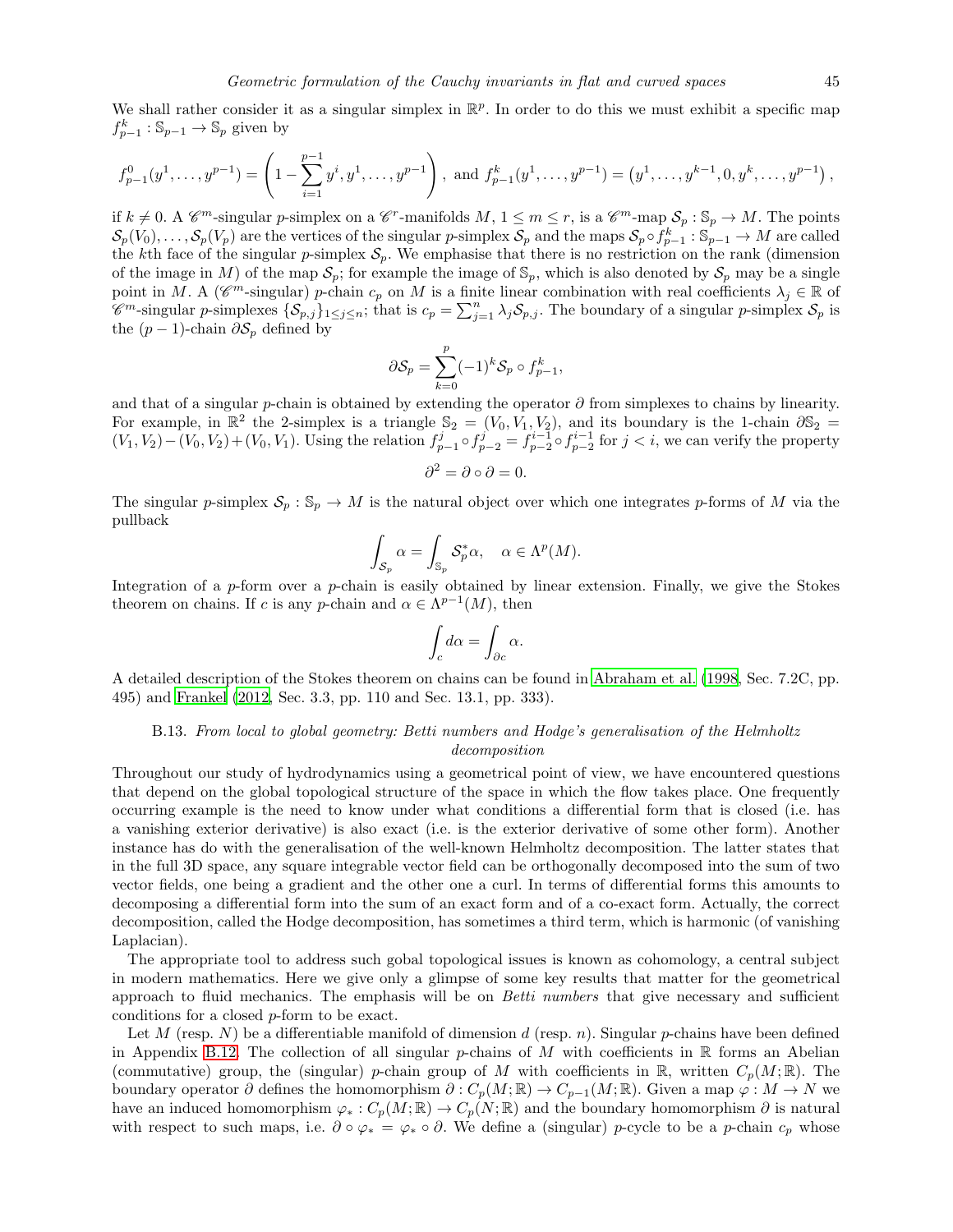boundary is 0. The collection of all  $p$ -cycles,

$$
Z_p(M; \mathbb{R}) := \{c_p \in C_p \mid \partial c_p = 0\} = \ker \partial : C_p \to C_{p-1},
$$

that is, the kernel of the boundary homomorphism  $\partial$ , is a subgroup (the p-cycle group) of the chain group  $C_p$ . We define a p-boundary  $\beta_p$  to be a p-chain that is the boundary of some  $(p+1)$ -chain. The collection of all such chains

$$
B_p(M;\mathbb{R}) := \{\beta_p \in C_p \ | \beta_p = \partial c_{p+1}, \text{ for some } c_{p+1} \in C_{p+1}\} = \text{Im } \partial : C_{p+1} \to C_p,
$$

the image or range of  $\partial$ , is a subgroup (the *p*-boundary group) of  $C_p$ . In addition,  $\partial \beta = \partial \partial c = 0$  implies that  $B_p \subset Z_p \subset C_p$ . When considering closed forms, we observe that boundaries contribute nothing to integrals. Thus, when integrating closed forms, we may identify two cycles if they differ by a boundary. Therefore we say that two cycles  $c_p$  and  $c'_p$  in  $Z_p(M;\mathbb{R})$  are equivalent or homologous if they differ by a boundary, that is, an element of the subgroup  $B_p(M; \mathbb{R})$  of  $Z_p(M; \mathbb{R})$ . The quotient group

$$
H_p(M; \mathbb{R}) := \frac{Z_p(M; \mathbb{R})}{B_p(M; \mathbb{R})},
$$

is called the p-th homology group. When  $B_p$  and  $Z_p$  are infinite-dimensional, in many cases  $H_p$  is nevertheless finite-dimensional. For example, this is the case when  $M$  is a compact finite-dimensional manifold. The dimension of the vector space  $H_p$  is called the p-th Betti number, written  $b_p = b_p(M)$  and defined by

$$
b_p(M) := \dim H_p(M; \mathbb{R}).
$$

In other words,  $b_p$  is the maximum number of p-cycles on M, such that all real linear combinations with non-vanishing coefficients are never a boundary. Since  $\varphi_*$  commutes with the boundary homomorphism ∂, we know that  $\varphi_*$  takes cycles into cycles and boundaries into boundaries. Thus  $\varphi_*$  sends homology classes into homology classes, and we have an induced homomorphism  $\varphi_* : H_p(M; \mathbb{R}) \to H_p(N; \mathbb{R})$ . We now give some fundamental examples. If  $M$  is compact (path-)connected (any two points of  $M$  can be connected by a piecewise smooth curves) then  $H_0(M, \mathbb{R}) = \mathbb{R}$  and  $b_0(M) = 1$ . If M is compact but not connected, i.e. it consists of k connected pieces then  $H_0(M, \mathbb{R}) = \mathbb{R}^k$  and  $b_0(M) = k$ . If M is a d-dimensional closed manifold (compact manifold without boundary), then  $H_p(M, \mathbb{R}) = 0$  and  $b_p(M) = 0$ , for  $p > d$ . If M is compact and simply-connected (i.e. path-connected and every path between two points can be continuously transformed, staying on  $M$ , into any other such path while preserving the two endpoints in question; in other words  $M$  is connected and every loop in M is contractible to a point) then  $H_1(M, \mathbb{R}) = 0$  and  $b_1(M) = 0$ . More examples can be found in [Frankel \(2012,](#page-47-30) Sec. 13.3, Chapter 13, pp. 347).

We set  $Z^p(M; \mathbb{R})$  the subspace of  $\Lambda^p(M)$  constituted of all closed p-forms, also called p-cocyles. We set  $B^p(M;\mathbb{R})$  the subspace of  $Z^p(M;\mathbb{R})$  constituted of all exact p-forms, also called p-coboundaries. Integration allows us to associate to each closed  $p$ -form on M a linear functional on p-cycles. This linear functional remains the same if we add to a closed p-form an exact p-form or if we add to a p-cycle a p-boundary. Therefore this linear functional defines a linear transformation from the quotient space  $Z^p(M; \mathbb{R})/B^p(M; \mathbb{R})$ to  $H_p^*(M;\mathbb{R})$  that is the dual space of  $H_p(M;\mathbb{R})$ . This dual space is called the p-th cohomology vector space and is noted  $H^p(M;\mathbb{R})$ . Moreover it can be shown that this linear functional is an isomorphism: this is the celebrated de Rham theorem (see, e.g., [Frankel 2012,](#page-47-30) Sec. 13.4, Chapter 13, pp. 355). Therefore we have

$$
H^p(M; \mathbb{R}) := H^*_p(M; \mathbb{R}) = \frac{Z^p(M; \mathbb{R})}{B^p(M; \mathbb{R})}.
$$

Two closed forms are equivalent or cohomologous if they differ by an exact form. As a consequence a closed p-form is exact if and only if its integral on any p-cycles vanishes or if it is cohomologous to zero. Since a finite-dimensional vector space has the same dimension as its dual space, we have dim  $H^p(M; \mathbb{R}) = b_p(M)$ for M compact, where  $b_p(M)$  is the p-th Betti number. Thus  $b_p(M)$  is also the maximum number of closed  $p$ -forms on  $M$ , such that all linear combinations with non-vanishing coefficients are not exact. The knowledge of the Betti numbers of a given manifold M for  $p \geq 1$  yields an exact quantitative answer to the question about exactness of a closed p-form:

a closed p-form is exact if and only if  $b_n(M) = 0$ .

From the Poincaré lemma (see, e.g., [Abraham et al. 1998,](#page-46-2) Lemma 6.4.18), if M is a compact d-dimensional contractible manifold (see Appendix [B.1](#page-33-1) for the definition), all the Betti numbers  $p \ge 1$  vanish, i.e.  $b_1(M)$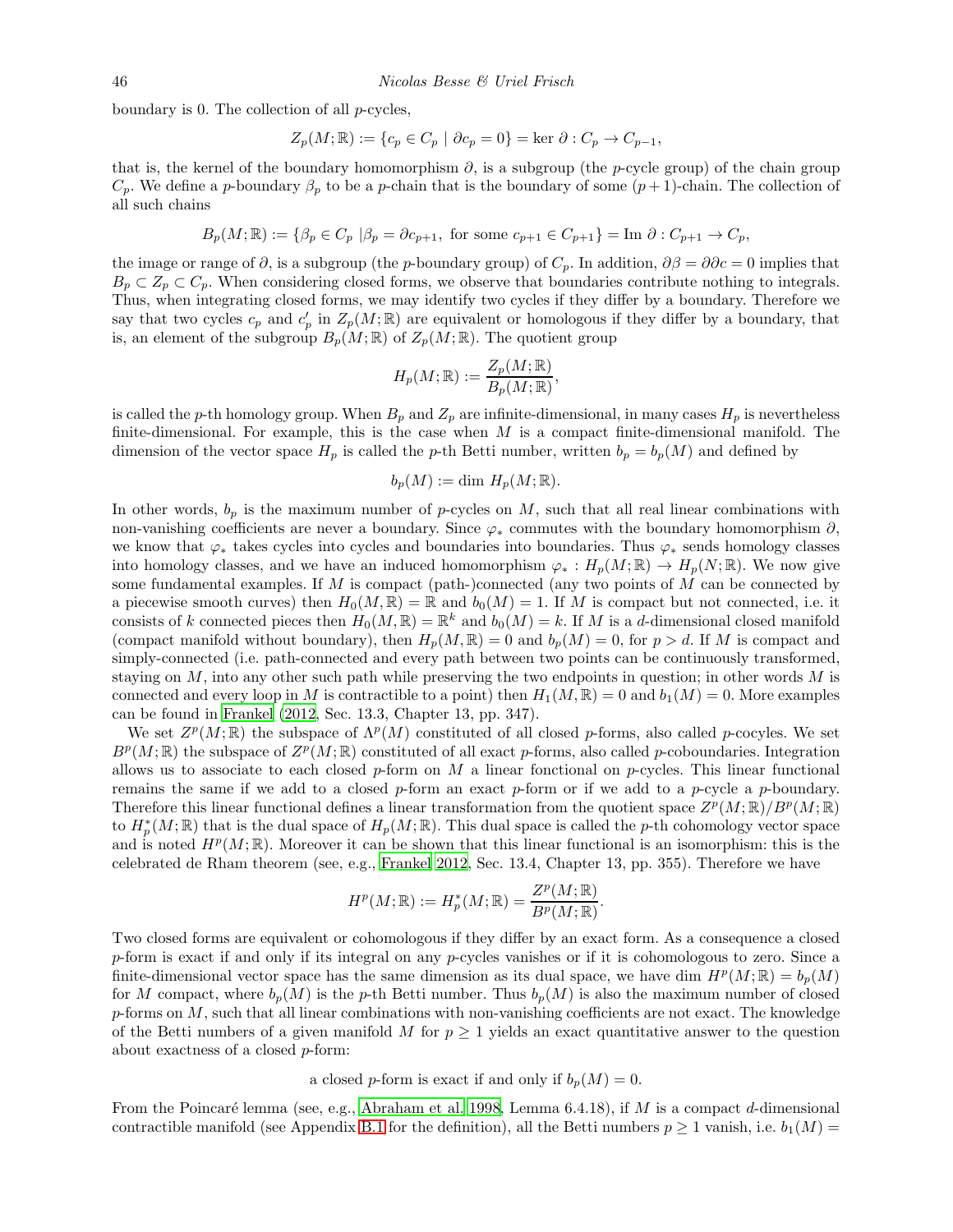$\ldots = b_d(M) = 0$ , and  $b_0(M) = 1$ . Contractibility is, however, an excessivily strong constraint to ensure the equivalence of closeness and exactness. For  $p$ -forms of a given degree  $p$ , the vanishing of just the Betti number,  $b_n(M)$  is actually sufficient. Let us remark that from the duality between the finite-dimensional vector spaces  $\dot{H}^p(M;\mathbb{R})$  and  $H^*_p(M;\mathbb{R})$  exactness of p-form can be determined from the topological properties of M.

The Laplace-de Rham operator  $\Delta_H : \Lambda^p(M) \to \Lambda^p(M)$  is defined by  $\Delta_H := dd^* + d^*d = (d + d^*)(d + d^*)$ . A form  $\alpha$  for which  $\Delta_{\text{H}}a = 0$  is called harmonic. Let  $\mathcal{H}^p(M) := {\alpha \in \Lambda^p(M) \mid \Delta_{\text{H}}\alpha = 0}$  denote the vector space of harmonic  $p$ -forms. If M is a closed Riemannian manifold (i.e. a compact boundaryless oriented Riemannian manifold) and  $\alpha \in \Lambda^p(M)$ , then  $\Delta_H \alpha = 0$  if and only if  $d\alpha = 0$  and  $d^* \alpha = 0$ . If M is a compact Riemannian manifold with boundary, the condition that  $d\alpha = 0$  and  $d^* \alpha = 0$  is now stronger than  $\Delta_H \alpha = 0$ . Thus the vector space of harmonic p-form is defined by  $\mathcal{H}^p(M) = \{ \alpha \in \Lambda^p(M) \mid d\alpha = d^{\star}\alpha = 0 \}.$  The Hodge theorem (see, e.g., [Frankel 2012](#page-47-30), Theorem 14.28, Chapter 14, pp. 371; see also [de Rham \(1984\)](#page-47-37), Theorem 22, Chapter V,  $\S$ 1, pp. 131) states that if M is a closed Riemannian manifold, then the vector space of harmonic p-form is finite dimensional and the Poisson equation  $\Delta_H \alpha = \rho$  has a solution if and only if  $\rho$  is orthogonal to  $\mathcal{H}^p(M)$ , that is  $\langle h, \rho \rangle_g = 0$ , for all  $h \in \mathcal{H}^p(M)$  and where (see Appendix [B.9\)](#page-39-1)

$$
\langle \alpha, \beta \rangle_g := \int_M \alpha \wedge \star \beta = \int_M ((\alpha, \beta))_g \mu, \quad \alpha, \ \beta \in \Lambda^p(M).
$$

If  $h_1, h_2, \ldots, h_q$  is an orthonormal basis of  $\mathcal{H}^p(M)$  and  $\beta \in \Lambda^p(M)$  then  $\beta - h := \beta - \sum_i \langle \beta, h_j \rangle_g h_j$  is orthogonal to  $\mathcal{H}^p(M)$  and so, by Hodge's theorem we can solve the equation  $\Delta_H \alpha = \beta - h$  for  $\alpha \in \Lambda^p(M)$ . In other words, for any  $\beta \in \Lambda^p(M)$  on a closed Riemannian manifold M we can write

$$
\beta = d(d^{\star}\alpha) + d^{\star}(d\alpha) + h.
$$

Thus any p-form  $\beta$  on a closed Riemannian manifold M can be written as the sum of an exact p-form  $d(d^*\alpha)$ , a co-exact p-form  $d^*(d\alpha)$  and a harmonic p-form h. Hence, we obtain the Hodge decomposition

$$
\Lambda^p(M) = d\Lambda^{p-1}(M) \oplus d^{\star}\Lambda^{p+1}(M) \oplus \mathcal{H}^p(M),
$$

where the three subspaces are mutually orthogonal. As already observed the Hodge decomposition generalises and extends the Helmholtz decomposition, for which the harmonic term is absent (because in  $\mathbb{R}^d$ , the 1cohomology  $H^1 = 0$ ). In particular, from the Hodge decomposition, if  $\beta \in \Lambda^{p-1}(M)$  is closed on a closed manifold M, then  $\beta = d\alpha + h$  where  $\alpha \in \Lambda^{p-1}(M)$  and  $h \in \mathcal{H}^p(M)$ . Thus in each p-cohomology vector space there is a unique harmonic representative, or in other words the spaces  $\mathcal{H}^p(M)$  and  $H^p(M;\mathbb{R})$  are isomorphic:

$$
H^p(M;{\Bbb R}) \equiv {\mathcal H}^p(M).
$$

The Hodge theorem and decomposition have been extended to non compact spaces by [de Rham \(1984,](#page-47-37) see Chapter V, §32, pp. 136) and to a compact Riemannian manifold with boundary (see, e.g., [Abraham et al.](#page-46-2) [1998,](#page-46-2) Sec. 7.5, pp. 541; see also [Frankel \(2012\)](#page-47-30), Sec. 14.3, pp. 375 and references therein). In the latter case, the space of closed (resp. exact) p-forms must be replaced by the space of normal p-forms that are closed (resp. exact). Furthermore, the space of co-closed (resp. co-exact) p-forms must be replaced by the space of co-closed (resp. co-exact) tangent p-forms [\(Schwarz 1995](#page-49-17)). Here, "normal" means with vanishing tangential components and "tangent" with vanishing normal components.

Finally we recall the Bochner theorem (see, e.g., [Frankel 2012,](#page-47-30) Theorem 14.33, Sec. 14.2, pp. 374), which states that if a closed Riemannian manifold  $M$  has positive Ricci curvature, then a harmonic 1-form must vanish identically, and thus M has first Betti number  $b_1 = 0$  and 1-cohomology  $H^1(M, \mathbb{R}) = 0$ .

#### REFERENCES

<span id="page-46-2"></span>Abraham, R., Marsden, J.E., & Ratiu, R. 1998 Manifolds, Tensor Analysis, and Applications. Springer.

- <span id="page-46-0"></span>Abrashkin, A.A., Zen'kovich, D.A. & Yakubovich, E.I. 1996 Matrix formulation of hydrodynamics and extension of Ptolemaic flows to three-dimensional motions. Radiophys. Quantum El. 39, 518–526. Translated from Izv. Vuz. Radiofi. 39, 783–796 (1996), in Russian.
- <span id="page-46-1"></span>ANDREWS, D.G. & MCINTYRE, M.E. 1978 An exact theory of nonlinear waves on a Lagrangian mean flow. J. Fluid. Mech. 89, 609–646.
- <span id="page-46-3"></span>Alles A., Buchert, T., Al Roumi, F.. & Wiegand A. 2015 Lagrangian theory of structure formation in relativistic cosmology. III. Gravitoelectric perturbation and solution schemes at any order. Phys. Rev. D 92, 023512.
- ANCO S.C., DAR A. & TUFAIL N. 2016 Conserved integrals for inviscid compressible fluid flow in Riemannian manifolds. Proc. R. Soc. A 471, 20150223.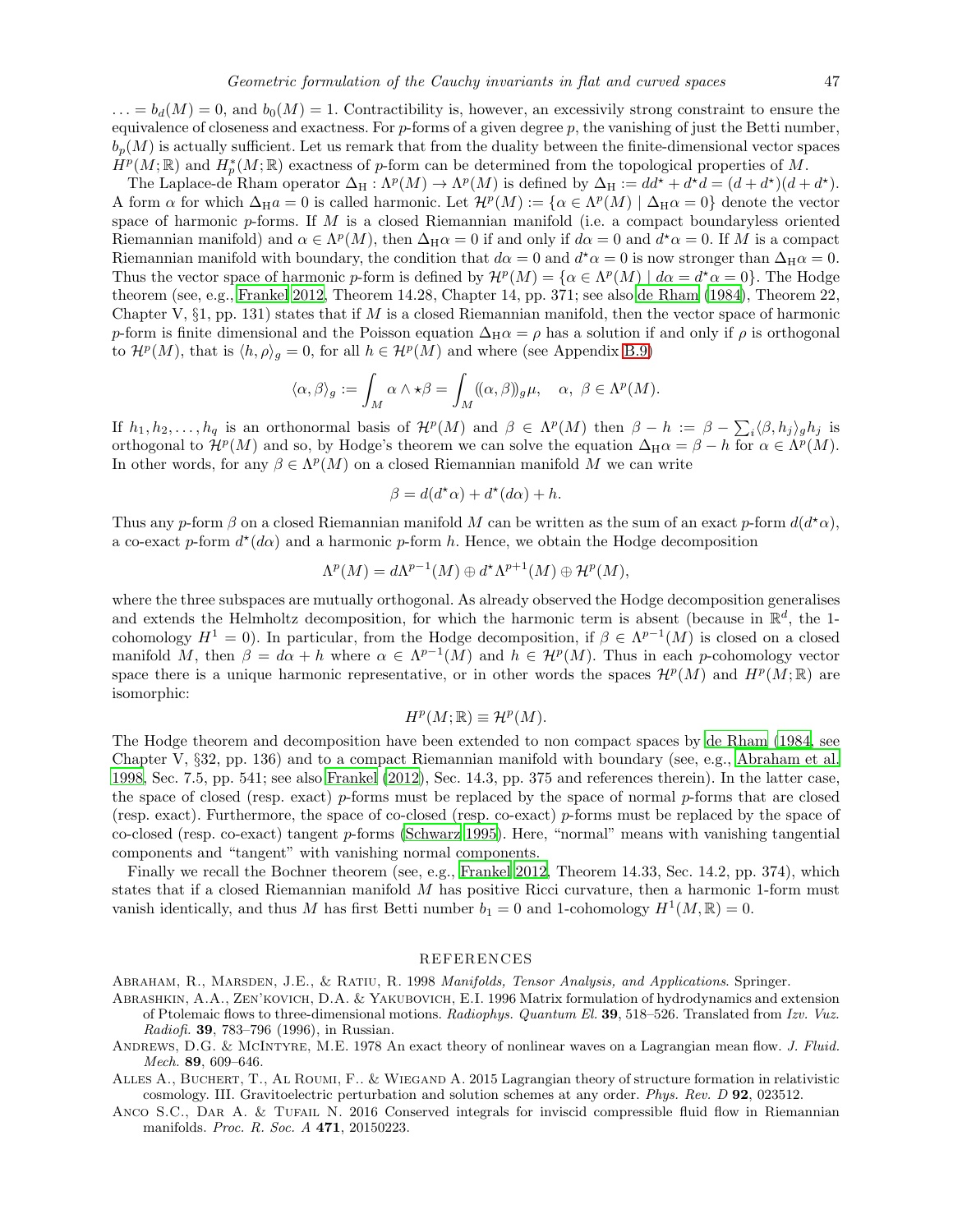- <span id="page-47-1"></span>ARNOLD, V.I. 1966 Sur la géometrie différentielle des groupes de Lie de dimension infinie et ses applications à l'hydrodynamique des fluides parfaits. Ann. Inst. Fourier 16, 319–361.
- <span id="page-47-34"></span>ARNOLD, V.I. 1989 Mathematical methods of classical mechanics. Springer.
- <span id="page-47-10"></span>Arnold, V.I. & Khesin, B.A. 1998 Topological methods in hydrodynamics. Springer.
- <span id="page-47-5"></span>Besse, N. & Frisch, U. 2017 A constructive approach to regularity of Lagrangian trajectories for incompressible Euler flow in a bounded domain. Commun. Math. Phys. 351, 689–707.
- <span id="page-47-26"></span>Bluman, G.W. & Anco, S.C. 2002 Symmetry and integration methods for differential equations. Springer.
- <span id="page-47-27"></span>Bluman, G.W., Cheviakov, A.F. & Anco, S.C. 2010 Application of symmetry methods to partial differential equations. Springer.
- <span id="page-47-23"></span>Buchert, T. & Ostermann M. 2012 Lagrangian theory of structure formation in relativistic cosmology: Lagrangian framework and definition of a nonperturbative approximation. Phys. Rev. D 86, 023520.
- <span id="page-47-25"></span>Cary, J.R. 1977 Lie transform perturbation theory for Hamiltonian systems. Phys. Rep. 79, 129–159.
- <span id="page-47-2"></span>CAUCHY A.L. 1815 Sur l'état du fluide à une époque quelconque du mouvement. Mémoires extraits des recueils de l'Académie des sciences de l'Institut de France, Théorie de la propagation des ondes à la surface d'un fluide pesant d'une profondeur indéfinie (Extraits des Mémoires présentés par divers savants à l'Académie royale des Sciences de l'Institut de France et imprimés par son ordre). Sciences mathématiques et physiques. Tome I, 1827 Seconde Partie, pp. 33–73.
- <span id="page-47-35"></span>CHOQUET-BRUHAT, Y. 1968 Géométrie différentielle et systèmes extérieurs. Dunod.
- <span id="page-47-36"></span>CHOQUET-BRUHAT, Y., DE WITT-MORETTE, C. & DILLARD-BLEICK, M. 1977 Analysis, manifolds and physics. Part 1. North-Holland.
- <span id="page-47-8"></span>CHOQUET-BRUHAT, Y. 2008 General relativity and Einstein equations. Oxford University Press.
- <span id="page-47-20"></span>CLEBSCH, A. 1859 Ueber die Integration der hydrodynamischen Gleichungen. Journal für die reine und angewandte Mathematik (Crelle) 56, 1–10.
- <span id="page-47-6"></span>Constantin, P., Vicol, V. & Wu, J. 2015 Analyticity of Lagrangian trajectories for well-posed inviscid incompressible fluid models. Adv. Math. 285, 352–393.
- <span id="page-47-7"></span>Constantin, P, Kukavica, I. & Vicol, V. 2015 Contrast between Lagrangian and Eulerian analytic regularity properties of Euler equations. Ann. I. H. Poincaré – AN 33, 1569–1588.
- <span id="page-47-31"></span>Courant, R. & Hilbert, D. 1966 Methods of mathematical physics. Interscience publishers.
- <span id="page-47-15"></span>D'Avignon, E., Morrison, P. & Lingam, M. 2016 Derivation of the Hall and extended magnetohydrodynamics. Phys. Plasmas 23, 062101.
- <span id="page-47-37"></span>De Rham G. 1984 Differentiable manifolds. Springer.
- <span id="page-47-24"></span>DRAGT A.J. & FINN, J.M. 1976 Lie series and invariant functions for analytic symplectic maps. J. Math. Phys. 17, 2215–2227.
- <span id="page-47-28"></span>Duistermaat, J.J & Kolk, J.A.C. 2000 Lie Groups. Springer.
- <span id="page-47-4"></span>ECKART, C. 1960 Variation principles of hydrodynamics. Phys. Fluids. 3, 421-427.
- <span id="page-47-18"></span>EBIN, D.G. & MARSDEN, J.E. 1970 Groups of diffeomorphisms and the motion of an incompressible fluid. Ann. Math. 92, 102–163.
- <span id="page-47-22"></span>Ehlers, J. & Buchert, T. 1997 Newtonian Cosmology in Lagrangian Formulation: Foundations and Perturbation Theory. Gen. Relativ. Gravit. 29, 733–764.
- <span id="page-47-14"></span>Elsasser, W.M. 1956 Hydromagnetic dynamo theory. Rev. Mod. Phys. 28, 135–163.
- <span id="page-47-9"></span>FALKOVICH, G. & GAWEDZKI, K. 2014 Turbulence on hyperbolic plane: the fate of inverse cascade. J. Stat. Phys. 156, 10–54.
- <span id="page-47-29"></span>Fecko, M. 2006 Differential geometry and Lie groups for physicists. Cambridge University Press.
- <span id="page-47-12"></span>Flanders, H. 1963 Differential forms with applications to the physical sciences. Dover Publications.
- <span id="page-47-30"></span>Frankel, T. 2012 The geometry of physics. Cambridge University Press.
- <span id="page-47-0"></span>FRISCH, U. & ZHELIGOVSKY, V. 2014 A very smooth ride in rough sea. Commun. Math. Phys. 326, 499-505.
- <span id="page-47-3"></span>Frisch, U. & Villone, B. 2014 Cauchy's almost forgotten Lagrangian formulation of the Euler equation for 3D incompressible flow. Eur. Phys. J. H. 39, 325–351.
- <span id="page-47-21"></span>Gama, S. & Frisch, U. 1993 Local helicity, a material invariant for the odd-dimensional incompressible Euler equations. In Theory of Solar And Planetary Dynamos, M.R.E. Proctor, P.C. Matthews, A.M. Rucklidge (eds.), 115–119.
- <span id="page-47-33"></span>GIAQUINTA, M. & HILDEBRANDT, S. 2004 Calculus of variations. Springer.
- <span id="page-47-11"></span>GILBERT, A.D. & VANNESTE, J. 2016 Geometric generalised Lagrangian mean theories. [arXiv:1612.07111](http://arxiv.org/abs/1612.07111) [physics.fludyn].
- <span id="page-47-13"></span>GOEDBLOED, J.P.H & POEDTS, S. 2004 Principles of magnetohydrodynamics. Cambridge University Press.
- <span id="page-47-32"></span>GOLDSTEIN, H., POOLE, C.P. & SAFKO, J.L. 2001 Classical mechanics. Addison Wesley.
- <span id="page-47-16"></span>GYUNTER, N.M. [GÜNTHER] 1926 Über ein Hauptproblem der Hydrodynamik [On a main problem of hydrodynamics]. Math. Z. 24, 448-499.
- <span id="page-47-17"></span>GYUNTER, N.M. [GUNTHER] 1934 La théorie du potentiel et ses applications aux problèmes fondamentaux de la physique mathématique, Gauthier–Villars, Paris. (Engl. transl.: Gyunter, N.M. [Günter], Potential theory, and its applications to basic problems of mathematical physics, Frederick Ungar Publ., NY, 1967.)
- <span id="page-47-19"></span>HANKEL, H. 1861 Zur allgemeinen Theorie der Bewegung der Flüssigkeiten. Eine von der philosophishen Fac-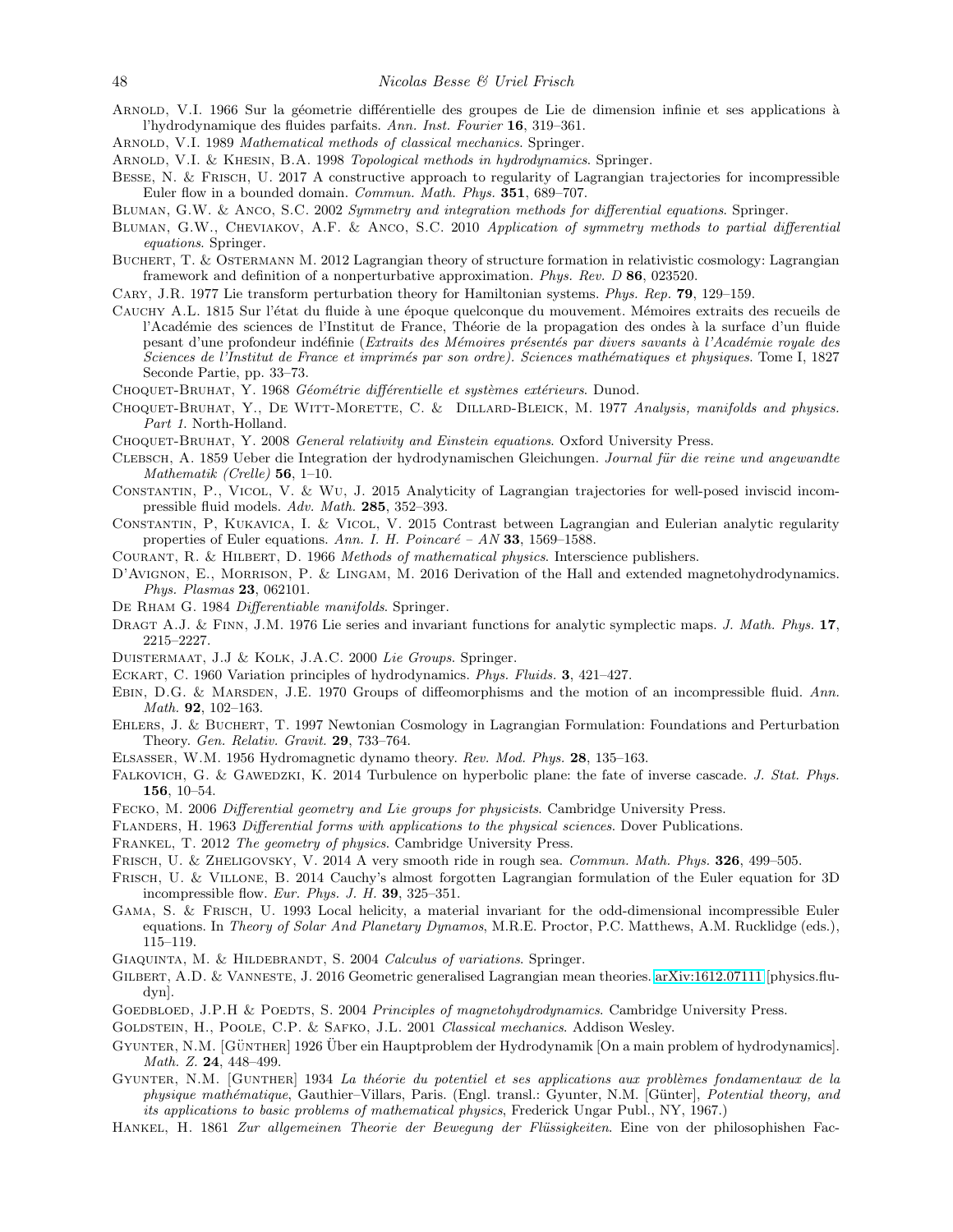ultät der Georgia Augusta am 4. Juni 1861 gekrönte Preisschrift, Göttingen. Printed by Dieterichschen Univ.-Buchdruckerei (W. Fr. Kaestner).

- <span id="page-48-33"></span>Helgason, S. 1962 Differential geometry and symmetric spaces. Academic Press.
- <span id="page-48-11"></span>von HELMHOLTZ, H. 1858 Über Integrale der hydrodynamischen Gleichungen, welche den Wirbelbewegungen entsprechen.' Journal für die reine und angewandte Mathematik, 55, 25–55. Translated into English by P.G. Tait, 1867 'On Integrals of the Hydrodynamical Equations, which express vortex motion.' The London, Edinburgh, and Dublin Philosophical Magazine, supplement to Vol. XXXIII, 485–512.
- <span id="page-48-30"></span>HILL, H.L. 1951 Hamilton's principle and the conservation theorem of mathematical physics. Rev. Mod. Phys. 23, 253–260.
- <span id="page-48-23"></span>HOLM, D.D., SCHMAH, T. & STOICA, C. 2009 Geometric mechanics and symmetry. Oxford University Press.
- <span id="page-48-24"></span>Ibragimov, N.H. 1992 Group analysis of ordinary differential equations and the invariance principle in mathematical physics. Russ. Math. Surv. 47, 89–156.
- <span id="page-48-25"></span>Ibragimov, N.H. 1994 CRC handbook of Lie group analysis of differential equations. Vol 1, 2, 3, Boca Raton CRC Press.
- <span id="page-48-26"></span>Ibragimov, N.H. 2013 Transformation group and Lie algebras. Higher Education Press.
- <span id="page-48-27"></span>Ivancevic, V.G. & Ivancevic, T.T. 2007 Applied differential geometry, World Scientific.
- <span id="page-48-32"></span>JOSE, J.V. & SALETAN, E.J. 1998 Classical dynamics: a contemporary approach. Cambridge University Press.
- <span id="page-48-6"></span>KHESIN, B.A. & MISIOLEK, G. 2012 The Euler and Navier-Stokes equations on the hyperbolic plane. Proc. Nat. Acad. Sci. 109, 845–894.
- <span id="page-48-12"></span>Khesin, B.A. & Chekanov Y.V. 1989 Invariants of the Euler equations for ideal or barotropic hydrodynamics and superconductivity in D dimensions. *Physica D* 40, 119–131.
- <span id="page-48-5"></span>Kuvshinov, B.N. & Schep T.J. 1997 Geometrical approach to fluids models. Phys. Plasmas 4, 537–550.
- <span id="page-48-34"></span>KOBAYASHI, S. & NOMIZU, K. 1963 Foundations of differential geometry, Vol I, Interscience Publishers 1963; Foundations of differential geometry, Vol II, Interscience Publishers 1969.
- Kuznetsov, E.A. & Ruban, V.P. 2000 Hamiltonian dynamics of vortex and magnetic lines in hydrodynamic type systems. Phys. Rev. E 61, 831–841.
- <span id="page-48-19"></span>Kuzmin, G.A. 1983 Ideal incompressible hydrodynamics in terms of the vortex momentum density. Phys. Lett. A 96, 433–468.
- <span id="page-48-29"></span>LAGRANGE, J.-L. 1788 Traité de méchanique analitique, Paris.
- <span id="page-48-31"></span>Lanczos, C. 1970 The variational principles of mechanics. Dover Publications.
- <span id="page-48-10"></span>Larsson, J. 1996 A new Hamiltonian formulation for fluids and plasmas. Part 1. The perfect fluid. J. Plasma Phys. 55, 235–259.
- <span id="page-48-9"></span>Lax, P.D. 1971 Approximation of measure-preserving transformations. Comm. Pure Appl. Math. 24, 133–135.
- <span id="page-48-14"></span>LICHTENSTEIN, L. 1925 Über einige Hilfssätze der Potentialtheorie. I. Mathematische Zeitschrift 23, 72–88.
- <span id="page-48-15"></span>LICHTENSTEIN, L. 1927 Über einige Existenzprobleme der Hydrodynamik. Mathematische Zeitschrift 26, 196–323.
- <span id="page-48-1"></span>Lingam, M., Milosevich, G. & Morrison, P. 2016 Concomitant Hamiltonian and topological structures of extended magnetohydrodynamics. Phys. Lett. A 380, 2400–2406.
- <span id="page-48-8"></span>LIU, X., & RICCA, R.L. 2015 On the derivation of the HOMFLYPT polynomial invariant for fluid knots. J. Fluid Mech. 773, 34–48.
- <span id="page-48-35"></span>LOVELOCK, D. & RUND, H. 1989 Tensors, differential forms and variational principles. Dover Publications.
- <span id="page-48-21"></span>Luo, G., & Hou, T.Y. 2014 Potentially singular solutions of the 3D axisymmetric Euler equations. Proc. Nati. Acad. Sci. USA (PNAS) 111, 12968–12973.
- <span id="page-48-22"></span>Luo, G., & Hou, T.Y. 2014 Toward the finite-time blowup of the 3D axisymmetric Euler equations: a numerical investigation. Multiscale Model. Simul. 12, 1722–1776.
- <span id="page-48-13"></span>MARSCH, E., & MANGENEY, A. 1987 Ideal MHD equations in terms of compressive Elsässer variables. J. Geophys. Res. 92, 7363–7367.
- <span id="page-48-4"></span>Marsden, J.E. & Ratiu, T.S. 1999 Introduction to mechanics and symmetry. Springer.
- <span id="page-48-17"></span>MOFFATT H.K. 1969 The degree of knotedness of tangled vortex lines. J. Fluid Mech. 35 117–129.
- <span id="page-48-16"></span>MOREAU J.J. 1961 Constantes d'un îlot tourbillonnaire en fluide parfait barotrope. C. R. Acad. Sci. Paris 52 2810-2812.
- <span id="page-48-20"></span>NAYFEH, A.H. 1998 Perturbation methods. Wiley Interscience Publications.
- <span id="page-48-28"></span>Olver, P.J. 1993 Applications of Lie groups to differential equations. Springer.
- <span id="page-48-18"></span>Oseledets, V.I. 1988 On a new way of writing the Navier-Stokes equation. The Hamiltonian formalism. Commun. Moscow Math. Soc. (1988), Russ. Math. Surveys 44, 210–211 (1989).
- <span id="page-48-2"></span>PADHYE, G. & MORRISON, P.J. 1996 Relabeling symmetries in Hydrodynamics and Magnetohydrodynamics. Plasma Phys. Rep. 22, 869–877.
- <span id="page-48-0"></span>Podvigina, O., Zheligovsky, V. & Frisch, U. 2016 The Cauchy-Lagrangian method for numerical analysis of Euler flow. J. Comput. Phys. 306, 320–342.
- <span id="page-48-3"></span>Rampf, C., Villone, B. & Frisch, U. 2015 How smooth are particle trajectories in a ΛCDM Universe? MNRAS 452, 1421–1436.
- <span id="page-48-7"></span>Ricca, R.L. & Nipoti, B. 2011 Gauss' linking number revisited. J. Knot. Theor. Ramif. 20, 1325–1343.